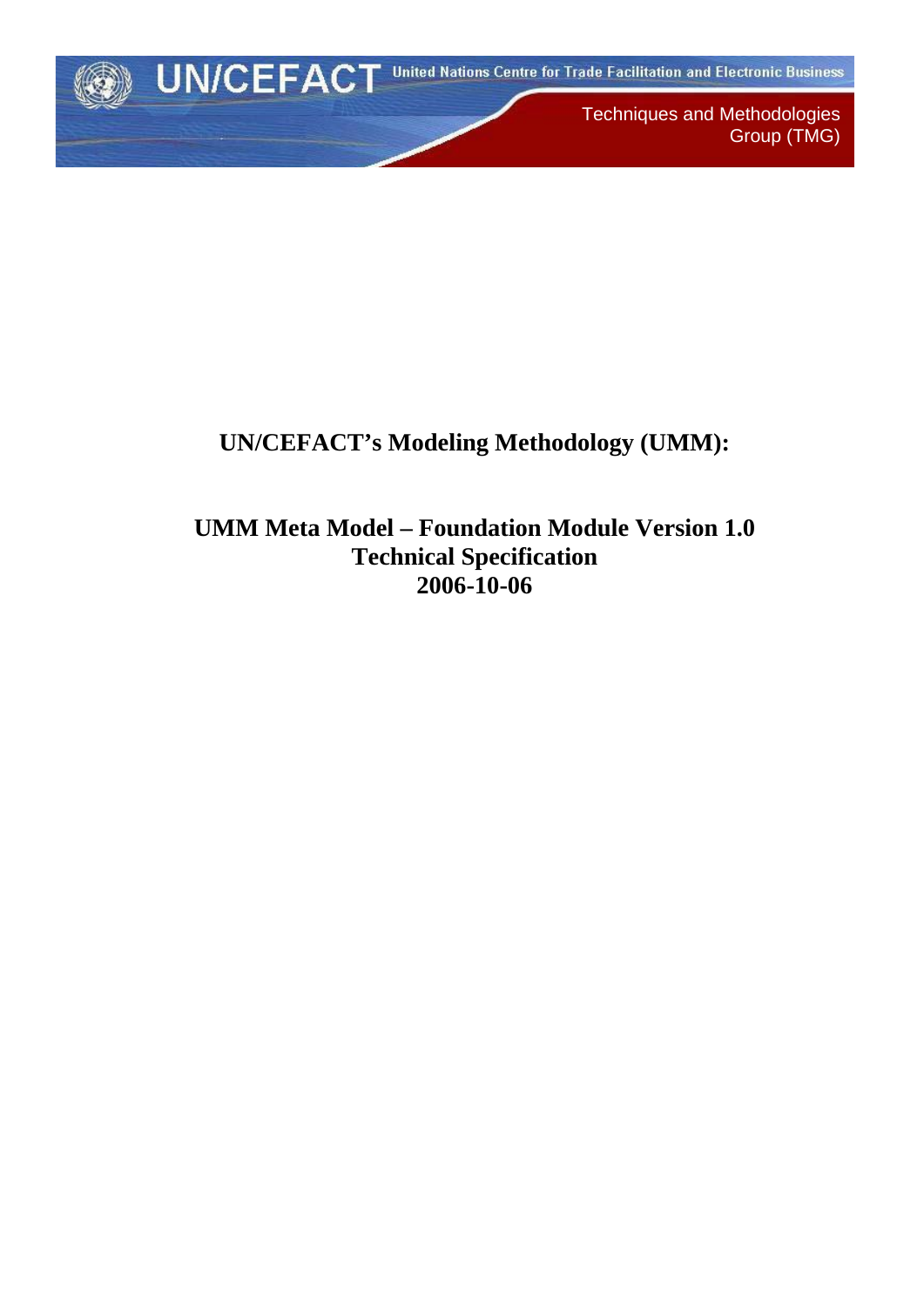# **Table of Contents**

| $\mathbf{1}$   |         |                                                           |  |
|----------------|---------|-----------------------------------------------------------|--|
|                | 1.1     |                                                           |  |
|                | 1.2     |                                                           |  |
|                | 1.3     |                                                           |  |
| $\overline{2}$ |         |                                                           |  |
|                | 2.1     |                                                           |  |
|                | 2.2     |                                                           |  |
|                | 2.3     |                                                           |  |
| 3              |         |                                                           |  |
|                | 3.1     |                                                           |  |
|                | 3.2     |                                                           |  |
|                | 3.3     | UN/CEFACT's Modeling Methodology (UMM): Overview 5        |  |
|                | 3.4     |                                                           |  |
|                | 3.4.1   |                                                           |  |
|                | 3.4.2   |                                                           |  |
|                | 3.4.3   |                                                           |  |
|                | 3.5     |                                                           |  |
| $\overline{4}$ |         |                                                           |  |
| 5              |         |                                                           |  |
|                | 5.0     |                                                           |  |
|                | 5.0.1   |                                                           |  |
|                | 5.0.2   |                                                           |  |
|                | 5.0.3   |                                                           |  |
|                | 5.0.4   | OCL methods used in the                                   |  |
|                |         |                                                           |  |
|                | 5.1     |                                                           |  |
|                | 5.1.1   |                                                           |  |
|                | 5.1.2   |                                                           |  |
|                | 5.1.3   |                                                           |  |
|                | 5.1.4   |                                                           |  |
|                | 5.1.5   | OCL methods used in all packages of the BDV (normative)24 |  |
|                | 5.2     |                                                           |  |
|                | 5.2.0   |                                                           |  |
|                | 5.2.0.1 |                                                           |  |
|                | 5.2.0.2 |                                                           |  |
|                | 5.2.0.3 |                                                           |  |
|                | 5.2.1   |                                                           |  |
|                | 5.2.1.1 |                                                           |  |
|                | 5.2.1.2 |                                                           |  |
|                | 5.2.1.3 |                                                           |  |
|                | 5.2.1.4 |                                                           |  |
|                | 5.2.2   |                                                           |  |
|                | 5.2.2.1 |                                                           |  |
|                | 5.2.2.2 |                                                           |  |
|                | 5.2.2.3 |                                                           |  |
|                | 5.2.2.4 |                                                           |  |
|                | 5.2.3   |                                                           |  |
|                | 5.2.3.1 |                                                           |  |
|                |         |                                                           |  |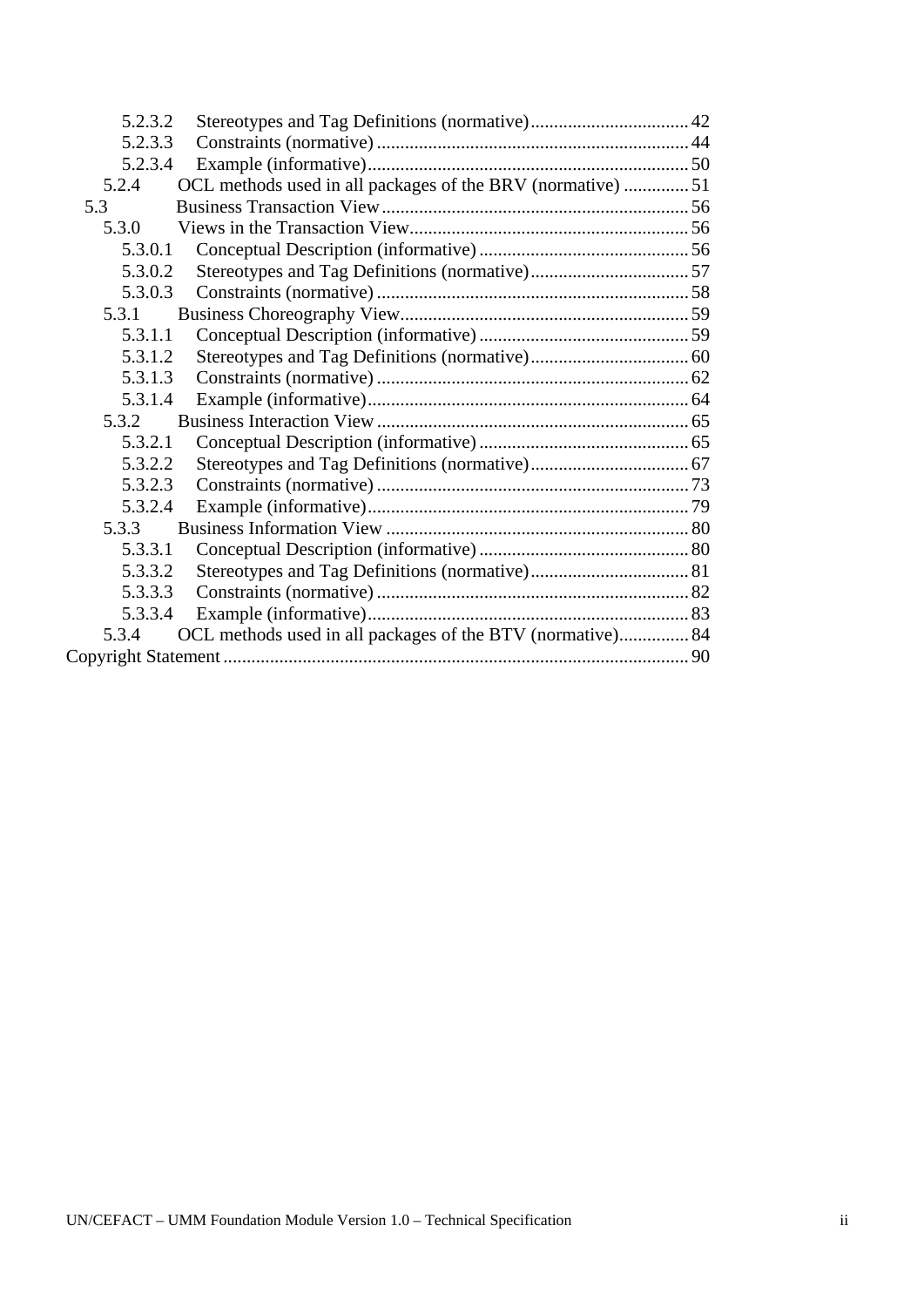# <span id="page-3-0"></span>37 **1 About this Document**

#### 38 **1.1 Status of this Document**

39 40 This document has completed the Open Development Process (ODP) of UN/CEFACT on 2006-10-06. It is a UN/CEFACT Technical Specification.

#### 41 **1.2 Revision History**

| <b>Version</b> | <b>Release</b>       | <b>Date</b> | <b>Comment</b> |
|----------------|----------------------|-------------|----------------|
| Candidate      | <b>First Working</b> | 2005-08-11  |                |
| for $1.0$      | Draft                |             |                |
| Candidate      | Second Working       | 2006-03-17  |                |
| for $1.0$      | Draft                |             |                |
| Candidate      | Final Working        | 2006-06-20  |                |
| for $1.0$      | Draft                |             |                |
| Version 1.0    | Technical            | 2006-10-06  |                |
|                | Specification        |             |                |

# 42 **1.3 Document Context**

- 43 44 45 The UMM meta model is divided in a set of meta modules. This means the UMM meta model is partitioned into functional levels, ranging from core, minimal functionality to complete functionality. The following partitions levels have been defined for meta modules:
	- **Base:** Covers the fundamental principles that are shared across all the other modules.
	- **Foundation:** Includes the core concepts of the UMM. Defines all the concepts that are used as part of the minimal methodology to produce a UMM compliant business collaboration model
	- **Specialization:** Multiple specialization modules might define add-on concepts to the foundation. Each specialization module addresses a specialized type of analysis that extends the foundation module at a well-defined extension point for a certain topic. Specialization modules might become candidates for later inclusion into the foundation module.
		- **Extension:** Extension modules serve the same purpose as specialization modules. Whereas specialization modules are developed and maintained by UN/CEFACT, extension modules are adding features that are created and maintained by external organization.



56 57

- **Figure 1 Module structure of the UMM meta model**
- 58 This specification defines the foundation module of UMM.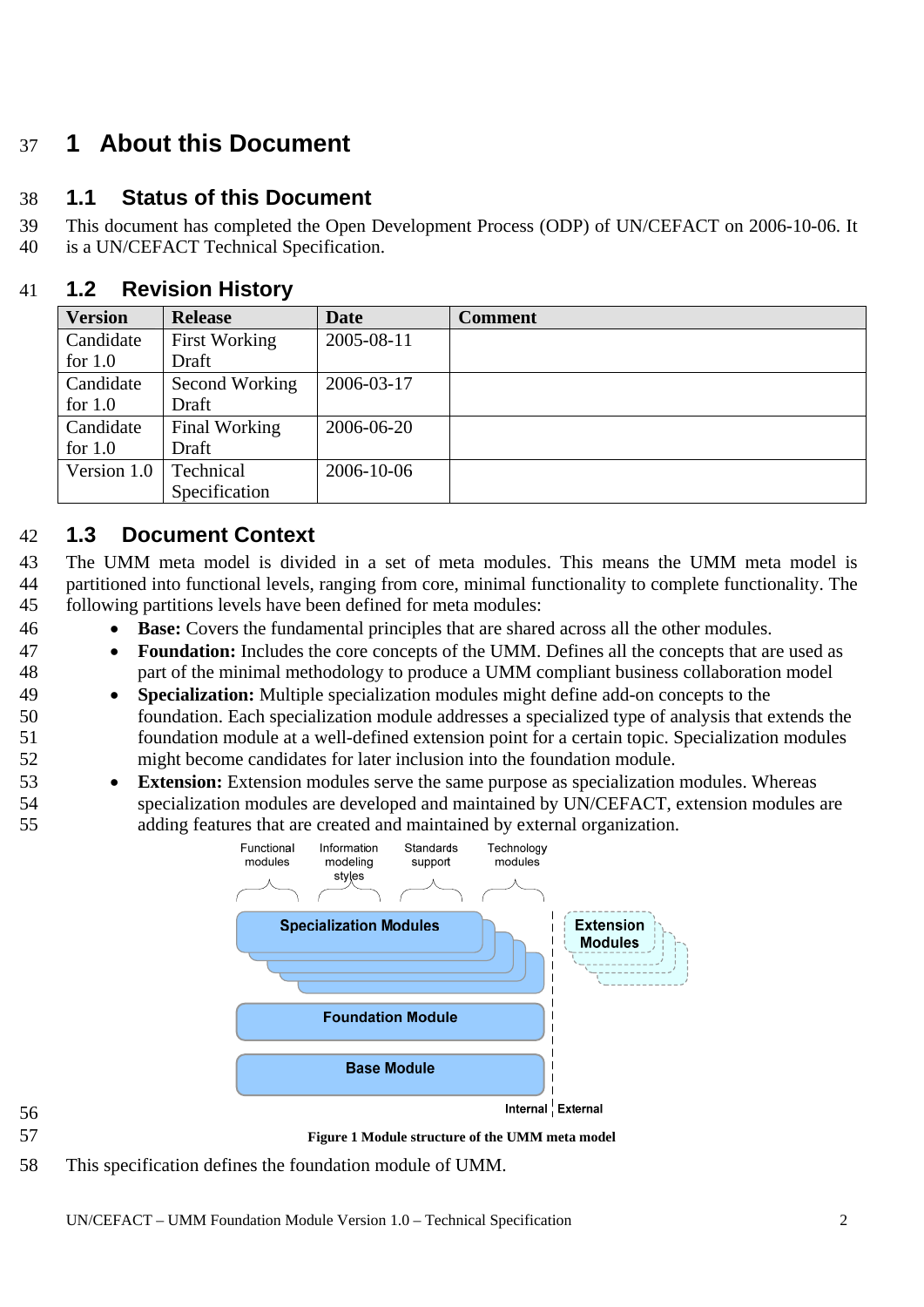# <span id="page-4-0"></span>59 **2 Project Team**

60

#### 61 **2.1 Disclaimer**

62 63 64 The views and specification expressed in this document are those of the authors and are not necessarily those of their employers. The authors and their employers specifically disclaim responsibility for any problems arising from correct or incorrect implementation or use of this technical specification.

65

#### 66 **2.2 Contact**

| 67            | Name:                   | <b>Christian Huemer</b>         |
|---------------|-------------------------|---------------------------------|
| 68            | Company:                | Vienna University of Technology |
| 69            | Street:                 | Favoritenstrasse 9-11/188       |
| 70            | City, state, zip/other: | 1040                            |
| 71            | Nation:                 | Austria                         |
| 72            | Phone:                  | +43 1 58801 18882               |
| 73            | Email:                  | huemer@big.tuwien.ac.at         |
| $\sim$ $\sim$ |                         |                                 |

74

76

#### 75 **2.3 Project Team Participants**

| 77 |                      | <b>Christian Huemer</b>     |            |
|----|----------------------|-----------------------------|------------|
|    | Project Team Lead:   |                             | Austria    |
| 78 | <b>Editing Team:</b> | Jens Dietrich (Lead Editor) | Germany    |
| 79 |                      | <b>Birgit Hofreiter</b>     | Austria    |
| 80 |                      | <b>Christian Huemer</b>     | Austria    |
| 81 |                      | Philipp Liegl               | Austria    |
| 82 |                      | <b>Rainer Schuster</b>      | Austria    |
| 83 |                      | Marco Zapletal              | Austria    |
| 84 |                      |                             |            |
| 85 | Contributors:        | <b>Steve Capell</b>         | Australia  |
| 86 |                      | <b>Sylvie Colas</b>         | France     |
| 87 |                      | <b>William McCarthy</b>     | <b>USA</b> |
| 88 |                      | Glenn Miller                | Canada     |
| 89 |                      | Harry Moyer                 | Australia  |
| 90 |                      | Nita Sharma                 | USA        |
| 91 |                      | <b>Gunther Stuhec</b>       | Germany    |
| 92 |                      | Jörn Guy Suess              | Germany    |
| 93 |                      | <b>Anders Tell</b>          | Sweden     |
| 94 |                      |                             |            |

95 96 97 The Editing Team of this UMM foundation module likes to thank former members of TMG's Business Process Working Group (BPWG) who have spent enormous efforts in putting the UMM into a stage that we were able to build upon in order to create this foundation module:

| 98  |                     |            |
|-----|---------------------|------------|
| 99  | Jim Clark           | <b>USA</b> |
| 100 | Kenji Itoh          | Japan      |
| 101 | Paul Levine         | <b>USA</b> |
| 102 | Klaus-Dieter Naujok | Canada     |
| 103 | Dave Welsh          | USA        |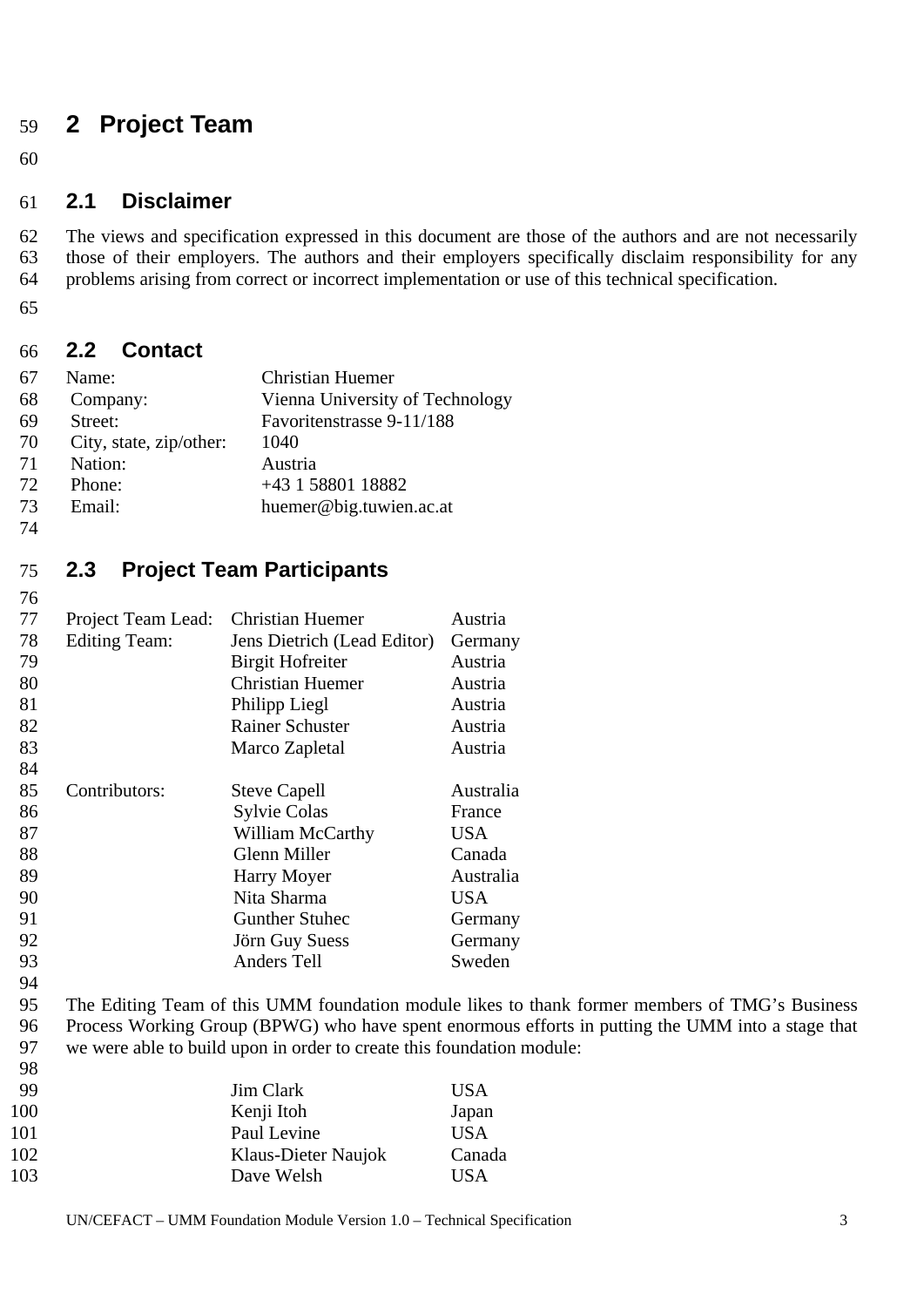# <span id="page-5-0"></span>104 **3 Introduction**

#### 105 **3.1 Audience**

106

107 108 109 110 111 A reader of the document MUST have a deep understanding of UML 1.4. She or he MUST be able to understand meta models denoted as UML class diagrams. She or he SHOULD be familiar with the UML 1.4. meta model, at least she or he MUST be able to check back with the UML 1.4. meta model. The reader SHOULD be familiar with OCL 2.0 in order to understand the OCL constraints of this UMM profile – those who are not familiar with OCL are provided with a plain text description of the constraint.

112

123 124

126

113 The information described in this manual is aimed at

- advanced business process modelers who check a UML model for UMM compliance (if not supported by a tool)
- advanced business process modelers who train other business process modelers and business process analysts
- 118 119 • software designers who want to produce UML tools providing support for this UMM foundation module
- 120 121 122 • software designers who want to produce tools to transform UMM compliant business collaboration models into specifications of the IT-layer (ebXML, Web Services, UN/EDIFACT, etc.).
	- software designers who want to produce repositories to register UMM compliant business collaboration models

#### 125 **3.2 Related Documents**

## • **UN/CEFACT**

- 127 128 o UN/CEFACT Open Development Process
	- http://www.unece.org/cefact/cf\_plenary/plenary05/cf\_05\_05e.pdf
	- o BCSS: A UML Profile for Core Components BCSS LINK
		- o Core Component Technical Specification http://www.unece.org/cefact/ebxml/CCTS\_V2-01\_Final.pdf
	- **International Organization for Standardization (ISO)** 
		- o Open-edi Reference Model. ISO/IEC 14662 http://standards.iso.org/ittf/PubliclyAvailableStandards/c037354\_ISO\_IEC\_14662\_2004(E).zip
- 136 • **Object Management Group (OMG)**
- 137 138 o Unified Modeling Language Specification (UML), Version1.4.2
	- http://www.omg.org/docs/formal/05-04-01.pdf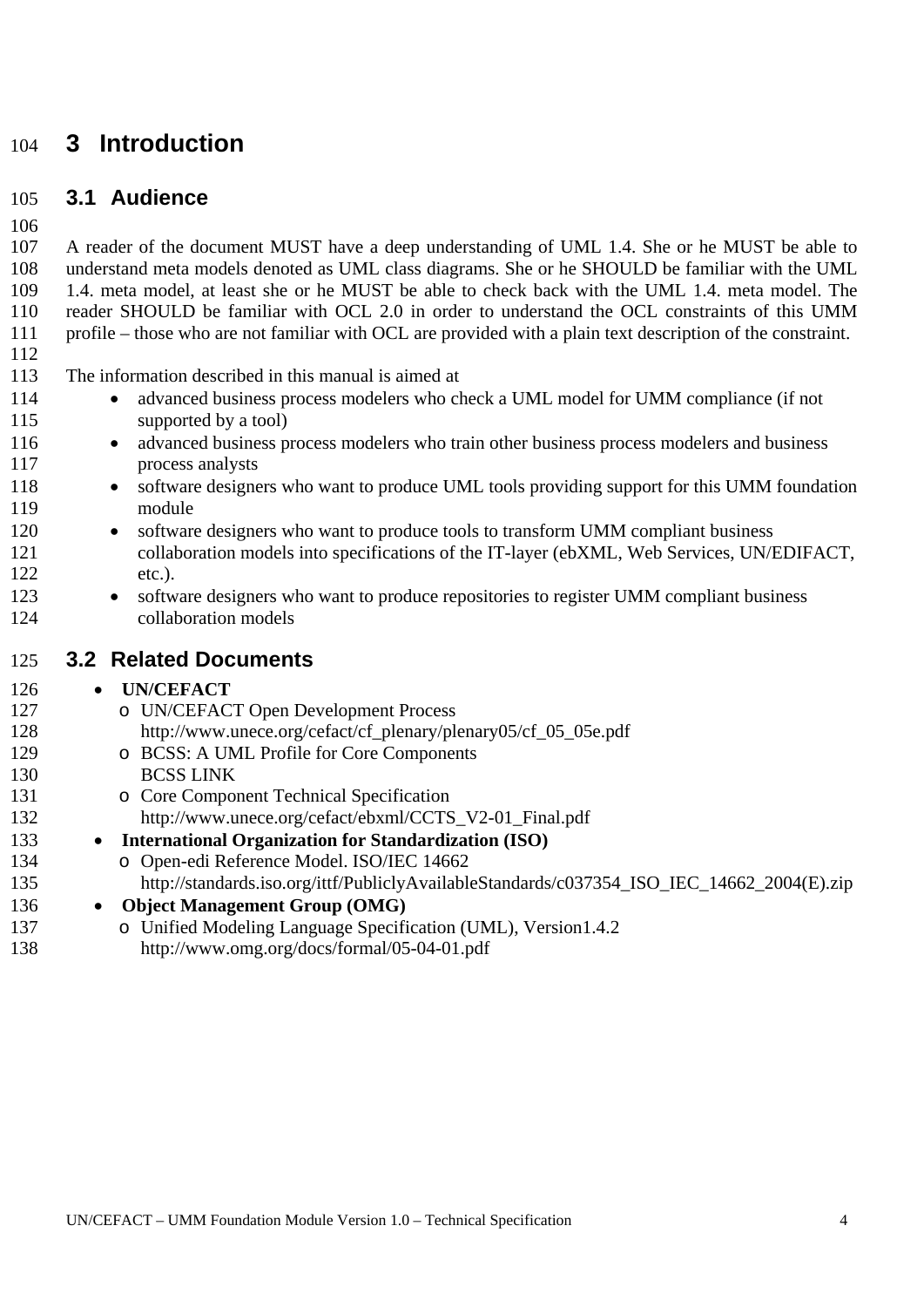# <span id="page-6-0"></span>139 **3.3 UN/CEFACT's Modeling Methodology (UMM): Overview**

140 141 142 143 144 145 146 147 148 149 UN/CEFACT's Modeling Methodology (UMM) is a UML modeling approach to design the business services that each partner must provide in order to collaborate. It provides the business justification for the services to be implemented in a service-oriented collaboration architecture. Thus, a primary vision of UN/CEFACT is to capture the business knowledge that enables the development of low cost software based on service-oriented architectures (SOA) helping the small and medium size companies (SMEs), and emerging economies to engage in e-Business practices. UMM focuses on developing a global choreography of inter-organizational business processes and their information exchanges. UMM models are notated in UML syntax and are platform independent models. The platform independent UMM models identify which services have to be realized in a service-oriented architecture implementing the business collaboration. This approach provides insurance against technical obsolescence.

150

151 152 153 154 155 156 157 158 159 160 161 The UMM, as described in this document is the formal description technique for describing any Open-edi scenario as defined in ISO/IEC 14662 Open-edi reference model. An Open-edi scenario is a formal means to specify a class of business transactions having the same business goal, such as, purchasing or inventory management. The primary scope of UMM is the Business Operations View (BOV) and not the Functional Service View (FSV) as defined in ISO/IEC IS 14662. The BOV is defined as "a perspective of business transactions limited to those aspects regarding the making of business decisions and commitments among organizations", while the FSV is focused on implementation specific, technological aspects of Open-edi. The commitments of the BOV layer are reflected in the choreography of the inter-organizational business process and its information exchanges. At the FSV layer this choreography must be implemented by a set of composite services. It follows, that UMM on the BOV layer defines what the business is about and technologies on the FSV layer define how to implement the business by a service-oriented architecture.

162

163 This version of the UMM consists of three views each covering a set of well defined artifacts:

- Business Domain View (BDV)
- Business Requirements View (BRV)
- Business Transaction View (BTV)

168 169 170 171 172 173 174 175 Business Domain View (BDV): The BDV is used to gather existing knowledge. It identifies the business processes in the domain and the business problems that are important to stakeholders. It is important at this stage that business processes are not constructed, but discovered. Stakeholders might describe intraorganizational as well as inter-organizational business processes. All of this takes place in the language of the business experts and stakeholders. The business domain view results in a categorization of the business domain (manifested as a hierarchical structure of packages) and a set of relevant business processes (manifested as use cases). The result may be depicted in use case diagrams.

176 177 178 179 180 181 182 183 184 185 Business Requirements View (BRV): The goal of the BRV is identifying collaborative business processes between different business partner types and describing the requirements regarding these collaborative business processes. In order to identify collaborative business processes the static descriptions of the internal business processes discovered in the BDV are described in more detail and are analyzed regarding their dynamic behavior and their relationship to each other. Based on this analysis the relevant "real-world"-concepts in the domain of the collaboration are identified. This is done by focusing on business entities, which are "real-word" things having business significance and a shared among the business partners involved in the collaboration. The requirements of aligning the states of these business entities between the business partners are documented by business collaboration use cases and by business transaction use cases.

186 187 Business Transaction View (BTV): The BTV represents the view of the business process analyst who transforms the requirements into a choreography of information exchanges. Currently, the overall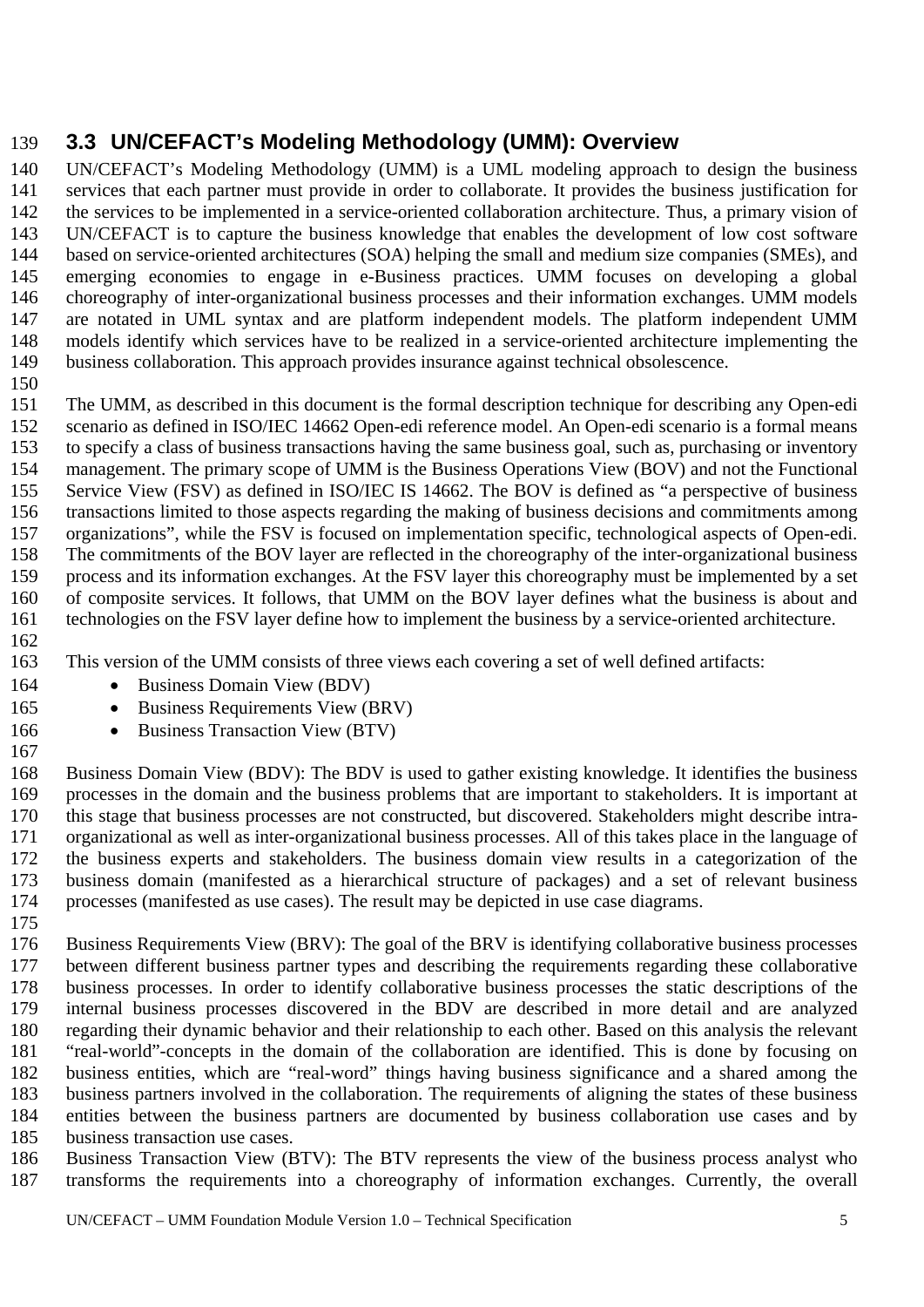<span id="page-7-0"></span>188 189 190 191 192 193 194 195 196 197 198 199 choreography of a business collaboration is defined by an activity graph called business collaboration protocol. In a future version other alternatives may be developed. The business collaboration protocol choreographs the flow among business interactions. This flow depends on the states of business entities. Currently, a business interaction is always defined by a business transaction. Other alternatives may be developed in future versions. A business transaction defines a simple choreography of exchanging business information between two authorized roles and an optional response. A business transaction identifies the business actions of each partner responsible for sending and receiving the business information. These actions correspond to the services that must be implemented on each business partner's side in a service-oriented collaboration architectur. The business information exchanged corresponds to the input/output of these services. The choreography among the business transactions – described by the business collaboration protocol in UMM – is easily mapped to machine-readable choreography languages (such as BPEL, WS-CDL, BPSS).

200 201 202 203 204 205 206 207 An execution of a business transaction usually results in the change of state of one or more business entities. Thus, the information exchanged in a transaction should be limited to the minimum information needed to change the state of a business entity. Nevertheless, UMM allows the definition of an information exchange in a document-centric approach – even if this is not recommended. A business transaction leads to synchronized states of the business objects at both partners participating in a business transaction. Inasmuch, a business transaction is a unit of work that allows roll-back. A business transaction has a number of quality of service (QoS) parameters that represent security and timing requirements. These are specifed in tagged values.

#### 208 **3.4 Objectives**

211 212

#### 209 **3.4.1 Goals of the Technical Specification**

210 The goals of this specification are:

- To define the semantics of well-formed UMM business collaboration models.
	- To define the validation rules for UMM compliant business collaboration models.
- 213 • To clarify the basic concepts that a UMM-compliant business collaboration model is based on.
- 214 215 216 • To provide an unambiguous definition for UMM business collaboration models that allows a unambigiuous mapping to artifacts for deployment in a service-oriented architecture. Note, that the mapping itself is not part of UMM.
- 217 218 219 • To define a UML profile for the UMM foundation module that allows UML tool vendors to customize their tools to be UMM compliant. Better tool support will lead to a growing UMM user base.

#### 220 **3.4.2 Requirements**

221 This specification is guided by the following key requirements derived from the above goals:

- 222 223 224 225 226 227 • The UMM foundation module defines only those modeling concepts that are considered as fundamental to deliver a UMM compliant model. This means it delivers concepts to structure the domain (in the business domain view), to gather requirements for collaborative business processes (in the business requirements view) and to provide a choreography of business information exchanges (in the business transaction view). Additional advanced modeling concepts shall be covered in specialization and extension modules.
- 228 229 230 231 232 • The UMM foundation module is directed towards the business operational view of Open-edi. This means it is independent of certain implementation technologies used in SOAs like Web Services and ebXML or whatever comes up in the future. However, the UMM compliant business collaboration models must be defined in a way that allows a mapping to an implementation technology of choice. Such a mapping is not part of the UMM foundation module. It is a
- 233 candidate for a specialization/extension module.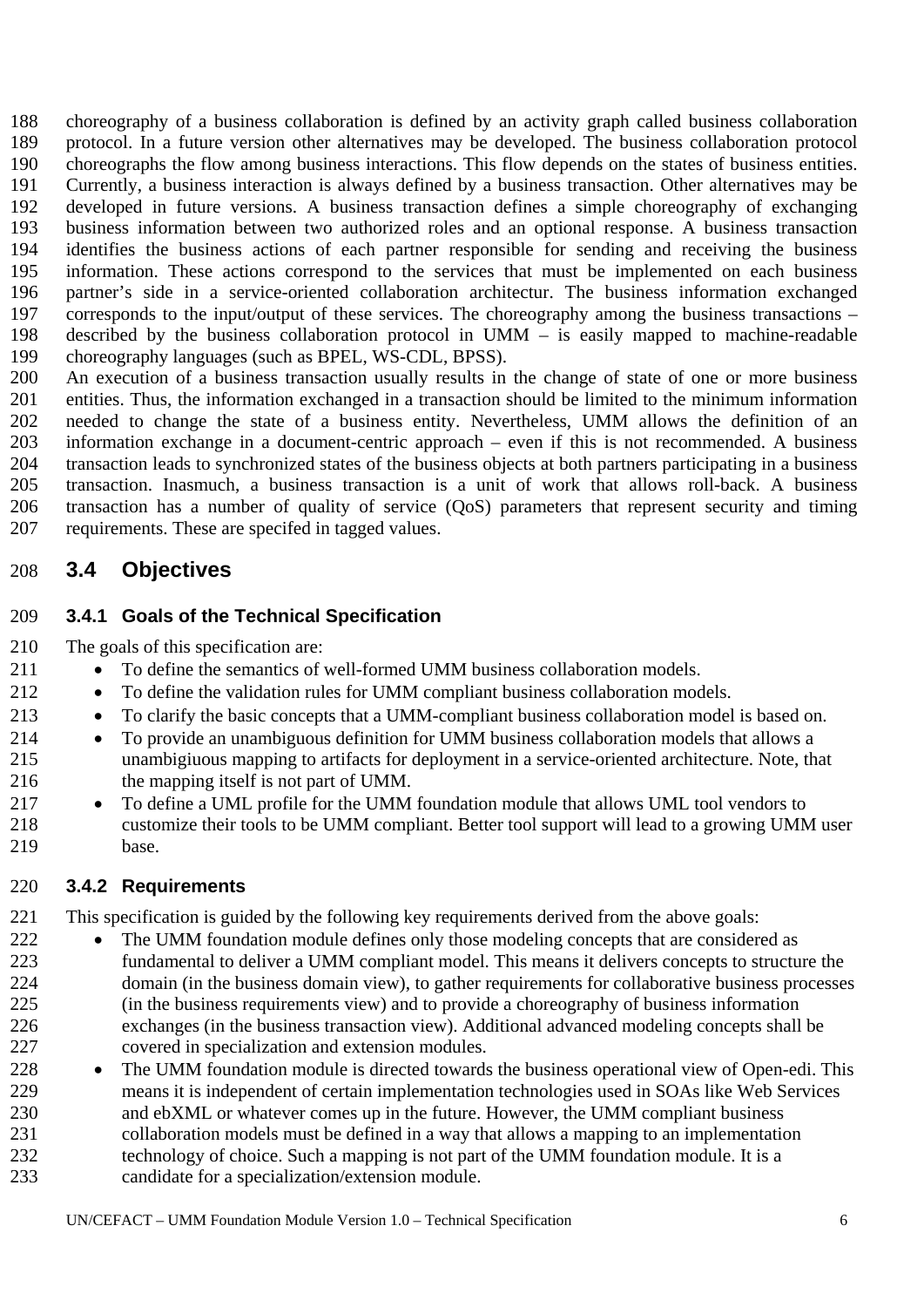- <span id="page-8-0"></span>234 235 236 237 • Today, the UML is the most commonly supported modeling language by modeling tools. In order to use the broad range of tools, a UMM business collaboration model must be a special kind of UML model. Thus, the UMM foundation module is based on the UML meta model. In fact, it provides a UML Profile consisting of stereotypes, tagged definitions and constraints.
- 238 239 • In order to support a broad adoption of the UMM-modeling approach the formal descriptions of the UMM shall be supplemented by a set of examples that show UMM compliant artifacts.

#### 240 **3.4.3 Caveats and Assumptions**

241 This specification makes the following assumptions:

- This UML profile is based on the UML meta-model version 1.4.2. This version is the current ISO version. Using another UML meta-model as a basis for the development of a UMM compliant business collaboration model will not deliver correct results.
- The basic concepts of the UMM and the way they relate to each other shall be described and explained by means of a meta model (to be found in the non-normative "conceptual description" sections of this document)
- 248 249 250 • Most modeling tools do not evaluate OCL constraints against model data. Accordingly, validation of UMM semantics as defined by the OCL constraints in this specification will normally only be possible using either an external validation service or a custom plug-in.
- 251 252 253 • Different specialization and extension modules might extend the foundation module in order to define additional semantics to the minimum semantics required to create a UMM compliant business collaboration model.

#### 254 **3.5 Structure of the UMM Foundation Module**



**Figure 2 Package overview of UMM Foundation Module meta model** 

## 255

256 Section 5 defines the UML profile of the foundation module of the UMM meta model. The figure below

257 shows the package structure of the foundation module of the UMM meta model. The number depicted in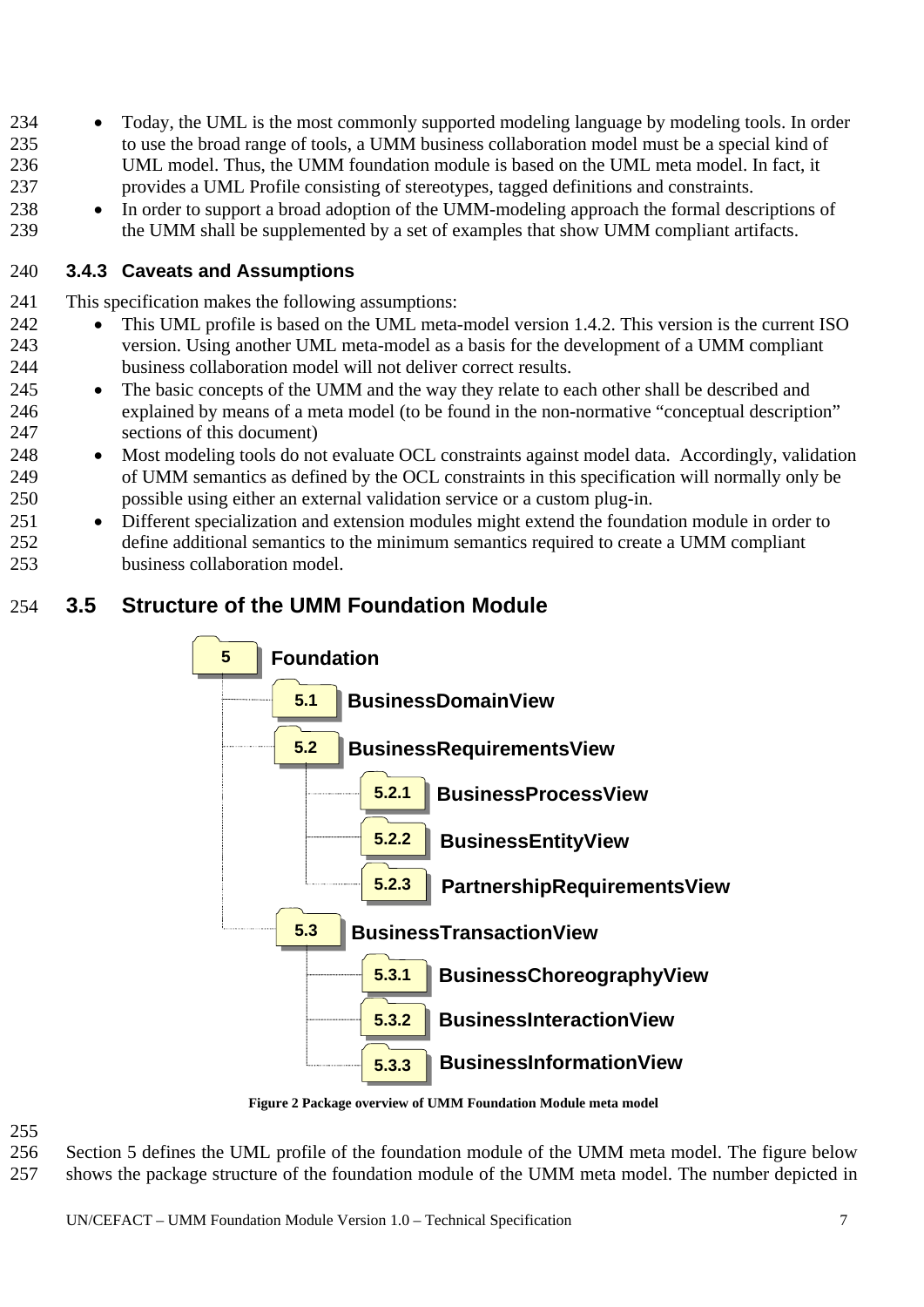- 258 259 260 261 262 263 264 265 266 267 268 269 270 the folders of this figure refers to the subsection which defines the stereotypes, tag definitions and constraints of the corresponding package. The first level packages of the foundation module conform to the three views of the current UMM version: Business Domain View (5.1), Business Requirements View (5.2), and Business Transaction View (5.3). Since the Business Domain View (5.1) does not include different types of artefacts, it is not split into sub-packages. The Business Requirements View (5.2) covers three different types of artefacts: activity graphs of business processes, business entity life cycles and collaboration requirements defined in use cases. Accordingly, it consists of the sub-packages Business Process View (5.2.1), Business Entity View (5.2.2), and Partnership Requirements View (5.2.3). Similarly, the Business Transaction View (5.3) is built by three different types of artefacts: choreography of a business collaboration, choreography of business interactions (currently i.e. business transactions) leading to synchronized states, and business information exchanged in the interactions. Consequently, it includes the sub-packages Business Choreography View (5.3.1), Business Interaction View (5.3.2), and Business Information View (5.3.3).
- 271 Each section describing a package is structured in the same way. The first subsection is informative. It
- 272 describes the conceptual model of the artefact that is addressed by the package. The second subsection is
- 273 normative and defines all the stereotypes and associated tag definitions that are defined in the package.
- 274 275 The third subsection is normative and includes all the constraints both in plain text and in OCL that apply to the respective package. The fourth subsection is informative and depicts an example instance of the
- 276 artefact type addressed by the package.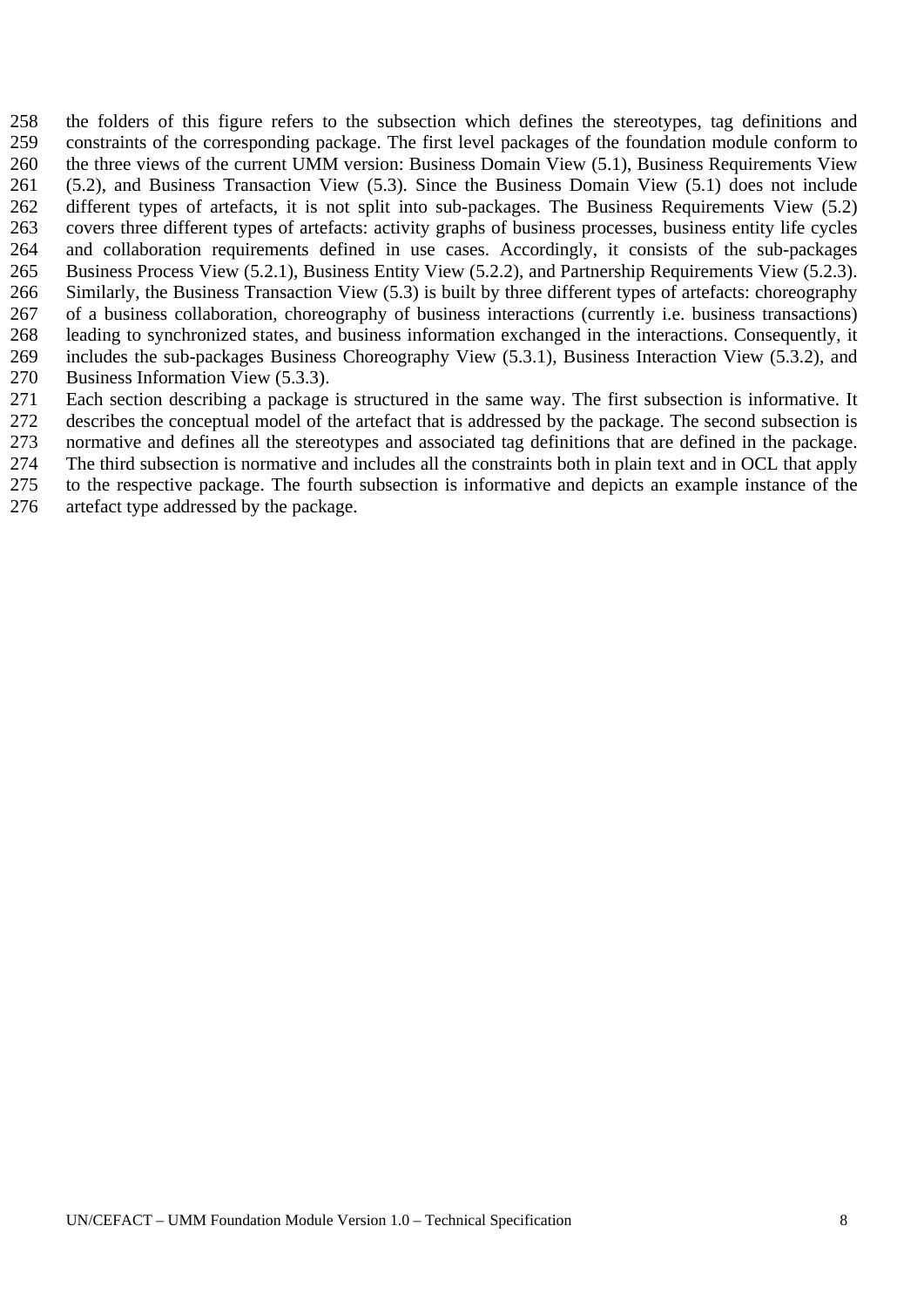# <span id="page-10-0"></span>277 **4 Dependency on other UMM modules (normative)**



278 279

280

**Figure 3 UMM Foundation Dependencies** 

281 282 283 284 285 286 287 288 289 290 291 The UMM foundation module 1.0 is built on top of the UMM base module 1.0. This means that all stereotypes and tag definitions defined in the UMM base module 1.0 are imported into the UMM foundation module 1.0. The figure below shows the stereotypes defined in the UMM base module also used in the foundation module. Note, the stereotypes of the base module are depicted in grey background in all figures of this specification. The formal definition of the stereotypes *RegistryObject* and *BusinessLibraryPackage* is given in the UMM base module 1.0 specification. In the foundation module, packages - that are containers of stereotypes realizing main UMM artefacts - are defined as specializations of the base stereotype *BusinessLibraryPackage*. This means that such packages and their contents are candidates for registration in a registry. In the UMM foundation module 1.0 we do not define any stereotype that directly inherits from *RegistryObject*. As a consequence, only packages are candidates for registration.



294

295 **Figure 4 UMM Base Abstract Syntax**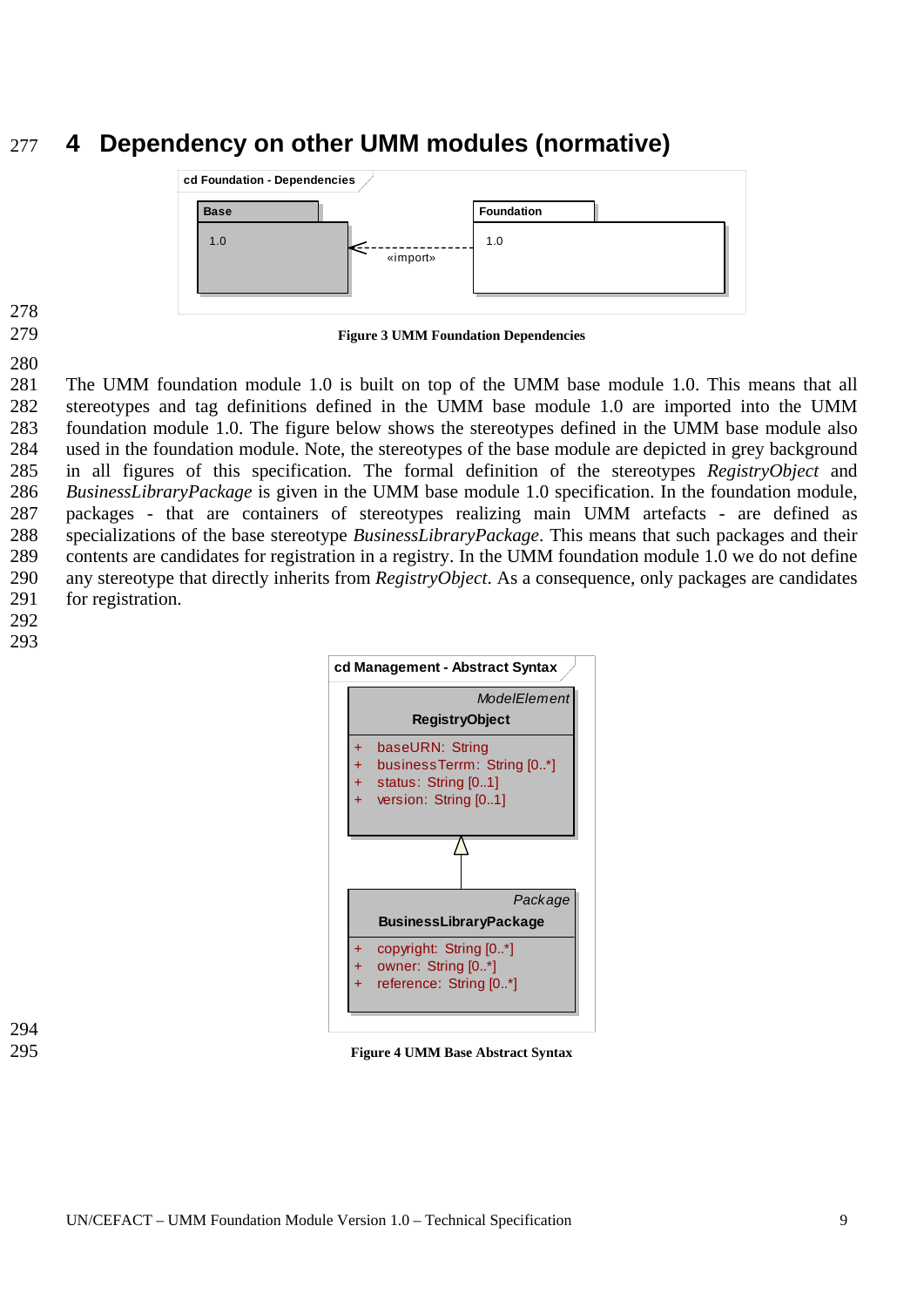# <span id="page-11-0"></span>296 **5 UMM Foundation Module**

#### 297 **5.0 Foundation Module Management**

#### 298 **5.0.1 Conceptual Description (informative)**



299

300 **Figure 5 UMM Foundation Module Management - Conceptual Overview** 

301

302 303 304 305 306 307 308 309 310 311 A project that follows the UMM approach leads to a business collaboration model. A business collaboration model that is UMM compliant is stereotyped as *BusinessCollaborationModel*. As described above the UMM is built by three views. The business domain view focuses on understanding the business domain under consideration. Although this view is considered as important, the results may be captured in non-UML compliant artefacts and/or may not be included in the model and referenced instead. Since the business domain view is optional, the *BusinessCollaborationModel* is composed of zero or one *BusinessDomainView*. The business requirements view and the business transaction view are mandatory parts of a business collaboration model. Thus a *BusinessCollaborationModel* is composed of exactly one *BusinessRequirementsView*. Similarly, a *BusinessCollaborationModel* is composed of exactly one *BusinessTransactionView*.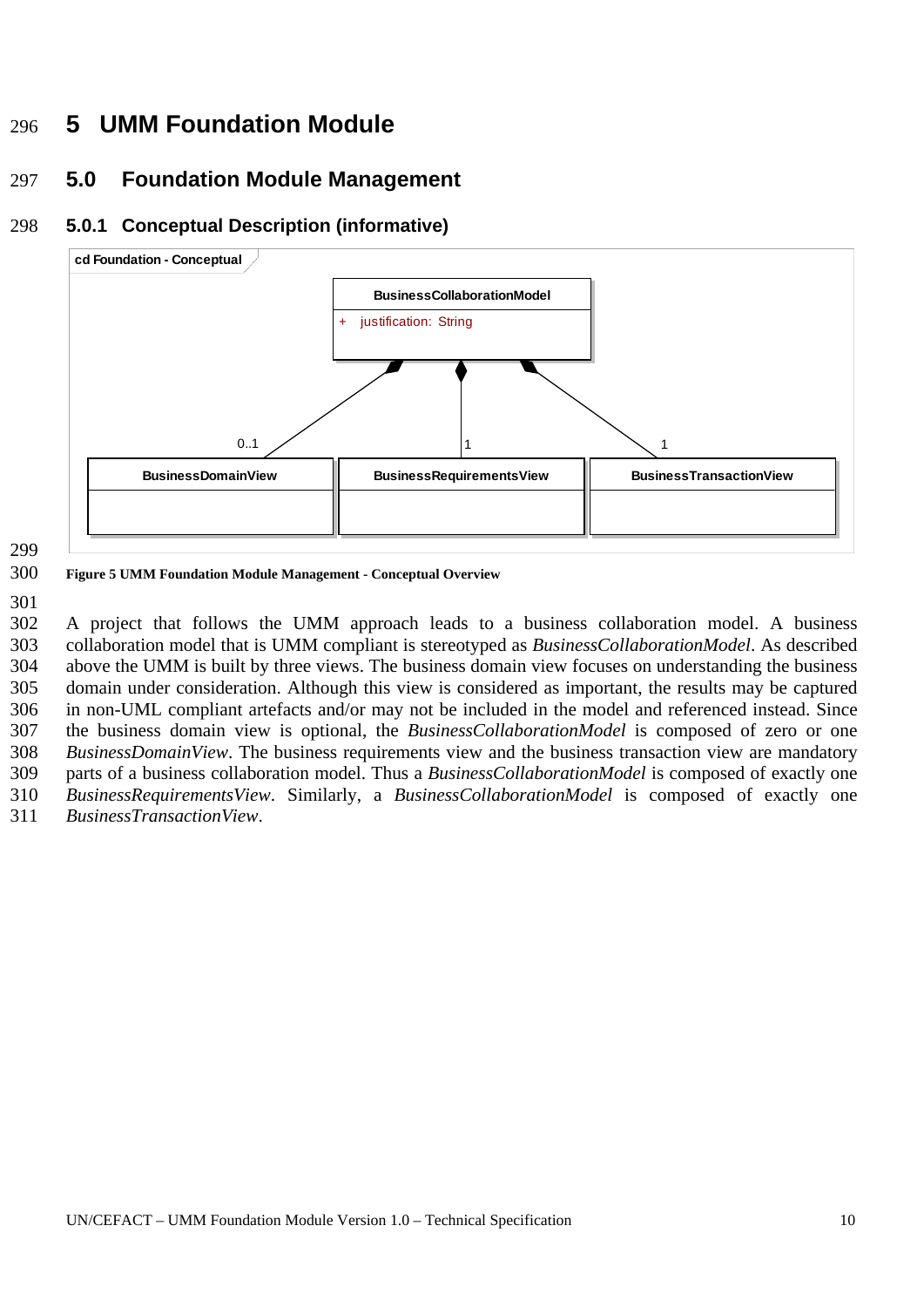## <span id="page-12-0"></span>312 **5.0.2 Stereotypes and Tag Definitions (normative)**

313



## 314

#### 315 **Figure 6 UMM Foundation Module Management - Abstract Syntax**

316

| <b>Stereotype</b>     | <b>BusinessCollaborationModel</b>                                                                                                                                                                                                |                                                                                                                                             |  |  |
|-----------------------|----------------------------------------------------------------------------------------------------------------------------------------------------------------------------------------------------------------------------------|---------------------------------------------------------------------------------------------------------------------------------------------|--|--|
| <b>Base Class</b>     | Model                                                                                                                                                                                                                            |                                                                                                                                             |  |  |
| <b>Parent</b>         | BusinessLibraryPackage (from Base Module)                                                                                                                                                                                        |                                                                                                                                             |  |  |
| <b>Description</b>    | A business collaboration model is a model that is compliant to the UMM meta model. It MUST be<br>compliant to the base and foundation module, and it MAY be compliant to one or more specialisation<br>and/or extension modules. |                                                                                                                                             |  |  |
|                       |                                                                                                                                                                                                                                  | justification                                                                                                                               |  |  |
|                       | <b>Type</b>                                                                                                                                                                                                                      | <b>String</b>                                                                                                                               |  |  |
|                       | <b>Multiplicity</b>                                                                                                                                                                                                              | 1                                                                                                                                           |  |  |
|                       | <b>Description</b>                                                                                                                                                                                                               | Explains the reason from a business perspective why the given business<br>collaboration is considered for possible business collaborations. |  |  |
| <b>Tag Definition</b> | <b>Inherited tagged values:</b><br>baseURN<br>owner<br>copyright<br>reference<br>version<br>status<br>businessTerm                                                                                                               |                                                                                                                                             |  |  |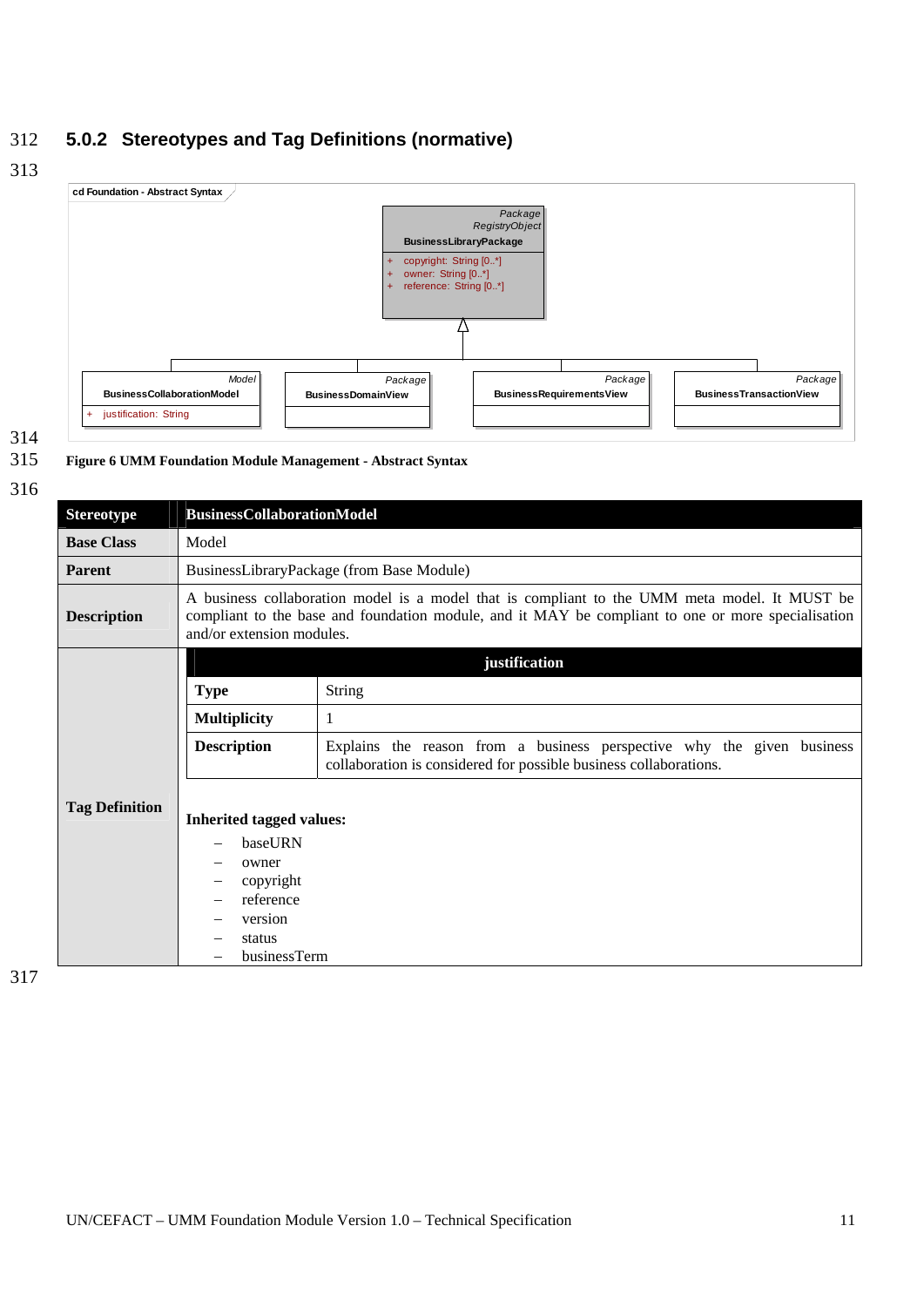| <b>Stereotype</b>     | <b>BusinessDomainView</b>                                                                                                                                                                                                                                                            |  |  |  |  |
|-----------------------|--------------------------------------------------------------------------------------------------------------------------------------------------------------------------------------------------------------------------------------------------------------------------------------|--|--|--|--|
| <b>Base Class</b>     | Package                                                                                                                                                                                                                                                                              |  |  |  |  |
| <b>Parent</b>         | BusinessLibraryPackage (from Base Module)                                                                                                                                                                                                                                            |  |  |  |  |
| <b>Description</b>    | A business domain is a framework for identification and understanding of business processes as well as<br>categorizing them according to a classification schema. The business domain view is a container capturing<br>the categorization scheme and categorized business processes. |  |  |  |  |
| <b>Tag Definition</b> | <b>Inherited tagged values:</b><br>baseURN<br>owner<br>copyright<br>reference<br>version<br>status<br>businessTerm                                                                                                                                                                   |  |  |  |  |

319

| <b>Stereotype</b>     | <b>BusinessRequirementsView</b>                                                                                                                                                                        |  |  |  |
|-----------------------|--------------------------------------------------------------------------------------------------------------------------------------------------------------------------------------------------------|--|--|--|
| <b>Base Class</b>     | Package                                                                                                                                                                                                |  |  |  |
| <b>Parent</b>         | BusinessLibraryPackage (from Base Module)                                                                                                                                                              |  |  |  |
| <b>Description</b>    | The business requirements view is a container for all elements needed to identify and describe the<br>requirements on a collaboration between business partner types playing certain authorized roles. |  |  |  |
| <b>Tag Definition</b> | Inherited tagged values:<br>baseURN<br>owner<br>copyright<br>reference<br>version<br>status<br>businessTerm                                                                                            |  |  |  |

320

| <b>Stereotype</b>     | <b>BusinessTransactionView</b>                                                                                                                                                                                     |  |  |  |  |
|-----------------------|--------------------------------------------------------------------------------------------------------------------------------------------------------------------------------------------------------------------|--|--|--|--|
| <b>Base Class</b>     | Package                                                                                                                                                                                                            |  |  |  |  |
| <b>Parent</b>         | BusinessLibraryPackage (from Base Module)                                                                                                                                                                          |  |  |  |  |
| <b>Description</b>    | The business transaction view is a container for all elements needed to describe the choreography of a<br>business collaboration at various levels and the information exchanged in each step of the choreography. |  |  |  |  |
| <b>Tag Definition</b> | Inherited tagged values:<br>baseURN<br>owner<br>copyright<br>reference<br>version<br>status<br>businessTerm                                                                                                        |  |  |  |  |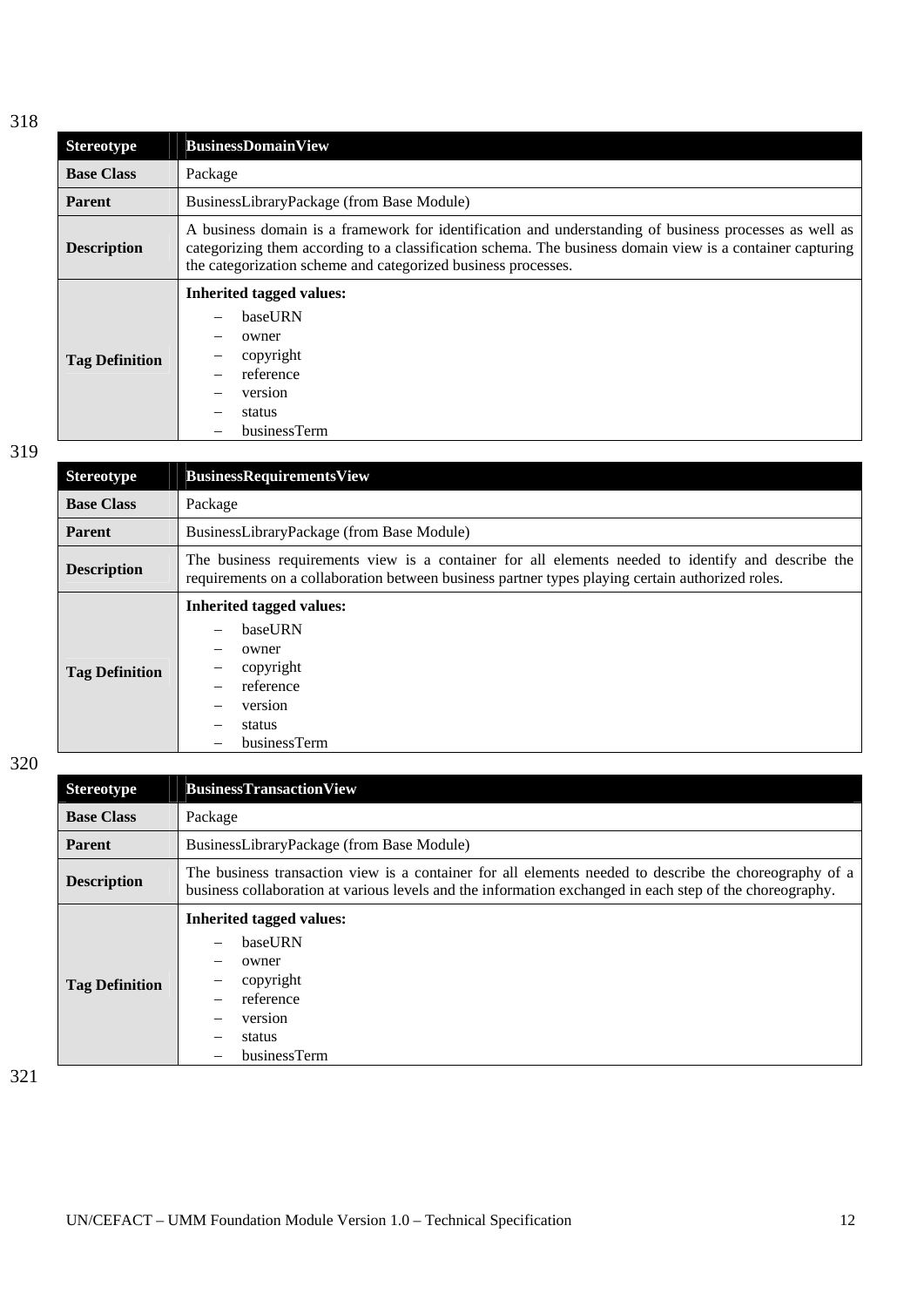### <span id="page-14-0"></span>322 **5.0.3 Constraints (normative)**

### 323

A *BusinessCollaborationModel* MUST NOT contain more than one *BusinessDomainView* package (but it MAY contain no *BusinessDomainView* package at all)

```
package Model_Management 
context Model 
inv zeroToOneBusinessDomainView: 
   self.isBusinessCollaborationModel() implies 
   self.ownedElement->select(isBusinessDomainView())->size()<=1
```
324

A *BusinessCollaborationModel* MUST contain exactly one *BusinessRequirementsView* package.

```
package Model_Management 
context Model 
inv oneBusinessRequirementsView: 
   self.isBusinessCollaborationModel() implies 
    self.ownedElement->one(isBusinessRequirementsView())
```
325

A *BusinessCollaborationModel* MUST contain exactly one *BusinessTransactionView* package

```
package Model_Management 
context Model 
inv oneBusinessTransactionView: 
   self.isBusinessCollaborationModel() implies 
   self.ownedElement->one(isBusinessTransactionView())
```
326

A *BusinessDomainView*, the *BusinessRequirementsView*, and the *BusinessTransactionView* MUST be directly located under the root of the *BusinessCollaborationModel*.

```
package Model_Management 
context Package 
inv rootLevelPackages 
   (self.isBusinessDomainView() or self.isBusinessRequirementsView() or 
   self.isBusinessTransactionView()) implies 
   self.namespace.isBusinessCollaborationModel()
```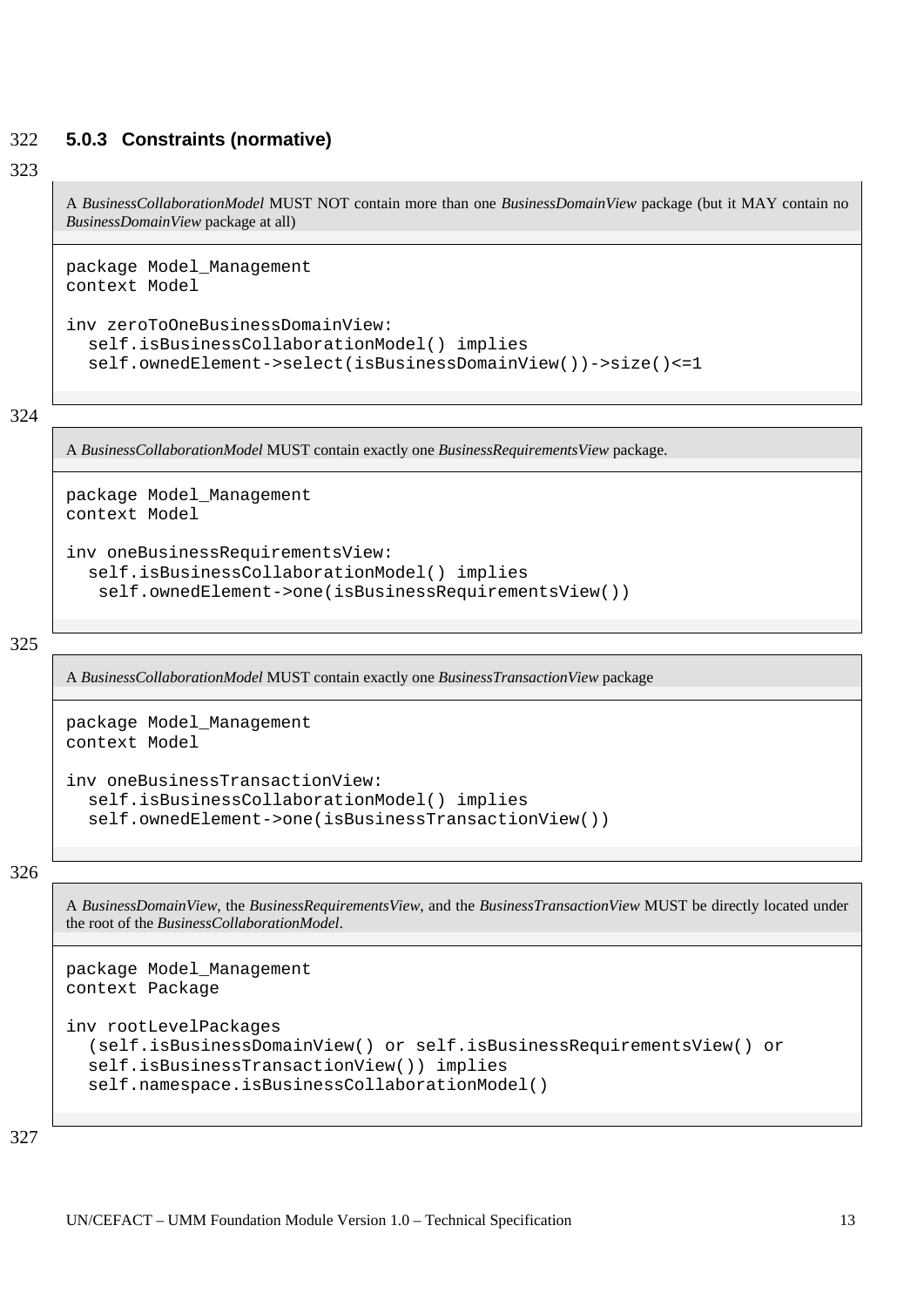### <span id="page-15-0"></span>328 **5.0.4 OCL methods used in the UMM Foundation Module Management (normative)**

329

```
OCL-Methods
```

```
package Foundation::Core 
context ModelElement 
--Predefined method which evaluates, if the given Modelelement 
--has a stereotype equal to the passed name 
def:
let hasStereotype (st : String) : Boolean = 
   self.stereotype->select(cst | cst.name = st)->notEmpty() 
--Predefined method which evaluates, if the given element 
--has the stereotype 'BusinessCollaborationModel' 
def: 
let isBusinessCollaborationModel() : Boolean = 
   self.oclIsKindOf(Model) and 
   self.hasStereotype('BusinessCollaborationModel') 
--Predefined method which evaluates, if the given element 
--has the stereotype 'BusinessDomainView' 
def : 
let isBusinessDomainView() : Boolean = 
   self.oclIsKindOf(Package) and 
   self.hasStereotype('BusinessDomainView') 
--Predefined method which evaluates, if the given element 
--has the stereotype 'BusinessRequirementsView' 
def : 
let isBusinessRequirementsView() : Boolean = 
   self.oclIsKindOf(Package) and 
   self.hasStereotype('BusinessRequirementsView') 
--Predefined method which evaluates, if the given element 
--has the stereotype 'BusinessTransactionView' 
def : 
let isBusinessTransactionView() : Boolean = 
   self.oclIsKindOf(Package) and 
   self.hasStereotype('BusinessTransactionView')
```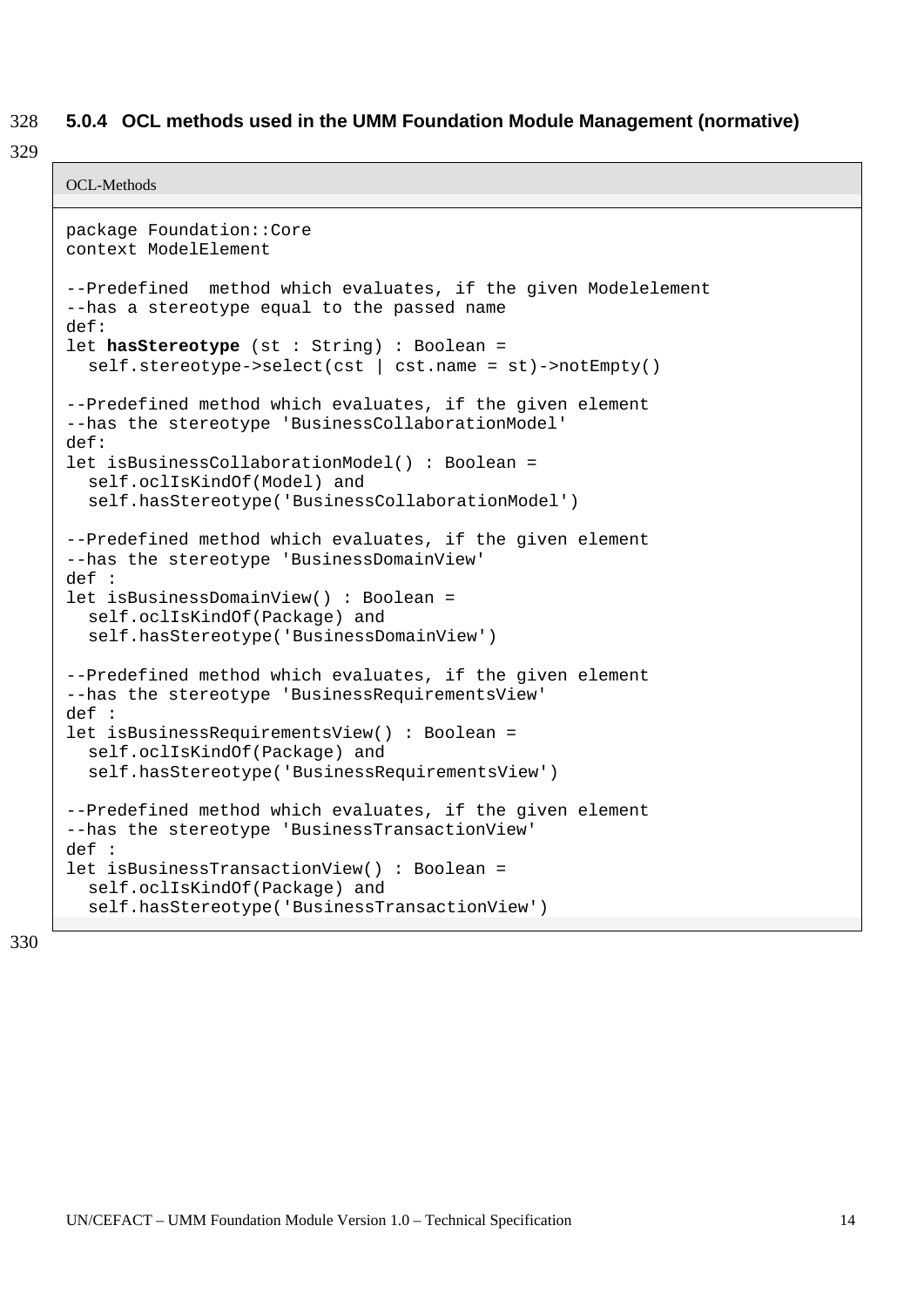# <span id="page-16-0"></span>331 **5.1 Business Domain View**

## 332 **5.1.1 Conceptual Description (informative)**



## 333

#### 334 **Figure 7 BusinessDomainView Conceptual Overview**

335

336 337 338 339 340 341 342 343 344 345 346 347 The business domain view is used to discover business processes that are of relevance in a project. A business process is executed by at least one (but possibly more) business partner types. A business partner type might execute multiple business processes. Thus, the *participates* association between *BusinessPartnerType* and *BusinessProcess* is a (1..n) to (0..n) association. A business partner type has a vested interest in the business process. This is the characteristic of a stakeholder. Thus, a *BusinessPartnerType* is a specialization of a *Stakeholder*. In general, a stakeholder does not need to participate in a business process. A stakeholder might have interest in multiple business processes and a business process might be of interest to multiple stakeholders. The relationship between a *BusinessProcess* and a *Stakeholder* is described by the *isOfInterestTo* dependency in UMM. A business process can be decomposed into sub-processes using the «include» and «extends» association stereotypes. This is denoted by the unary (0..1) to (0..\*) composition of *BusinessProcess*.

348 349 350 351 352 353 354 355 To enable users to readily identify business processes, these business processes should be classified into business categories. Thus, the *BusinessDomainView* is composed of one or many (1..n) *BusinessCategories*. A business category might be recursively composed of other business categories. This means business categories might build a hierarchy. Hence, a unary (0..1) to (0..n) composition is defined for *BusinessCategory*. A business process is assigned to exactly one business category. A business category on the lowest level of a business category hierarchy includes one or more processes, whereas a business category on a higher level does not include any business process. Accordingly, the composition between *BusinessCategory* and *BusinessProcess* is 1 to (0..n).

356

357 358 359 360 361 UN/CEFACT suggests - but does not mandate - the use of specializations of the stereotype of *BusinessCategory*. These specializations are *BusinessArea* and *ProcessArea*. A business area corresponds to a division of an organization and a process area corresponds to a set of common operations within the business area. Similarly to business category, business area as well as process area may form a hierarchy. Thus, *BusinessArea* and *ProcessArea* inherit the unary composition from *BusinessCategory*. However, it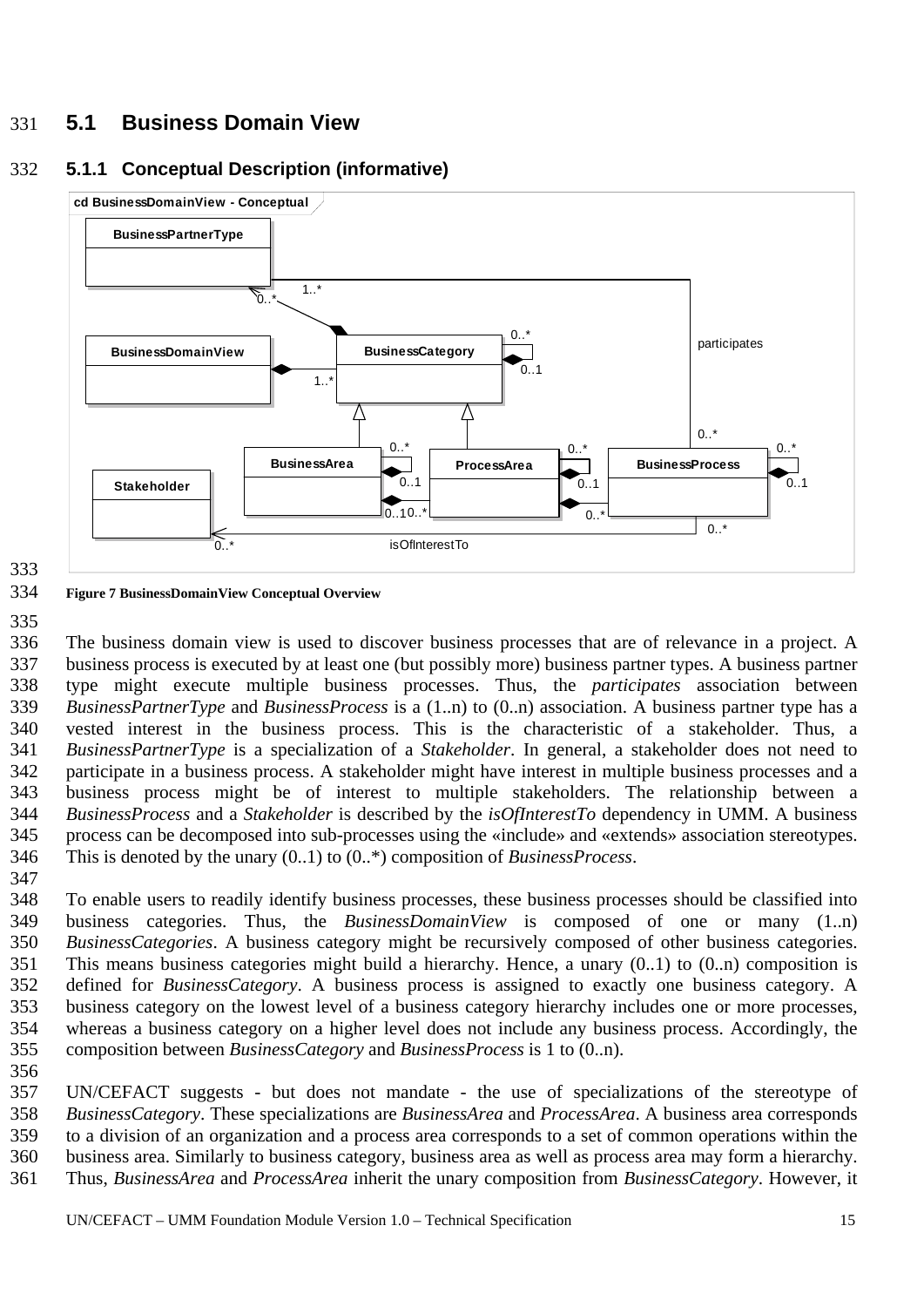<span id="page-17-0"></span>362 363 364 365 366 367 is important that business areas include only business areas except the lowest level of a business area hierarchy which is composed of one or more process areas. Therefore, we have a  $(0..1)$  to  $(0..n)$ composition between *BusinessArea* and *ProcessArea*. Business areas must not include business processes. The lowest level of a process area hierarchy includes one or more business processes. Whereas process areas in a higher level of the hierarchy do not include any business process. Accordingly, the composition between *ProcessArea* and *BusinessProcess* is 1 to (0..n).

368

369 370 The stereotype *BusinessCategory* and the combination of the stereotypes *BusinessArea* and *ProcessArea* are considered as alternatives. A UMM model must not use both alternatives.

371

#### 372 **5.1.2 Stereotypes and Tag Definitions (normative)**



374

375 **Figure 8 BusinessDomainView Abstract Syntax**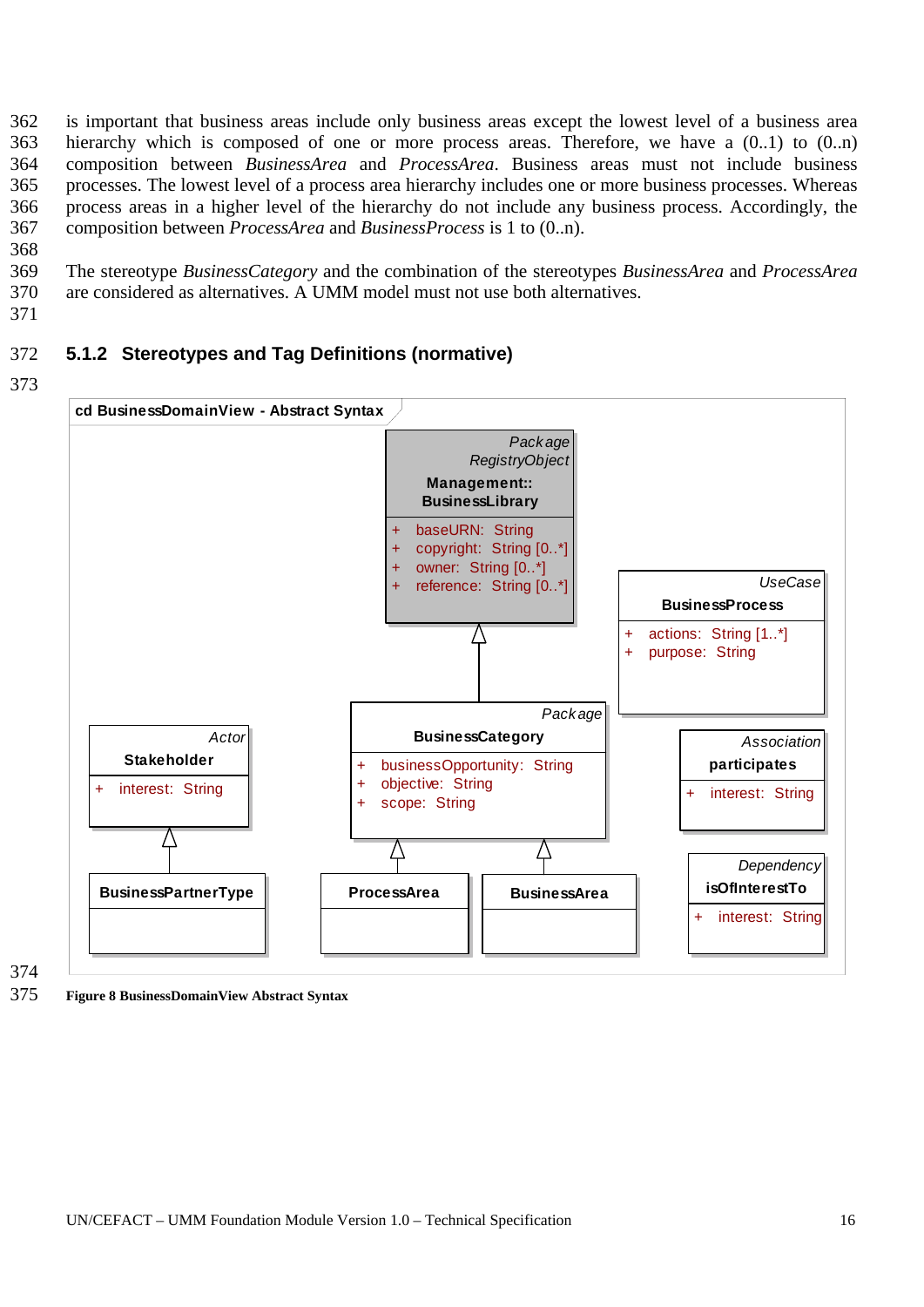| ٠ | I |  |
|---|---|--|

| <b>Stereotype</b>     | <b>BusinessCategory</b>                                                                                                                                                                                                                                                                                                                                                                                                                                                                                                                                                                                                                                  |                                                                                                                      |  |
|-----------------------|----------------------------------------------------------------------------------------------------------------------------------------------------------------------------------------------------------------------------------------------------------------------------------------------------------------------------------------------------------------------------------------------------------------------------------------------------------------------------------------------------------------------------------------------------------------------------------------------------------------------------------------------------------|----------------------------------------------------------------------------------------------------------------------|--|
| <b>Base Class</b>     | Package                                                                                                                                                                                                                                                                                                                                                                                                                                                                                                                                                                                                                                                  |                                                                                                                      |  |
| <b>Parent</b>         |                                                                                                                                                                                                                                                                                                                                                                                                                                                                                                                                                                                                                                                          | BusinessLibraryPackage (from Base Module)                                                                            |  |
| <b>Description</b>    | Business categories are used to classify the business processes in the Business Domain View. The prime<br>purpose of classifying the business processes is to enable potential users to readily identify processes that<br>have been defined in the business category under consideration.<br>Consequently a business category is used to group either other business categories or business processes<br>that belong to the respective business category. The Business Domain View is structured either by this<br>stereotype BusinessCategory or by its specializations BusinessArea and Process Area (see below for these<br>stereotype definitions). |                                                                                                                      |  |
|                       |                                                                                                                                                                                                                                                                                                                                                                                                                                                                                                                                                                                                                                                          | objective                                                                                                            |  |
|                       | <b>Type</b>                                                                                                                                                                                                                                                                                                                                                                                                                                                                                                                                                                                                                                              | String                                                                                                               |  |
|                       | <b>Multiplicity</b>                                                                                                                                                                                                                                                                                                                                                                                                                                                                                                                                                                                                                                      | 1                                                                                                                    |  |
|                       | The purpose to be achieved by the business process within the business category<br><b>Description</b><br>under consideration.                                                                                                                                                                                                                                                                                                                                                                                                                                                                                                                            |                                                                                                                      |  |
|                       |                                                                                                                                                                                                                                                                                                                                                                                                                                                                                                                                                                                                                                                          | scope                                                                                                                |  |
|                       | <b>Type</b><br>String                                                                                                                                                                                                                                                                                                                                                                                                                                                                                                                                                                                                                                    |                                                                                                                      |  |
|                       | <b>Multiplicity</b>                                                                                                                                                                                                                                                                                                                                                                                                                                                                                                                                                                                                                                      | 1                                                                                                                    |  |
|                       | <b>Description</b>                                                                                                                                                                                                                                                                                                                                                                                                                                                                                                                                                                                                                                       | Defines the boundaries of the business category under consideration.                                                 |  |
|                       |                                                                                                                                                                                                                                                                                                                                                                                                                                                                                                                                                                                                                                                          | businessOpportunity                                                                                                  |  |
| <b>Tag Definition</b> | <b>Type</b>                                                                                                                                                                                                                                                                                                                                                                                                                                                                                                                                                                                                                                              | String                                                                                                               |  |
|                       | <b>Multiplicity</b>                                                                                                                                                                                                                                                                                                                                                                                                                                                                                                                                                                                                                                      | 1                                                                                                                    |  |
|                       | <b>Description</b>                                                                                                                                                                                                                                                                                                                                                                                                                                                                                                                                                                                                                                       | The strategic interest from a business perspective in order to address the business<br>category under consideration. |  |
|                       | <b>Inherited tagged values:</b><br>baseURN<br>owner<br>copyright<br>reference<br>version<br>status<br>businessTerm                                                                                                                                                                                                                                                                                                                                                                                                                                                                                                                                       |                                                                                                                      |  |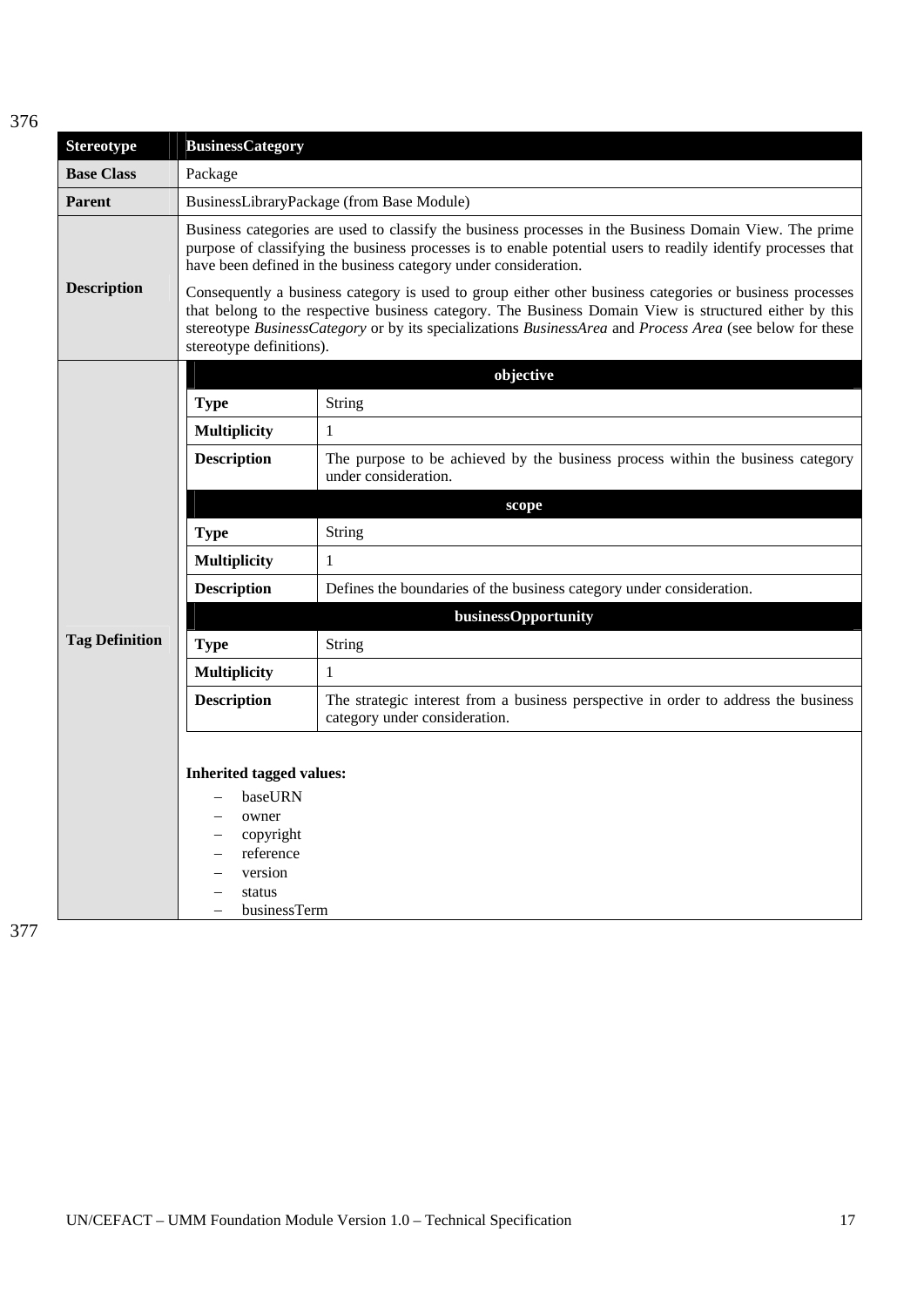| ٠<br>v | ×<br>۰. |
|--------|---------|

| <b>Stereotype</b>     | <b>BusinessArea</b>                                                                                                                                                                                                                                                                                                                                                                                                                                                          |  |
|-----------------------|------------------------------------------------------------------------------------------------------------------------------------------------------------------------------------------------------------------------------------------------------------------------------------------------------------------------------------------------------------------------------------------------------------------------------------------------------------------------------|--|
| <b>Base Class</b>     | Package                                                                                                                                                                                                                                                                                                                                                                                                                                                                      |  |
| <b>Parent</b>         | <b>BusinessCategory</b>                                                                                                                                                                                                                                                                                                                                                                                                                                                      |  |
| <b>Description</b>    | A business area usually corresponds to a division of an enterprise. Business areas might be structured<br>recursively. A business area (in case of a recursive structure only a business area on the lowest level) is a<br>category of decomposable business process areas. This means a business area collates either other business<br>areas or process areas.<br>The UMM does not mandate a specific classification schema. A classification schema that might be used is |  |
|                       | the Porter Value Chain. Based on the Porter Value Chain the UN/CEFACT Common Business Process<br>Catalog recommends a list of eight flat (i.e. non-recursive) categories: Procurement/Sales, Design,<br>Manufacture, Logistics, Recruitment/Training, Financial Services, Regulation, Health Care. This list of<br>business areas is considered as non exhaustive.                                                                                                           |  |
|                       | <b>Inherited tagged values:</b>                                                                                                                                                                                                                                                                                                                                                                                                                                              |  |
|                       | objective                                                                                                                                                                                                                                                                                                                                                                                                                                                                    |  |
|                       | scope                                                                                                                                                                                                                                                                                                                                                                                                                                                                        |  |
| <b>Tag Definition</b> | businessOpportunity<br>baseURN                                                                                                                                                                                                                                                                                                                                                                                                                                               |  |
|                       | owner                                                                                                                                                                                                                                                                                                                                                                                                                                                                        |  |
|                       | copyright                                                                                                                                                                                                                                                                                                                                                                                                                                                                    |  |
|                       | reference                                                                                                                                                                                                                                                                                                                                                                                                                                                                    |  |
|                       | version                                                                                                                                                                                                                                                                                                                                                                                                                                                                      |  |
|                       | status                                                                                                                                                                                                                                                                                                                                                                                                                                                                       |  |
|                       | businessTerm                                                                                                                                                                                                                                                                                                                                                                                                                                                                 |  |

| <b>Stereotype</b>     | ProcessArea                                                                                                                                                                                                                                                                                                                                                                                                                                                                                                                                                                                                                                                                                                                                      |  |
|-----------------------|--------------------------------------------------------------------------------------------------------------------------------------------------------------------------------------------------------------------------------------------------------------------------------------------------------------------------------------------------------------------------------------------------------------------------------------------------------------------------------------------------------------------------------------------------------------------------------------------------------------------------------------------------------------------------------------------------------------------------------------------------|--|
| <b>Base Class</b>     | Package                                                                                                                                                                                                                                                                                                                                                                                                                                                                                                                                                                                                                                                                                                                                          |  |
| <b>Parent</b>         | BusinessCategory                                                                                                                                                                                                                                                                                                                                                                                                                                                                                                                                                                                                                                                                                                                                 |  |
| <b>Description</b>    | A process area corresponds to a set of common operations within a business area. Process areas might be<br>structured recursively. A process area (in case of a recursive structure only a process area on the lowest<br>level) is a category of common business processes. This means a process area collates either other process<br>areas or business processes.<br>The UMM does not mandate a specific classification schema. The UN/CEFACT Common Business<br>Process Catalog recommends a list of five flat (i.e. non-recursive) categories that correspond to the five<br>successive phases of business collaborations as defined by the ISO Open-edi model: Planning,<br>Identification, Negotiation, Actualization, Post-Actualization. |  |
| <b>Tag Definition</b> | <b>Inherited tagged values:</b><br>objective<br>scope<br>businessOpportunity<br>baseURN<br>owner<br>copyright<br>reference<br>version<br>status<br>businessTerm                                                                                                                                                                                                                                                                                                                                                                                                                                                                                                                                                                                  |  |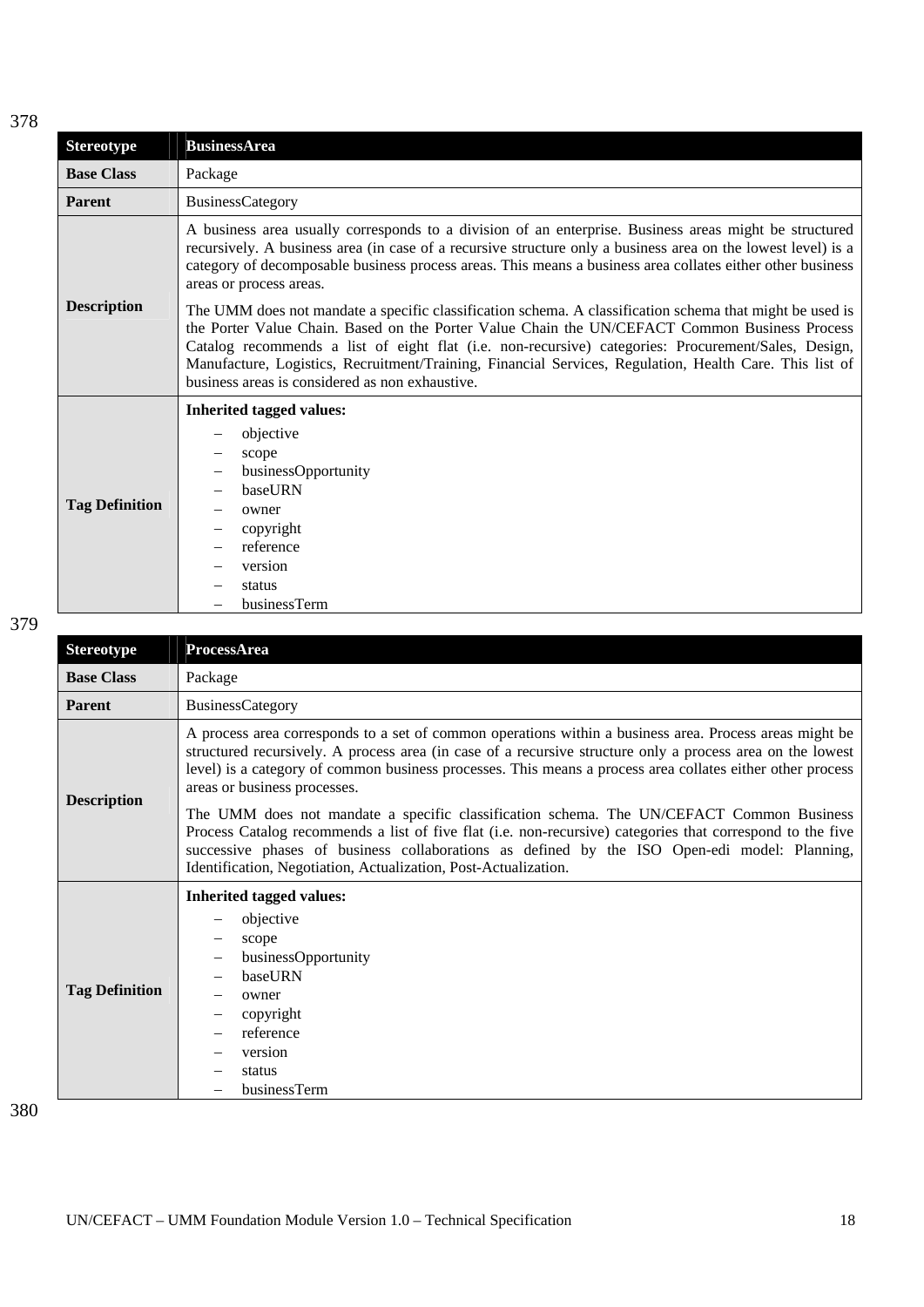| <b>Stereotype</b>     | <b>Stakeholder</b>                                                                                                                                                                                                                                                            |                                                                                                    |
|-----------------------|-------------------------------------------------------------------------------------------------------------------------------------------------------------------------------------------------------------------------------------------------------------------------------|----------------------------------------------------------------------------------------------------|
| <b>Base Class</b>     | Actor                                                                                                                                                                                                                                                                         |                                                                                                    |
| <b>Parent</b>         | N/A                                                                                                                                                                                                                                                                           |                                                                                                    |
| <b>Description</b>    | A stakeholder is a person or representative of an organization who has a stake $-$ a vested interest $-$ in a<br>certain business category or in the outcome of a business process. A stakeholder does not necessarily<br>participate in the execution of a business process. |                                                                                                    |
|                       |                                                                                                                                                                                                                                                                               | interest                                                                                           |
|                       | <b>Type</b>                                                                                                                                                                                                                                                                   | <b>String</b>                                                                                      |
| <b>Tag Definition</b> | <b>Multiplicity</b>                                                                                                                                                                                                                                                           |                                                                                                    |
|                       | <b>Description</b>                                                                                                                                                                                                                                                            | Describes the vested interest of the stakeholder in the business category it is defined<br>within. |
|                       |                                                                                                                                                                                                                                                                               |                                                                                                    |

| <b>Stereotype</b>     | <b>BusinessPartnerType</b>                                                                                                                                                                                                                                                                                                                                                                                                                                                        |
|-----------------------|-----------------------------------------------------------------------------------------------------------------------------------------------------------------------------------------------------------------------------------------------------------------------------------------------------------------------------------------------------------------------------------------------------------------------------------------------------------------------------------|
| <b>Base Class</b>     | Actor                                                                                                                                                                                                                                                                                                                                                                                                                                                                             |
| <b>Parent</b>         | Stakeholder                                                                                                                                                                                                                                                                                                                                                                                                                                                                       |
| <b>Description</b>    | A business partner type is an organization type, an organizational unit type or a person type that<br>participates in a business process. Business partner types typically provide input to and/or receive output<br>from a business process. Due to the fact that a business partner type participates in a business process she<br>or he has by default a vested interest in the business process. It follows that a business partner type is a<br>special kind of stakeholder. |
| <b>Tag Definition</b> | <b>Inherited tagged values:</b><br>- interest                                                                                                                                                                                                                                                                                                                                                                                                                                     |

| <b>Stereotype</b>  | <b>BusinessProcess</b>                                                                                                                                                                                                                                                                                                                                                                                                                                                                                                            |
|--------------------|-----------------------------------------------------------------------------------------------------------------------------------------------------------------------------------------------------------------------------------------------------------------------------------------------------------------------------------------------------------------------------------------------------------------------------------------------------------------------------------------------------------------------------------|
| <b>Base Class</b>  | <b>UseCase</b>                                                                                                                                                                                                                                                                                                                                                                                                                                                                                                                    |
| <b>Parent</b>      | N/A                                                                                                                                                                                                                                                                                                                                                                                                                                                                                                                               |
| <b>Description</b> | A business process is a set of related activities that together create value for a business partner. A business<br>process might be performed by a single business partner type or by multiple business partner types<br>crossing organizational boundaries. In case organizations collaborate in a business process, the business<br>process should create value for all its participants. A business process can be decomposed into sub-<br>processes using the «include» and «extends» association stereotypes defined in UML. |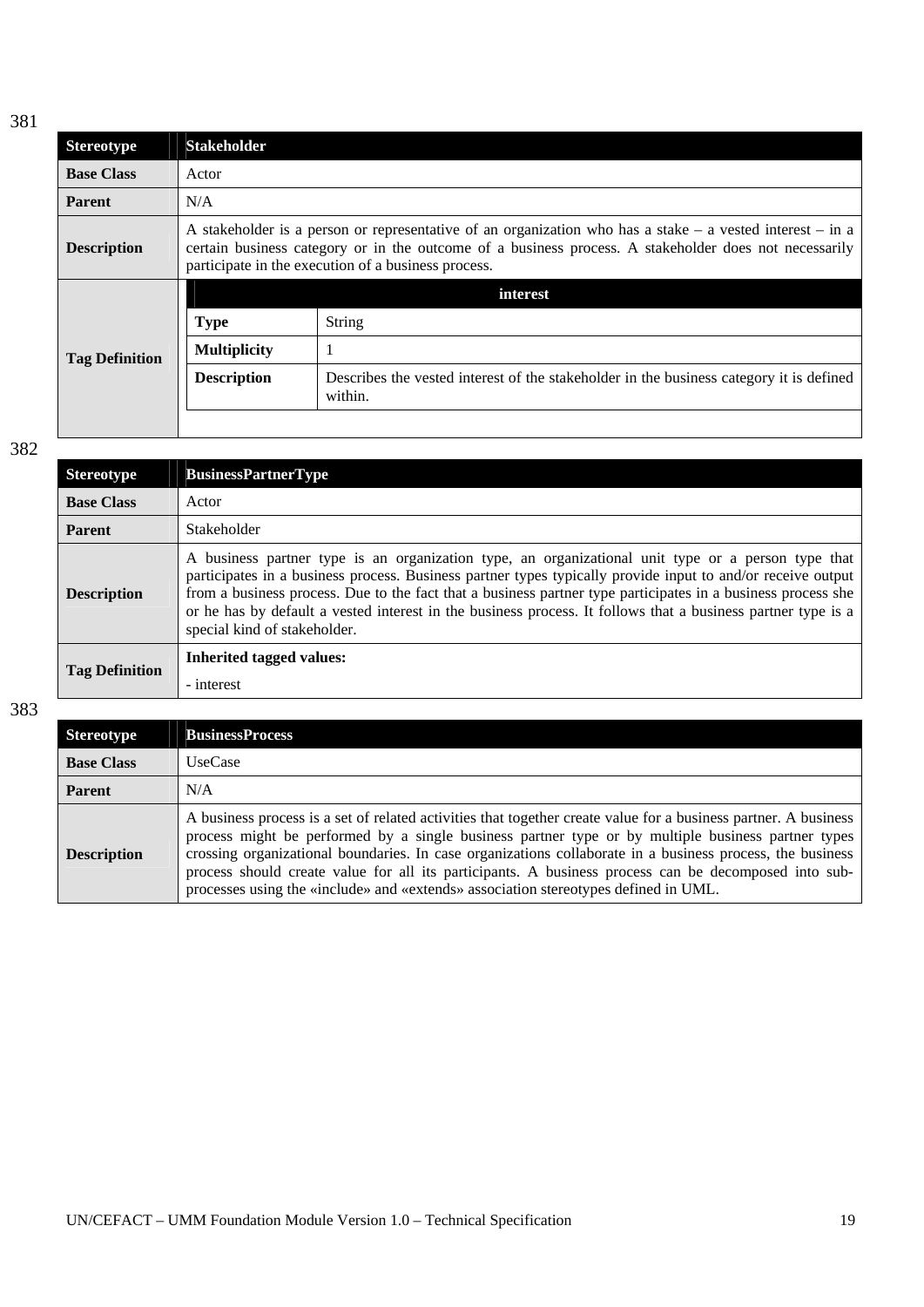|                       |                     | definition                                                                                                                                                                                                                                                                                  |
|-----------------------|---------------------|---------------------------------------------------------------------------------------------------------------------------------------------------------------------------------------------------------------------------------------------------------------------------------------------|
|                       | <b>Type</b>         | String                                                                                                                                                                                                                                                                                      |
|                       | Multiplicity        | 1                                                                                                                                                                                                                                                                                           |
|                       | <b>Description</b>  | Gives a definition of the business process. This definition must describe the<br>customer value to be created by the business process. In case of a business process<br>executed by multiple paries it describes the value to be created to all participants.                               |
|                       |                     | beginsWhen                                                                                                                                                                                                                                                                                  |
|                       | <b>Type</b>         | String                                                                                                                                                                                                                                                                                      |
|                       | Multiplicity        | 1                                                                                                                                                                                                                                                                                           |
|                       | <b>Description</b>  | Specifies a business event that triggers the initiation of the business process.                                                                                                                                                                                                            |
|                       |                     | preCondition                                                                                                                                                                                                                                                                                |
|                       | <b>Type</b>         | String                                                                                                                                                                                                                                                                                      |
|                       | <b>Multiplicity</b> | 1                                                                                                                                                                                                                                                                                           |
|                       | <b>Description</b>  | Specifies conditions that have to be fulfilled in order to execute a business process.<br>This condition SHOULD refer to states in a business entity life cycle. A pre-<br>condition statement MAY use Boolean operators specifying a combination of<br>multiple business entity states.    |
|                       |                     | endsWhen                                                                                                                                                                                                                                                                                    |
|                       | <b>Type</b>         | String                                                                                                                                                                                                                                                                                      |
| <b>Tag Definition</b> | <b>Multiplicity</b> | 1                                                                                                                                                                                                                                                                                           |
|                       | <b>Description</b>  | Specifies a business event that leads to the termination of the business process.                                                                                                                                                                                                           |
|                       |                     | postCondition                                                                                                                                                                                                                                                                               |
|                       | <b>Type</b>         | String                                                                                                                                                                                                                                                                                      |
|                       | <b>Multiplicity</b> | 1                                                                                                                                                                                                                                                                                           |
|                       | <b>Description</b>  | Specifies a condition that will be reached after executing the business process.<br>Usually, this condition SHOULD refer to states in a business entity life cycle. A<br>post-condition statement MAY use Boolean operators specifying a combination of<br>multiple business entity states. |
|                       |                     | exceptions                                                                                                                                                                                                                                                                                  |
|                       | <b>Type</b>         | <b>String</b>                                                                                                                                                                                                                                                                               |
|                       | <b>Multiplicity</b> | $1.$ *                                                                                                                                                                                                                                                                                      |
|                       | <b>Description</b>  | Identifies situations leading to a deviation of the regular execution of the business<br>process.                                                                                                                                                                                           |
|                       |                     | actions                                                                                                                                                                                                                                                                                     |
|                       | <b>Type</b>         | <b>String</b>                                                                                                                                                                                                                                                                               |
|                       | <b>Multiplicity</b> | $1.$ *                                                                                                                                                                                                                                                                                      |
|                       | <b>Description</b>  | Lists the tasks that together make up a business process. In case of a business<br>process executed by multiple parties a special emphasis on interface tasks is needed.<br>An interface task is a business process step that requires communication with<br>another business partner type. |

**Stereotype participates**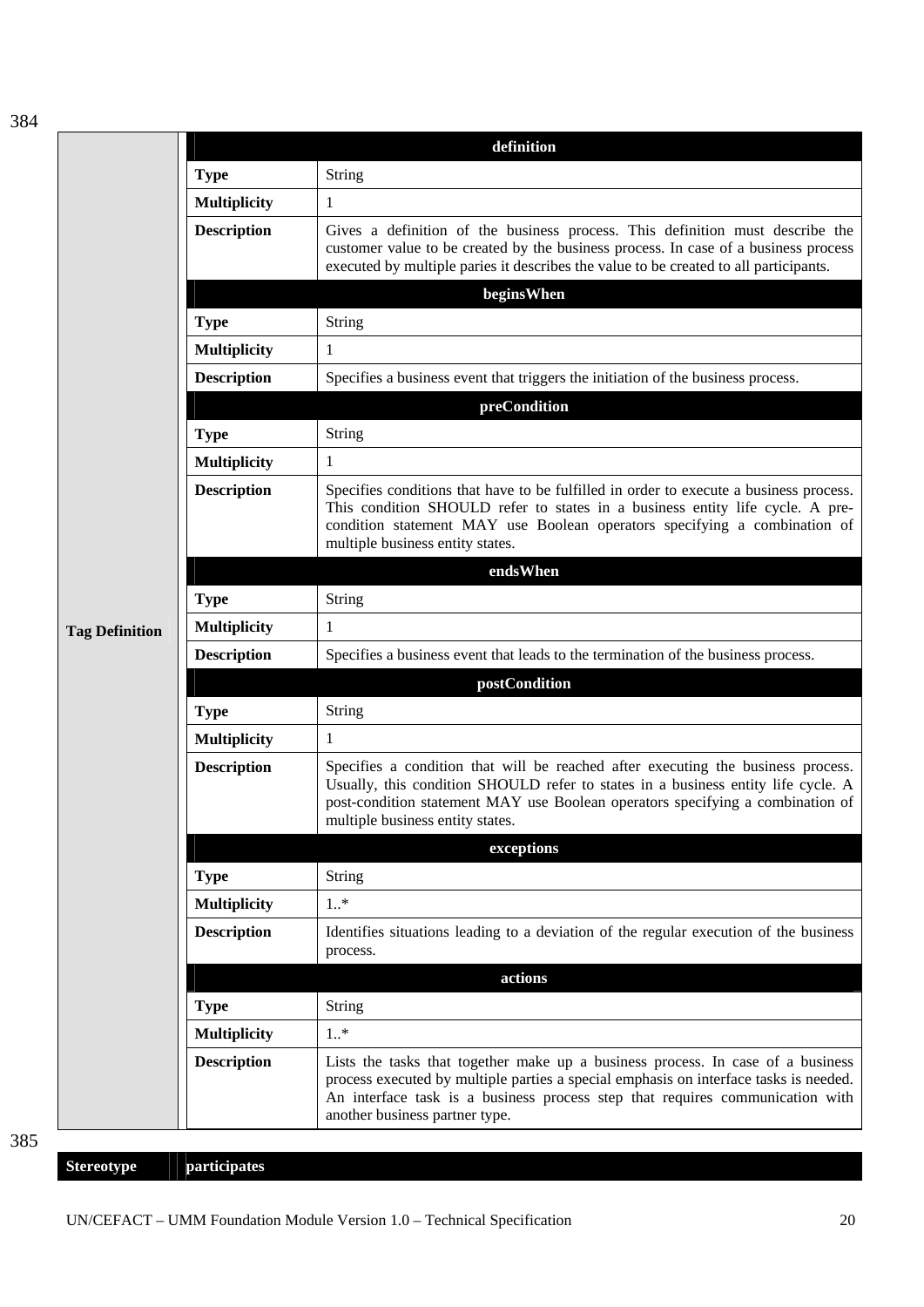<span id="page-22-0"></span>

| <b>Base Class</b>     | Association                                                                                                                                                                                                       |                                                                                                                                    |
|-----------------------|-------------------------------------------------------------------------------------------------------------------------------------------------------------------------------------------------------------------|------------------------------------------------------------------------------------------------------------------------------------|
| <b>Parent</b>         | N/A                                                                                                                                                                                                               |                                                                                                                                    |
| <b>Description</b>    | Describes the association between a business partner type and a business process. This stereotype defines<br>that the business partner type provides input to and/or output from the associated business process. |                                                                                                                                    |
| <b>Tag Definition</b> |                                                                                                                                                                                                                   | interest                                                                                                                           |
|                       | <b>Type</b>                                                                                                                                                                                                       | <b>String</b>                                                                                                                      |
|                       | <b>Multiplicity</b>                                                                                                                                                                                               |                                                                                                                                    |
|                       | <b>Description</b>                                                                                                                                                                                                | Describes the vested interest of the business partner type in the business process<br>associated by this participates-association. |

| <b>Stereotype</b>     | <b>isOfInterestTo</b>                                                                                                                                                     |                                                                                                                     |
|-----------------------|---------------------------------------------------------------------------------------------------------------------------------------------------------------------------|---------------------------------------------------------------------------------------------------------------------|
| <b>Base Class</b>     | Dependency                                                                                                                                                                |                                                                                                                     |
| <b>Parent</b>         | N/A                                                                                                                                                                       |                                                                                                                     |
| <b>Description</b>    | Describes a dependency from a business process to a stakeholder. This stereotype defines that a business<br>process depends on the interest of the connected stakeholder. |                                                                                                                     |
| <b>Tag Definition</b> |                                                                                                                                                                           | interest                                                                                                            |
|                       | <b>Type</b>                                                                                                                                                               | <b>String</b>                                                                                                       |
|                       | <b>Multiplicity</b>                                                                                                                                                       |                                                                                                                     |
|                       | <b>Description</b>                                                                                                                                                        | Describes the vested interest of the stakeholder in the business process linked by this<br>participates-dependency. |

#### 388 **5.1.3 Constraints (normative)**

389

The *BusinessDomainView* package MUST include at least one *BusinessCategory* package or at least one *BusinessArea* package. Furthermore the *BusinessDomainView* may contain *Stakeholders* and *BusinessPartnerTypes*. The *BusinessDomainView* MUST NOT include a combination of *BusinessCategory* and *BusinessArea* packages.

```
package Model_Management 
context Package 
inv isBusinessDomainViewPackage: 
   self.isBusinessDomainView() implies 
   self.contents->notEmpty() and ( 
   self.contents->forAll(isJustBusinessCategory() or 
   isStakeholderOrBusinessPartnerType()) or 
   self.contents->forAll(isBusinessArea() or 
   isStakeholderOrBusinessPartnerType()))
```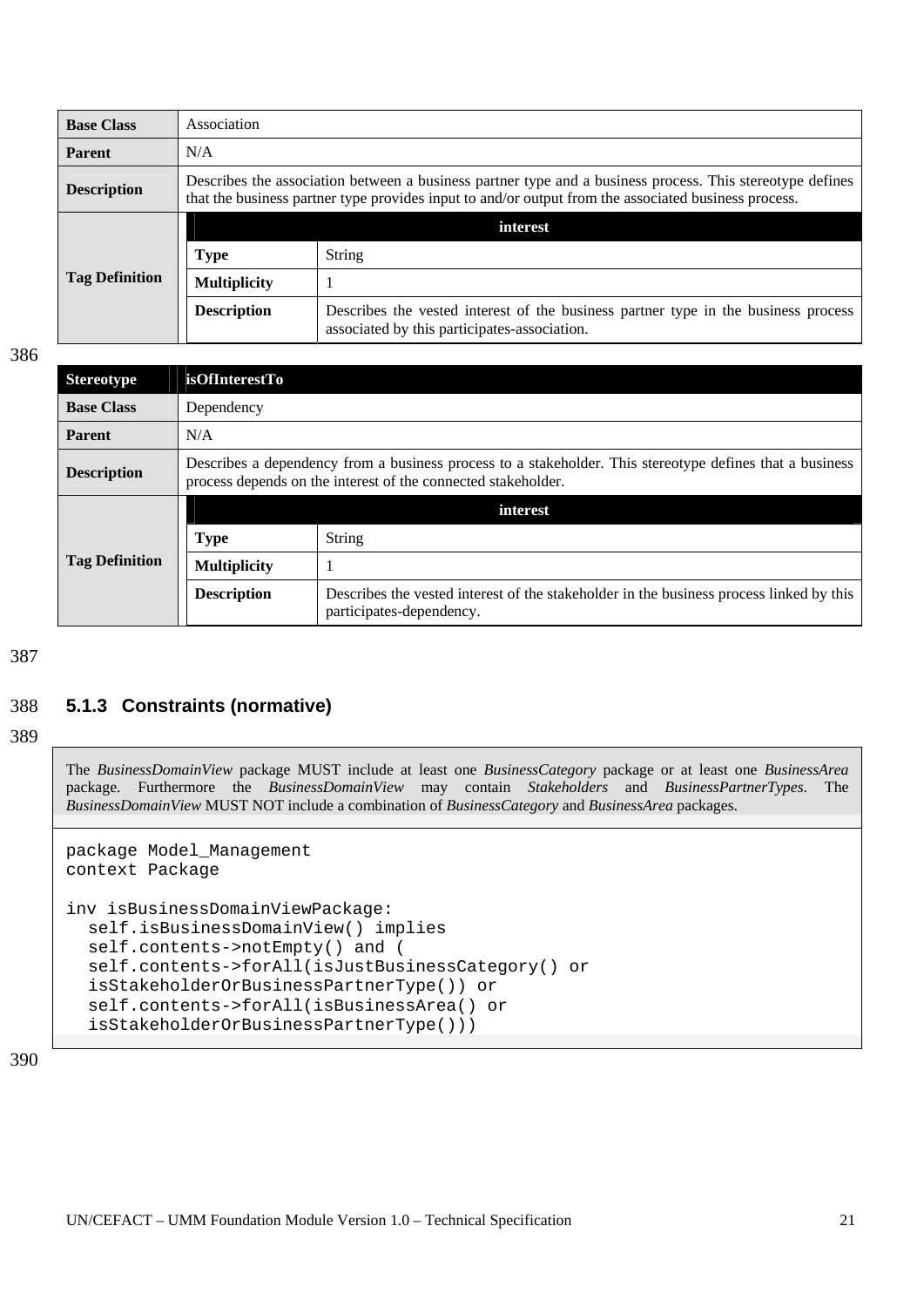A *BusinessArea* package MUST include one or more *BusinessArea* packages or one or more *ProcessArea* packages. It MUST NOT include combinations of *BusinessArea* and *ProcessArea* packages. It MAY contain *BusinessPartnerTypes* and *Stakeholders*.

```
package Model_Management 
context Package
```

```
inv contentsOfBusinessArea: 
   self.isBusinessArea() implies 
   self.contents->notEmpty() and ( 
   self.contents->forAll(isProcessArea() 
   or isStakeholderOrBusinessPartnerType()) 
   or self.contents->forAll(isBusinessArea() or 
   isStakeholderOrBusinessPartnerType()))
```
### 392

Either a *ProcessArea* contains one or more other *ProcessAreas* and zero or more *BusinessPartnerTypes* and *Stakeholders* or it MUST contain at least one *BusinessProcess* and MAY include *BusinessPartnerTypes*, *Stakeholders* and well as stereotyped associations *participates* and stereotyped dependencies *isOfInterestTo*.

```
package Model_Management 
context Package 
inv contentsOfProcessArea: 
   self.isProcessArea() implies 
   self.contents->notEmpty and 
   (self.contents->forAll(isProcessArea() or 
   isStakeholderOrBusinessPartnerType()) or 
   (self.contents->forAll(isBusinessProcess() or isBusinessPartnerType() or 
   isStakeholder() or isParticipates() or isIsOfInterestTo()) and 
   self.contents->select(isBusinessProcess())->size()>= 1))
```
### 393

Either a *BusinessCategory* contains one or more *BusinessCategories* and zero or more BusinessPartnerTypes and Stakeholders or it MUST contain at least one *BusinessProcess* and MAY include *BusinessPartnerTypes*, *Stakeholders* as well as stereotyped associations *participates* and stereotyped dependencies *isOfInterestTo*.

```
package Model_Management 
context Package 
inv contentsOfBusinessCategory: 
   self.isBusinessCategory() implies 
   self.contents->notEmpty and 
   (self.contents->forAll(isBusinessCategory() or 
   isStakeholderOrBusinessPartnerType()) or 
   (self.contents->forAll(isBusinessProcess() 
   or isBusinessPartnerType() or 
   isStakeholder() or isParticipates() or isIsOfInterestTo()) and 
   self.contents->select(isBusinessProcess())->size()>= 1))
```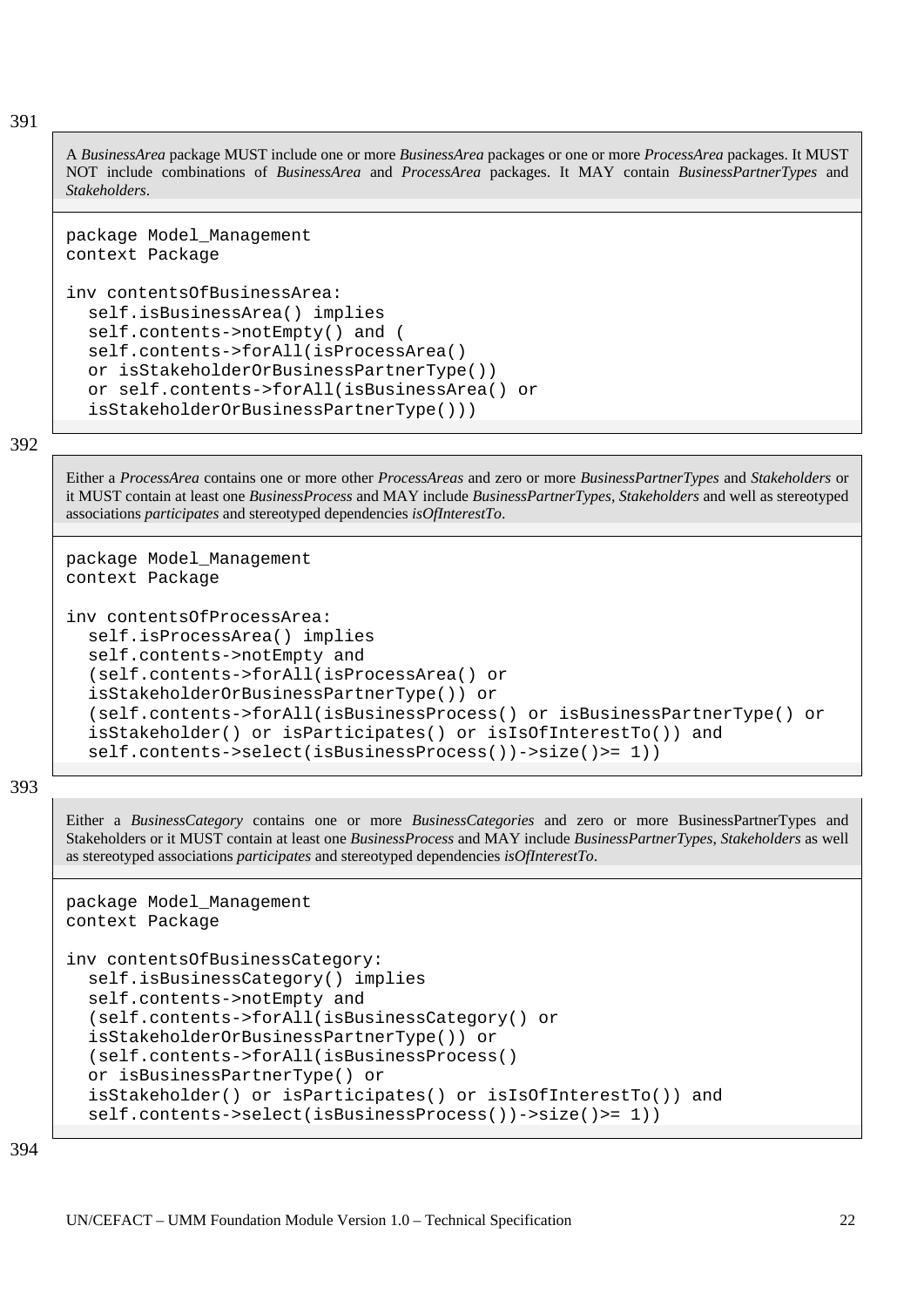<span id="page-24-0"></span>A *participates* association that is part of a *BusinessCategory* (or its specialization ProcessArea) MUST always connect a *BusinessPartnerType* and a *BusinessProcess*.

```
package Foundation::Core 
context Association
```

```
inv isParticipatesConnector: 
   (self.isParticipates() and self.namespace.isBusinessCategory())implies 
   self.allConnections->size() = 2 and 
   self.allConnections->one(isBusinessProcess()) and 
   self.allConnections->one(isBusinessPartnerType())
```

```
395
```
An *isOfInterestTo* dependency MUST always be established from a *BusinessProcess* to a *Stakeholder*.

```
package Foundation::Core 
context Dependency 
inv isIsOfInterestTo: 
   self.isIsOfInterestTo() implies 
   self.client->one(isBusinessProcess()) and 
   self.supplier->one(isStakeholder()) and 
   self.client->size() = 1 and 
   self.supplier->size() = 1
```
396

## 397 **5.1.4 Example (informative)**





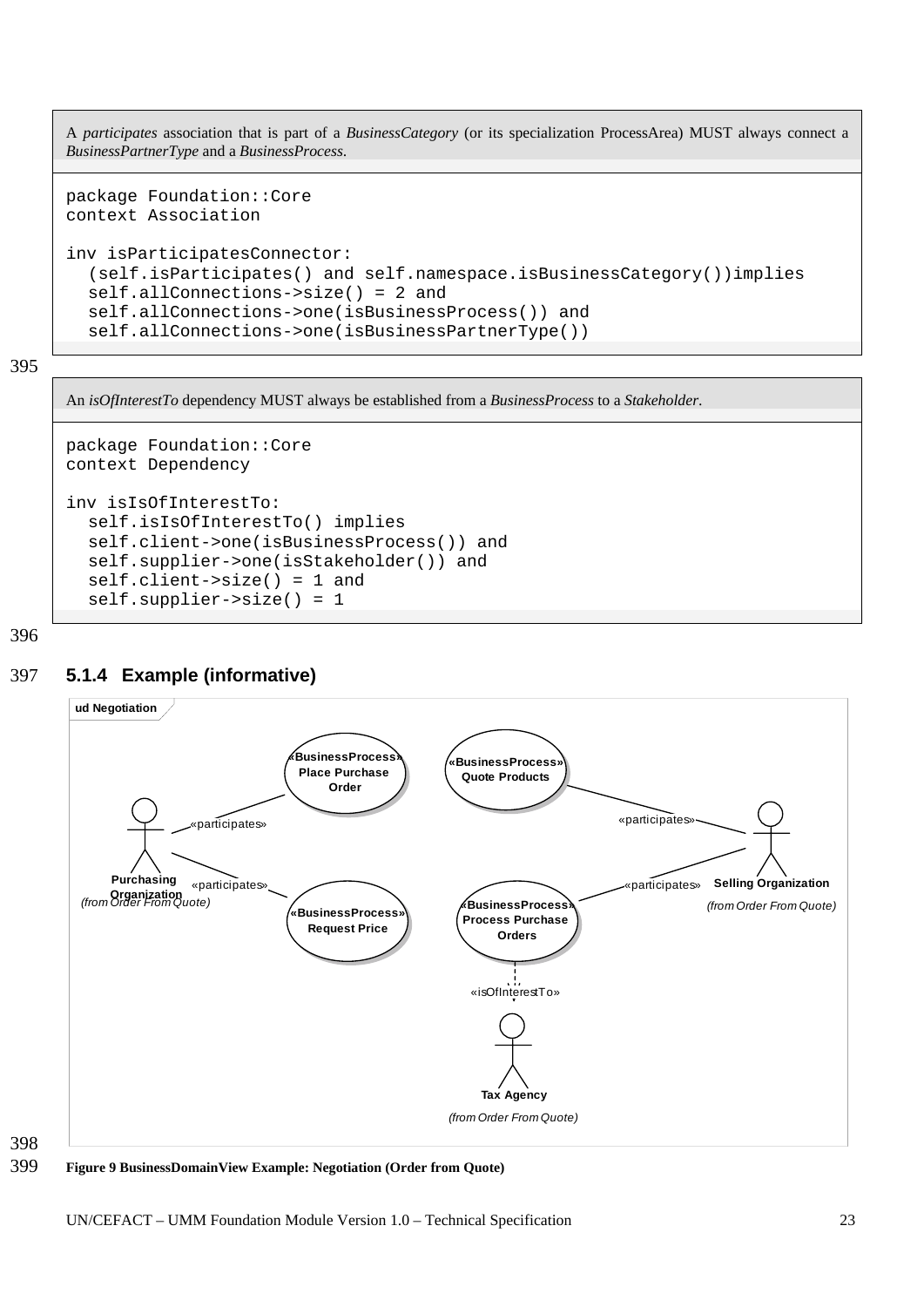### <span id="page-25-0"></span>400 **5.1.5 OCL methods used in all packages of the BDV (normative)**

401

OCL-Methods

```
package Foundation::Core 
context ModelElement 
-- checks if a model element has a certain stereotype 
def: 
let hasStereotype (st : String) : Boolean = 
   self.stereotype->select(self.name = st)->notEmpty() 
-- checks if a Package is stereotyped as 
-- BusinessDomainView 
def: 
let isBusinessDomainView() : Boolean = 
   self.oclIsKindOf(Package) and 
   self.hasStereotype('BusinessDomainView') 
-- checks if a Package is a BusinessCategory. This includes 
-- also BusinessAreas and ProcessAreas due to the inheritance hierachy 
-- in the metamodel 
def : 
let isBusinessCategory() : Boolean = 
   self.oclIsKindOf(Package) and ( 
   self.hasStereotype('BusinessCategory') or 
   isBusinessArea() or 
   isProcessArea() 
   ) 
-- checks if an Association is stereotyped as participates 
def:
let isParticipates() : Boolean = 
   self.oclIsKindOf(Association) and 
   self.hasStereotype('participates') 
-- checks if an Association is stereotyped as isInterestOf 
def: 
let isIsOfInterestTo() : Boolean = 
   self.oclIsKindOf(Dependency) and 
   self.hasStereotype('isOfInterestTo') 
-- checks if a package is a ProcessArea 
def:
let isProcessArea() : Boolean = 
   self.oclIsKindOf(Package) and 
   self.hasStereotype('ProcessArea') 
-- checks if a package is a BusinessArea 
def: 
let isBusinessArea() : Boolean = 
   self.oclIsKindOf(Package) and 
   self.hasStereotype('BusinessArea')
```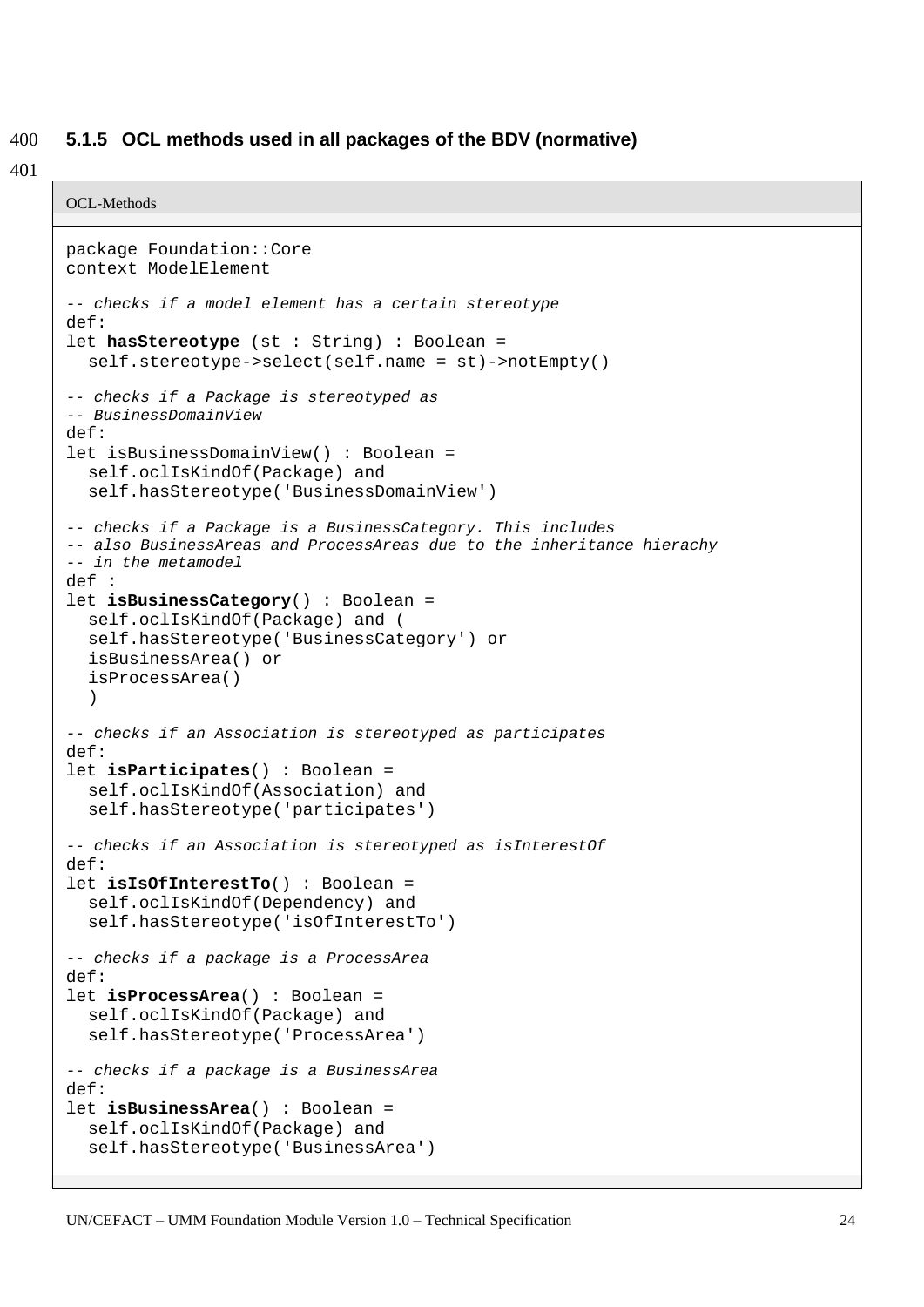```
-- checks if an Actor is a BusinessPartnerType 
def : 
let isBusinessPartnerType() : Boolean = 
   self.oclIsTypeOf(Actor) and 
   self.hasStereotype('BusinessPartnerType') 
-- checks if an Actor is a Stakeholder 
def : 
let isStakeholder() : Boolean = 
   self.oclIsTypeOf(Actor) and ( 
   self.hasStereotype('Stakeholder') or 
   isBusinessPartnerType() 
) 
--checks if an Actor is a BusinessPartnerType or a Stakeholder 
def : 
let isStakeholderOrBusinessPartnerType() : Boolean = 
   self.isStakeholder() or self.isBusinessPartnerType() 
-- checks if a UseCase is stereotyped as BusinessProcess 
def : 
let isBusinessProcess() : Boolean = 
   self.oclIsTypeOf(UseCase) and 
   self.hasStereotype('BusinessProcess')
```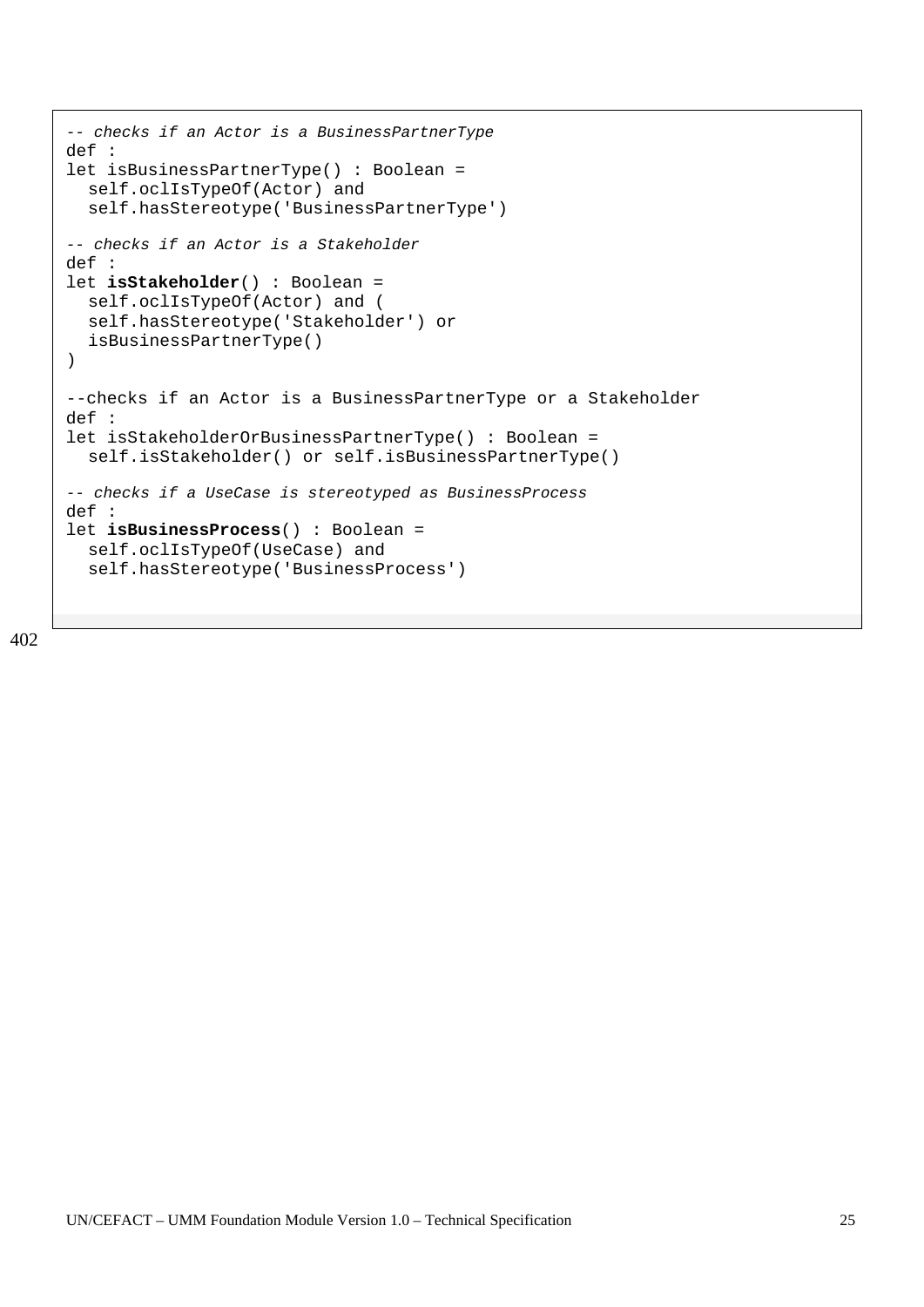# <span id="page-27-0"></span>403 **5.2 Business Requirements View**

#### 404 **5.2.0 Sub-Views in the Requirements View**

#### 405 5.2.0.1 Conceptual Description (informative)

406



# 407

#### 408 **Figure 10 BusinessRequirementsView Conceptual Overview**

409 410 411 412 413 The business requirements view is the second out of the 3 views of a UMM compliant business collaboration model. The goal of the BRV is to identify collaborative business processes between different business partner types and to describe the requirements regarding these collaborative business processes. The *BusinessRequirementsView* packages serves a container for three different artifacts that help to capture the requirements of a collaborative business process:

414

415 416 417 418 419 420 421 A business process view describes the flow of activities and states of business processes discovered before in the business domain view. A business process view is not mandatory, but a business requirements view may consist of multiple business process views. Thus, the *BusinessRequirementsView* is composed of zero to many *BusinessProcessViews*. A business entity view describes the life cycles of business entities that are manipulated in a collaborative business process. The business entity view is also an optional part that may be repeated. Thus, the *BusinessRequirementsView* is composed of zero to many *BusinessEntityViews*.

422

423 424 425 426 Finally, the business requirements view covers the partnership requirements view describing the requirements on a partnership between business partner types. A partnership on the lowest level of granularity is a business transaction (see further below). Business collaborations are partnerships that are built by business transactions and/or other business collaborations. Accordingly, a transaction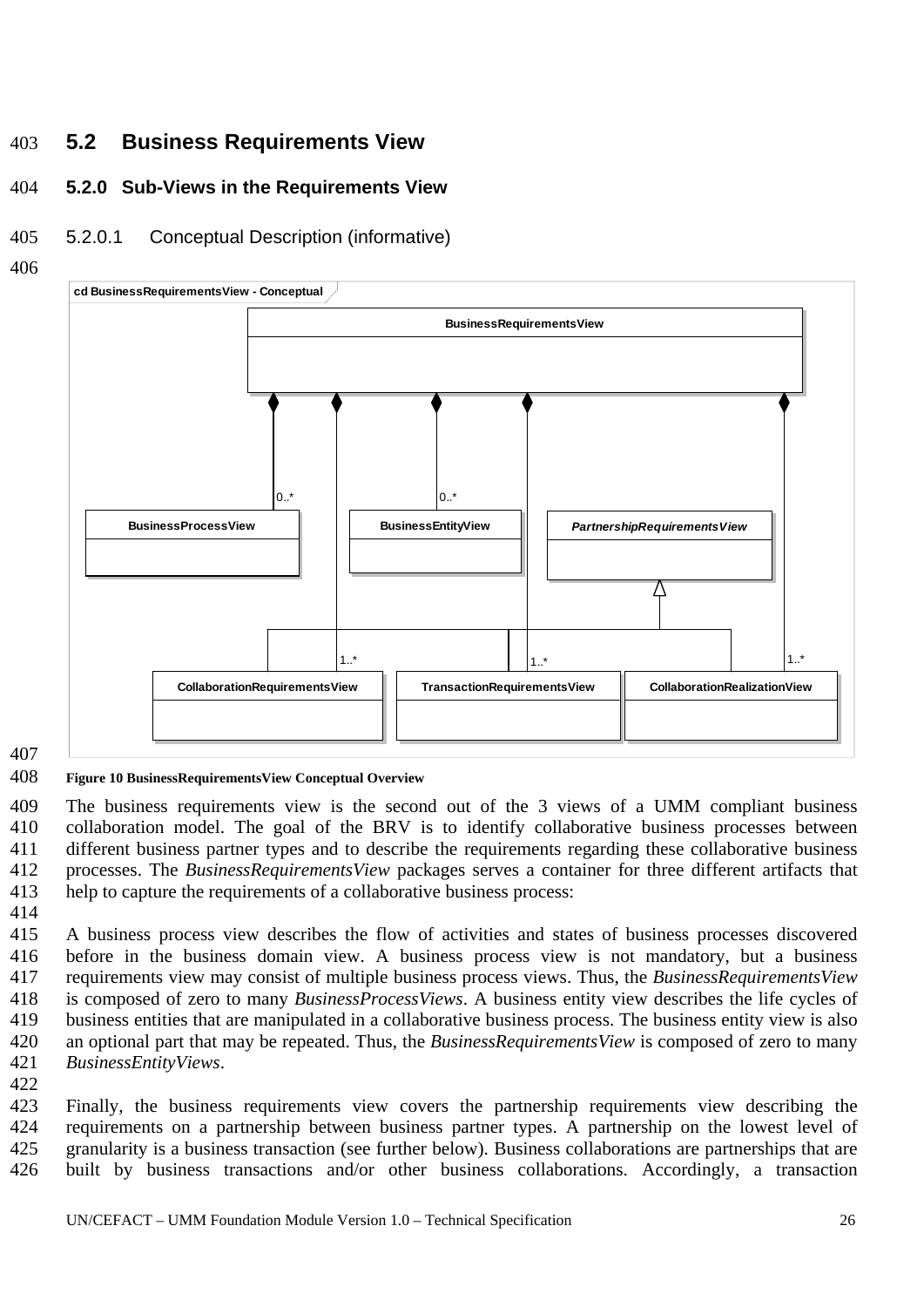<span id="page-28-0"></span>427 428 429 430 431 432 433 434 435 436 437 requirement view describes the requirements of a business transaction and a collaboration requirements view describes the requirements of a business collaboration. The same business collaboration may be executed between multiple different sets of business partner types. A collaboration realization view describes the requirements of a realization of a business collaboration use case for a specific set of business partner types. A *PartnershipRequirementsView* is an abstract concept that is either realized by a *TransactionRequirementsView, a CollaborationRequirementsView, or a CollaborationRealizationView*. The goal of a project (for which a model is developed) is to describe at least one business collaboration and a business collaboration consists of at least one business transaction. At least one of the business collaborations must be executed by a set of business partner types. It follows that the *BusinessRequirementsView* is composed of one to many *CollaborationRequirementsViews*, of one or many *TransactionRequirementsViews,* and of one to many *CollaborationRealizationViews*.

#### 438 5.2.0.2 Stereotypes and Tag Definitions (normative)





## 440

441 **Figure 11 BusinessRequirementsView Abstract Syntax** 

### 442

| <b>Stereotype</b>     | <b>BusinessProcessView</b>                                                                                                                                                                                                                                  |  |
|-----------------------|-------------------------------------------------------------------------------------------------------------------------------------------------------------------------------------------------------------------------------------------------------------|--|
| <b>Base Class</b>     | Package                                                                                                                                                                                                                                                     |  |
| <b>Parent</b>         | BusinessLibraryPackage (from Base Module)                                                                                                                                                                                                                   |  |
| <b>Description</b>    | The <i>business process view</i> is a container for elements describing the behavior of an internal business<br>process of a business partner type or the behavior of a business process that connects the internal processes<br>of business partner types. |  |
| <b>Tag Definition</b> | <b>Inherited tagged values:</b><br>baseURN<br>owner<br>copyright<br>reference<br>version<br>status<br>businessTerm.                                                                                                                                         |  |

UN/CEFACT – UMM Foundation Module Version 1.0 – Technical Specification 27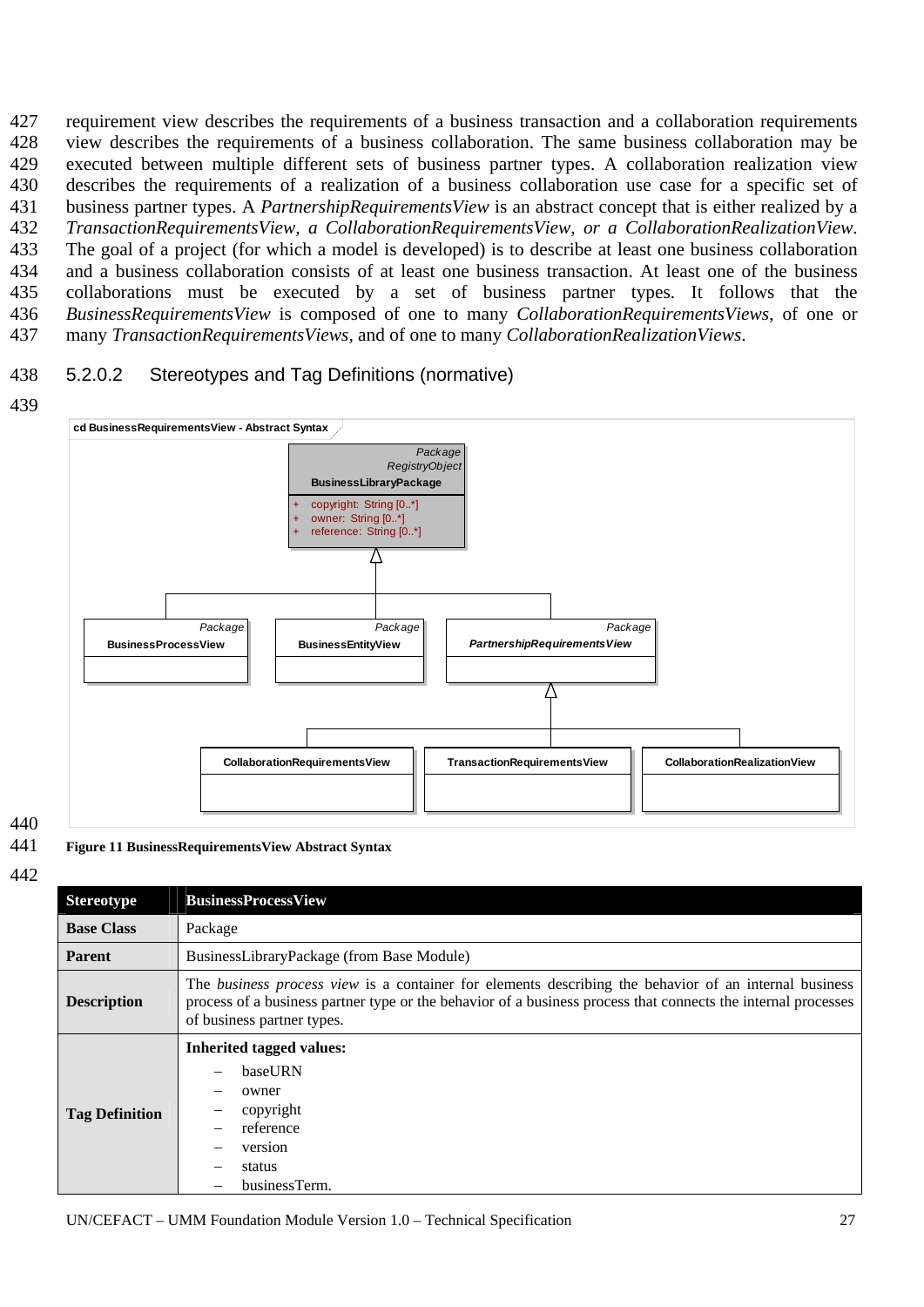| <b>Stereotype</b>     | <b>BusinessEntityView</b>                                                                                                                                                                        |  |
|-----------------------|--------------------------------------------------------------------------------------------------------------------------------------------------------------------------------------------------|--|
| <b>Base Class</b>     | Package                                                                                                                                                                                          |  |
| <b>Parent</b>         | BusinessLibraryPackage (from Base Module)                                                                                                                                                        |  |
| <b>Description</b>    | The business entity view is a container to describe a business entity having business significance in the<br>modelled domain including its business entity lifecycle and business entity states. |  |
| <b>Tag Definition</b> | <b>Inherited tagged values:</b><br>baseURN<br>owner<br>copyright<br>reference<br>version<br>status<br>businessTerm.                                                                              |  |

## 444

| <b>Stereotype</b>     | PartnershipRequirementsView (abstract)                                                                                                                                                                                                                                                                                                                                                                                                                                                                                                                                                                                |
|-----------------------|-----------------------------------------------------------------------------------------------------------------------------------------------------------------------------------------------------------------------------------------------------------------------------------------------------------------------------------------------------------------------------------------------------------------------------------------------------------------------------------------------------------------------------------------------------------------------------------------------------------------------|
| <b>Base Class</b>     | Package                                                                                                                                                                                                                                                                                                                                                                                                                                                                                                                                                                                                               |
| <b>Parent</b>         | BusinessLibraryPackage (from Base Module)                                                                                                                                                                                                                                                                                                                                                                                                                                                                                                                                                                             |
| <b>Description</b>    | The partnership requirements view is a container for all elements describing the requirements on a<br>partnership between business partner types. These requirements do either apply to a business collaboration,<br>a business transaction or the realization of a business collaboration. Due to this fact the partnership<br>requirements view is spit into three specializations the collaboration requirements view, the transaction<br>requirements view, and the collaboration realization view. Since the partnership requirements view is an<br>abstract stereotype one of its specializations must be used. |
| <b>Tag Definition</b> | <b>Inherited tagged values:</b><br>baseURN<br>owner<br>copyright<br>reference<br>version<br>status<br>businessTerm.                                                                                                                                                                                                                                                                                                                                                                                                                                                                                                   |

445

| <b>Stereotype</b>     | <b>CollaborationRequirementsView</b>                                                                                                                     |
|-----------------------|----------------------------------------------------------------------------------------------------------------------------------------------------------|
| <b>Base Class</b>     | Package                                                                                                                                                  |
| <b>Parent</b>         | PartnershipRequirementsView                                                                                                                              |
| <b>Description</b>    | The collaboration requirements view is a container for all elements describing the requirements on a<br>business collaboration between authorized roles. |
| <b>Tag Definition</b> | <b>Inherited tagged values:</b><br>baseURN<br>owner<br>copyright<br>reference<br>version<br>status<br>businessTerm.                                      |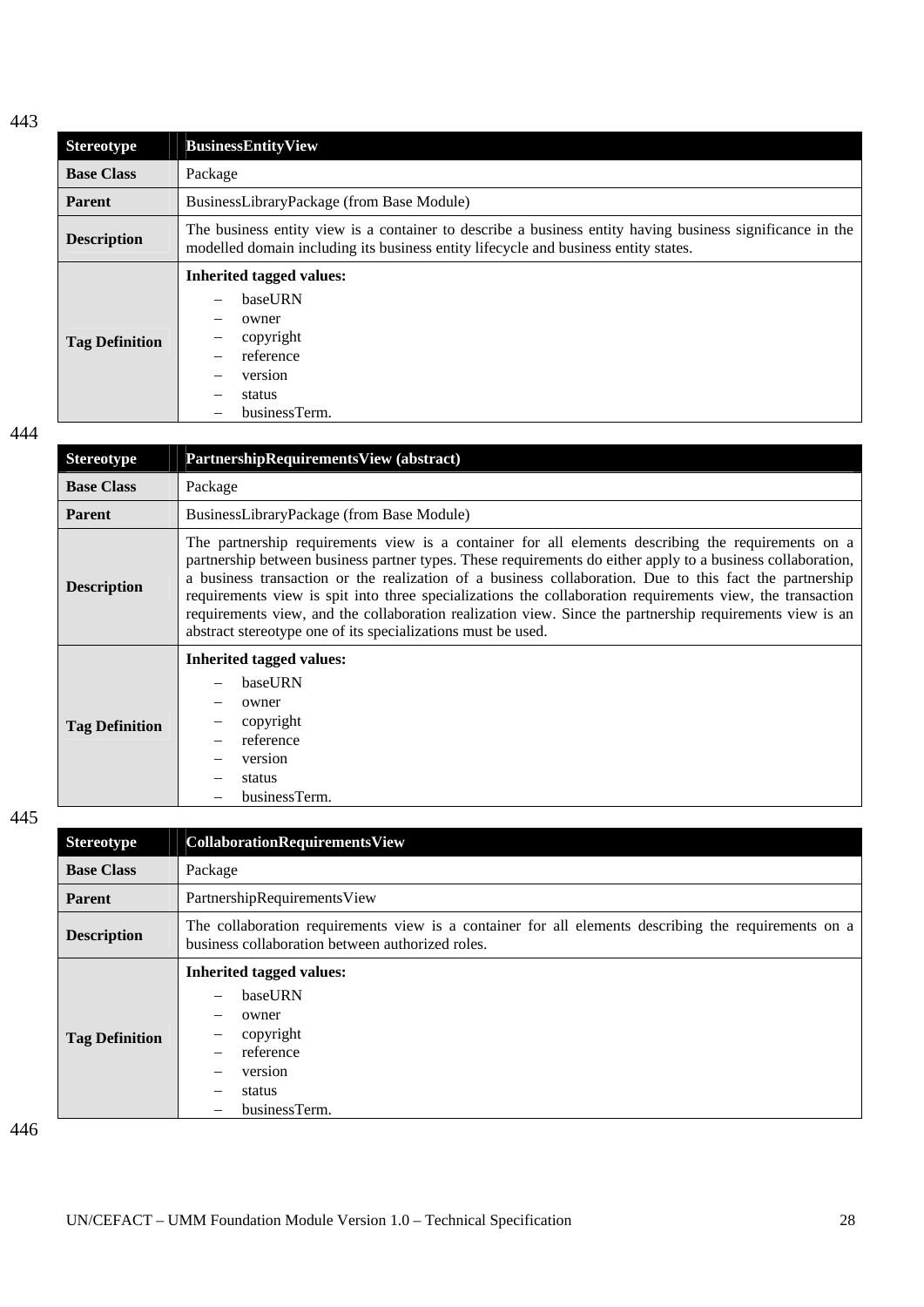<span id="page-30-0"></span>

| <b>Stereotype</b>     | <b>TransactionRequirementsView</b>                                                                                                                   |
|-----------------------|------------------------------------------------------------------------------------------------------------------------------------------------------|
| <b>Base Class</b>     | Package                                                                                                                                              |
| Parent                | PartnershipRequirementsView                                                                                                                          |
| <b>Description</b>    | The transaction requirements view is a container for all elements describing the requirements on a business<br>transaction between authorized roles. |
| <b>Tag Definition</b> | <b>Inherited tagged values:</b><br>baseURN<br>owner<br>copyright<br>reference<br>version<br>status<br>businessTerm.                                  |

### 448

| <b>Stereotype</b>     | <b>CollaborationRealizationView</b>                                                                                                                                                |
|-----------------------|------------------------------------------------------------------------------------------------------------------------------------------------------------------------------------|
| <b>Base Class</b>     | Package                                                                                                                                                                            |
| <b>Parent</b>         | PartnershipRequirementsView                                                                                                                                                        |
| <b>Description</b>    | The collaboration realization view is a container for all elements describing the requirements on a<br>realization of a business collaboration use case by business partner types. |
| <b>Tag Definition</b> | <b>Inherited tagged values:</b><br>baseURN<br>owner<br>copyright<br>reference<br>version<br>status<br>businessTerm.                                                                |

### 449

## 450 5.2.0.3 Constraints (normative)

A *BusinessRequirementsView* MUST contain at least one *CollaborationRequirementsView* package. It MUST contain at least one *TransactionRequirementsView* package. It MUST contain at least one *CollaborationRealizationView*. It MAY contain BusinessProcessView packages and BusinessEntityView packages. It MUST NOT contain any other elements.

```
package Model_Management 
context Package 
inv packagesAllowedInBRV: 
   self.isBusinessRequirementsView() implies 
   self.contents->forAll(isBusinessProcessView() or 
   isBusinessEntityView() or 
   isCollaborationRequirementsView() or 
   isTransactionRequirementsView() or 
   isCollaborationRealizationView()) and 
   self.contents->exists(isCollaborationRequirementsView) and 
   self.contents->exists(isTransactionRequirementsView) and 
   self.contents->exists(isCollaborationRealizationView)
```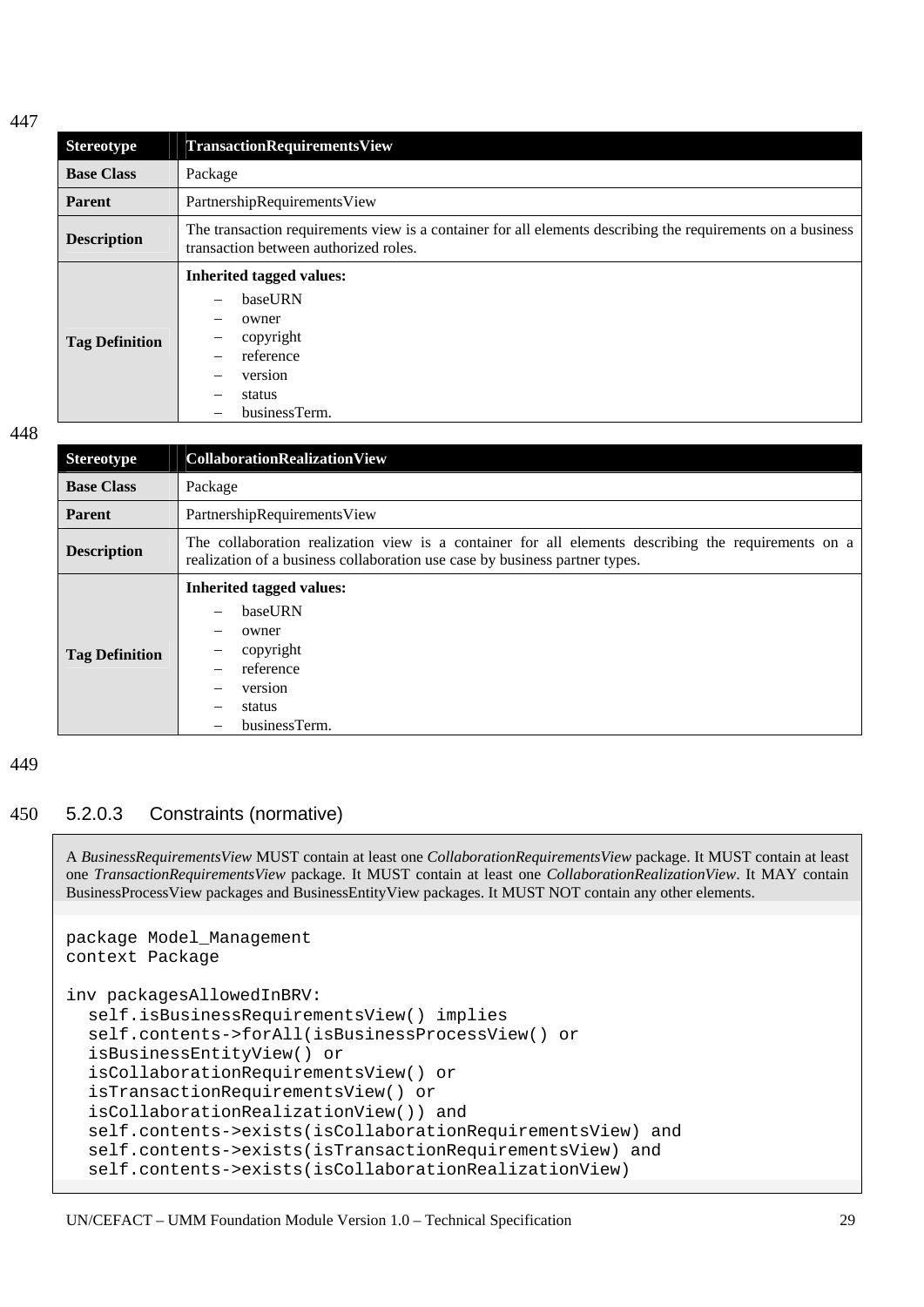#### <span id="page-31-0"></span>452 **5.2.1 Business Process View**

#### 453 5.2.1.1 Conceptual Description (informative)



454

#### 455 **Figure 12 BusinessProcessView (BusinessRequirementsView) Conceptual Overview**

456

457 458 459 460 461 462 The business process *view* gives an overview about the business processes, their activities and the business partner types that execute these activities. A business process view package includes one or more business processes. If more than one business process is included, the business processes should relate to each other. Accordingly, the *BusinessProcessView* is composed of one to many *BusinessProcesses.* Business Processes might include or extend other business processes. This is denoted by the unary composition assigned to *BusinessProcess*.

463

464 465 466 467 468 469 470 The business process activity model represents the dynamic behavior of a business process. It depends on the relevance of a business process whether its flow is described by a business process activity model or not. Thus, a *BusinessProcess* is composed of 0 or 1 *BusinessProcessActivityModel*. A business process activity model describes a flow of activities performed by one participant or even by more participants. If two or more business partner types collaborate, a business process activity model is divided into partitions – one for each business partner type. In case of an internal business process, which is executed by one partner only, a single partition for that partner is optional. Consequently, a *BusinessProcessActivityModel*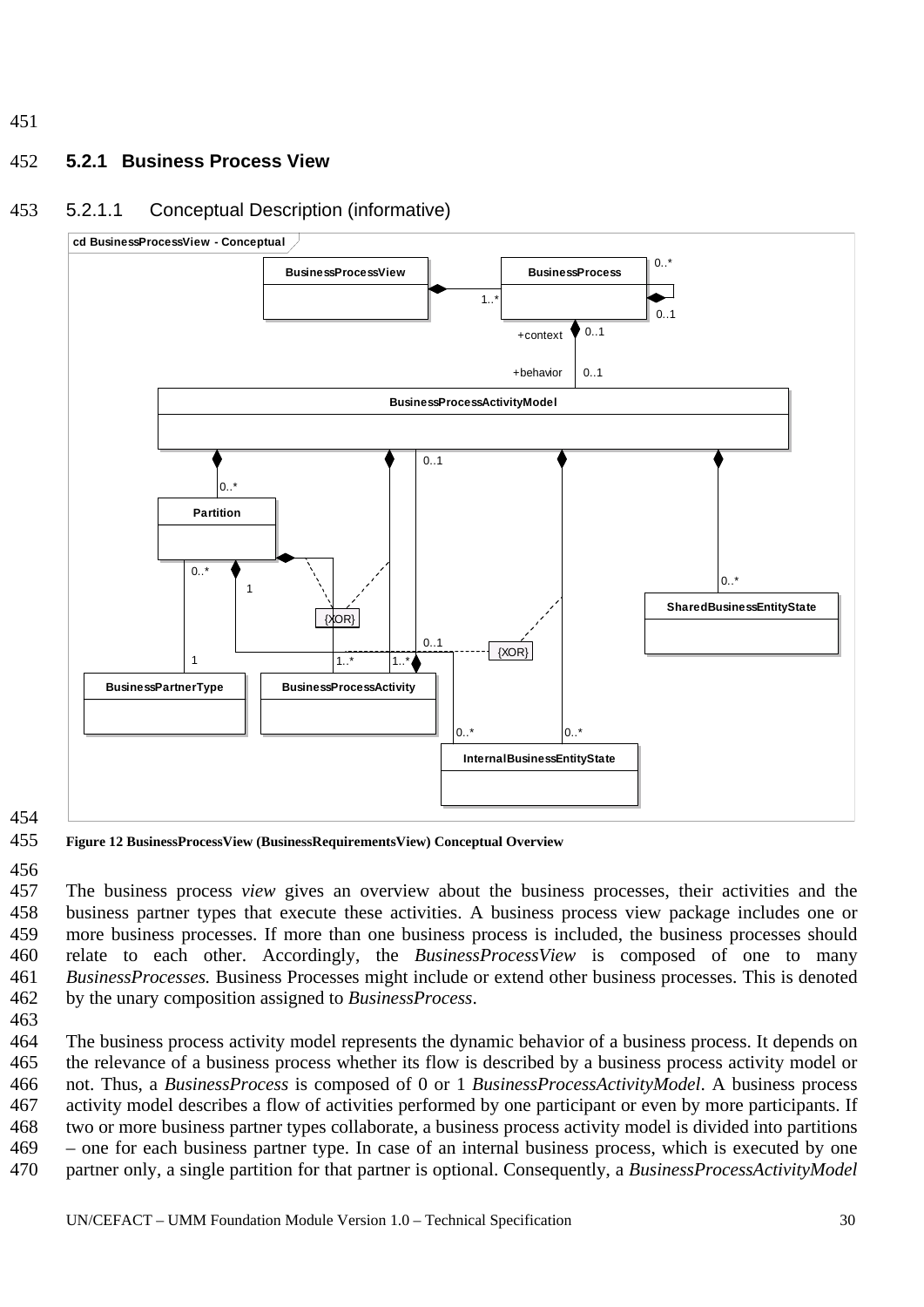<span id="page-32-0"></span>is composed of zero or more *Partitions* (UML standard element). A partition is assigned to one business partner type, a business partner type is assigned to one partition in one activity model. However, a business partner type may be assigned to multiple partitions – each one in a different activity model. Hence, there is a 1 to (0..n) association between *BusinessPartnerType* and *Partition*. 471 472 473 474

475

476 477 478 479 480 481 482 483 484 485 486 A business process activity model is described as a flow of business process activities. In case that no partition is used, the business process activities are directly included in the business process activity model. In case of partitions, a business process activity is assigned to the partition of the business partner type executing the activity. The need for a collaborative business process is identified whenever a transition connecting two *business process activities* crosses between partitions*.* It follows, that either a *BusinessProcessActivityModel* is composed of one or more *BusinessProcessActivities* or a *Partition* (which is part of a business process activity model) is composed of one or more *BusinessProcessActivities*. A business process activity might be refined by another business process activity model. Thus a *BusinessProcessActivity* is composed of zero or one *BusinessProcessActivityModels* which in turn is a composite of zero or one *BusinessProcessActivity*.

487 488 489 490 491 492 493 494 495 496 497 498 499 500 A business process activity model may also denote important states of business entities that are manipulated during the execution of a business process. A business entity state is the output from one business activity and input to another business activity. There is a transition from a business process activity to a business entity state signaling an output as well as a transition from a business entity state to a business process activity signaling an input. Some business entity states are meaningful to one business partner type only. These are internal business entity states. Business entity states that must be communicated to a business partner type are shared business entity states. A business process activity model may include both internal and shared business entity states. Hence, a *BusinessProcessActivity* model is composed of zero to many *InternalBusinessEntityStates* and of zero to many *SharedBusinessEntityStates*. If a business process activity model uses partititions, the two business process activities creating and consuming an internal business entity state are in the same partition. In contrast, the two business process activities creating and consuming a shared business entity state are in different partitions.A shared business entity state signals the need for a collaborative business process.

#### 501 5.2.1.2 Stereotypes and Tag Definitions (normative)

502



504 **Figure 13 BusinessProcessView (BusinessRequirementsView) Abstract Syntax**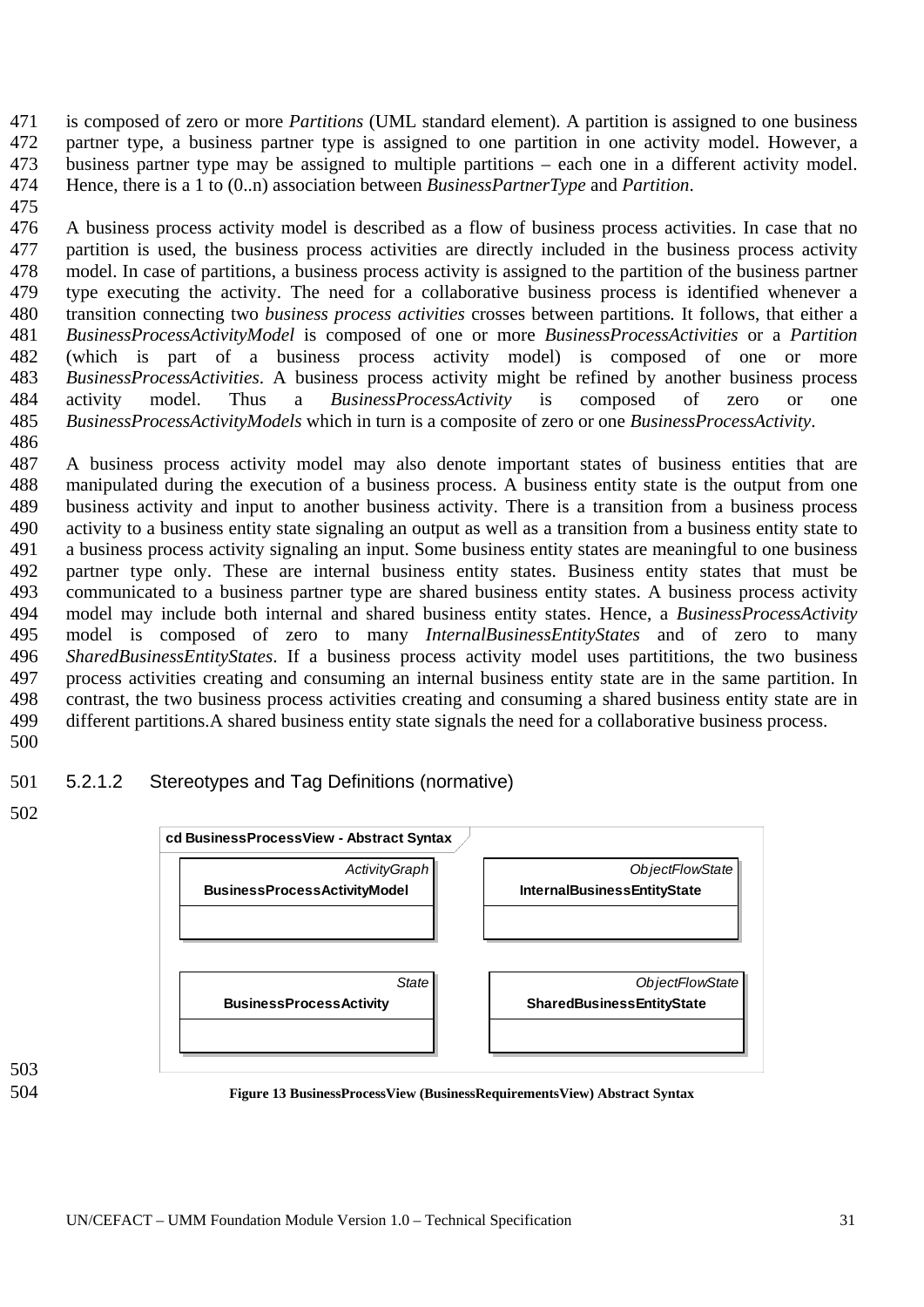| <b>Stereotype</b>     | <b>BusinessProcessActivityModel</b>                                                                                                                                                                                                                                                                                                                                                            |
|-----------------------|------------------------------------------------------------------------------------------------------------------------------------------------------------------------------------------------------------------------------------------------------------------------------------------------------------------------------------------------------------------------------------------------|
| <b>Base Class</b>     | ActivityGraph                                                                                                                                                                                                                                                                                                                                                                                  |
| <b>Parent</b>         | N/A                                                                                                                                                                                                                                                                                                                                                                                            |
| <b>Description</b>    | The BusinessProcessActivityModel describes the behavior of the business processes of the involved<br>BusinessPartnerTypes. It is a tool to identify requirements to collaborate between two or more<br>BusinessPartnerTypes. A BusinessProcessActivityModel is linked to a BusinessProcess identified in the<br>BusinessDomainView and describes the dynamic behavior of that BusinessProcess. |
| <b>Tag Definition</b> | No tagged values.                                                                                                                                                                                                                                                                                                                                                                              |

506

| <b>Stereotype</b>     | <b>BusinessProcessActivity</b>                                                                                                                                                                                                                                                                                                                                       |
|-----------------------|----------------------------------------------------------------------------------------------------------------------------------------------------------------------------------------------------------------------------------------------------------------------------------------------------------------------------------------------------------------------|
| <b>Base Class</b>     | <b>State</b>                                                                                                                                                                                                                                                                                                                                                         |
| <b>Parent</b>         | N/A                                                                                                                                                                                                                                                                                                                                                                  |
| <b>Description</b>    | A business process activity corresponds to a step in the execution of a business process activity model. A<br>business activity might be refined by another business process activity model. Thus, the UML base class of<br>business process activity is not an atomic action state, but a state – which is a generalization of action state<br>and composite state. |
| <b>Tag Definition</b> | No tagged values.                                                                                                                                                                                                                                                                                                                                                    |

507

| <b>Stereotype</b>     | <b>InternalBusinessEntityState</b>                                                                                                                   |
|-----------------------|------------------------------------------------------------------------------------------------------------------------------------------------------|
| <b>Base Class</b>     | <b>ObjectFlowState</b>                                                                                                                               |
| <b>Parent</b>         | N/A                                                                                                                                                  |
| <b>Description</b>    | The InternalBusinessEntityState represents a state of a BusinessEntity that is internal to the business<br>process of a certain BusinessPartnerType. |
| <b>Tag Definition</b> | No tagged values.                                                                                                                                    |

508

| <b>Stereotype</b>     | SharedBusinessEntityState                                                                                                                                       |
|-----------------------|-----------------------------------------------------------------------------------------------------------------------------------------------------------------|
| <b>Base Class</b>     | <b>ObjectFlowState</b>                                                                                                                                          |
| <b>Parent</b>         | N/A                                                                                                                                                             |
| <b>Description</b>    | The Shared Business Entity State represents a state of a Business Entity that is shared between the business<br>processes of two involved BusinessPartnerTypes. |
| <b>Tag Definition</b> | No tagged values.                                                                                                                                               |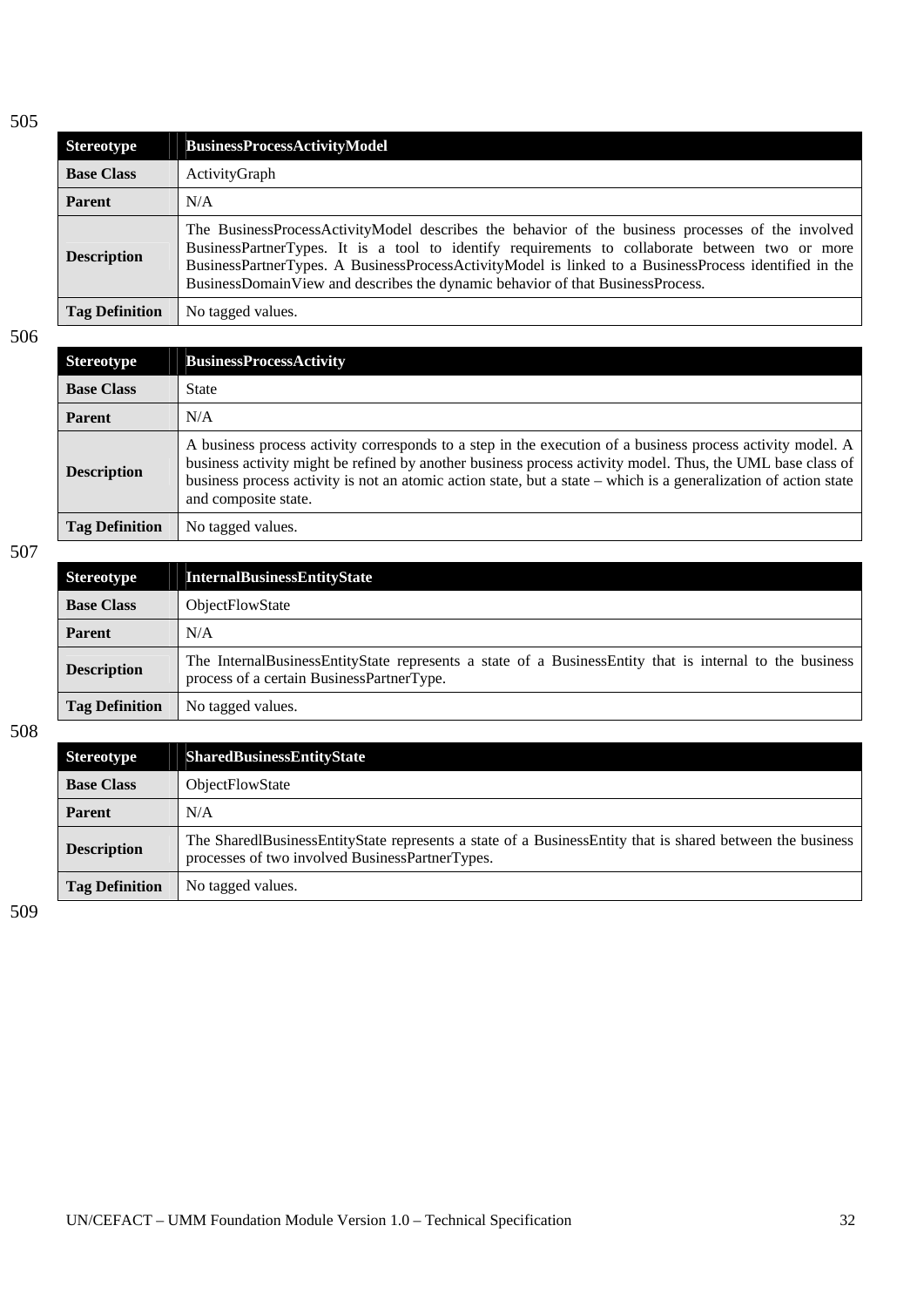#### <span id="page-34-0"></span>510 5.2.1.3 Constraints (normative)

### 511

The *BusinessProcessView* MUST contain nothing else, but *BusinessProcessActivityModels*, *BusinessPartnerTypes* and *BusinessProcesses* and it must be empty

```
package Model_Management 
context Package 
inv AllowedElementsInBusinessProcessView: 
   self.isBusinessProcessView() implies 
   self.contents->forAll(isBusinessProcessActivityModel() or 
   isBusinessPartnerType() or 
   isBusinessProcess()) and 
   self.contents->notEmpty()
```
### 512

A *BusinessProcessActivityModel*, which has no partitions, MUST contain one or more *BusinessProcessActivities* and MAY contain *InternalBusinessEntityStates*, *SharedBusinessEntityStates*, pseudo states, final states and transitions

```
package Behavioral_Elements::State_Machines 
context CompositeState 
inv AllowedElementsInBusinessProcessActivityModelWithoutPartition: 
   (self.stateMachine.isBusinessProcessActivityModel() and 
   self.stateMachine.oclAsType(ActivityGraph).partition->isEmpty()) implies 
   self.subvertex->notEmpty() and 
   self.subvertex->exists(isBusinessProcessActivity()) and 
   self.subvertex->forAll(isBusinessProcessActivity() or 
   isInternalBusinessEntityState() or 
   isSharedBusinessEntityState() or 
   isPseudoStateOrFinalStateOrTransition())
```
### 513

A partition in a *BusinessProcessActivityModel* MUST contain one or more *BusinessProcessActivities* and MAY contain *InternalBusinessEntityStates, PseudoStates*, *FinalStates* and *Transitions*

```
package Behavioral_Elements::Activity_Graphs 
context Partition 
inv AllowedModelElementsInBusinessProcessActivityModelPartition: 
self.isPartition() implies 
   self.contents->forAll(isBusinessProcessActivity() 
   or isInternalBusinessEntityState() 
   or isPseudoStateOrFinalStateOrTransition() 
   ) and 
   self.contents->exists(isBusinessProcessActivity())
```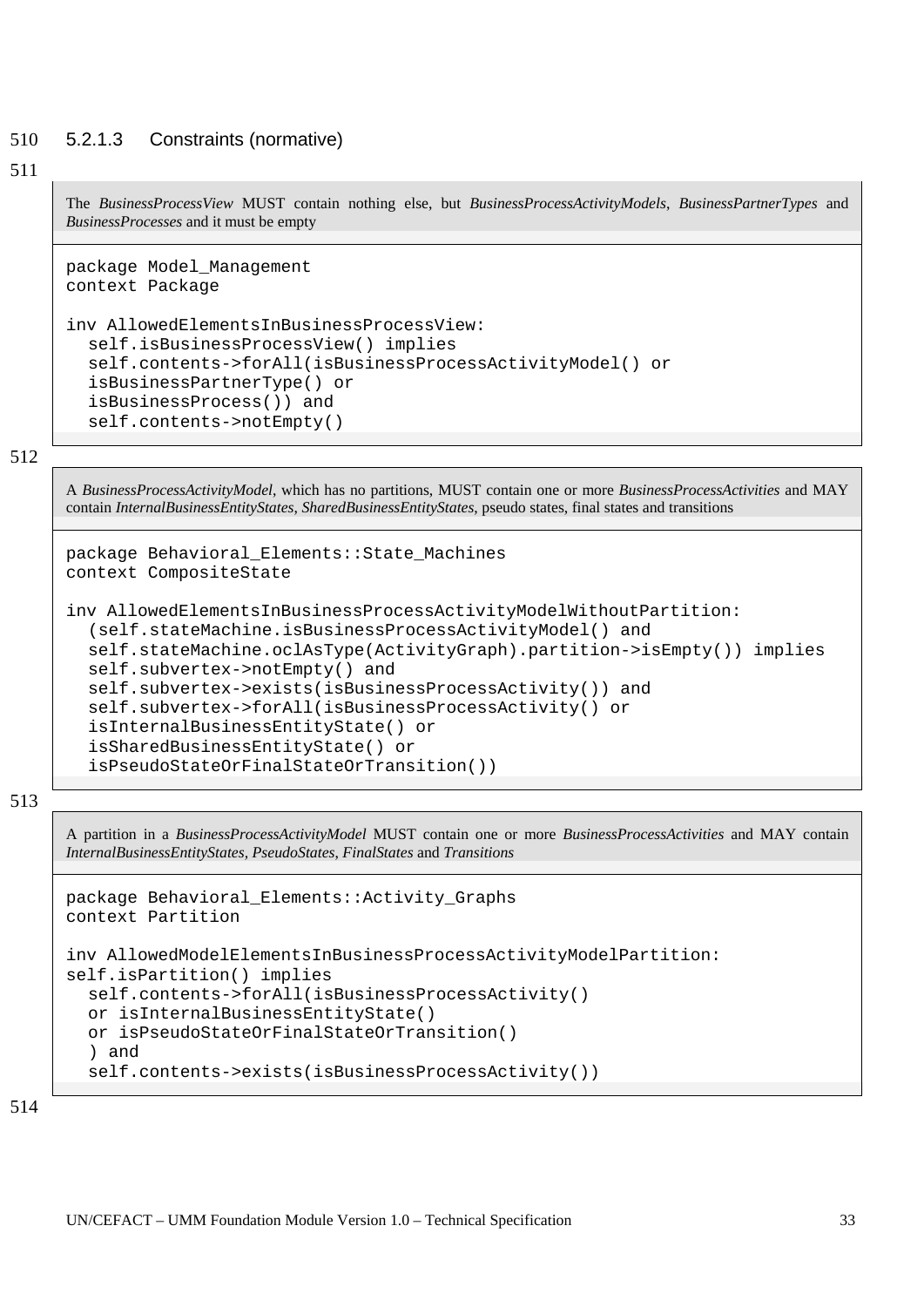## <span id="page-35-0"></span>515 5.2.1.4 Example (informative)



# 516

517 **Figure 14 BusinessProcessView (BusinessRequirementsView) Example: Purchase Product – Collaborative View** 

518 **BusinessProcessActivityModel (ActivityGraph)**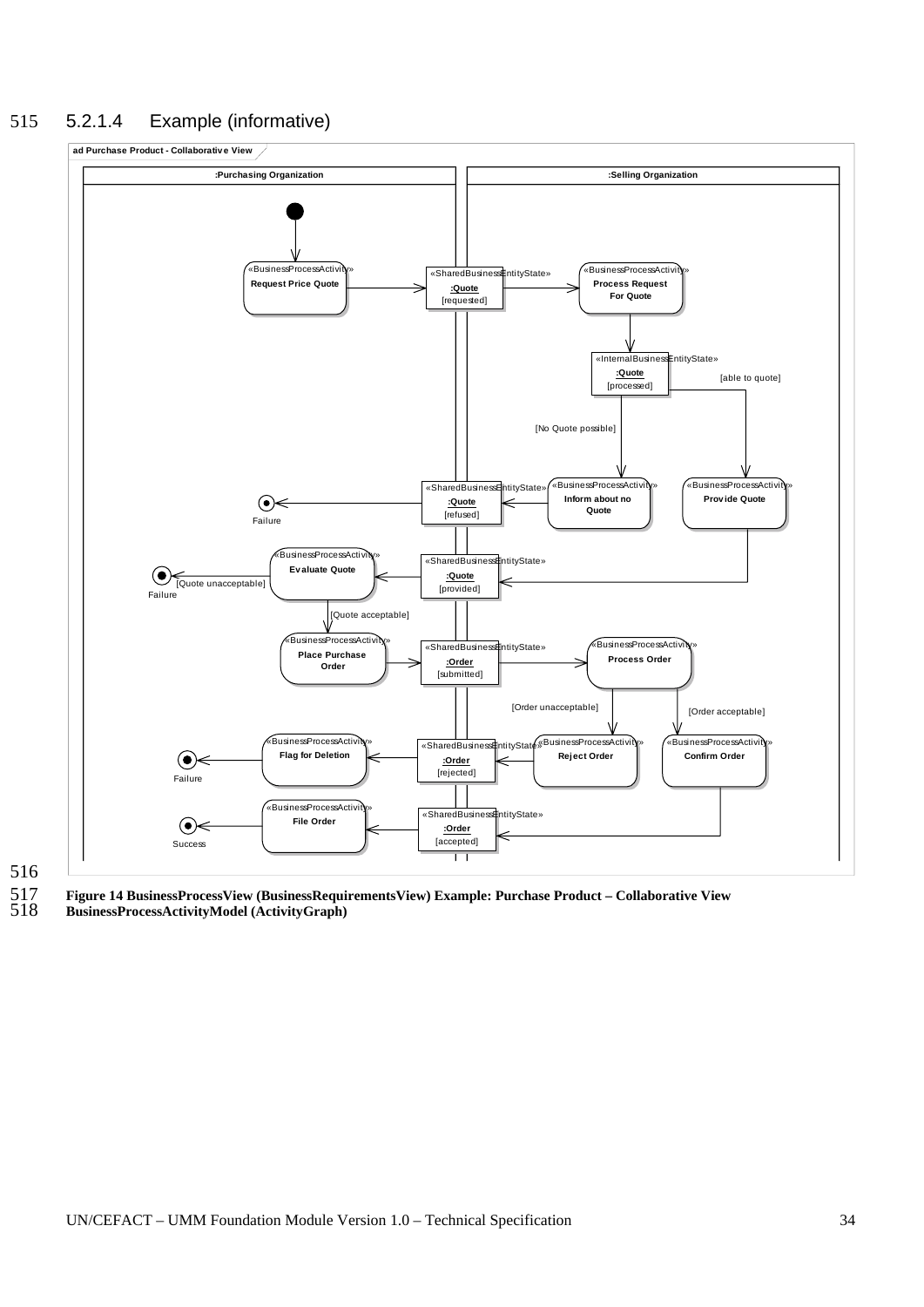## 519 **5.2.2 Business Entity View**







**Figure 15 BusinessEntityView (BusinessRequirementsView) Conceptual Overview** 

523

524 525 526 527 528 529 530 531 532 533 534 A b*usiness entity* is a real-world thing having business significance that is shared among two or more b*usiness partner types* in a collaborative business process (e.g. "order", "account", etc.). Within the business domain view at least one, but possibly more business entities are described. Thus, the *BusinessEntityView* is composed of one to many *BusinessEntities*. It depends on the importance of the business entity lifecycle, whether its life cycle is included or not. Hence, a *BusinessEntity* is composed of zero to one *BusinessEntityLifecycles*. A business entity lifecycle represents the different business entity states a business entity can exist in. A business entity lifecycle consist of at least one business entity state. Inasmuch, the *BusinessEntityLifecycle* is composed of one or more *BusinessEntityStates*. Like any other UML state machine the business entity life cycle includes events and transitions including optional guards that lead from one business entity state to another one.

535



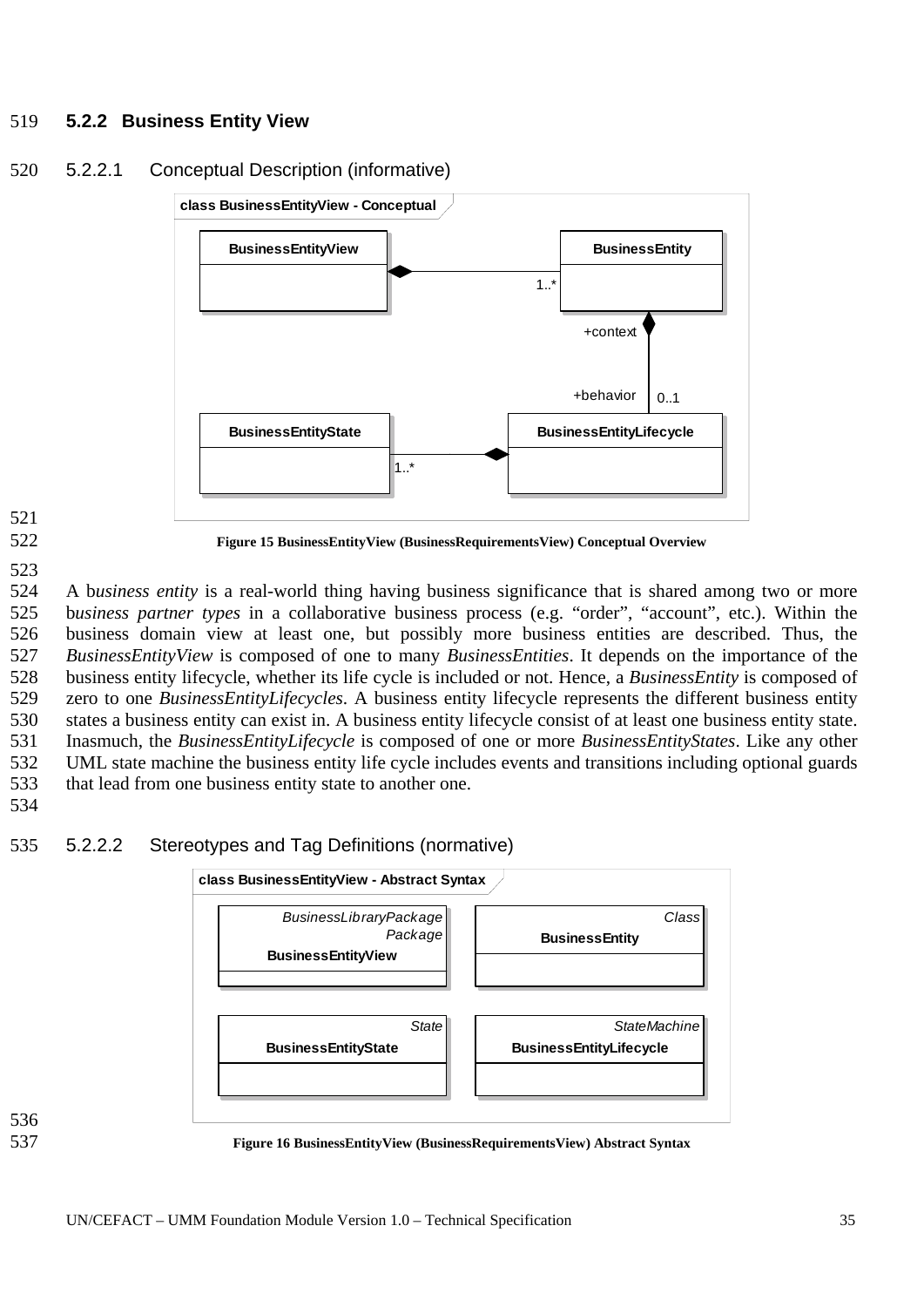| <b>Stereotype</b>     | <b>BusinessEntity</b>                                                                                                                                                                            |
|-----------------------|--------------------------------------------------------------------------------------------------------------------------------------------------------------------------------------------------|
| <b>Base Class</b>     | <b>Class</b>                                                                                                                                                                                     |
| <b>Parent</b>         | N/A                                                                                                                                                                                              |
| <b>Description</b>    | A business entity is a real-world thing having business significance that is shared among two or more<br>business partner types in a collaborative business process (e.g. order, account, etc.). |
| <b>Tag Definition</b> | No tagged values.                                                                                                                                                                                |

539

| <b>Stereotype</b>     | <b>BusinessEntityLifecycle</b>                                                                                                                                                                                                                         |
|-----------------------|--------------------------------------------------------------------------------------------------------------------------------------------------------------------------------------------------------------------------------------------------------|
| <b>Base Class</b>     | <b>StateMachine</b>                                                                                                                                                                                                                                    |
| <b>Parent</b>         | N/A                                                                                                                                                                                                                                                    |
| <b>Description</b>    | A business entity lifecycle represents the different business entity states a business entity can exist in and<br>the events and transitions that lead from one business entity state to another business entity state of the<br>same business entity. |
| <b>Tag Definition</b> | No tagged values.                                                                                                                                                                                                                                      |

540

| <b>Stereotype</b>     | <b>BusinessEntityState</b>                                                                                                                                                              |
|-----------------------|-----------------------------------------------------------------------------------------------------------------------------------------------------------------------------------------|
| <b>Base Class</b>     | State                                                                                                                                                                                   |
| <b>Parent</b>         | N/A                                                                                                                                                                                     |
| <b>Description</b>    | A business entity state represents a certain state a business entity can exists in during its lifecycle (an<br>"order" can exist in the states "issued", "rejected", "confirmed", etc.) |
| <b>Tag Definition</b> | No tagged values.                                                                                                                                                                       |

541

### 542 5.2.2.3 Constraints (normative)

### 543

The *BusinessEntityView* MUST contain nothing else than *BusinessEntities*

```
package Model_Management 
context Package 
inv AllowedElementsInBusinessEntityView: 
   self.isBusinessEntityView() implies 
   self.contents->notEmpty() and 
   self.contents->forAll(isBusinessEntity())
```
544

A *BusinessEntity* has zero or one *BusinessEntityLifecycle* that expresses its behavior

```
package Foundation::Core 
context Class 
inv LifecyclesOfBusinessEntity: 
   self.isBusinessEntity() implies 
   self.behavior->select(isBusinessEntityLifecycle())->size()<=1
```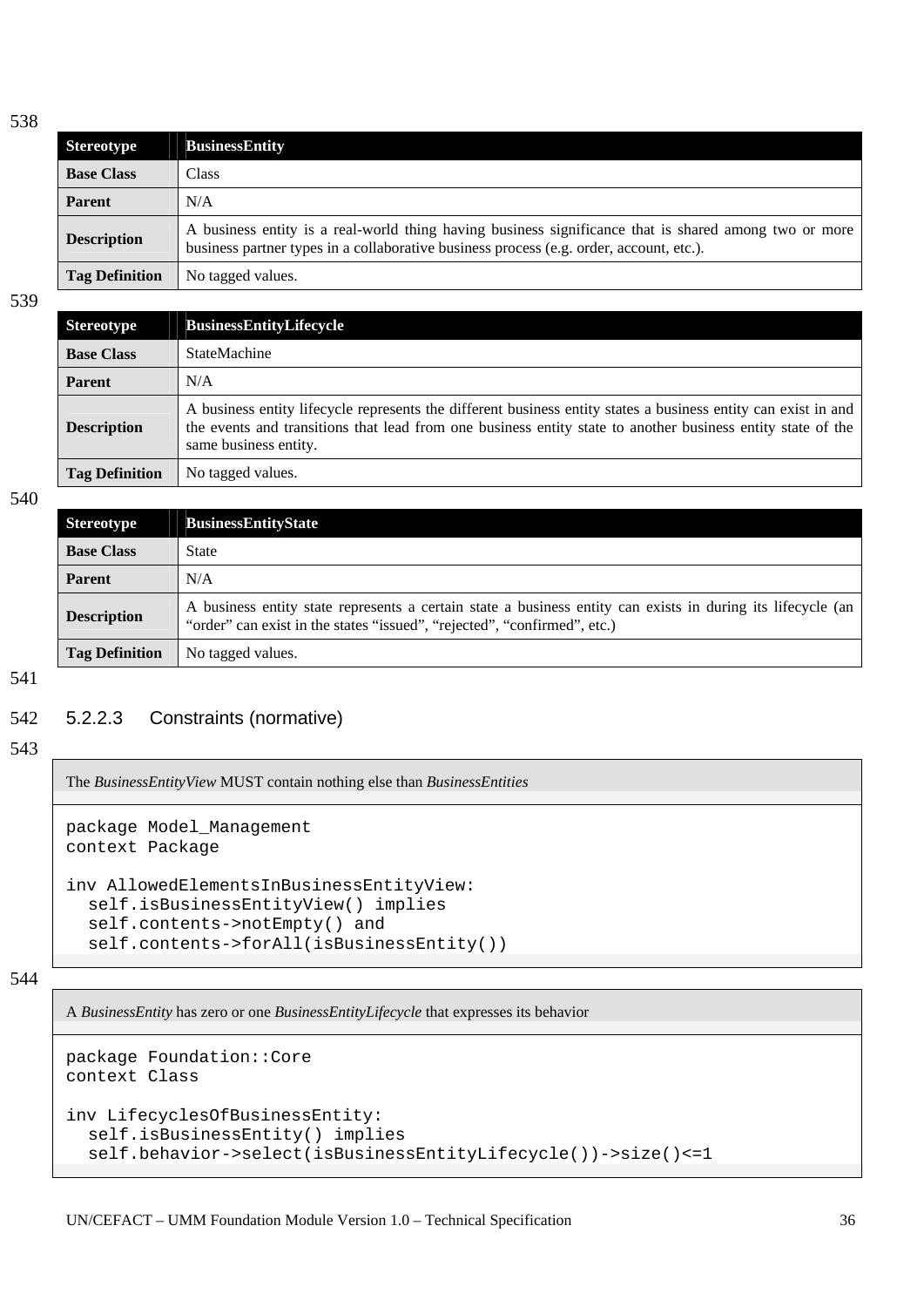A *BusinessEntityLifecycle* MUST only contain *BusinessEntityStates*, *PseudoStates*, *FinalStates* or *Transitions*

```
package Behavioral_Elements::State_Machines 
context CompositeState 
inv ContainsOnlyBusinessEntityStates: 
   self.stateMachine.isBusinessEntityLifecycle() implies 
   self.subvertex->forAll(isBusinessEntityState() or 
   isPseudoStateOrFinalStateOrTransition()) 
  and self.subvertex->exists(isBusinessEntityState())
```
546

## 547 5.2.2.4 Example (informative)



### 548

549 **Figure 17 BusinessEntityView (BusinessRequirementsView) Example: BusinessEntities Quote and Order (ClassDiagram)** 





551 **Figure 18 BusinessEntityView (BusinessRequirementsView) Example: Quote BusinessEntityLifecycle (State Machine)**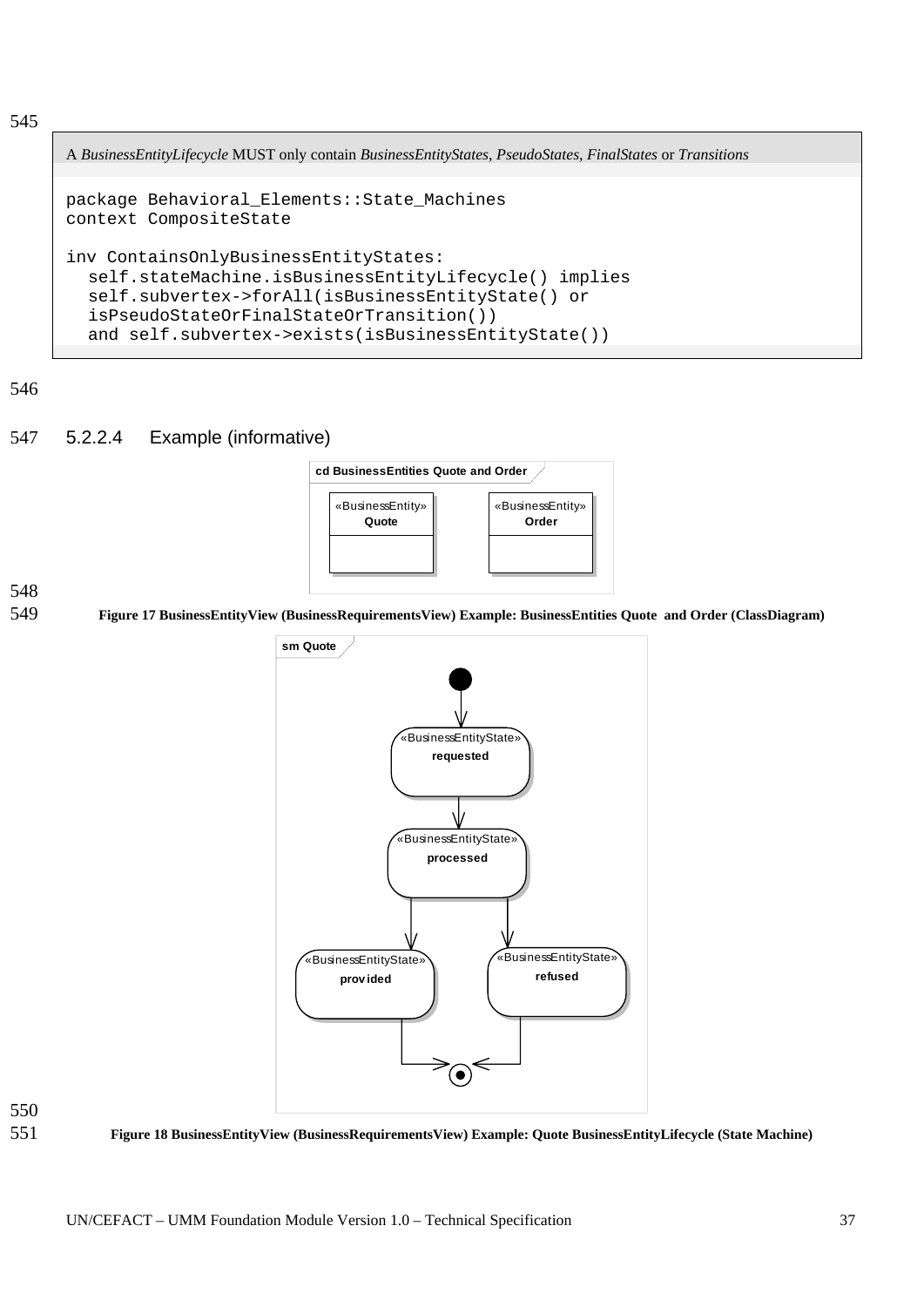



553 **Figure 19 BusinessEntityView (BusinessRequirementsView) Example: Order BusinessEntityLifecycle (StateMachine)**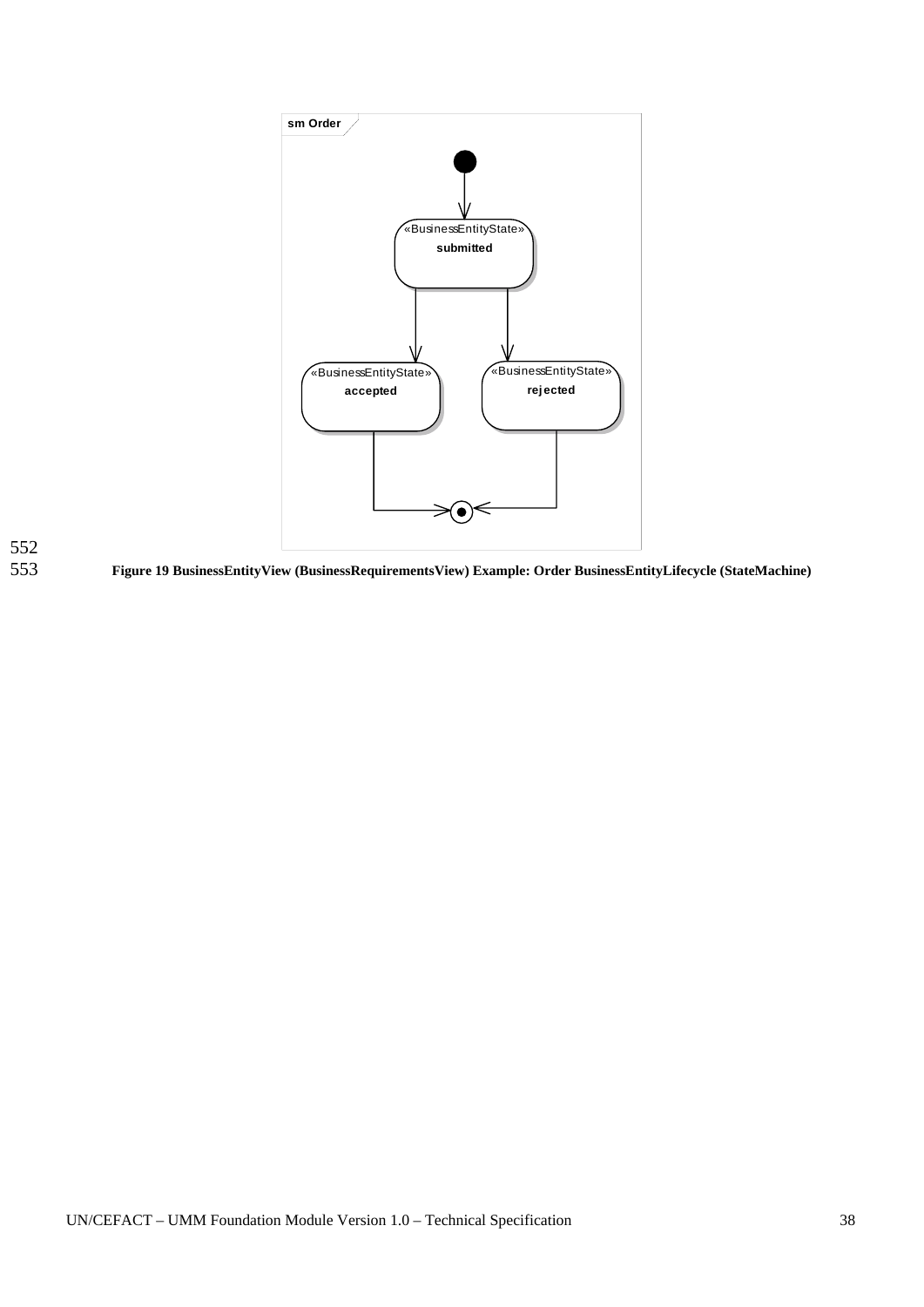# 554 **5.2.3 Partnership Requirements View**

# 555 5.2.3.1 Conceptual Description (informative)



556 557

558

**Figure 20 CollaborationRequirementsView (BusinessRequirementsView) Conceptual Overview** 

559 560 561 562 563 564 565 566 567 568 569 The previous views helped to identify the need for a collaboration. The business partnership view describes the requirements of an identified collaboration between business partner types by the means of use cases. In this use case analysis we distinguish between business collaboration use cases, business transaction use cases, and business collaboration realizations. A business transaction use case describes the requirements of a transaction that is a special interaction between two authorized roles that is limited to an initiating information exchange and an optional response. A business collaboration use case describes the requirements of a business collaboration that is executed between two or more authorized roles, and that is composed of one or more business transactions or nested business collaborations. A business collaboration use case must be executed by a set of business partner types. Different sets of business partner types may realize the same business collaboration use case. A business collaboration realization is a realization of a business collaboration by a specific set of business partner types.

570

571 572 A partnership requirements view is an abstract concept. It is either a collaboration requirements view to capturing the requirements of a business collaboration, a transaction requirements view capturing the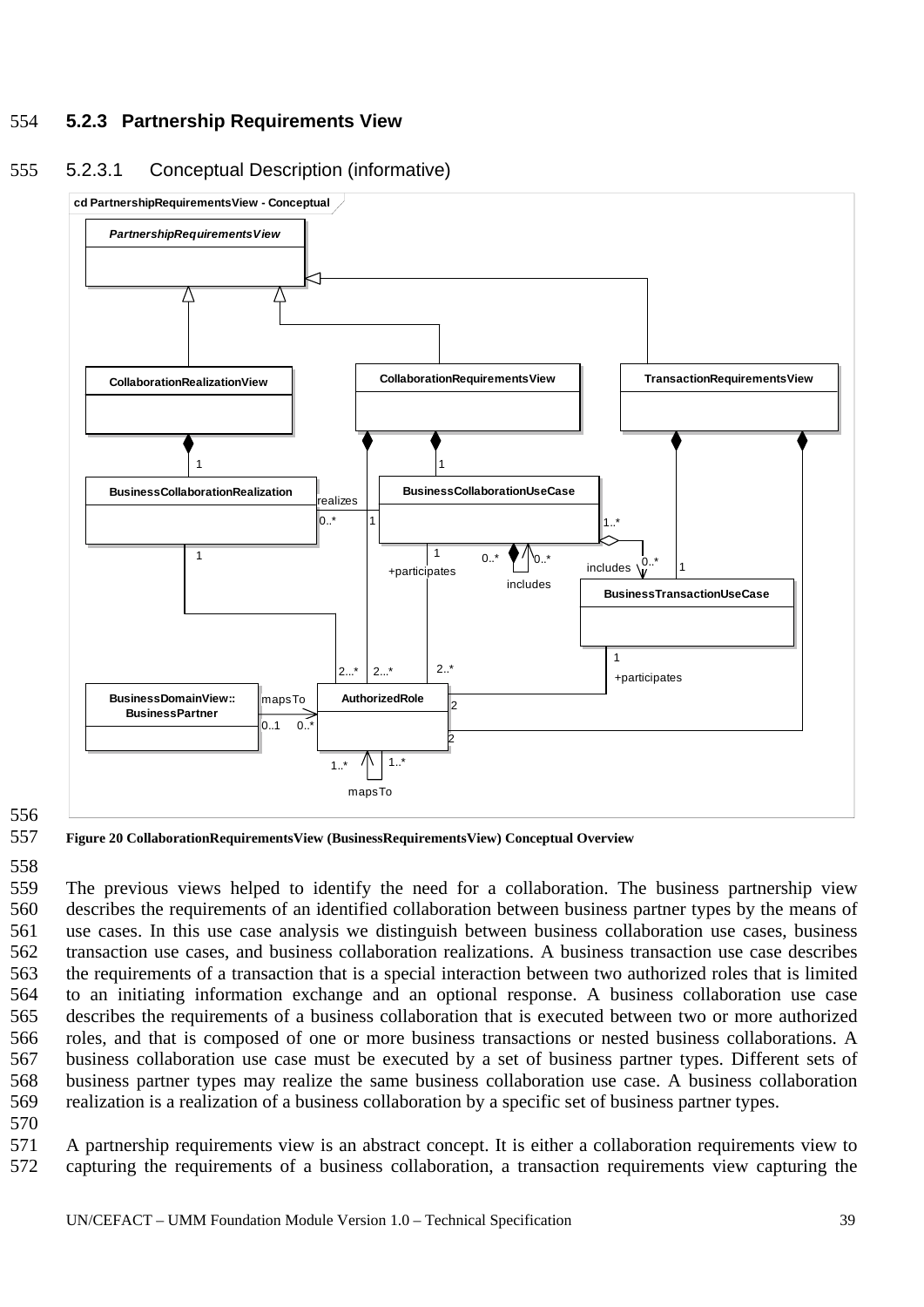573 574 575 576 requirements of a business transaction, or a collaboration realization view capturing the requirements of a business collaboration realization. Thus, the *CollaborationRequirementsView*, the *TransactionRequirementsView,* and the *CollaborationRealizationView* are specializations of the abstract *PartnershipRequirementsView*.

577

590

578 579 580 581 582 583 584 585 586 587 588 589 Each business collaboration use case is defined in its own collaboration requirements view. Accordingly, the *CollaborationRequirementsView* is composed of exactly one *BusinessCollaborationUseCase*. Two or more authorized roles participate in a business collaboration use case. These authorized roles (e.g. seller, payee) must be defined in the same collaboration requirements view package as the corresponding business collaboration use case. Accordingly, a *CollaborationRequirementsView* is composed of two or more *AuthorizedRoles*. This means, if a certain role (e.g. seller, payee) participates in multiple business collaborations, it requires a different authorized role for each business collaboration use case. Each authorized role of the same role is in a different namespace of a corresponding collaboration requirements view. Therefore, an authorized role participates in only one business collaboration use case– it is the one in the same collaboration requirements view. Accordingly, *BusinessCollaborationUseCase* and *AuthorizedRole* are related by an 1 to (2..n) association. It is important, that the same authorized role must not be associated twice or more times to the same business collaboration use case.

591 592 593 594 595 596 597 598 599 600 601 602 Each business transaction use case is defined in its own transaction requirements view. Accordingly, the *TransactionRequirementsView* is composed of exactly one *BusinessTransactionUseCase*. Two authorized roles participate in a business transaction use case. These authorized roles (e.g. seller, payee) must be defined in the same transaction requirements view package as the corresponding business transaction use case. Accordingly, a *TransactionRequirementsView* is composed of exactly two *AuthorizedRoles*. . This means, if a certain role (e.g. seller, payee) participates in multiple business transactions, it requires a different authorized role for each business collaboration use case. Each authorized role of the same role is in a different namespace of a corresponding transaction requirements view. Therefore, an authorized role participates in only one business transaction use case– it is the one in the same transaction requirements view. Accordingly, *BusinessTransactionUseCase* and *AuthorizedRole* are related by an 1 to 2 association. It is important to note, that the same authorized role is not associated twice to the same business transaction use case.

603

604 605 606 607 608 609 610 611 612 613 614 A business collaboration use case may include nested business collaboration use cases. A business collaboration use case may be optionally nested in multiple parent business collaboration use cases. Hence, *BusinesCollaborationUseCase* has a unary  $(0..n)$  to  $(0..n)$  include-composition. A business collaboration use case may include multiple business transaction use cases. A business transaction use case must be included in at least one business collaboration use case. Consequently, an (1..n) to (0..n) aggregation between *BusinessCollaborationUseCase* and *BusinessTransactionUseCase* exists. It is important that a business collaboration use case includes at minimum one use case – no matter whether this is a nested business collaboration use case or a business transaction use case. A hierarchy of business collaboration use cases built by include-compositions must not include any cycles. A business transaction uses case cannot be further decomposed by an include-association. UMM does not use any extendassociations between business collaboration/transaction use cases.

615

616 617 618 619 620 621 622 For each include-relationship either between a business collaboration use case and a business transaction use case or between two collaboration use cases, a mapping of the authorized role of the source use case to the authorized roles of the target use case is necessary. Accordingly, the *AuthorizedRole* has a unary *mapsTo*-relationship of (1..n) to (1..n). It is required that each authorized role of the target use case is the target of a mapping from an authorized role of the source use case. Each authorized role of the source use case may be mapped maximal once to an authorized role of the same target use case, but it may be mapped to different authorized roles of different target use cases.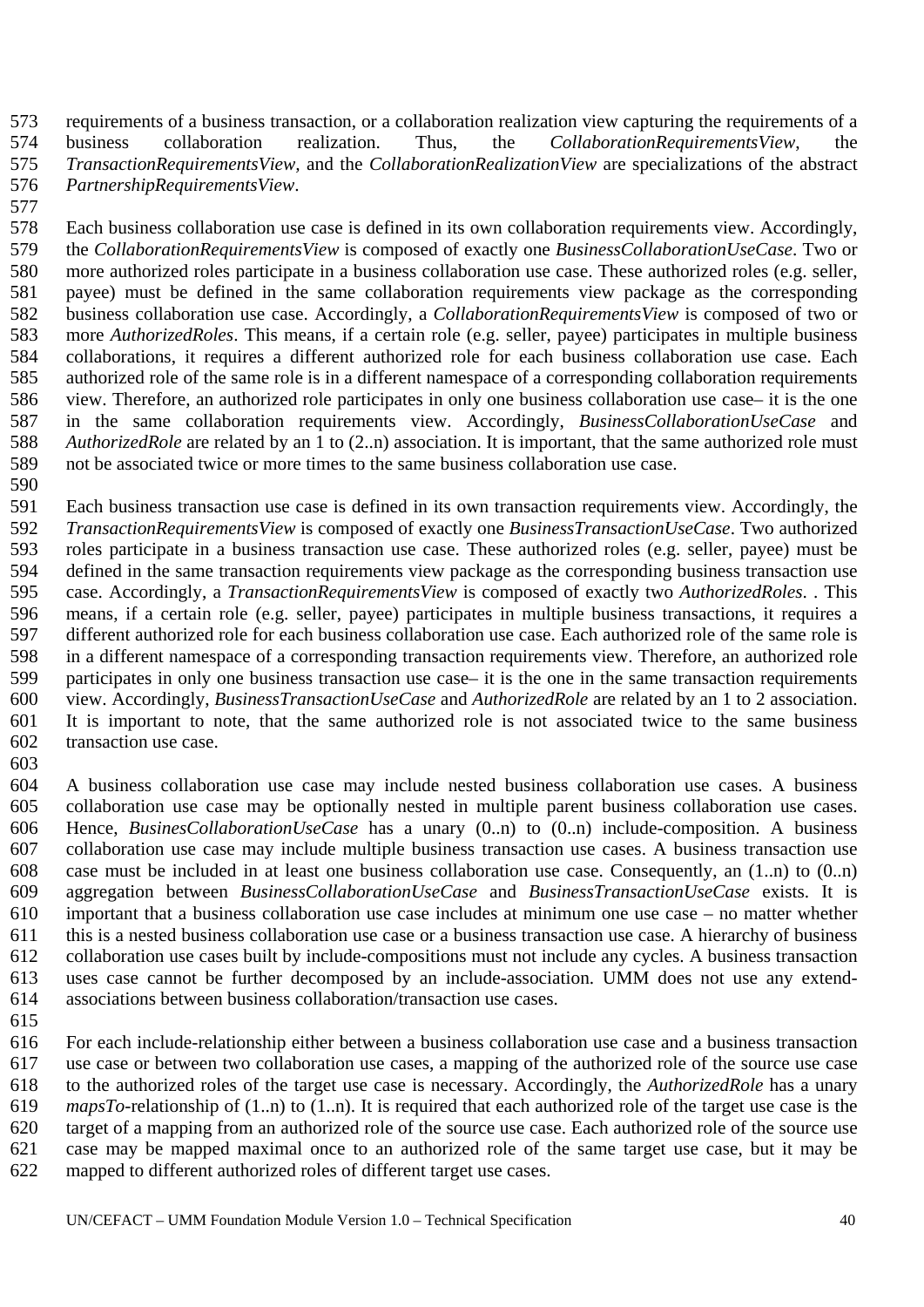624 625 626 627 628 629 630 631 632 633 Business partner types identified in the previous UMM steps must not directly be associated with the business collaboration use cases and business transaction use cases. In order to specify that a specific set of business partner types collaborate, we use the concept of a business collaboration realization.Each business collaboration realization is defined in its own collaboration realization view. Accordingly, the *CollaborationRealizationView* is composed of exactly one *BusinessCollaborationRealization*. A business collaboration realization realizes exactly one business collaboration use case. Each business collaboration use case may be realized by multiple business collaboration realizations. Not each business collaboration use case (e.g. one that is nested within another one) needs to have a corresponding business collaboration realization. As a consequence, the *realize*-association between a *BusinessCollaborationUseCase* and *BusinessCollaborationRealization* is a 1 to (0..n).

634

623

635 636 637 638 639 640 641 642 643 644 645 646 Two or more authorized roles participate in a business collaboration realization. These authorized roles (e.g. seller, payee) must be defined in the same collaboration realization view package as the corresponding business collaboration realization. Accordingly, a *CollaborationRealizationView* is composed of two or more *AuthorizedRoles*. Usually, the names of the authorized roles participating in the business collaboration use case (e.g. payer and payee) will be the names of the authorized roles in the business collaboration realization (e.g. payer and payee) realizing it. However, the authorized roles participating in the business collaboration use case and in the business collaboration realization will be defined in different namespaces – each in the package of the corresponding view. Similar to the BusinessCollaborationUseCase, the *BusinessCollaborationRealization* and *AuthorizedRole* are related by an 1 to (2..n) association. Furthermore, the number of actors participating in a business collaborations use case must be the same as the number of actors participating in the business collaboration realization realizing it.

647

648 649 650 651 652 653 In order to bind a business collaboration realization to the business partner types executing it, business partner types are mapped to the authorized roles participating in the business collaboration realization. It is required that each authorized role of a business collaboration realization (but not an authorized role in general) is target of exactly one *mapsTo*-association from a business partner type. A business partner type may play multiple authorized roles of a business collaboration realization. Consequently, there is a (0..1) to (0..n) *mapsTo*-association between *BusinessPartnerType* and *AuthorizedRole*.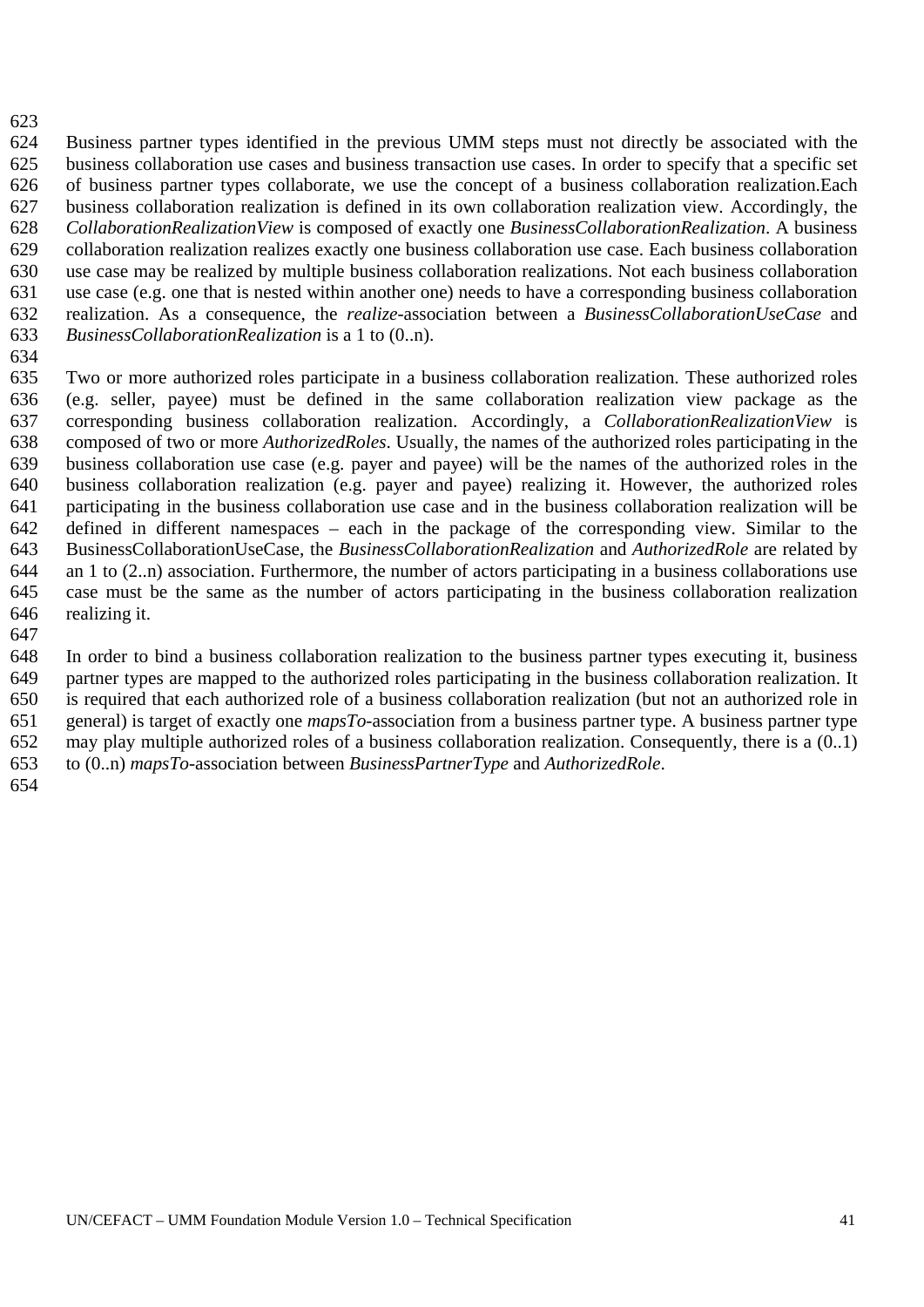# 655 5.2.3.2 Stereotypes and Tag Definitions (normative)



## 656 657

**Figure 21 CollaborationRequirementsView (BusinessRequirementsView) Abstract Syntax** 

658

| <b>Stereotype</b>     | <b>BusinessCollaborationUseCase</b>                                                                                                                                                                                                                                                                                                                                                         |
|-----------------------|---------------------------------------------------------------------------------------------------------------------------------------------------------------------------------------------------------------------------------------------------------------------------------------------------------------------------------------------------------------------------------------------|
| <b>Base Class</b>     | <b>UseCase</b>                                                                                                                                                                                                                                                                                                                                                                              |
| <b>Parent</b>         | <b>BusinessProcess</b>                                                                                                                                                                                                                                                                                                                                                                      |
| <b>Description</b>    | A business collaboration use case describes in detail the requirements on a collaboration between two or<br>more involved partners. Business partner types take part in a business collaboration use case by playing an<br>authorized role in it. A business collaboration use case can be broken down into further business<br>collaboration use cases and business transaction use cases. |
| <b>Tag Definition</b> | <b>Inherited tagged values:</b><br>- definition<br>- begins When<br>- preCondition<br>- endsWhen<br>- postCondition<br>- exceptions<br>- actions                                                                                                                                                                                                                                            |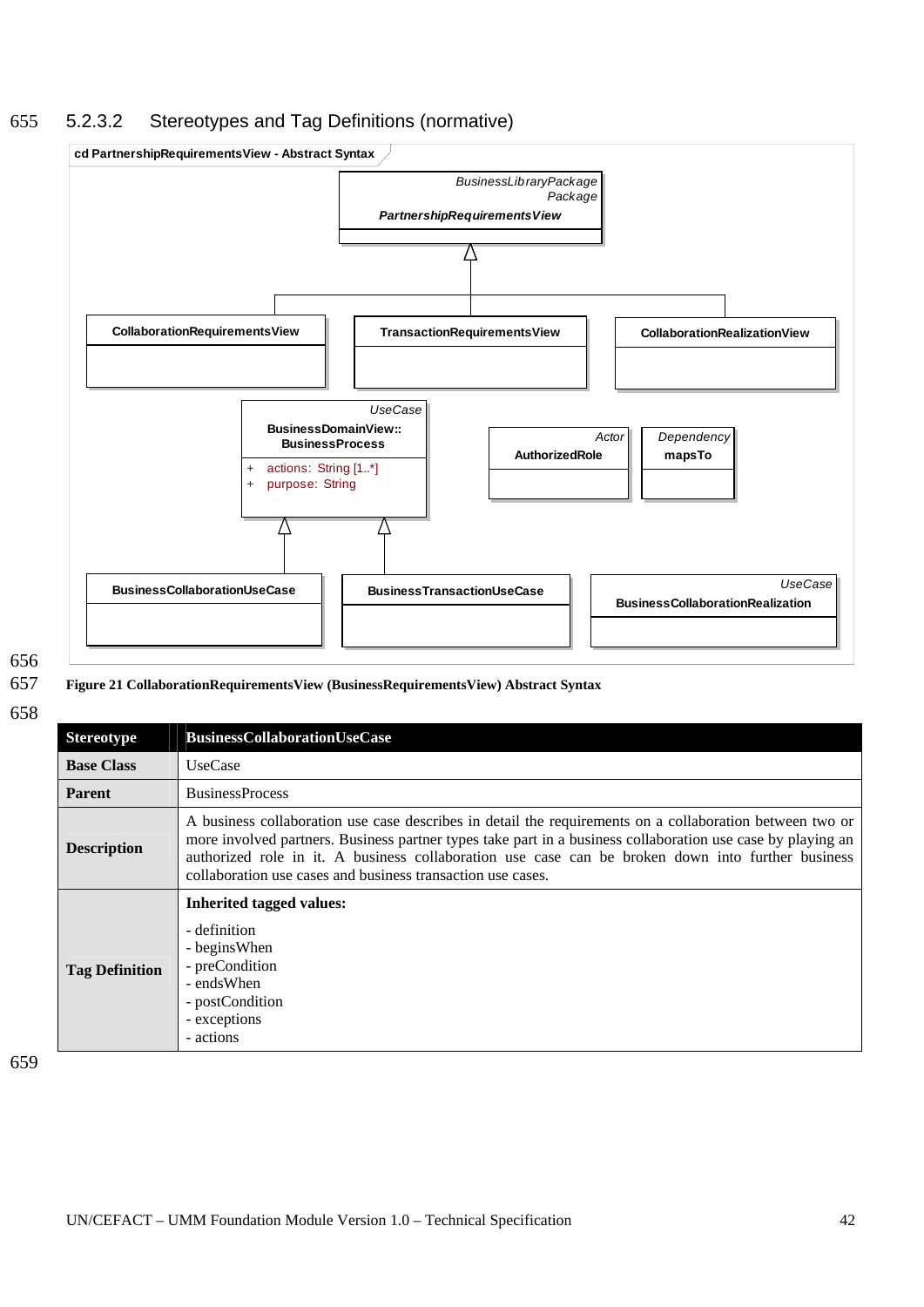| <b>Stereotype</b>     | <b>BusinessTransactionUseCase</b>                                                                                                                                                                                                                                                                                                                                                        |
|-----------------------|------------------------------------------------------------------------------------------------------------------------------------------------------------------------------------------------------------------------------------------------------------------------------------------------------------------------------------------------------------------------------------------|
| <b>Base Class</b>     | <b>UseCase</b>                                                                                                                                                                                                                                                                                                                                                                           |
| <b>Parent</b>         | <b>BusinessProcess</b>                                                                                                                                                                                                                                                                                                                                                                   |
| <b>Description</b>    | A business transaction use case describes in detail the requirements on a collaboration between exactly two<br>involved partners. A business transaction use case can not be further refined and describes the<br>requirements on a one-way or two-way information exchange. Business partner types take part in a<br>business transaction use case by playing an authorized role in it. |
| <b>Tag Definition</b> | <b>Inherited tagged values:</b><br>- definition<br>- begins When<br>- preCondition<br>- endsWhen<br>- postCondition<br>- exceptions<br>- actions                                                                                                                                                                                                                                         |

661

| <b>Stereotype</b>     | <b>BusinessCollaborationRealization</b>                                                                                                                                                                                                                                                                                                                                                                    |
|-----------------------|------------------------------------------------------------------------------------------------------------------------------------------------------------------------------------------------------------------------------------------------------------------------------------------------------------------------------------------------------------------------------------------------------------|
| <b>Base Class</b>     | Collaboration                                                                                                                                                                                                                                                                                                                                                                                              |
| <b>Parent</b>         | N/A                                                                                                                                                                                                                                                                                                                                                                                                        |
| <b>Description</b>    | A business collaboration realization realizes a business collaboration use case between a specific set of<br>business partner types. The requirements of the business collaboration realization are the ones defined in<br>the tags of the corresponding business collaboration use case. Thus, the business collaboration realization<br>does not include any tag definitions for capturing requirements. |
| <b>Tag Definition</b> | No tagged values                                                                                                                                                                                                                                                                                                                                                                                           |

662

| <b>Stereotype</b>     | <b>AuthorizedRole</b>                                                                                                                                                                                                                                                                                                                                                                                                                                                                                                                                      |
|-----------------------|------------------------------------------------------------------------------------------------------------------------------------------------------------------------------------------------------------------------------------------------------------------------------------------------------------------------------------------------------------------------------------------------------------------------------------------------------------------------------------------------------------------------------------------------------------|
| <b>Base Class</b>     | Actor                                                                                                                                                                                                                                                                                                                                                                                                                                                                                                                                                      |
| <b>Parent</b>         | N/A                                                                                                                                                                                                                                                                                                                                                                                                                                                                                                                                                        |
| <b>Description</b>    | An authorized role (e.g. a "buyer") is a concept which is more generic than a business partner type (e.g. a<br>"broker") and allows the reuse of collaborations by mapping an <i>AuthorizedRole</i> to a business partner type<br>within a given scenario. Since business collaboration use case and business transaction use case are defined<br>as occurring between authorized roles, they might be reused by different business partner types (a "broker"<br>or a "custodian") in different scenarios of the same domain or even in different domains. |
| <b>Tag Definition</b> | No tagged values.                                                                                                                                                                                                                                                                                                                                                                                                                                                                                                                                          |

663

| <b>Stereotype</b>     | mapsTo                                                                                                                                                                                                                                                                                                                                                             |
|-----------------------|--------------------------------------------------------------------------------------------------------------------------------------------------------------------------------------------------------------------------------------------------------------------------------------------------------------------------------------------------------------------|
| <b>Base Class</b>     | Dependency                                                                                                                                                                                                                                                                                                                                                         |
| <b>Parent</b>         | N/A                                                                                                                                                                                                                                                                                                                                                                |
| <b>Description</b>    | A maps to dependency represents (1) the fact, that a business partner type plays a certain authorized role in<br>a business collaboration realization and (2) the fact, that an authorized role of a source business<br>collaboration use case takes on a certain authorized role in a target business transaction use case or<br>business collaboration use case. |
| <b>Tag Definition</b> | No tagged values.                                                                                                                                                                                                                                                                                                                                                  |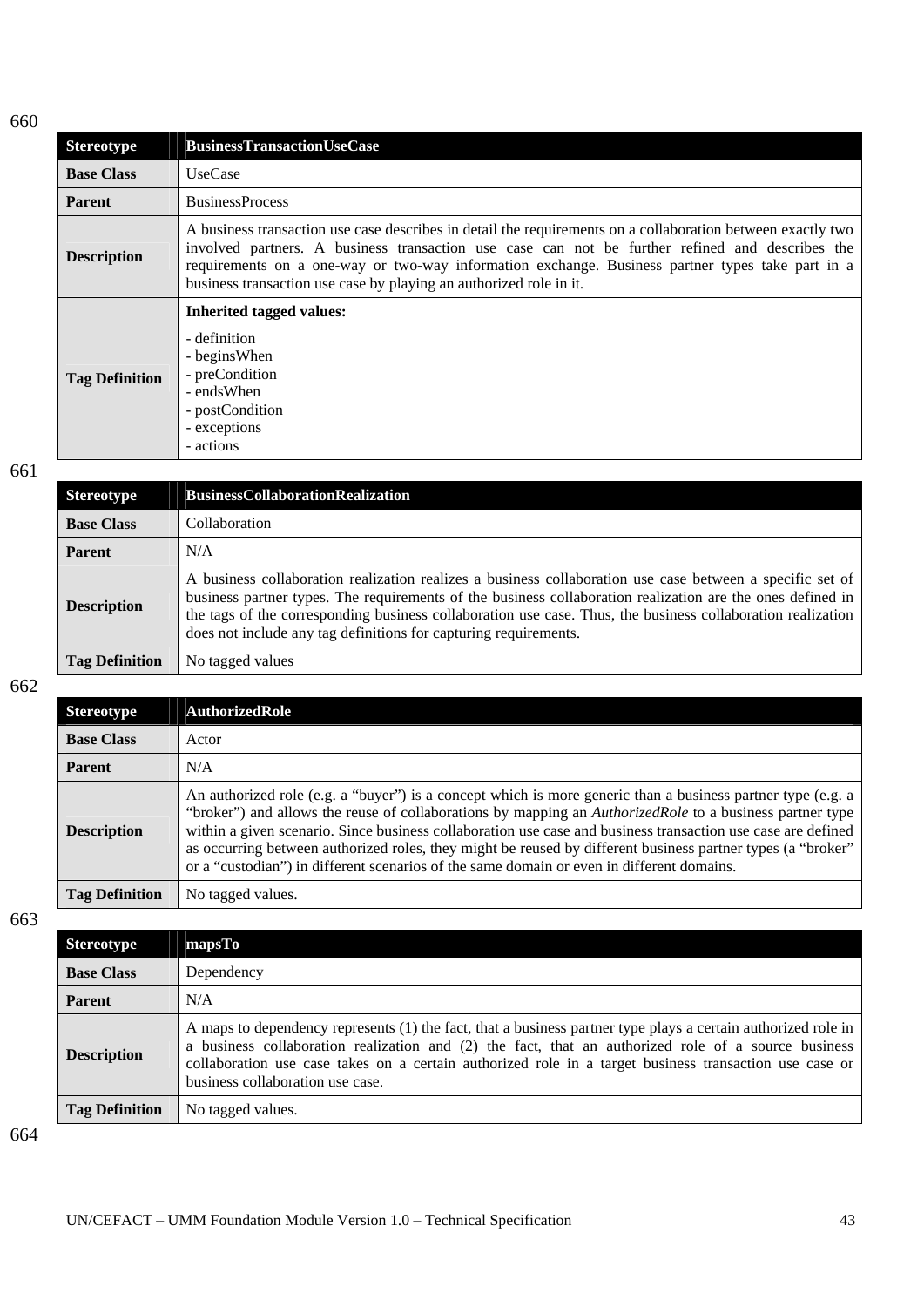#### 665 5.2.3.3 Constraints (normative)

### 666

The *CollaborationRequirementsView* MUST contain exactly one *BusinessCollaborationUseCase,* at least two *AuthorizedRoles*, and at least two *participates* associations.

```
package Model_Management 
context Package
```

```
inv AllowedElementsInCollaborationRequirementsView: 
   self.isCollaborationRequirementsView() implies 
   self.contents->notEmpty() and 
   self.contents->select(isAuthorizedRole())->size()>=2 and 
   self.contents->one(isBusinessCollaborationUseCase()) and 
   self.contents->select(isParticipates())->size()>=2 and 
   self.contents->forAll(isAuthorizedRole() or 
   isBusinessCollaborationUseCase() 
   or isParticipates())
```
667

The *TransactionRequirementsView* MUST contain exactly one *BusinessTransactionUseCase* , exactly two *AuthorizedRoles*, and exactly two *participates* associations

```
package Model_Management 
context Package
```

```
inv AllowedElementsInTransactionRequirementsView: 
   self.isTransactionRequirementsView() implies 
   self.contents->notEmpty() and 
   self.contents->select(isAuthorizedRole())->size()=2 and 
   self.contents->one(isBusinessTransactionUseCase()) and 
   self.contents->select(isParticipates())->size()=2 and 
   self.contents->forAll(isAuthorizedRole() or 
   isBusinessTransactionUseCase() 
   or isParticipates())
```
668

The *CollaborationRealizationView* MUST contain exactly one *BusinessCollaborationRealization,* at least two *AuthorizedRoles*, and at least two *participates* associations

```
package Model_Management 
context Package 
inv AllowedElementsInRealizationView: 
   self.isCollaborationRealizationView() implies 
   self.contents->notEmpty() and 
   self.contents->select(isAuthorizedRole())->size()>=2 and 
   self.contents->one(isBusinessCollaborationRealization()) and 
   self.contents->select(isParticipates())->size()>=2 and 
   self.contents->forAll(isBusinessCollaborationRealization() or 
   isParticipates() or isAuthorizedRole())
```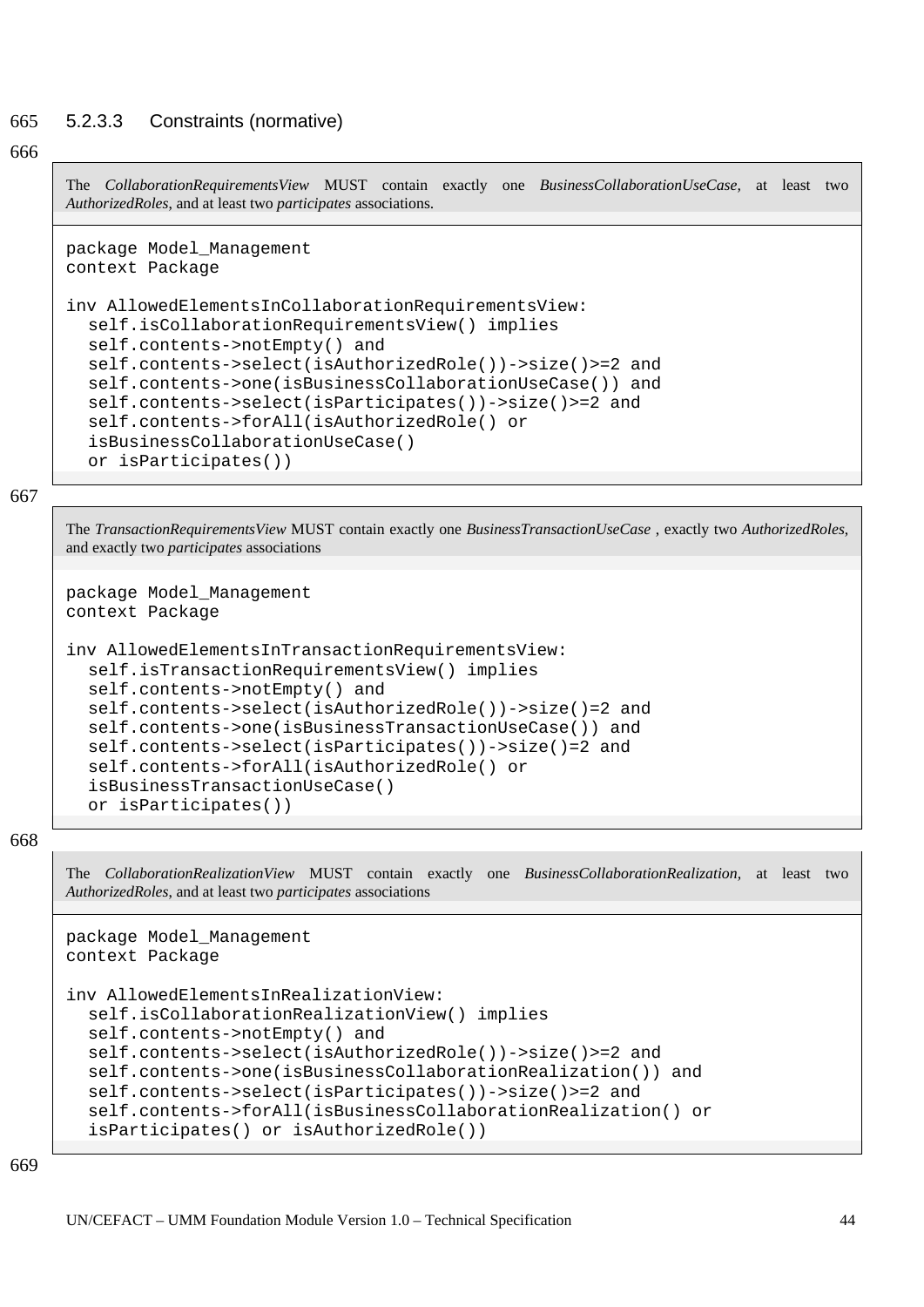A *BusinessCollaborationUseCase* MUST be associated with two or more *AuthorizedRoles* via stereotyped binary *participate* associations

```
package Behavioral_Elements::Use_Cases 
context UseCase 
inv BusinessCollaborationUCAssociatedWith2AuthorizedRoles: 
   self.isBusinessCollaborationUseCase() implies 
   self.associations->size() >= 2 and 
   self.associations->forAll(a | a.isParticipates() and 
   a.allConnections->exists(isAuthorizedRole()) 
   and a.connection->size=2)
```
670

A *BusinessTransactionUseCase* MUST be associated with exactly two *AuthorizedRoles* via stereotyped binary *participate* associations

```
package Behavioral_Elements::Use_Cases 
context UseCase 
inv BusinessTransactionUCAssociatedWith2AuthorizedRoles: 
   self.isBusinessTransactionUseCase() implies 
   self.associations->size() = 2 and 
   self.associations->forAll(a | a.isParticipates() and 
   a.allConnections->exists(isAuthorizedRole()) 
   and a.connection->size=2)
```
671

A *BusinessCollaborationRealization* MUST be associated with two or more *AuthorizedRoles* via stereotyped binary *participate* associations

```
package Behavioral_Elements::Use_Cases 
context UseCase 
inv BusinessCollaborationRealizationAssociatedWith2AuthorizedRoles: 
  self.isBusinessCollaborationRealization() implies
   self.associations->size() >= 2 and 
   self.associations->forAll(a | a.isParticipates() and 
   a.allConnections->exists(isAuthorizedRole()) 
   and a.connection->size=2)
```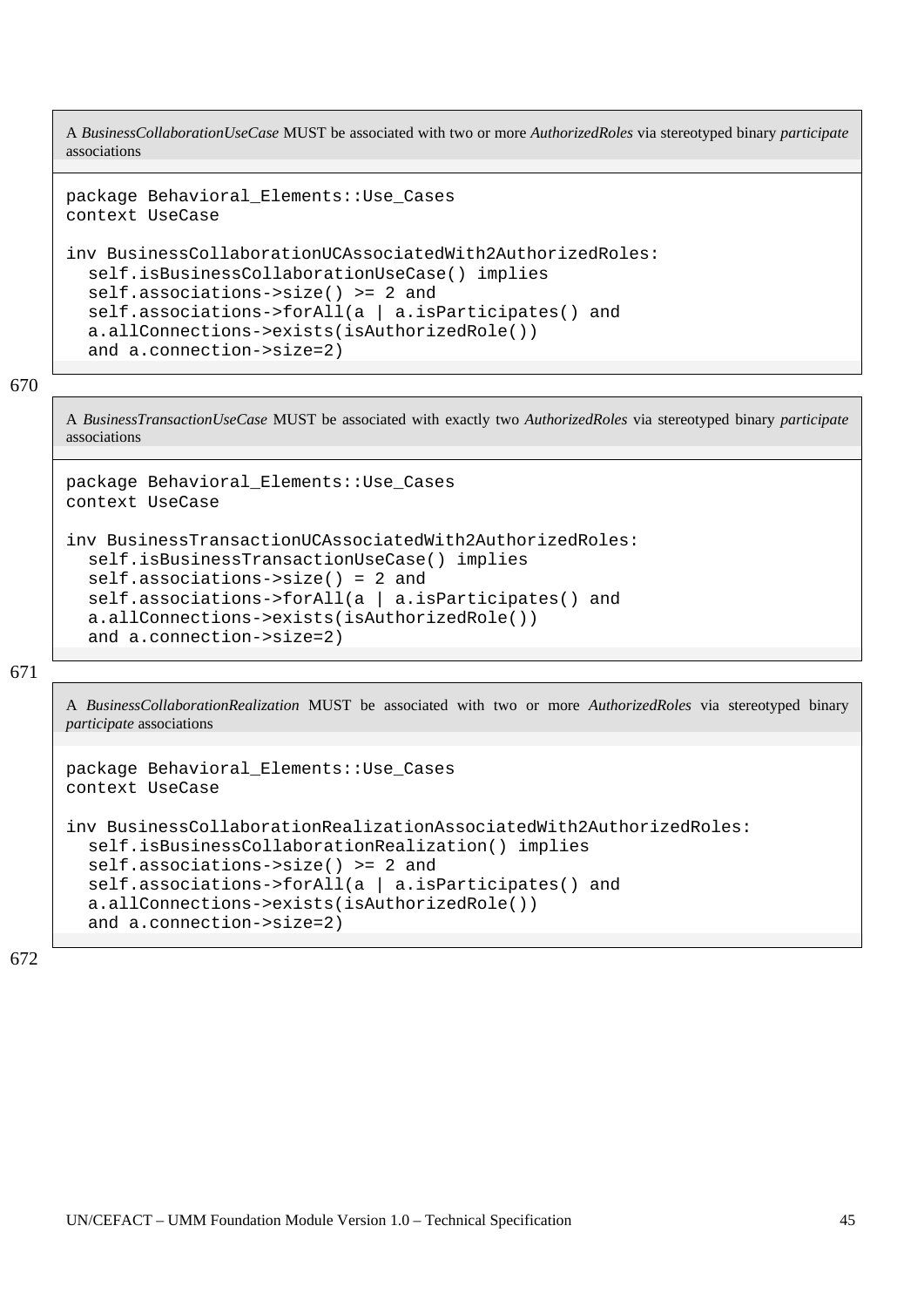A *BusinessCollaborationRealization* MUST be the client of exactly one realization dependency to a *BusinessCollaborationUseCase*

```
package Behavioral_Elements::Use_Cases 
context UseCase
```

```
inv BusinessCollaborationRealizationRealizesOneBusinessCollaborationUseCase: 
   self.isBusinessCollaborationRealization() implies 
   self.clientDependency->size()=1 and 
   self.clientDependency->forAll(d | d.isRealization() and 
   d.supplier->size()=1 and 
   d.supplier->forAll(isBusinessCollaborationUseCase()))
```
674

A *BusinessCollaborationUseCase* MUST include one or more other *BusinessCollaborationUseCases* or one or more *BusinessTransactionUseCases*, but at least one of them.

```
package Behavioral_Elements::Use_Cases 
context UseCase 
inv AllowedIncludesOfBCUC: 
   self.isBusinessCollaborationUseCase() implies 
   self.include->notEmpty() and 
   self.include->forAll(i | i.addition.isBusinessCollaborationUseCase() or 
   i.addition.isBusinessTransactionUseCase())
```
675

A *BusinessTransactionUseCase* MUST not include further *UseCases*.

```
package Behavioral_Elements::Use_Cases 
context UseCase 
inv NoIncludesOfBTUC: 
   self.isBusinessTransactionUseCase() implies 
   self.include->collect(addition)->isEmpty()
```
676

A *BusinessTransactionUseCase* MUST be included in at least one *BusinessCollaborationUseCase*

```
package Behavioral_Elements::Use_Cases 
context UseCase 
inv BTUCIncludedAtLeastOnce: 
   self.isBusinessTransactionUseCase() implies 
   self.include->forAll(base.isBusinessCollaborationUseCase()) and 
   self.include->collect(base)->notEmpty()
```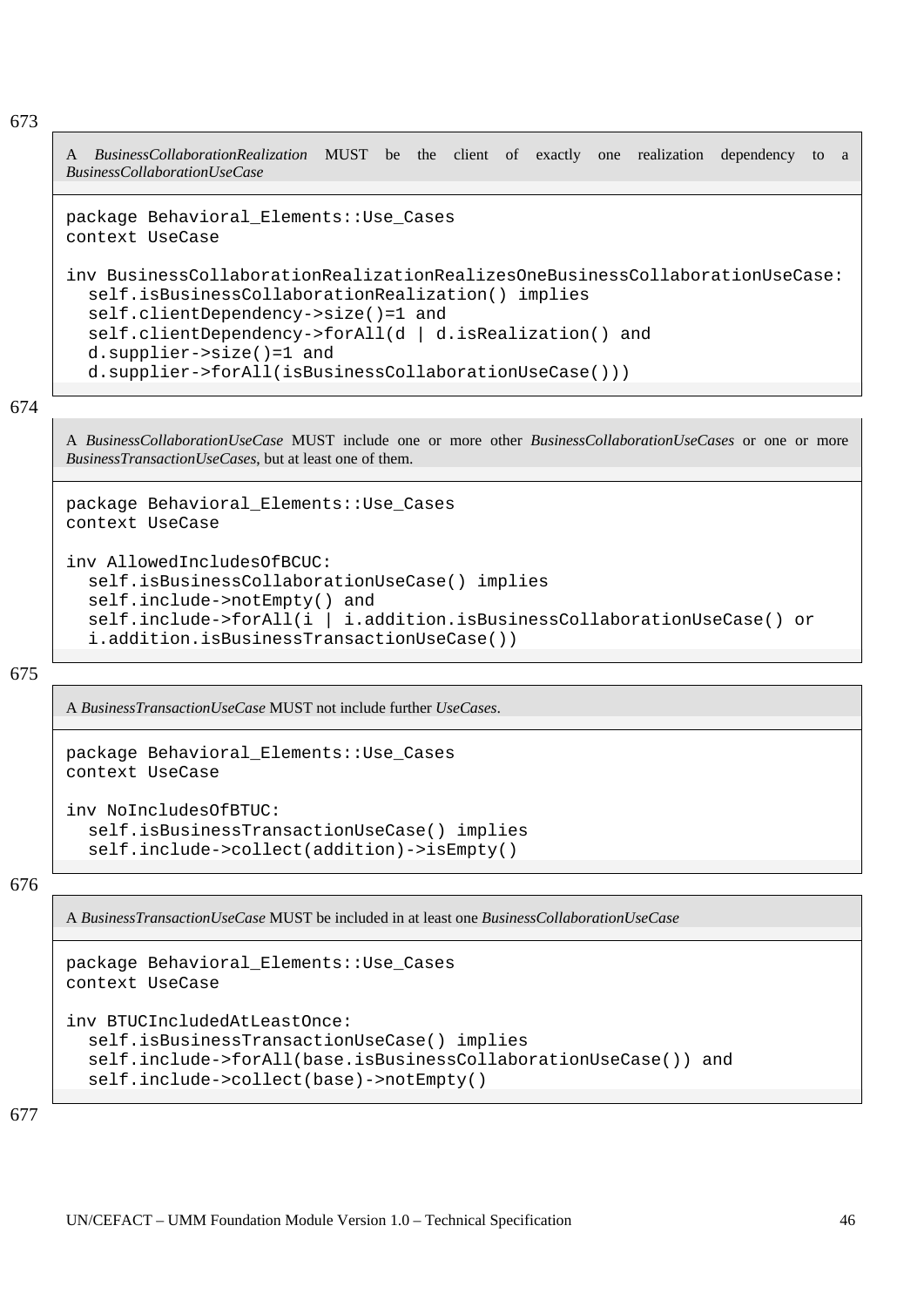A *BusinessCollaborationUseCase* and a *BusinessTransactionUseCase* MUST not be source or target of an extend association

```
package Behavioral_Elements::Use_Cases 
context UseCase 
inv BTUC_BCUC_IsNoExtendTarget: 
   (self.isBusinessTransactionUseCase() or 
   self.isBusinessCollaborationUseCase()) implies 
   self.extend->isEmpty()
```
679

A *BusinessCollaborationRealization* MUST not be source or target of an include or extends association

```
package Behavioral_Elements::Use_Cases 
context UseCase
```

```
inv BusinessCollaborationRealizationNoIncludesAndExtends: 
  self.isBusinessCollaborationRealization() implies
   self.extend->isEmpty() and 
   self.include->isEmpty()
```
680

All dependencies from/to an *AuthorizedRole* must be *mapsTo* dependencies.

```
package Behavioral_Elements::Use_Cases 
context Actor 
inv AllDependenciesToAndFromAuthorizedRoleMustBeMapsTo:
```

```
 self.isAuthorizedRole() implies 
 self.clientDependency->forAll(d | d.isMapsToDependency()) and 
 self.supplierDependency->forAll(s | s.isMapsToDependency())
```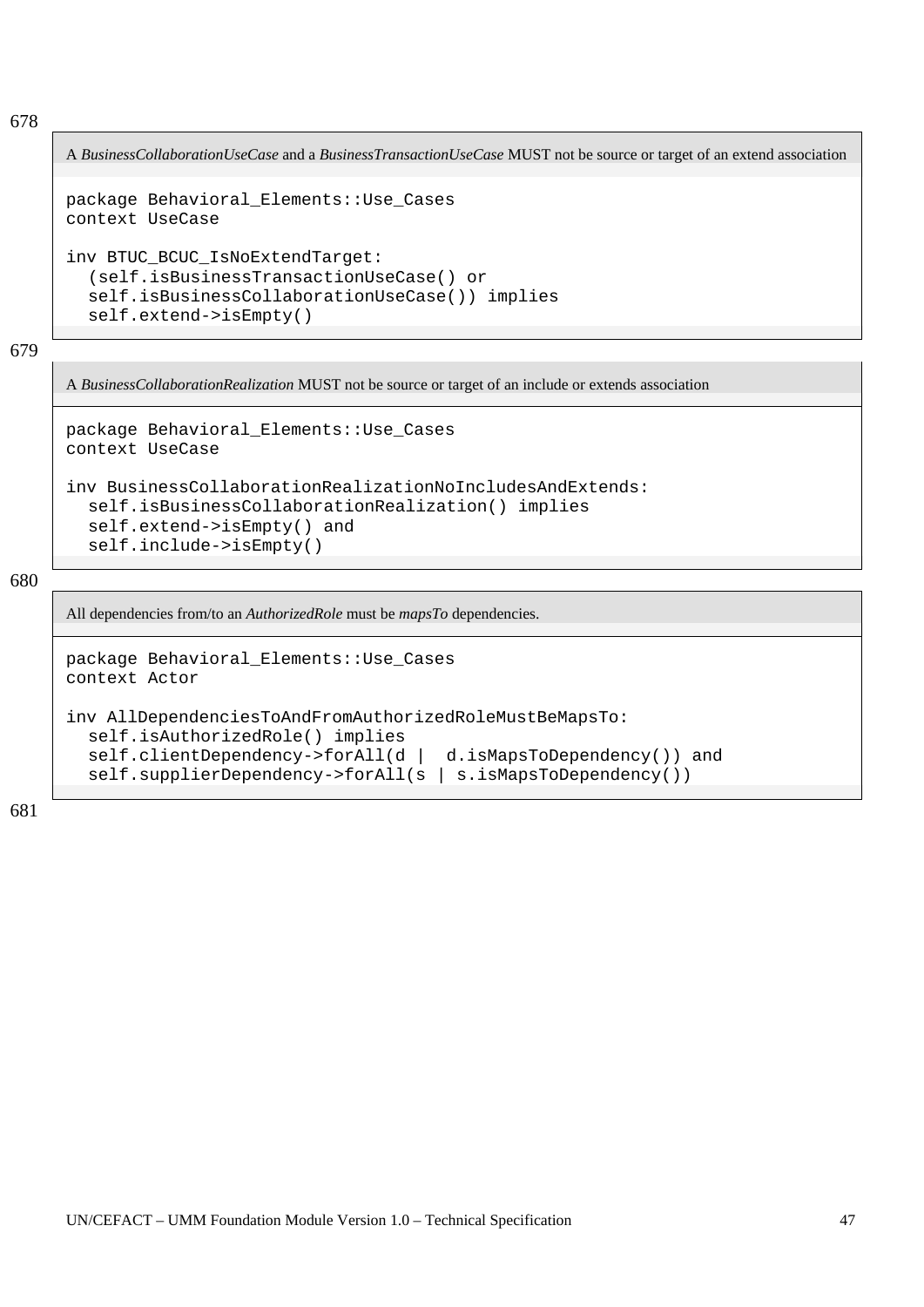An *AuthorizedRole*, which participates in a *BusinessCollaborationRealization*, must be the supplier of exactly one *mapsTo* dependency to a *BusinessPartnerType*. Furthermore the *AuthorizedRole*, which participates in the *BusinessCollaborationRealization* must be the client of exactly one *mapsTo* dependency to an *AuthorizedRole* participating in a *BusinessCollaborationUseCase*.

```
package Behavioral_Elements::Use_Cases 
context Actor
```

```
inv BCRAuthorizedRoleIsMappedByOnlyOneBusinessPartnerType: 
   (self.isAuthorizedRole() and 
   self.namespace.isCollaborationRealizationView()) implies 
   self.supplierDependency->size()=1 and ( 
   self.supplierDependency->forAll(c | c.client->size()=1 and 
   self.supplierDependency->forAll(c.client-> 
  forAll(isBusinessPartnerType())))) 
   and self.clientDependency->size()=1 and ( 
   self.clientDependency->forAll(s | s.supplier->size()=1 and 
   self.clientDependency->forAll(s | s.supplier->forAll(isAuthorizedRole() 
   and s.namespace.isCollaborationRequirementsView))))
```
683

A source *BusinessCollaborationUseCase* includes target *BusinessTransactionUseCases* and/or *BusinessCollaborationUseCases*. Each authorized role of the source use case must be mapped maximal once to an authorized role of the same target use case (but it may be mapped to different *AuthorizedRoles* of different target use cases). Each authorized role of the target use case is the supplier of a *mapsTo* dependency from an authorized role of the source use case.

```
package Behavioral_Elements::Use_Cases 
context UseCase
```

```
inv AuthorizedRoleofBTUCisSupplierOfOnlyOneAuthorizedRoleOfBCUC: 
   (self.isBusinessTransactionUseCase() or 
   self.isBusinessCollaborationUseCase()) implies 
   self.include->select(a | a.base <> self)->collect(base)->collect(x | 
   x.associations)-> 
  collect(y | y.allConnections)->select(isAuthorizedRole)->forAll(x |
   self.associations->collect(allConnections)-> 
   select(isAuthorizedRole)->collect(supplierDependency)->collect(client) 
  ->isUnique(x))
```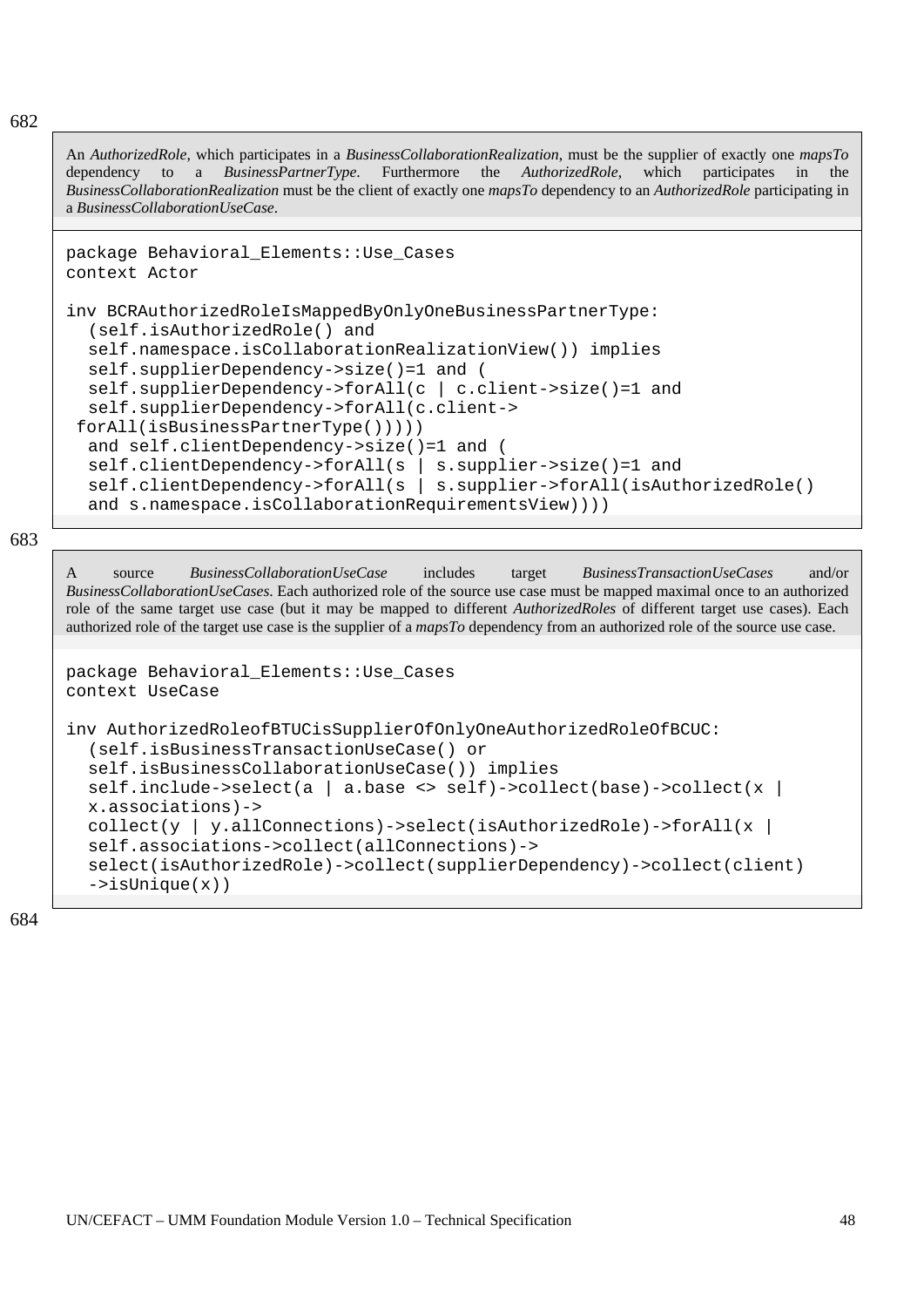A *BusinessCollaborationUseCase* MUST have the same count of participating *AuthorizedRoles*, as each *BusinessCollaborationRealization*, realizing it.

```
package Behavioral_Elements::Use_Cases 
context UseCase
```

```
inv AuthorizedRoleCountSameForBCUCandRealizingBCR: 
   self.isBusinessCollaborationRealization() implies 
   self.associations->collect(allConnections)->select(isAuthorizedRole) 
  ->size() = (self.clientDependency->collect(supplier)->collect(associations) 
   ->collect(allConnections)-> 
   select(isAuthorizedRole)->size())
```
686

*AuthorizedRoles* in a *TransactionRequirementsView*, *CollaborationRequirementsView* or *CollaborationRealizationView* must have a unique name within the scope of the package, they are located in.

```
package Model_Management 
context Package 
inv AuthorizedRolesMustHaveUniqueName: 
   self.isTransactionRequirementsView() or 
   self.isCollaborationRequirementsView() or 
   self.isCollaborationRealizationView() implies 
   self.contents->select(isAuthorizedRole()) 
   ->isUnique(element | element.name)
```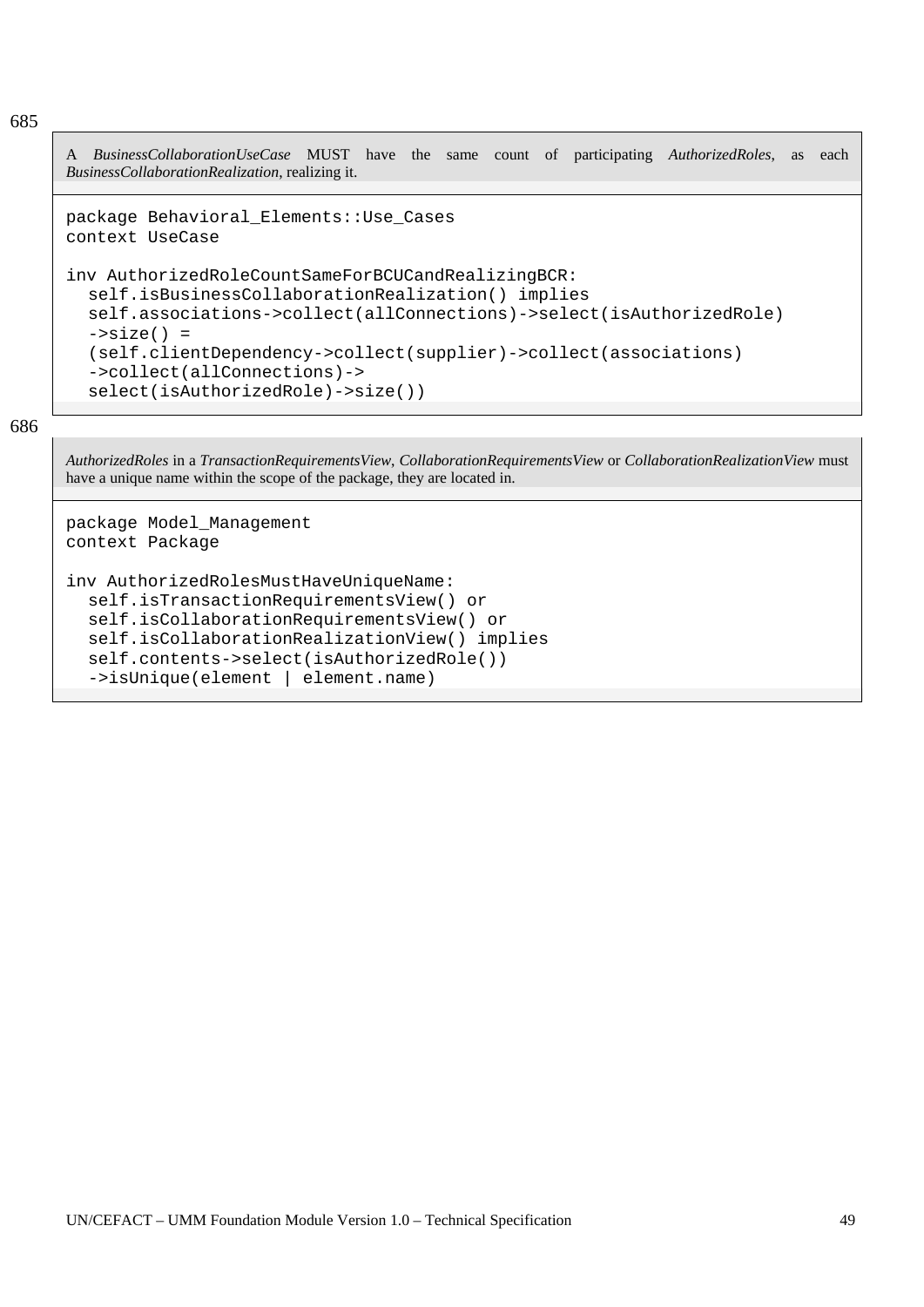## 687 5.2.3.4 Example (informative)



688

689 **Figure 22 CollaborationRequirementsView (BusinessRequirementsView) Example: OrderFromQuote (UseCase Diagram)** 





691 **Figure 23 TransactionRequirementsView (BusinessRequirementsView) Example: PlaceOrder Transaction**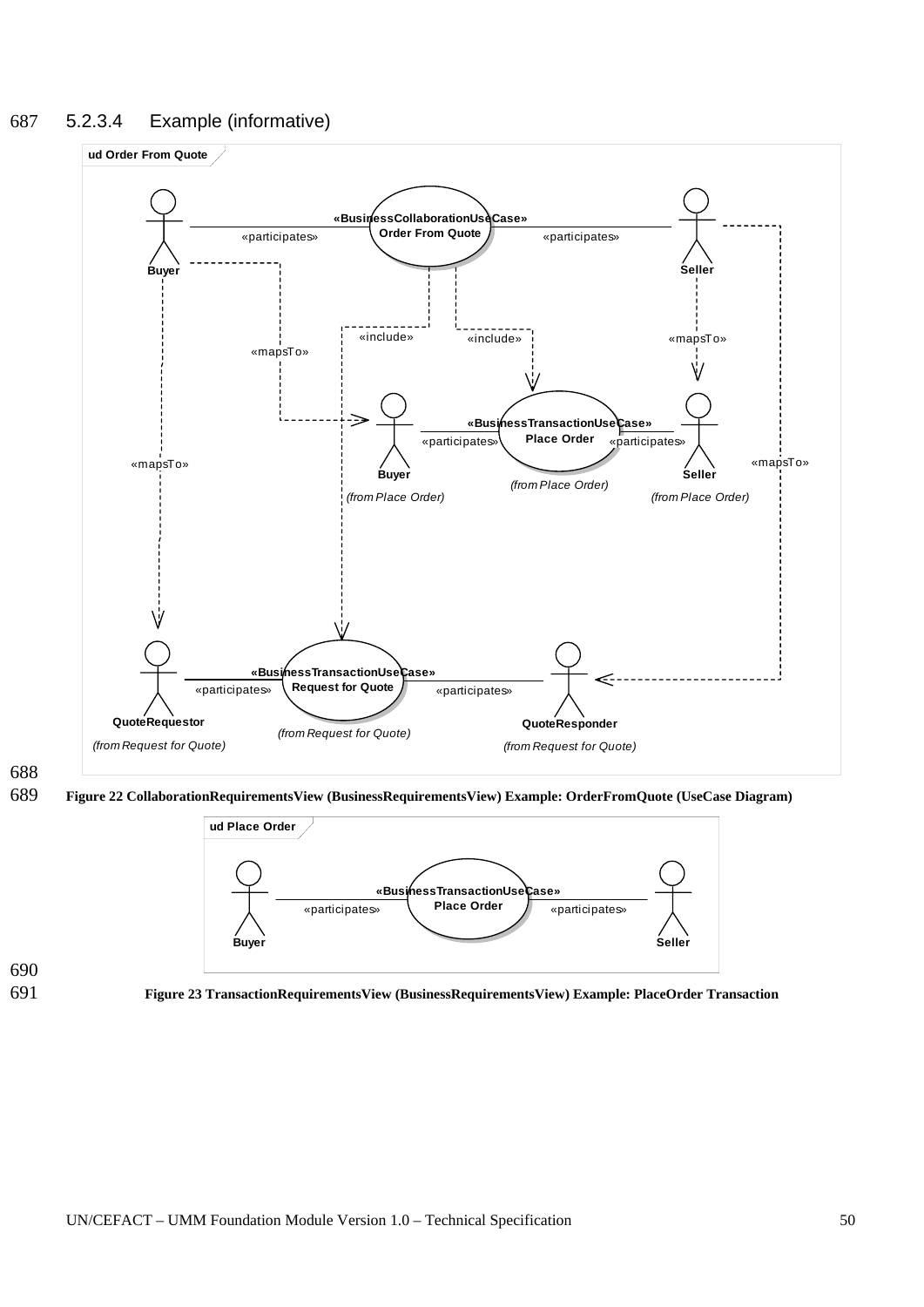

692

693 694 **Figure 24 CollaborationRealizationView (BusinessRequirementsView) Example: Realization of the OrderFromQuote Collaboration between Purchasing Organization and SellingOrganization** 

### 695 **5.2.4 OCL methods used in all packages of the BRV (normative)**

```
OCL-Methods 
package Foundation::Core 
context ModelElement 
--Predefined method which evaluates, if the given Modelelement 
--has a stereotype equal to the passed name 
def:
let hasStereotype (st : String) : Boolean = 
   self.stereotype->select(cst | cst.name = st)->notEmpty() 
--Predefined method which evaluates, if the given element 
--has the stereotype 'InternalBusinessEntityState' 
def: 
let isInternalBusinessEntityState() : Boolean = 
   self.oclIsKindOf(ObjectFlowState) and 
   self.hasStereotype('InternalBusinessEntityState')
```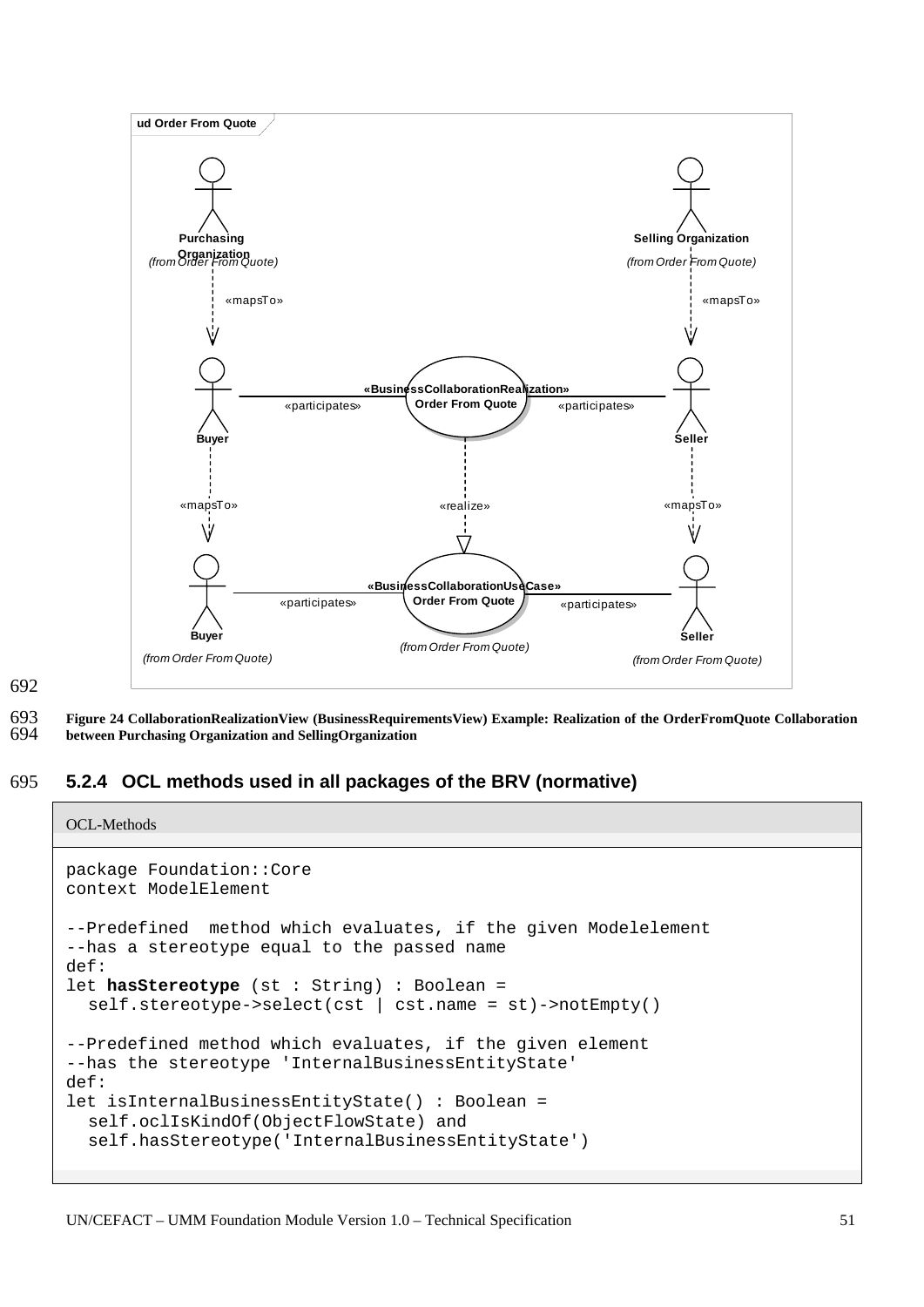```
--Predefined method which evaluates, if the given element 
--has the stereotype 'ShardedBusinessEntityState' 
def: 
let isSharedBusinessEntityState() : Boolean = 
   self.oclIsKindOf(ObjectFlowState) and 
   self.hasStereotype('SharedBusinessEntityState') 
--Predefined method which evaluates, if the given element 
--has the stereotype 'BusinessProcessActivity' 
def: 
let isBusinessProcessActivity() : Boolean = 
   self.oclIsKindOf(ObjectFlowState) and 
   self.hasStereotype('BusinessProcessActivity') 
-- Returns true if the type of the element or one of the 
-- supertypes is 'PseudoKindState' and its Pseudostatekind 
-- is initial 
def:
let isInitialState() : Boolean = 
   self.oclAsType(Pseudostate).kind = PseudostateKind::initial and 
   self.oclIsKindOf(Pseudostate) 
-- Returns true if the type of the element or one of the 
-- supertypes is 'PseudoKindState' and its Pseudostatekind 
-- is choice 
def: 
let isChoice() : Boolean = 
   self.oclAsType(Pseudostate).kind = PseudostateKind::choice and 
   self.oclIsKindOf(Pseudostate) 
-- Returns true if the type of the element or one of the 
-- supertypes is 'PseudoKindState' and its Pseudostatekind 
-- is fork 
def: 
let isFork() : Boolean = 
   self.oclAsType(Pseudostate).kind = PseudostateKind::fork and 
   self.oclIsKindOf(Pseudostate) 
-- Returns true if the type of the element or one of the 
-- supertypes is 'PseudoKindState' and its Pseudostatekind 
-- is join 
def:
let isJoin() : Boolean = 
   self.oclAsType(Pseudostate).kind = PseudostateKind::join and 
   self.oclIsKindOf(Pseudostate) 
-- Returns true if the type of the element or is 'FinalState' 
def: 
let isFinalState() : Boolean = 
   self.oclIsKindOf(FinalState) 
-- Returns true if the type of the element 'Transition' 
def: 
let isTransition() : Boolean =
```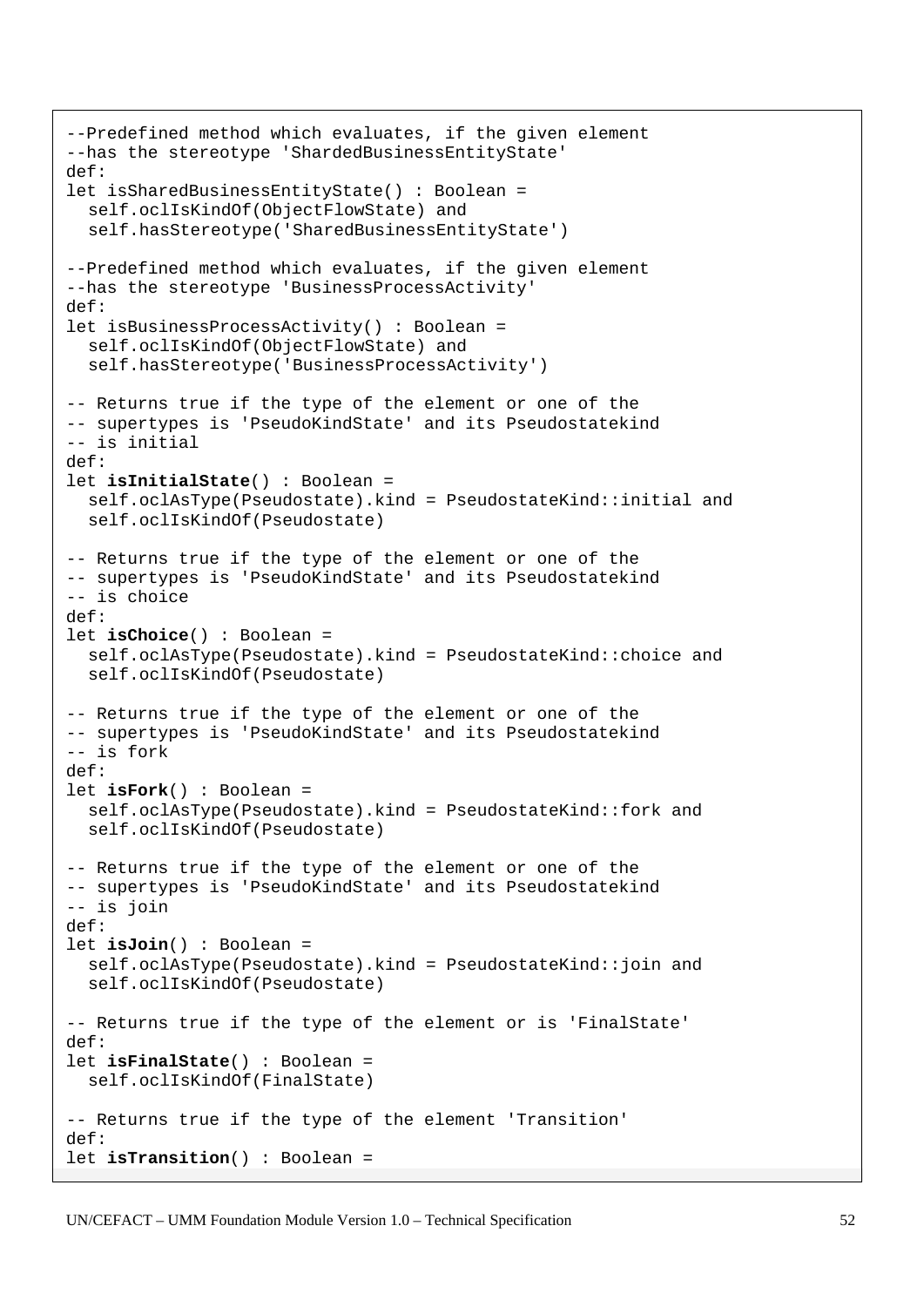```
 self.oclIsKindOf(Transition) 
--Returns true if the element is a standard-element of an ActivityGraph 
def: 
let isPseudoStateOrFinalStateOrTransition() : Boolean = 
   isInitialState() or isChoice() or isFork() or isJoin() or isTransition() 
   or isFinalState() 
--Predefined method which evaluates, if the given element 
--has the stereotype 'BusinessProcessView' 
def : 
let isBusinessProcessView() : Boolean = 
   self.oclIsKindOf(Package) and 
   self.hasStereotype('BusinessProcessView') 
--Predefined method which evaluates, if the given element 
--has the stereotype 'BusinessEntityView' 
def : 
let isBusinessEntityView() : Boolean = 
   self.oclIsKindOf(Package) and 
   self.hasStereotype('BusinessEntityView') 
--Predefined method which evaluates, if the given element 
--has the stereotype 'BusinessRequirementsView' 
def : 
let isBusinessRequirementsView() : Boolean = 
   self.oclIsKindOf(Package) and 
   self.hasStereotype('BusinessRequirementsView') 
--Predefined method which evaluates, if the given element 
--has the stereotype 'BusinessProcessActivityModel' 
def: 
let isBusinessProcessActivityModel() : Boolean = 
   self.oclIsKindOf(ActivityGraph) and 
   self.hasStereotype('BusinessProcessActivityModel') 
--return true if the given element is a partition 
def: 
let isPartition() : Boolean = 
   self.oclIsKindOf(Partition) 
--Predefined method which evaluates, if the given element 
--has the stereotype 'BusinessEntity' 
def : 
let isBusinessEntity() : Boolean = 
   self.oclIsKindOf(Class) and 
   self.hasStereotype('BusinessEntity') 
--Predefined method which evaluates, if the given element 
--has the stereotype 'BusinessEntityState' 
def : 
let isBusinessEntityState() : Boolean = 
   self.oclIsKindOf(State) and
```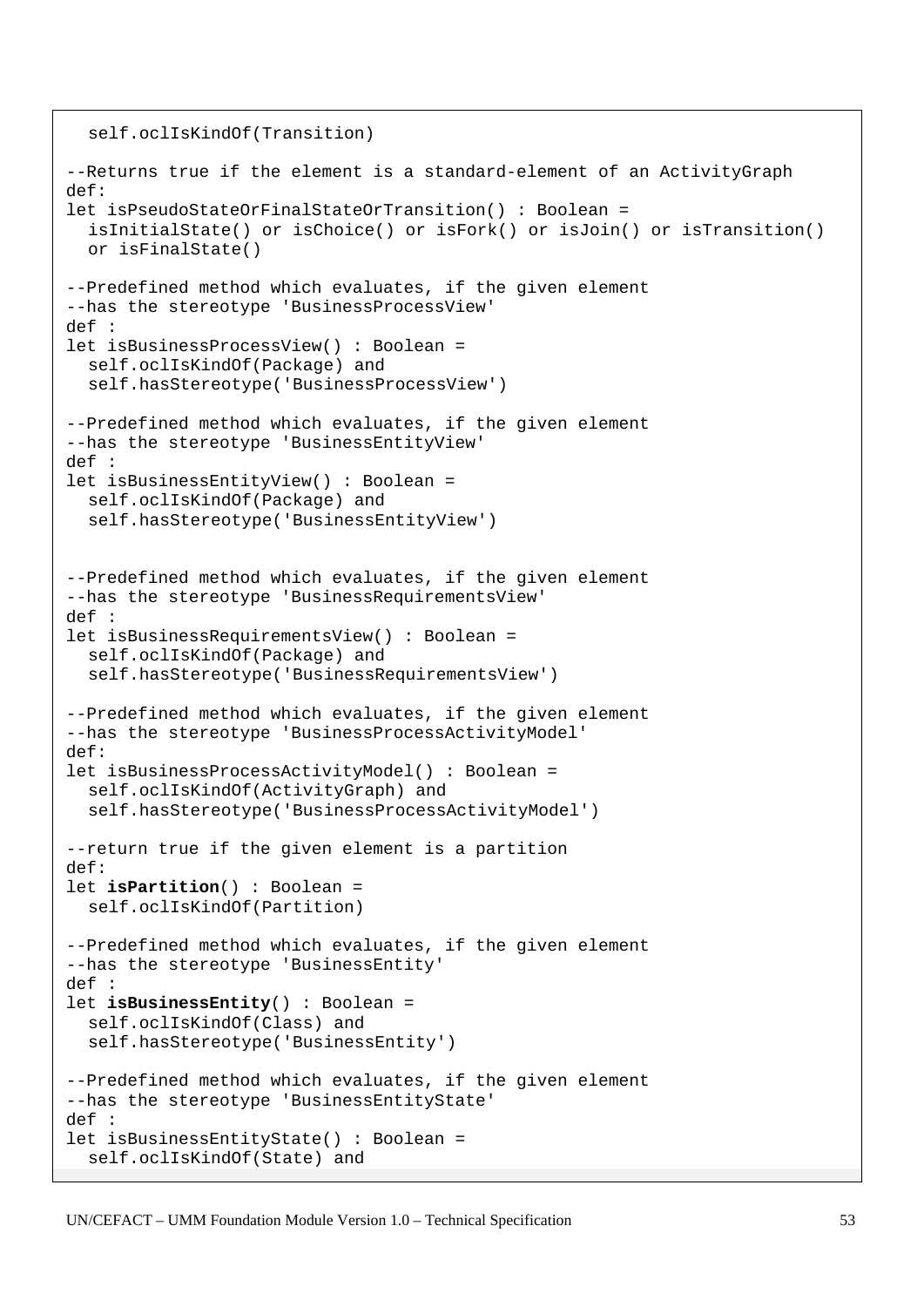```
 self.hasStereotype('BusinessEntityState') 
--Predefined method which evaluates, if the given element 
--has the stereotype 'BusinessEntityLifecycle' 
def : 
let isBusinessEntityLifecycle() : Boolean = 
   self.oclIsKindOf(StateMachine) and 
   self.hasStereotype('BusinessEntityLifecycle') 
--return true if the given element is a package 
def : 
let isPackage() : Boolean = 
   self.oclIsKindOf(Package) 
--Predefined method which evaluates, if the given element 
--has the stereotype 'BusinessCollaborationUseCase' 
def : 
let isBusinessCollaborationUseCase() : Boolean = 
   self.oclIsKindOf(UseCase) and 
   self.hasStereotype('BusinessCollaborationUseCase') 
--Predefined method which evaluates, if the given element 
--has the stereotype 'BusinessTransactionUseCase' 
def : 
let isBusinessTransactionUseCase() : Boolean = 
   self.oclIsKindOf(UseCase) and 
   self.hasStereotype('BusinessTransactionUseCase') 
--Predefined method wich evaluates, if the given element 
--has the stereotype 'BusinesCollaborationRealization'
def: 
let isBusinessCollaborationRealization() : Boolean = 
   self.oclIsKindOf(Collaboration) and 
  self.hasStereotype('BusinessCollaborationRealization')
--Predefined method which evaluates, if the given element 
--has the stereotype 'AuthorizedRole' 
def : 
let isAuthorizedRole() : Boolean = 
   self.oclIsKindOf(Actor) and 
   self.hasStereotype('AuthorizedRole') 
--Predefined method which evaluates, if the given element 
--has the stereotype 'BusinessPartnerType' 
def : 
let isBusinessPartnerType() : Boolean = 
   self.oclIsKindOf(Actor) and 
   self.hasStereotype('BusinessPartnerType') 
--Predefined method which evaluates, if the given element 
--has the stereotype 'mapsTo' 
def : 
let isMapsToDependency() : Boolean = 
   self.oclIsKindOf(Dependency) and
```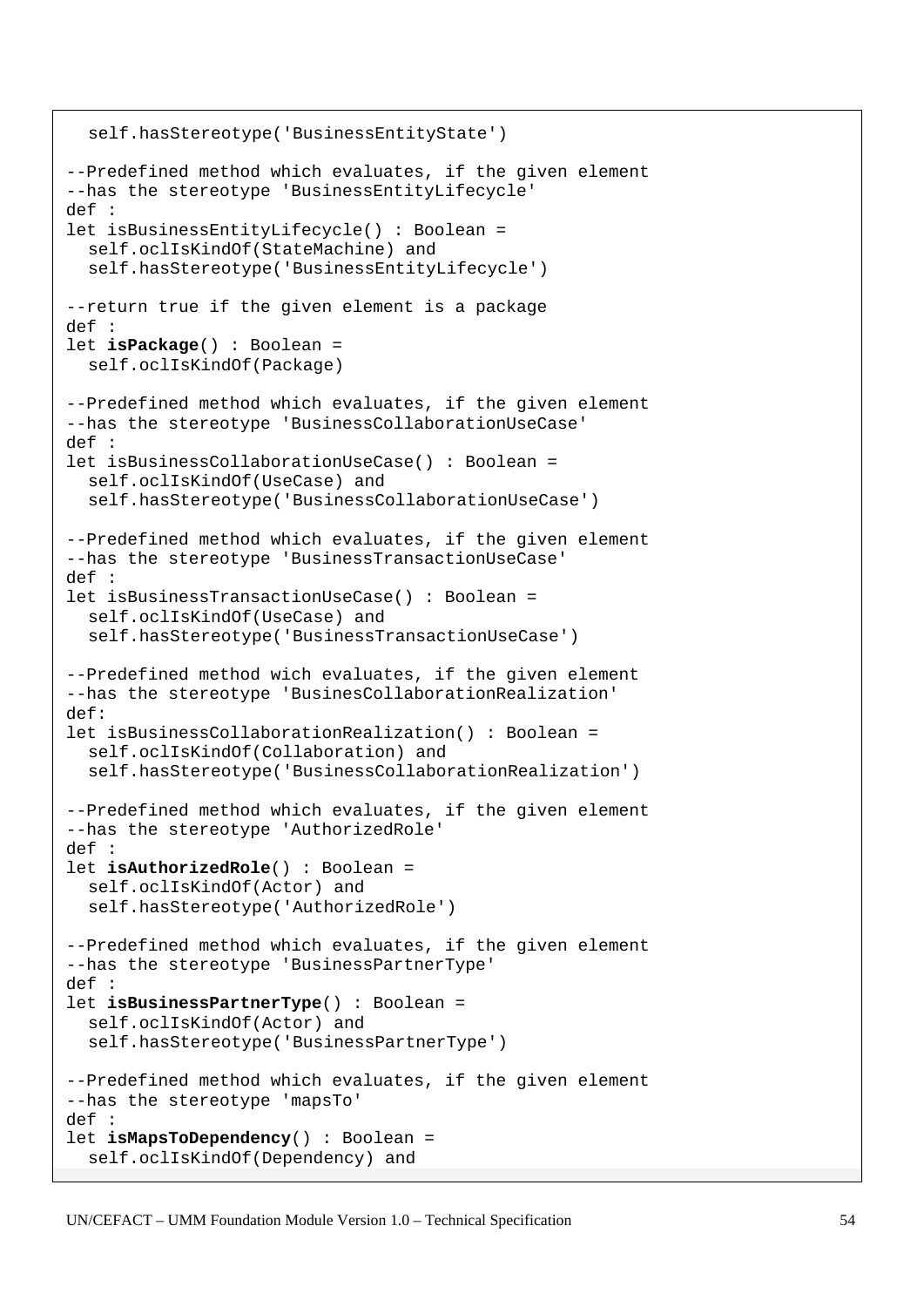```
 self.hasStereotype('mapsTo') 
--Predefined method which evaluates, if the given element 
--is a Realization dependency 
def : 
let isRealization() : Boolean = 
   self.oclIsKindOf(Abstraction) and 
   self.hasStereotype('realize') 
-- checks if an Association is stereotyped as participates 
def:
let isParticipates() : Boolean = 
   self.oclIsKindOf(Association) and 
   self.hasStereotype('participates') 
--Predefined method which evaluates, if the given element 
--is an Association 
def:
let isAssociation() : Boolean = 
   self.oclIsKindOf(Association) 
--Predefined method which evaluates, if the given element 
--has the stereotype 'CollaborationRequirementsView' 
def : 
let isCollaborationRequirementsView() : Boolean = 
   self.oclIsKindOf(Package) and 
   self.hasStereotype('CollaborationRequirementsView') 
--Predefined method which evaluates, if the given element 
--has the stereotype 'TransactionRequirementsView' 
def : 
let isTransactionRequirementsView() : Boolean = 
   self.oclIsKindOf(Package) and 
   self.hasStereotype('TransactionRequirementsView') 
--Predefined method which evaluates, if the given element 
--has the stereotype 'CollaborationRealizationView' 
def : 
let isCollaborationRealizationView() : Boolean = 
   self.oclIsKindOf(Package) and 
   self.hasStereotype('CollaborationRealizationView') 
-- checks if a UseCase is stereotyped a BusinessProcess 
def : 
let isBusinessProcess() : Boolean = 
   self.oclIsTypeOf(UseCase) and 
   self.hasStereotype('BusinessProcess')
```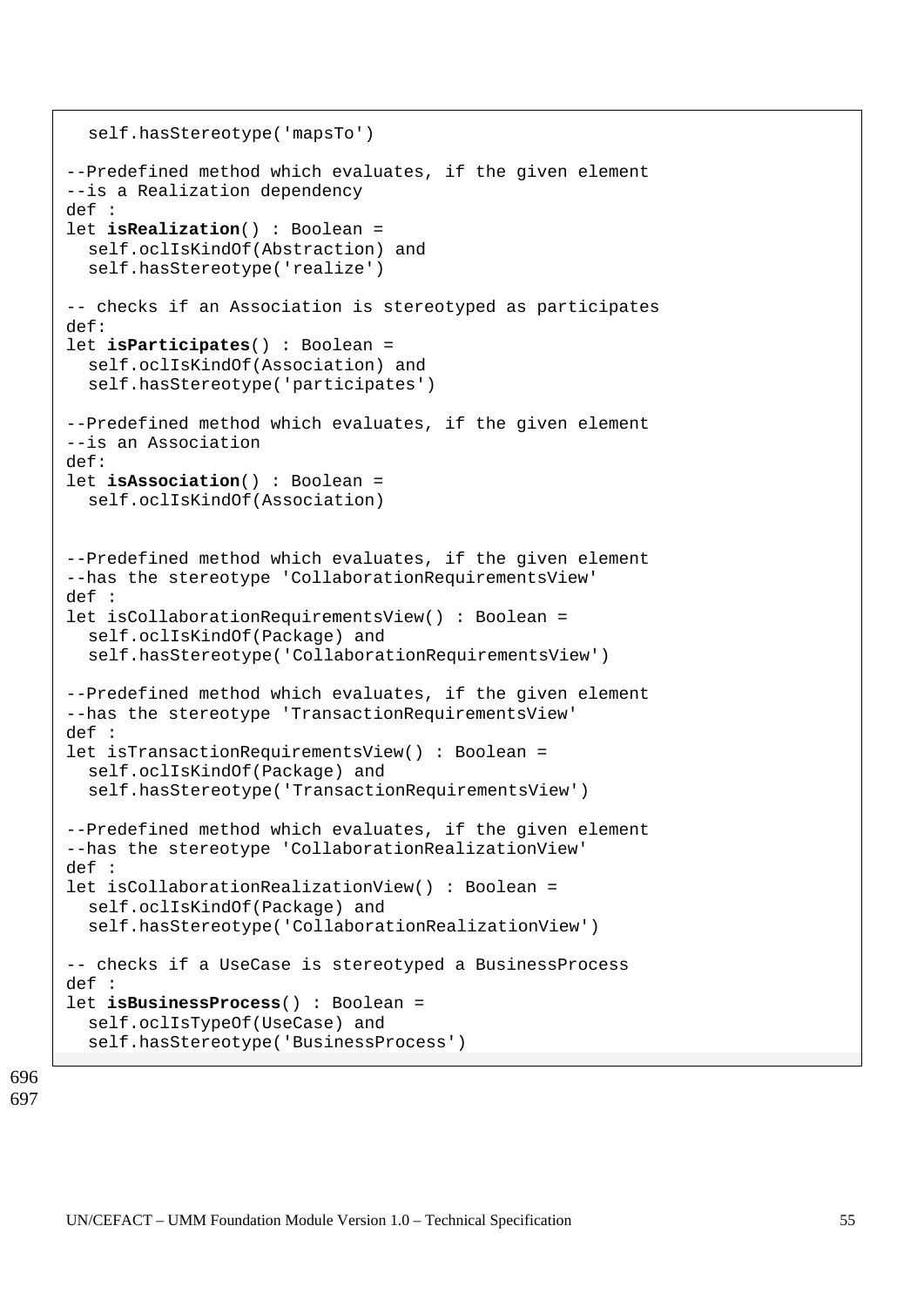# 698 **5.3 Business Transaction View**

- 699
- 700 **5.3.0 Views in the Transaction View**
- 701 5.3.0.1 Conceptual Description (informative)
- 702



703

#### 704 **Figure 25 BusinessTransactionView Conceptual Overview**

705 706 707 708 709 710 711 712 713 714 715 716 717 718 719 720 721 The Business Transaction View (BTV) is an elaboration on the business requirements view by the business analyst and is how the business analyst sees the process to be modeled. According to these requirements the BTV defines a choreography of information exchanges. The business transaction view package is a container for three different artifacts that together describe the overall choreography of information exchanges. The business choreography view is a container for artifacts describing the flow of a complex business collaboration between business partner types that may involve many steps. In fact, a business choreography view captures artifacts that define a flow in accordance to the requirements of a corresponding collaboration requirements view of the BRV. A business interaction view is a container for artifacts that define a choreography leading to synchronized states of business entities at both sides of the interaction. In fact, a business interaction view captures artifacts that define a flow in accordance to the requirements of a corresponding transaction requirements view of the BRV. A business information view is a container of artifacts that describe the information exchanged in an interaction. Accordingly, the business choreography view and the business interaction view deal with artifacts describing the dynamic aspects of a collaboration and the business information view deals with artifacts describing the structural aspects of a collaboration. Each of the three views must occur at least once in the business transaction view. Thus the *BusinessTransactionView* is composed of one to many *BusinessChoreographyViews*, of one to many *BusinessInteractionViews*, and of one to many *BusinessInformationViews*.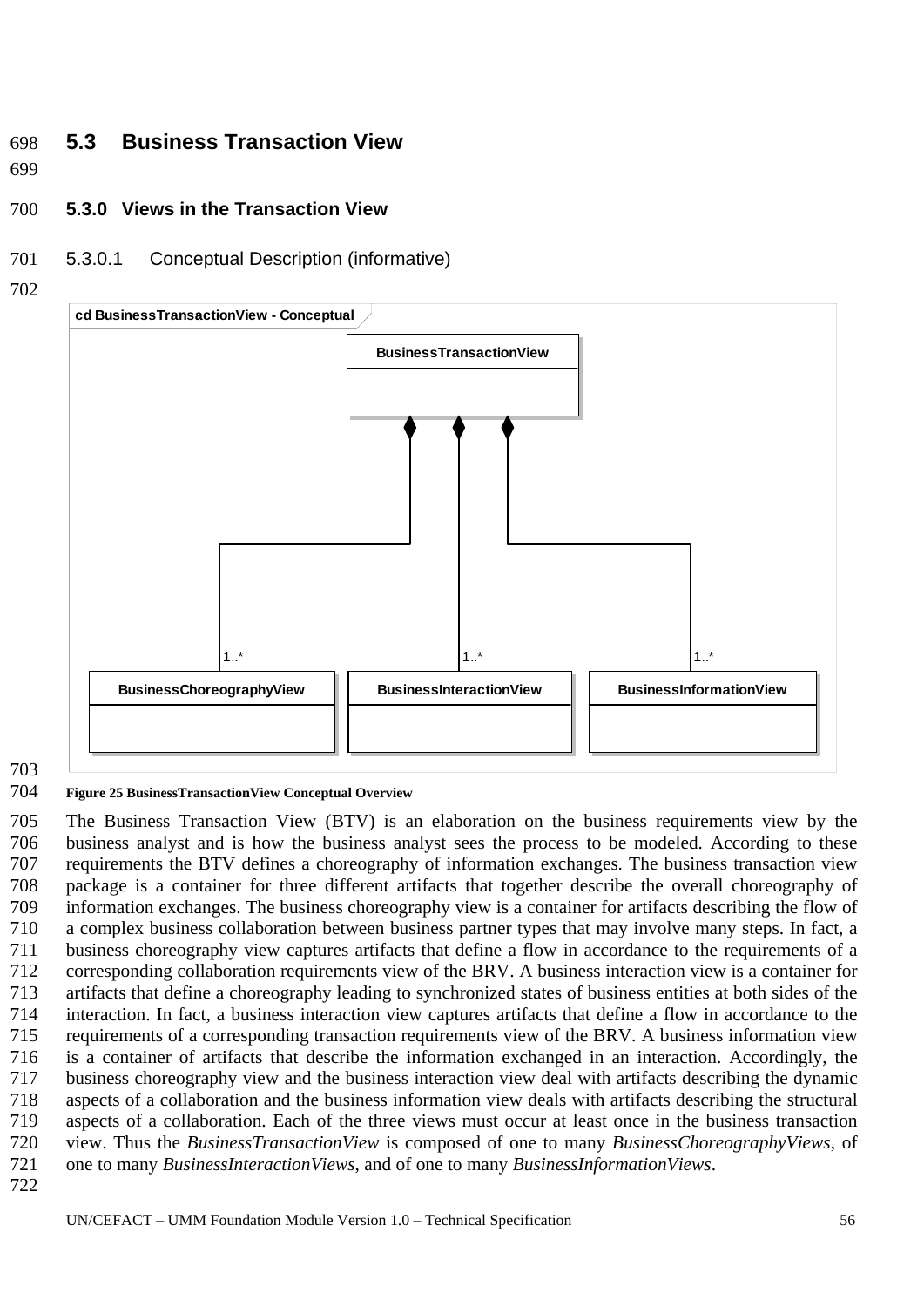### 723 5.3.0.2 Stereotypes and Tag Definitions (normative)





## 725

## 726 **Figure 26 BusinessTransactionView Abstract Syntax**

| <b>Stereotype</b>     | <b>BusinessChoreographyView</b>                                                                                                                                                    |
|-----------------------|------------------------------------------------------------------------------------------------------------------------------------------------------------------------------------|
| <b>Base Class</b>     | Package                                                                                                                                                                            |
| <b>Parent</b>         | BusinessLibraryPackage (from BaseModule)                                                                                                                                           |
| <b>Description</b>    | The business choreography view is a container for artifacts describing the flow of a complex business<br>collaboration between business partner types that may involve many steps. |
| <b>Tag Definition</b> | <b>Inherited tagged values:</b><br>baseURN<br>owner<br>copyright<br>reference<br>version<br>status<br>businessTerm.                                                                |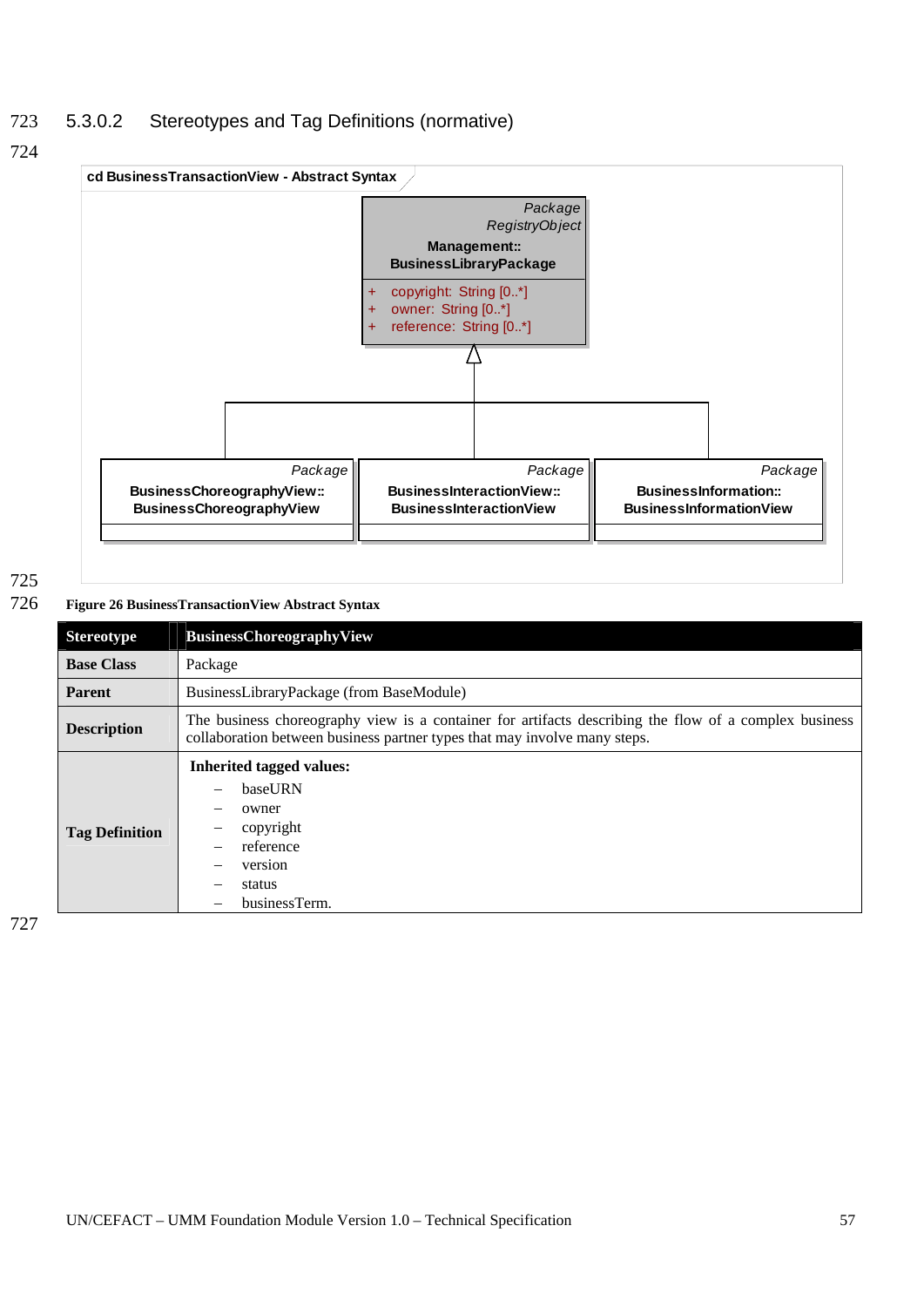| <b>Stereotype</b>     | <b>BusinessInteractionView</b>                                                                                                                                               |
|-----------------------|------------------------------------------------------------------------------------------------------------------------------------------------------------------------------|
| <b>Base Class</b>     | Package                                                                                                                                                                      |
| <b>Parent</b>         | BusinessLibraryPackage (from BaseModule)                                                                                                                                     |
| <b>Description</b>    | A business interaction view is a container for artifacts that define a choreography leading to synchronized<br>states of business entities at both sides of the interaction. |
| <b>Tag Definition</b> | <b>Inherited tagged values:</b><br>baseURN<br>owner<br>copyright<br>reference<br>version<br>status<br>businessTerm.<br>-                                                     |

### 729

| <b>Stereotype</b>     | <b>BusinessInformationView</b>                                                                                        |
|-----------------------|-----------------------------------------------------------------------------------------------------------------------|
| <b>Base Class</b>     | Package                                                                                                               |
| <b>Parent</b>         | BusinessLibraryPackage (from BaseModule)                                                                              |
| <b>Description</b>    | A business information view is a container of artifacts that describe the information exchanged in an<br>interaction. |
| <b>Tag Definition</b> | <b>Inherited tagged values:</b><br>baseURN<br>owner<br>copyright<br>reference<br>version<br>status<br>businessTerm.   |

## 730

## 731 5.3.0.3 Constraints (normative)

A BusinessTransaction*View* MUST contain at least one *BusinessChoreographyView* package, at least one *BusinessInteractionView* package, and at least one *BusinessInformationView* package. .

```
package Model_Management 
context Package 
inv packagesAllowedInBTV: 
   self.isBusinessTransactionView() implies 
   self.contents->exists(isBusinessChoreographyView()) and 
   self.contents->exists(isBusinessInteractionView()) and 
   self.contents->exists(isBusinessInformationView())
```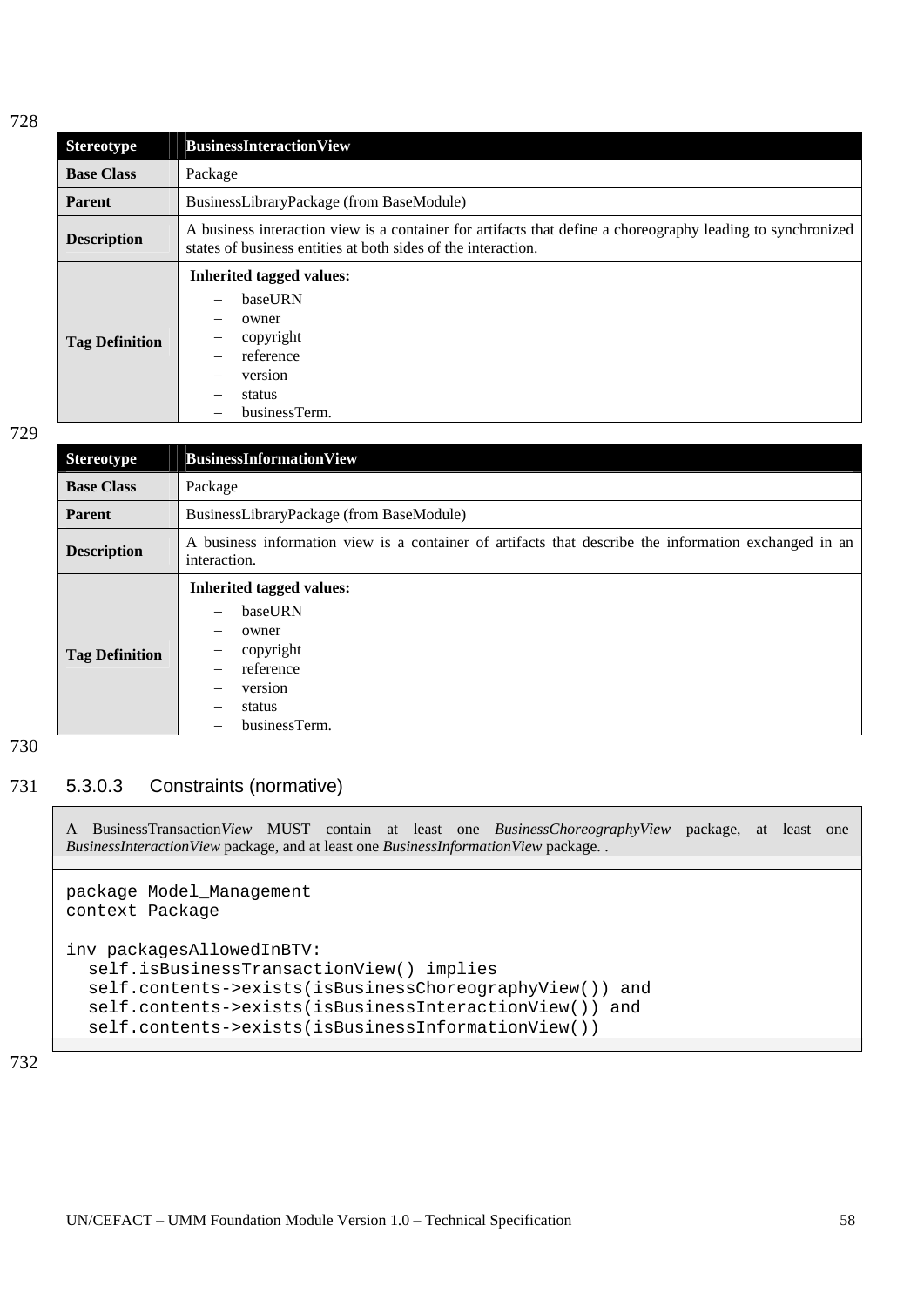# 733 **5.3.1 Business Choreography View**

## 734 5.3.1.1 Conceptual Description (informative)



#### 736 **Figure 27 BusinessChoreographyView (BusinessTransactionView) Conceptual Overview**

### 737

735

738 739 740 741 742 743 744 745 746 747 A business choreography view is used to define the business choreography of exactly one business collaboration. Therefore, the *BusinessChoreographyView* is composed of exactly one *BusinessChoreography*. A business choreography is a persistent representation of the execution of a business collaboration. The execution order of a business collaboration, i.e. the choreography of the business collaboration, is defined by the business choreography behavior. Each *BusinessChoreography* is composed of exactly one *BusinessChoreographyBehavior*. The business choreography behavior follows exactly the requirements defined in a corresponding business collaboration use case of the BRV. Each business collaboration use case of the BRV is mapped to exactly one business choreography behavior. Hence, a *BusinessCollaborationUseCase* and the *BusinessChoreographyBehaviour* have a 1 to 1 *mapsTo* relationship.

748

749 750 751 752 753 754 755 756 Business choreography behavior is an abstract concept. In a future version there might exist different approaches to describe the choreography of a business collaboration. In this version, the only valid specialization of a *BusinessChoreographyBehavior* is the *BusinessCollaborationProtocol*. Thus, a business choreography is currently always defined by a business collaboration protocol. The activities of a business collaboration protocol are business collaboration activities and/or business transaction activities. Hence, a *BusinessCollaborationProtocol* is composed of zero to many *BusinessCollaborationActivities* and of zero to many *BusinessTransactionActivities*. However, at least one business collaboration activity or a business transaction activity must be present in a business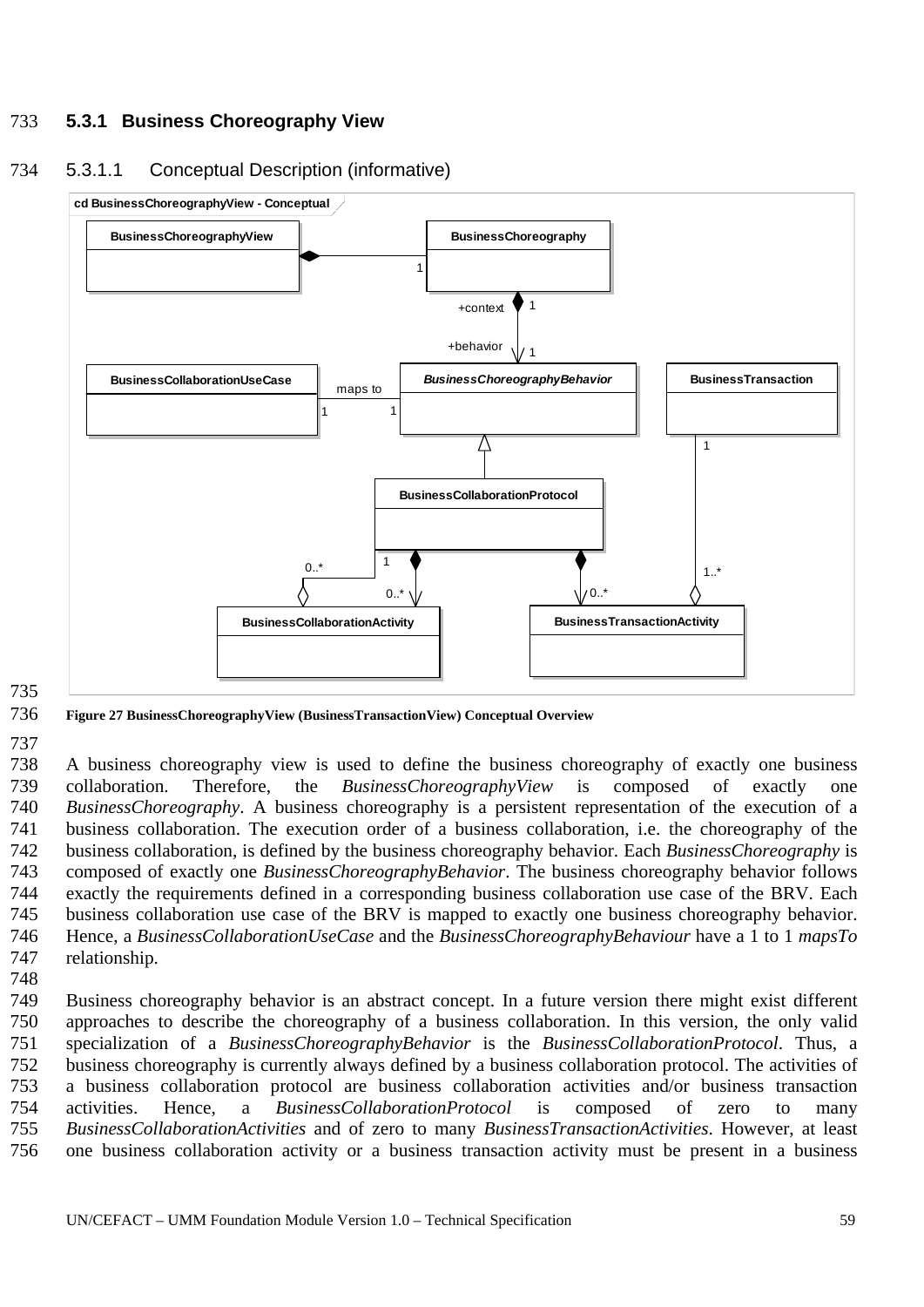757 758 collaboration protocol. Transitions defining the flow among the business collaboration activities and/or business transaction activities may be guarded by the states of business entities.

759

760 761 762 763 764 A business collaboration activity is characterized by the fact that it is refined by another business collaboration protocol. Not each business collaboration is a refined business collaboration activity – only the nested business collaboration protocols. A business collaboration protocol may be nested in different business collaboration activities. Thus, the aggregation relationship between *BusinessCollabortionActivity* and *BusinessCollaborationProtocol* is (0..n) to 1.

765

766 767 768 769 770 771 A business transaction activity is characterized by the fact that it is refined by a business transaction. Since the business transaction is a concept of the business interaction view it is described in more detail further below. Each business transaction must be at least once used to refine a business transaction activity. A business transaction may be nested in different business transaction activities. Hence, the aggregation relationship between *BusinessTransactionActivity* and *BusinessTransaction* is (1..n) to 1.

> **cd BusinessChoreographyView - Abstract Syntax** *Class ActivityGraph BusinessChoreographyBehavior* **BusinessChoreography** Л **BusinessCollaborationProtocol** *SubactivityState* **BusinessTransactionActivity** *SubactivityState* **BusinessCollaborationActivity [+ isConcurrent: Boolean](#page-17-0) [+ timeToPerform: TimeExpression](#page-17-0)**

### 772 5.3.1.2 Stereotypes and Tag Definitions (normative)

## 773

- 774 **Figure 28 BusinessChoreographyView (BusinessTransactionView) Abstract Syntax**
- 775

| <b>Stereotype</b>     | <b>BusinessChoreography</b>                                                                          |
|-----------------------|------------------------------------------------------------------------------------------------------|
| <b>Base Class</b>     | <b>Class</b>                                                                                         |
| <b>Parent</b>         | N/A                                                                                                  |
| <b>Description</b>    | A business choreography is a persistent representation of the execution of a business collaboration. |
| <b>Tag Definition</b> | <b>No Tagged Values</b>                                                                              |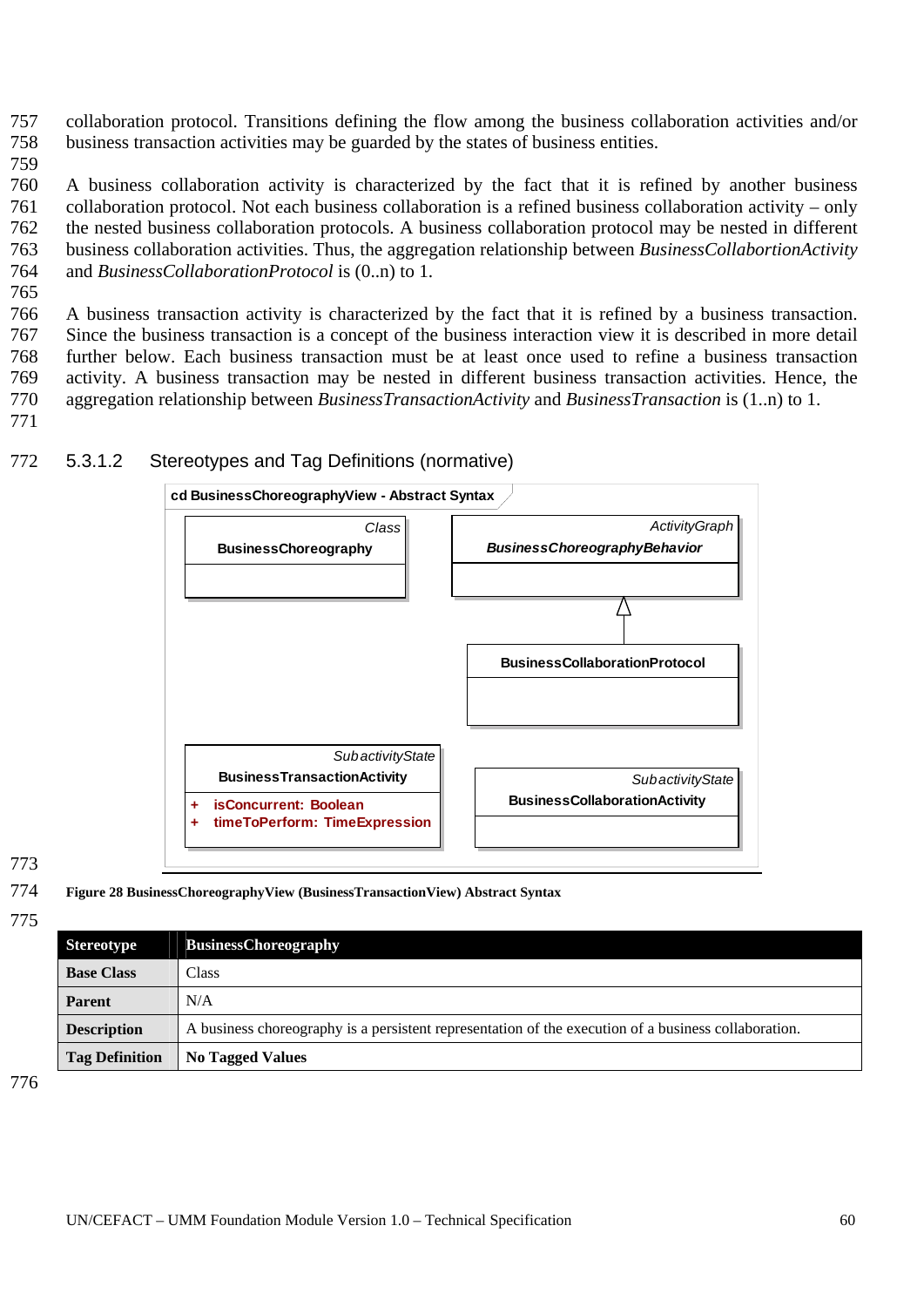| <b>Stereotype</b>     | <b>BusinessChoreographyBehavior (abstract)</b>                                                                                                     |  |
|-----------------------|----------------------------------------------------------------------------------------------------------------------------------------------------|--|
| <b>Base Class</b>     | ActivityGraph                                                                                                                                      |  |
| <b>Parent</b>         | N/A                                                                                                                                                |  |
| <b>Description</b>    | The business choreography behavior defines the dynamic behavior of a business collaboration, i.e. the<br>choreography of a business collaboration. |  |
| <b>Tag Definition</b> | <b>No Tagged Values</b>                                                                                                                            |  |

778

| <b>Stereotype</b>     | <b>BusinessCollaborationProtocol</b>                                                                                                                                                                                                                                                                                                                                                                                                                 |  |
|-----------------------|------------------------------------------------------------------------------------------------------------------------------------------------------------------------------------------------------------------------------------------------------------------------------------------------------------------------------------------------------------------------------------------------------------------------------------------------------|--|
| <b>Base Class</b>     | ActivityGraph                                                                                                                                                                                                                                                                                                                                                                                                                                        |  |
| <b>Parent</b>         | BusinessChoreographyBehavior                                                                                                                                                                                                                                                                                                                                                                                                                         |  |
| <b>Description</b>    | A business collaboration protocol is a specialization of a business choreography behaviour. It choreographs<br>business transaction activities and/or business collaboration activities. At least one activity of either one<br>must be present. A business collaboration protocol is a long running transaction that does not meet the<br>atomic principle of transactions. It should be used in cases where transaction rollback is inappropriate. |  |
| <b>Tag Definition</b> | <b>No Tagged Values</b>                                                                                                                                                                                                                                                                                                                                                                                                                              |  |

779

| <b>Stereotype</b>     | <b>BusinessTransactionActivity</b>                                                                                                                                                                                                                                                                                                                              |                                                                                                                                                                                                                                                                                                                                                                                                                                                                                                                                                                                                                                                                                                                                      |  |  |
|-----------------------|-----------------------------------------------------------------------------------------------------------------------------------------------------------------------------------------------------------------------------------------------------------------------------------------------------------------------------------------------------------------|--------------------------------------------------------------------------------------------------------------------------------------------------------------------------------------------------------------------------------------------------------------------------------------------------------------------------------------------------------------------------------------------------------------------------------------------------------------------------------------------------------------------------------------------------------------------------------------------------------------------------------------------------------------------------------------------------------------------------------------|--|--|
| <b>Base Class</b>     | <b>ActionState</b>                                                                                                                                                                                                                                                                                                                                              |                                                                                                                                                                                                                                                                                                                                                                                                                                                                                                                                                                                                                                                                                                                                      |  |  |
| <b>Parent</b>         | N/A                                                                                                                                                                                                                                                                                                                                                             |                                                                                                                                                                                                                                                                                                                                                                                                                                                                                                                                                                                                                                                                                                                                      |  |  |
| <b>Description</b>    | A business transaction activity is an activity within a business collaboration protocol. It is an action state<br>which is refined by a nested business transaction. The business transaction activity executes the nested<br>business transaction. The business transaction activity can be executed more than once if the<br>"isConcurrent" property is true. |                                                                                                                                                                                                                                                                                                                                                                                                                                                                                                                                                                                                                                                                                                                                      |  |  |
|                       |                                                                                                                                                                                                                                                                                                                                                                 | timeToPerform                                                                                                                                                                                                                                                                                                                                                                                                                                                                                                                                                                                                                                                                                                                        |  |  |
|                       | <b>Type</b>                                                                                                                                                                                                                                                                                                                                                     | TimeExpression                                                                                                                                                                                                                                                                                                                                                                                                                                                                                                                                                                                                                                                                                                                       |  |  |
|                       | <b>Multiplicity</b>                                                                                                                                                                                                                                                                                                                                             | 1                                                                                                                                                                                                                                                                                                                                                                                                                                                                                                                                                                                                                                                                                                                                    |  |  |
| <b>Tag Definition</b> | <b>Description</b>                                                                                                                                                                                                                                                                                                                                              | A business transaction activity has to be executed within a specific duration. The initiating<br>partner must send a failure notification to a responding partner on timeout. A responding<br>partner simple terminates its activity. The time to perform is the maximum duration<br>between the moment the requesting authorized role initiates the business transaction<br>activity, i.e. sending the requesting business information, and the moment the requesting<br>authorized role receives a substantive response. The substantive response is the<br>responding business information if there is any. In case not, it is the acknowledgement of<br>processing, if any. If not it is the acknowledgement of receipt, if any. |  |  |
|                       |                                                                                                                                                                                                                                                                                                                                                                 | <b>isConcurrent</b>                                                                                                                                                                                                                                                                                                                                                                                                                                                                                                                                                                                                                                                                                                                  |  |  |
|                       | <b>Type</b>                                                                                                                                                                                                                                                                                                                                                     | Boolean                                                                                                                                                                                                                                                                                                                                                                                                                                                                                                                                                                                                                                                                                                                              |  |  |
|                       | <b>Multiplicity</b>                                                                                                                                                                                                                                                                                                                                             |                                                                                                                                                                                                                                                                                                                                                                                                                                                                                                                                                                                                                                                                                                                                      |  |  |
|                       | <b>Description</b>                                                                                                                                                                                                                                                                                                                                              | If the business transaction activity is concurrent then more than one business transaction<br>activity of the same underlying business transaction can be open at one time in executing<br>the same business collaboration with the same business partner type. If the business<br>transaction activity is not concurrent then only one business transaction activity of the<br>same underlying business transaction can be open at one time.                                                                                                                                                                                                                                                                                        |  |  |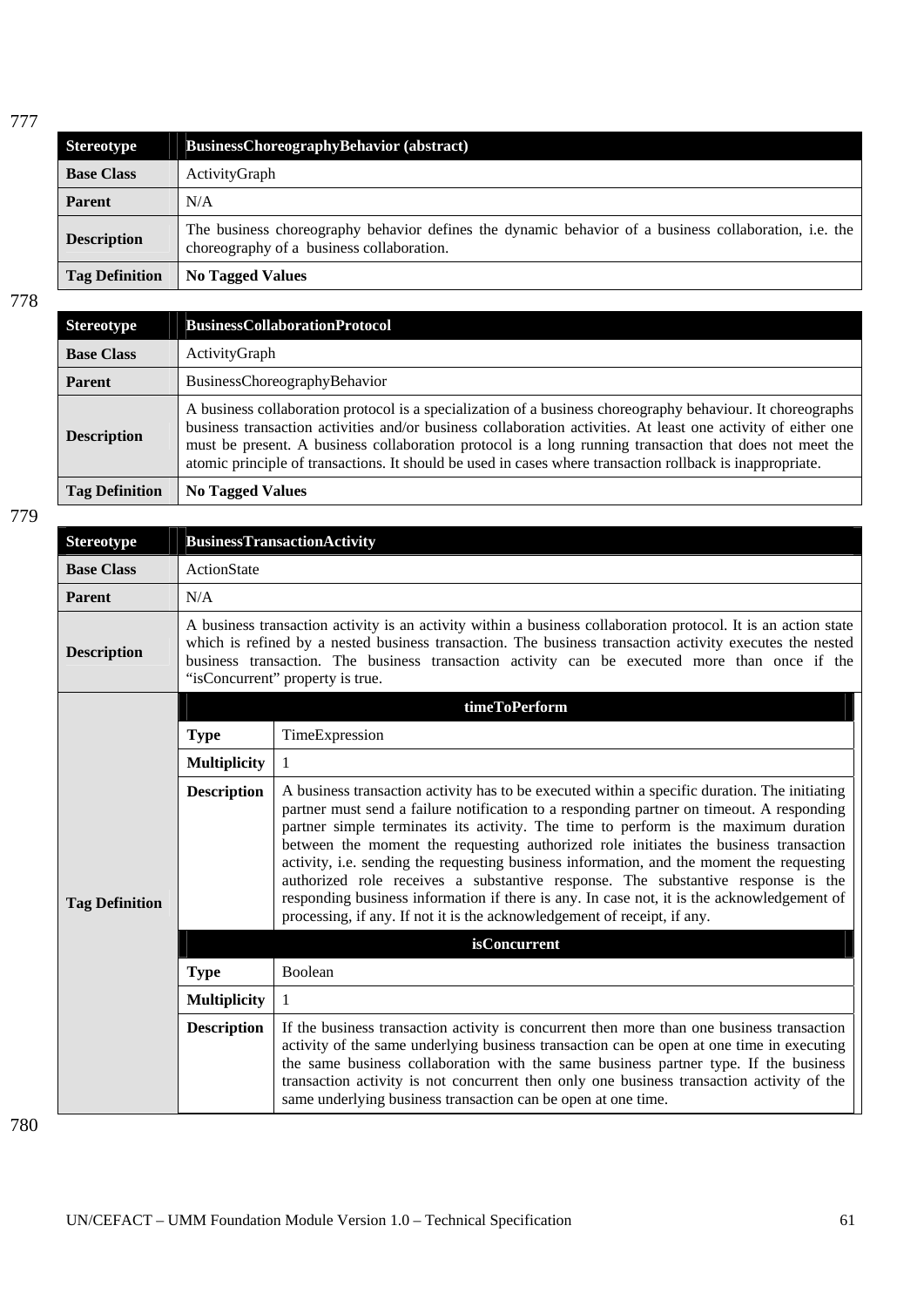| <b>Stereotype</b>     | <b>BusinessCollaborationActivity</b>                                                                                                                                                                                                                                                                                                                                                               |  |
|-----------------------|----------------------------------------------------------------------------------------------------------------------------------------------------------------------------------------------------------------------------------------------------------------------------------------------------------------------------------------------------------------------------------------------------|--|
| <b>Base Class</b>     | ActionState                                                                                                                                                                                                                                                                                                                                                                                        |  |
| <b>Parent</b>         | N/A                                                                                                                                                                                                                                                                                                                                                                                                |  |
| <b>Description</b>    | A business collaboration activity is an activity within a business collaboration protocol. It is an action-state<br>which is refined by the activity graph of a nested business collaboration protocol. It follows, that business<br>collaboration protocols might be recursively nested. The business collaboration activity executes the nested<br>business collaboration protocol exactly once. |  |
| <b>Tag Definition</b> | <b>No Tagged Values</b>                                                                                                                                                                                                                                                                                                                                                                            |  |

#### 782 5.3.1.3 Constraints (normative)

### 783

A *BusinessChorographyBehavior* MUST be the client of exactly one *mapsTo* dependency to a *BusinessCollaborationUseCase*

```
package Behavioral_Elements::Activity_Graphs 
context ActivityGraph
```

```
inv BCBmapsToBCUseCase: 
   self.isBusinessChoreographyBehavior() implies 
   self.clientDependency->size()=1 and 
   self.clientDependency->forAll(d | d.isMapsToDependency() and 
   d.supplier->forAll(isBusinessCollaborationUseCase()) and 
   d.supplier->size=1)
```
784

A *BusinessChoreographyView* package MUST contain exactly one *BusinessChoreography* and no other elements*.*

```
package Model_Management 
context Package 
inv BCVcontainsExactlyOneBC: 
   self.isBusinessChoreographyView() implies 
   self.contents->one(isBusinessChoreography()) and 
   self.contents->size()=1
```
785

The behavior of a *BusinessChoreography* MUST be described by exactly one *BusinessChoreographyBehaviour*

```
package Foundation::Core 
context Class 
inv BCdescribedByOneBusinessChoreographyBehavior: 
   self.isBusinessChoreography() implies 
   self.behavior->one(isBusinessChoreographyBehavior()) and 
   self.behavior->size()=1
```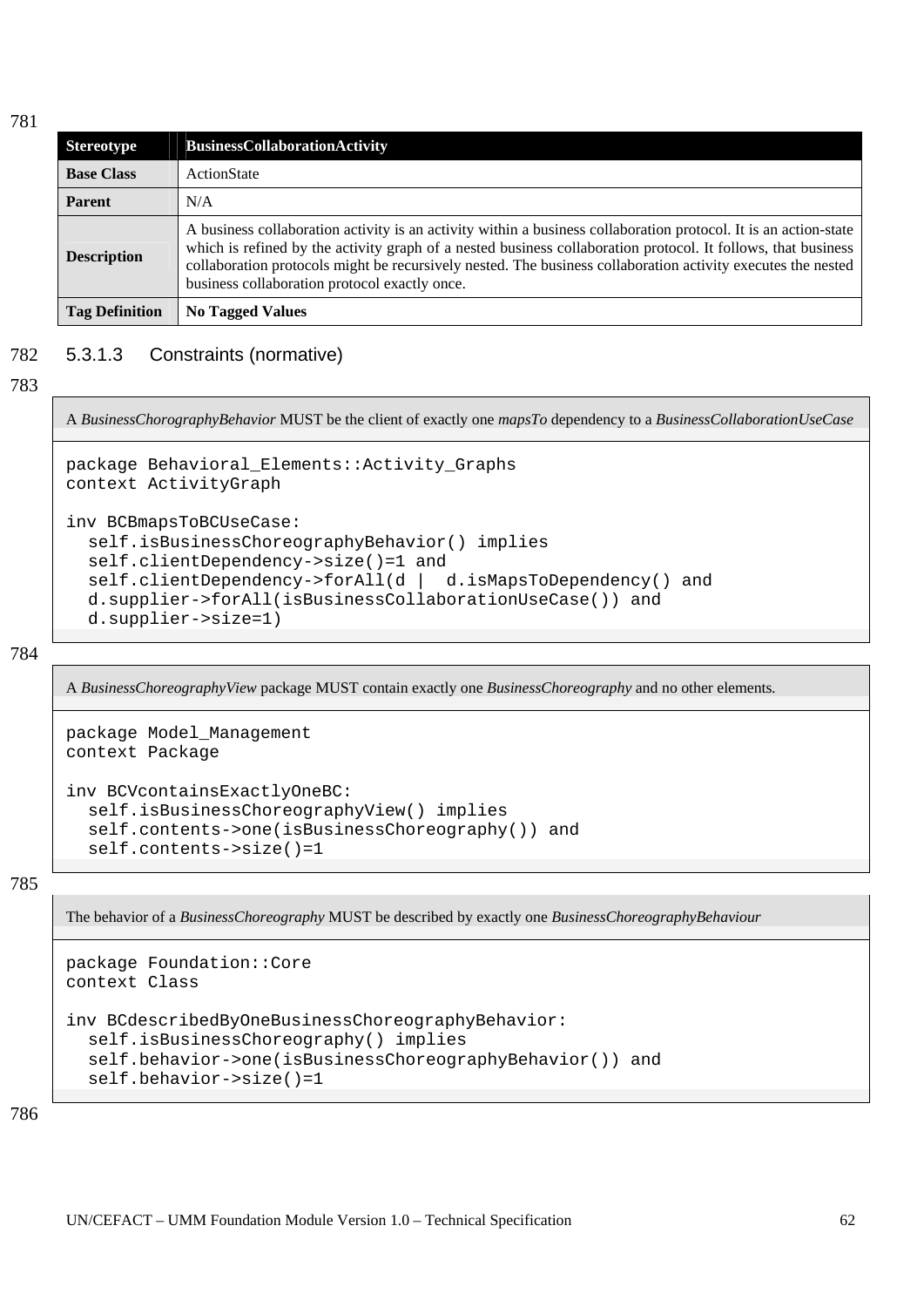A *BusinessCollaborationProtocol* MUST contain at least one *BusinessTransactionActivity* or *BusinessCollaborationActivity* and MAY contain *PseudoStates*, *FinalStates* and *Transitions*.

```
package Behavioral_Elements::State_Machines 
context CompositeState
```

```
inv AllowedModelElementsInBCP: 
   self.stateMachine.isBusinessCollaborationProtocol() implies 
   self.subvertex->forAll(isBusinessTransactionActivity() 
   or isBusinessCollaborationActivity() 
   or isPseudoStateOrFinalStateOrTransition() 
   or isTransition() 
   ) 
   and (self.subvertex->exists(isBusinessTransactionActivity()) or
```

```
 self.subvertex->exists(isBusinessCollaborationActivity()))
```
788

A *BusinessCollaborationActivity* MUST be refined by exactly one *BusinessCollaborationProtocol* via a dependency with the stereotype *mapsTo*.

```
package Behavioral_Elements::Activity_Graphs 
context ActionState
```

```
inv BCArefinedByExactlyOneBCP: 
   self.isBusinessCollaborationActivity() implies 
   self.clientDependency->size() = 1 and 
   self.clientDependency->forAll(d | d.isMapsToDependency() and 
   d.supplier->forAll(isBusinessCollaborationProtocol()) and 
   d.supplier->size=1)
```
789

A *BusinessTransactionActivity* MUST be refined by exactly one *BusinessTransaction* via a dependency with the stereotype *mapsTo*.

```
package Behavioral_Elements::Activity_Graphs 
context ActionState
```

```
inv BTArefinedByExactlyOneBT: 
   self.isBusinessTransactionActivity() implies 
   self.clientDependency->size() = 1 and 
   self.clientDependency->forAll(d | d.isMapsToDependency() and 
   d.supplier->forAll(isBusinessTransaction()) and d.supplier->size=1)
```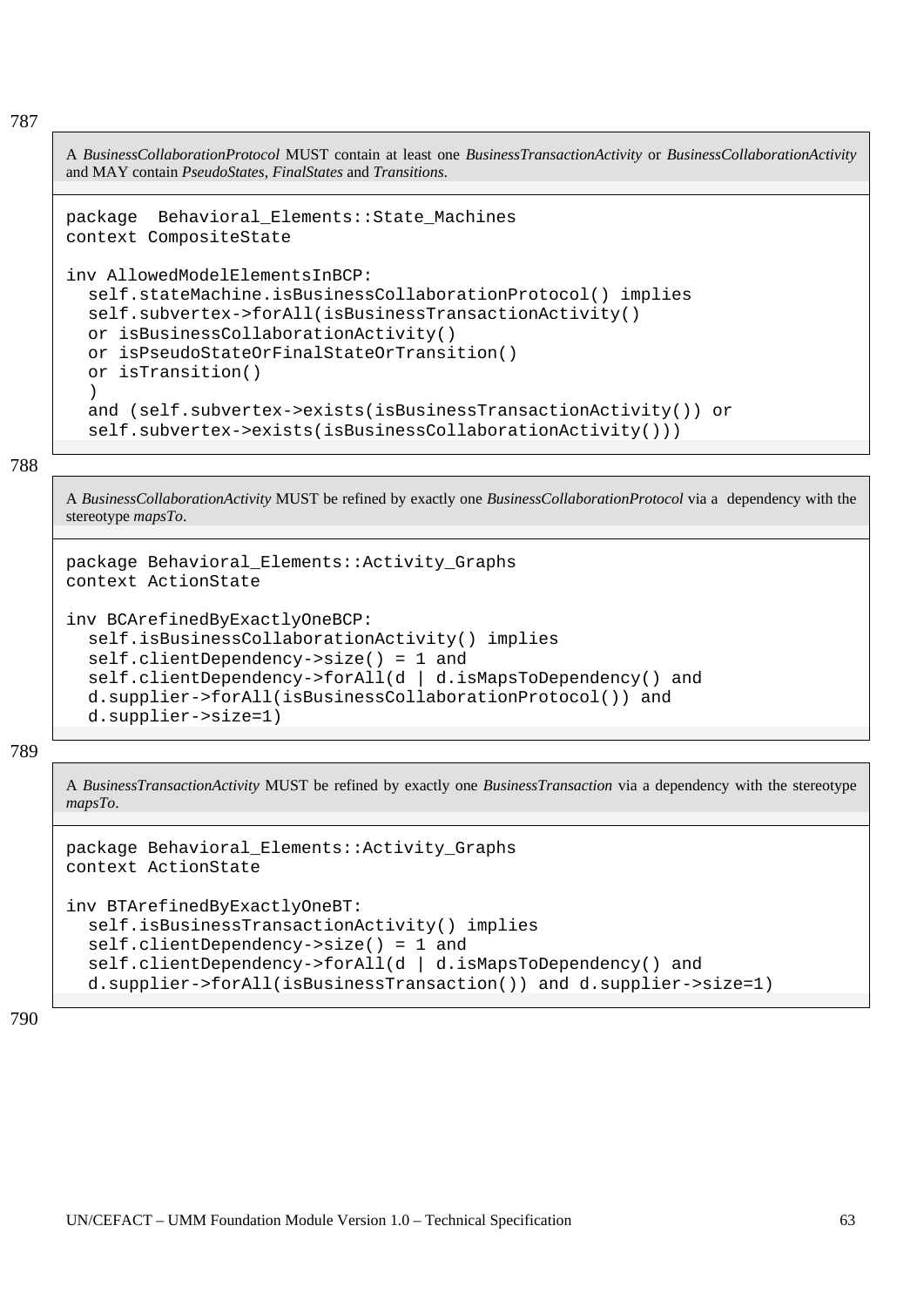# 791 5.3.1.4 Example (informative)



792 793 794

**Figure 29 BusinessChoreographyView (BusinessTransactionView) Example: OrderFromQuote BusinessCollaborationProtocol (ActivityGraph)**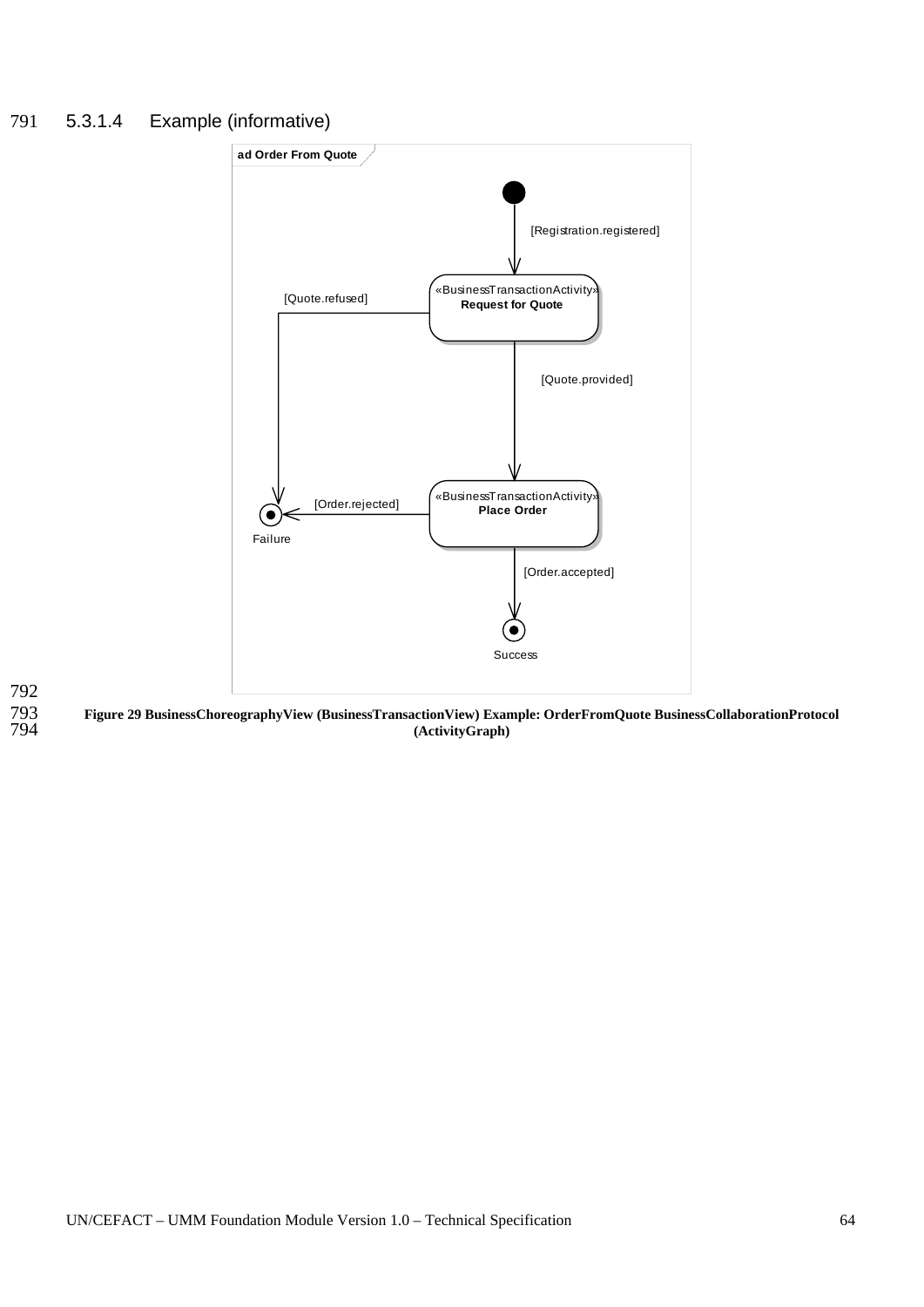# 795 **5.3.2 Business Interaction View**



# 796 5.3.2.1 Conceptual Description (informative)

797

798 **Figure 30 BusinessInteractionView (BusinessTransactionView) Conceptual Overview** 

799 800 801 802 803 804 805 806 807 808 A business interaction view is used to define exactly one business interaction that leads to a synchronized business state between the two authorized roles executing it. Thus, the *BusinessInteractionView* is composed of exactly one *BusinessInteraction*. A business interaction is a persistent representation of a synchronization of business states between authorized roles. The choreography of this synchronization and the required information exchanges are defined by the business interaction behavior. Each *BusinessInteraction* is composed of exactly one *BusinessInteractionBehavior*. The business interaction behavior follows exactly the requirements defined in a corresponding business transaction use case of the BRV. Each *BusinessTransactionUseCase* of the BRV is mapped to exactly one *BusinessInteractionBehavior*, and each *BusinessInteractionBehavior* is mapped from exactly one *BusinessTransactionUseCase*.

809

810 811 812 813 814 815 816 817 818 *BusinessInteractionBehavior* is an abstract concept. In a future version there may exist different approaches to describe the choreography and information exchanges in a business interaction. In this version, the only valid specialization of a *BusinessInteractionBehavior* is the *BusinessTransaction*. A business transaction is an atomic business process between two authorized roles, which involves sending business information from one authorized role to the other and an optional reply. The business transaction is built by two partitions - one for each authorized role. Hence, a *BusinessTransaction* is composed of exactly two *BusinessTransactionSwimlanes*. Each *BusinessTransactionSwimlane* relates to one *AuthorizedRole*. An *Authorized Role* is assigned to exactly one *BusinessTransactionSwimlane*. It follows, that the two swimlanes of a business transaction must be assigned to different authorized roles.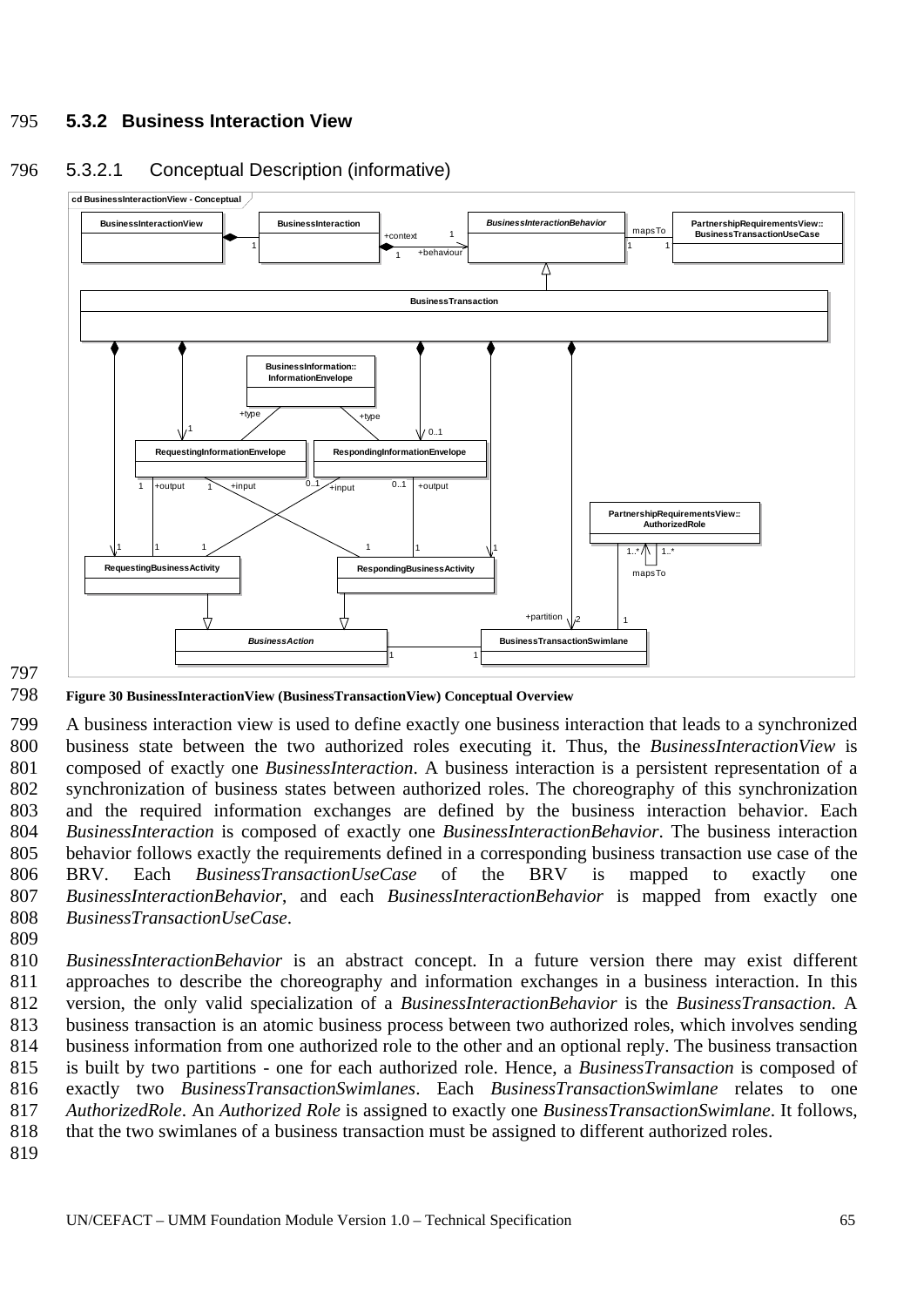820 821 822 823 824 825 826 827 828 829 830 Within a business transaction each authorized role performs exactly one business action – the requesting authorized role performs a requesting business activity and the responding authorized role performs a responding business activity. Each business action – no matter whether requesting or responding business activity – is assigned to a swimlane, and each swimlane comprises exactly one business action. It follows that a *BusinessTransaction* is composed of exactly one *RequestingBusinessActivity* and exactly one *RespondingBusinessActivity*. Both *RequestingBusinessActivity* and *RespondingBusinessActivity* are specializations of *BusinessAction*. A *BusinessAction* is assigned to one *BusinessTransactionSwimlane*, and a *BusinessTransactionSwimlane* comprises one *BusinessAction*. Since a swimlane is dedicated to exactly one authorized role, it follows that the business action is executed by this authorized role. Furthermore an authorized role executes just one business action, because only one business action sits within a swimlane.

831

832 833 834 835 836 837 838 839 840 The requesting business activity outputs the requesting information envelope that is input to the responding business activity. Business information created by the responding business activity and returned to the requesting business activity is optional. It follows, that a *BusinessTransaction* is composed of exactly one *RequestingInformationEnvelope* and zero or one *RespondingInformationEnvelope*. Both *RequestingInformationEnvelope* and *RespondingInformationEnvelope* are instances of the type *InformationEnvelope*. A *RequestingBusinessActivity* outputs exactly one *RequestingInformationEnvelope* and a *RequestingInformationEnvelope* is created by exactly one *RequestingBusinessActivity*. A *RequestingBusinessActivity* receives zero or one *RespondingInformationEnvelope* as input and a *RespondingInformatinEnvelope* is input to exactly one *RequestingBusinessActivity*.

841 842 843 844 A *RespondingBusinessActivity* outputs zero or one *RespondingInformationEnvelope* and a *RespondingInformationEnvelope* is created by exactly one *RespondingBusinessActivity*. A *RespondingBusinessActivity* receives exactly one *RequestingInformationEnvelope* as input and a *RequestingInformationEnvelope* is input to exactly one *RespondingBusinessActivity*.

845

846 847 848 849 850 851 Note, that a *RequestingInformationEnvelope* (or a *RespondingInformationEnvelope*) is a stereotype of the base class *ObjectFlowState.* The type of the *ObjectFlowState* is defined by the *InformationEnvelope* that is a stereotype of base class *Class*. According to UML, multiple *ObjectFlowStates* might be instances of the same *Class*. It follows that different requesting or responding information envelopes might be instances of the same information envelope. In other words, an information envelope might be reused in different business transactions.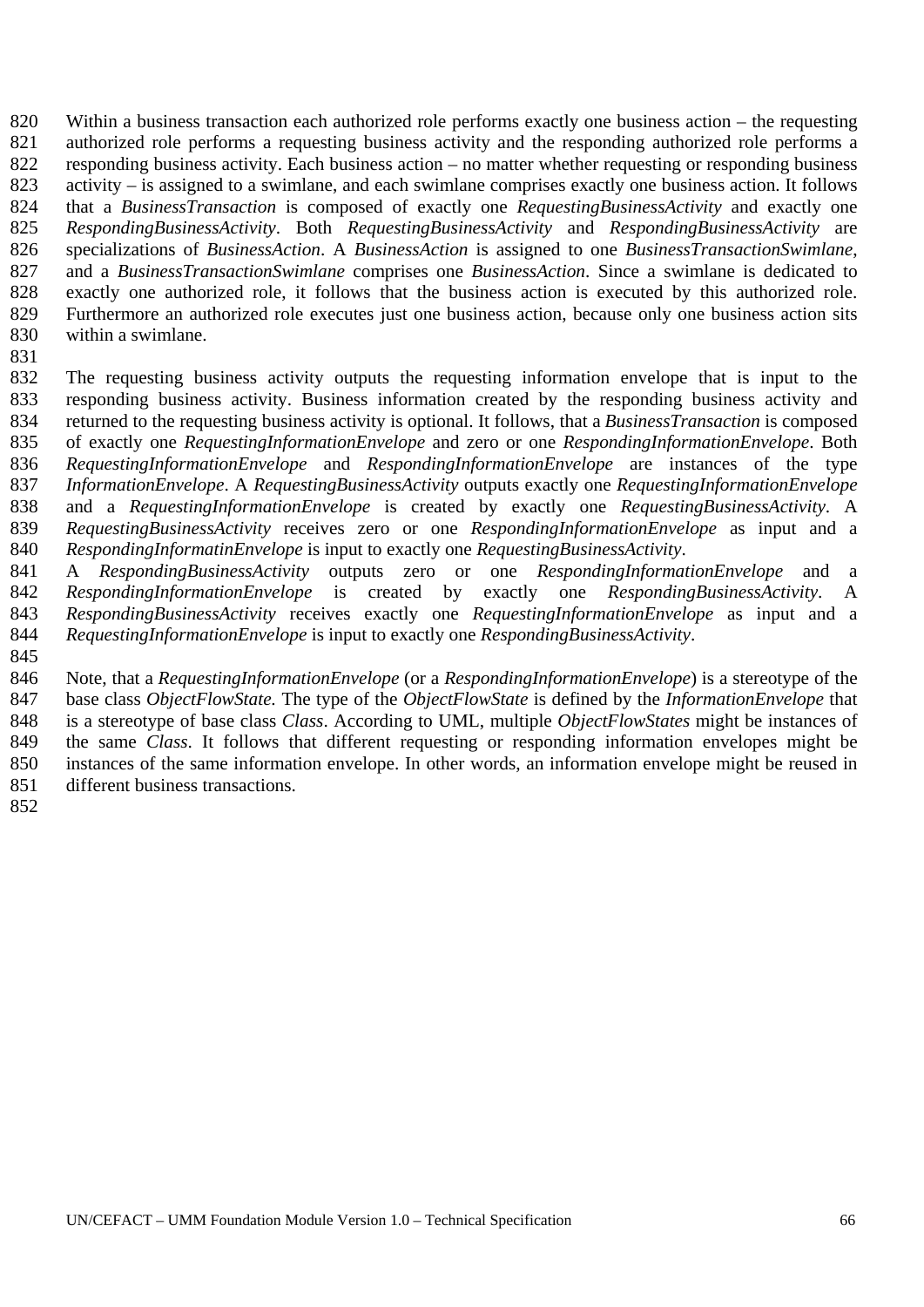# 853 5.3.2.2 Stereotypes and Tag Definitions (normative)



854

#### 855 **Figure 31 BusinessInteractionView (BusinessTransactionView) Abstract Syntax**

856

| <b>Stereotype</b>     | <b>BusinessInteraction</b>                                                                                                                                             |
|-----------------------|------------------------------------------------------------------------------------------------------------------------------------------------------------------------|
| <b>Base Class</b>     | Class                                                                                                                                                                  |
| <b>Parent</b>         | N/A                                                                                                                                                                    |
| <b>Description</b>    | A business interaction is a persistent representation of a synchronization of business states between<br>authorized roles. It is a unit of work that allows roll-back. |
| <b>Tag Definition</b> | <b>No Tagged Values</b>                                                                                                                                                |

| <b>Stereotype</b>     | <b>BusinessInteractionBehavior (abstract)</b>                                                                                                                                                                                         |  |  |
|-----------------------|---------------------------------------------------------------------------------------------------------------------------------------------------------------------------------------------------------------------------------------|--|--|
| <b>Base Class</b>     | ActivityGraph                                                                                                                                                                                                                         |  |  |
| <b>Parent</b>         | N/A                                                                                                                                                                                                                                   |  |  |
| <b>Description</b>    | A business interaction behavior defines the choreography of actions as well as involved business<br>information and business signal exchanges that lead to synchronized business states between two<br>authorized roles executing it. |  |  |
| <b>Tag Definition</b> | <b>No Tagged Values</b>                                                                                                                                                                                                               |  |  |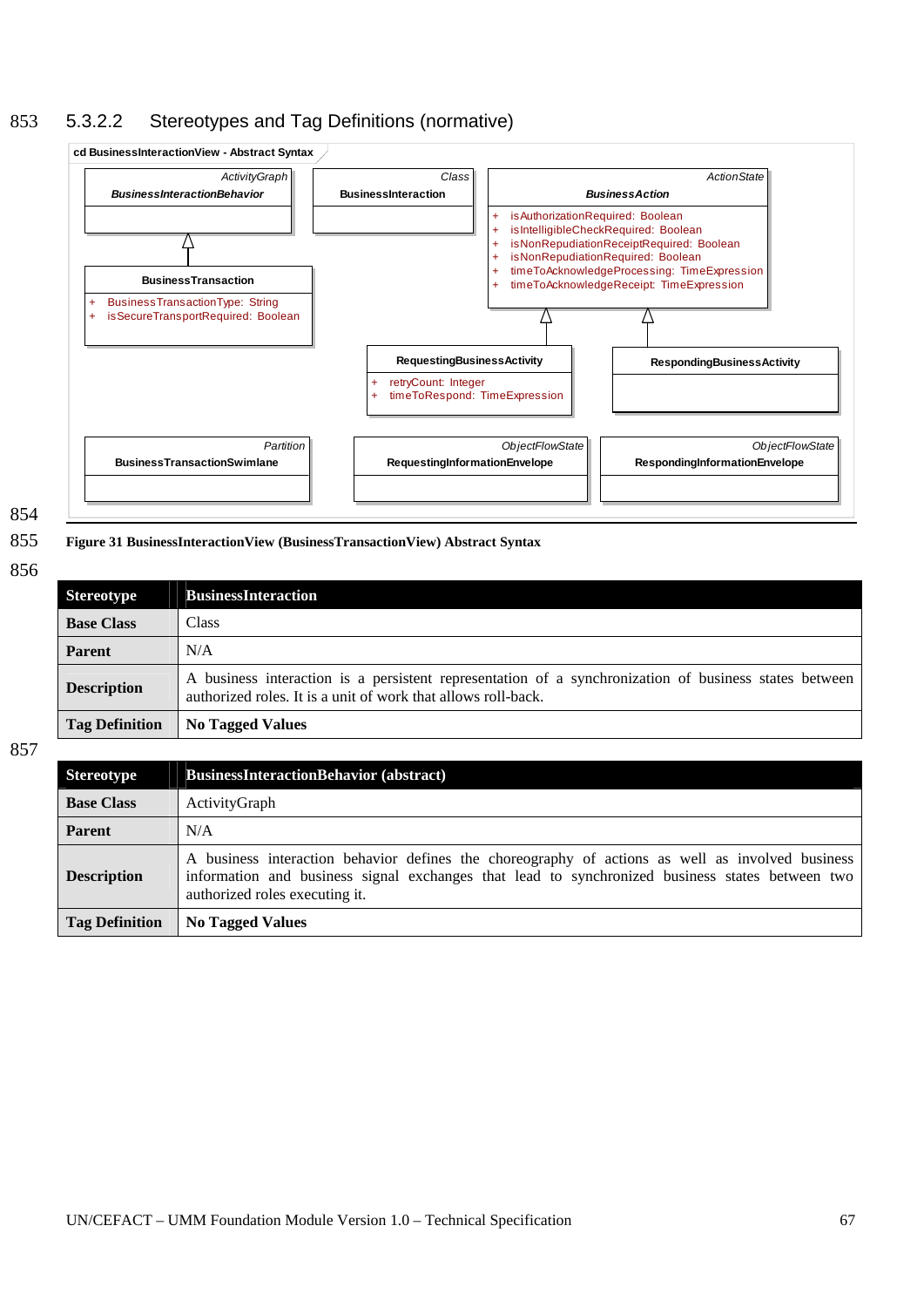| <b>Stereotype</b>     | <b>BusinessTransaction</b>                                                                                                                                                                                                                                                                                                                                                                                                                                                                                                                                 |                                                                                                                                                                                                                                                                                                                                                                                                                                                                                                                                                                                                                                                                                                                                                                                                                                                                                                                                                                                                                                                                                                                                                                                                                                                                                                                                                                                                                                                                                                                                                                                                                                                                                                                                                                                                                                                                                                                                                                                                                                                      |  |
|-----------------------|------------------------------------------------------------------------------------------------------------------------------------------------------------------------------------------------------------------------------------------------------------------------------------------------------------------------------------------------------------------------------------------------------------------------------------------------------------------------------------------------------------------------------------------------------------|------------------------------------------------------------------------------------------------------------------------------------------------------------------------------------------------------------------------------------------------------------------------------------------------------------------------------------------------------------------------------------------------------------------------------------------------------------------------------------------------------------------------------------------------------------------------------------------------------------------------------------------------------------------------------------------------------------------------------------------------------------------------------------------------------------------------------------------------------------------------------------------------------------------------------------------------------------------------------------------------------------------------------------------------------------------------------------------------------------------------------------------------------------------------------------------------------------------------------------------------------------------------------------------------------------------------------------------------------------------------------------------------------------------------------------------------------------------------------------------------------------------------------------------------------------------------------------------------------------------------------------------------------------------------------------------------------------------------------------------------------------------------------------------------------------------------------------------------------------------------------------------------------------------------------------------------------------------------------------------------------------------------------------------------------|--|
| <b>Base Class</b>     | <b>Activity Graph</b>                                                                                                                                                                                                                                                                                                                                                                                                                                                                                                                                      |                                                                                                                                                                                                                                                                                                                                                                                                                                                                                                                                                                                                                                                                                                                                                                                                                                                                                                                                                                                                                                                                                                                                                                                                                                                                                                                                                                                                                                                                                                                                                                                                                                                                                                                                                                                                                                                                                                                                                                                                                                                      |  |
| Parent                | BusinessInteractionBehavior                                                                                                                                                                                                                                                                                                                                                                                                                                                                                                                                |                                                                                                                                                                                                                                                                                                                                                                                                                                                                                                                                                                                                                                                                                                                                                                                                                                                                                                                                                                                                                                                                                                                                                                                                                                                                                                                                                                                                                                                                                                                                                                                                                                                                                                                                                                                                                                                                                                                                                                                                                                                      |  |
| <b>Description</b>    |                                                                                                                                                                                                                                                                                                                                                                                                                                                                                                                                                            | A business transaction is the basic building block to define choreography between authorized roles. If an<br>authorized role recognizes an event that changes the state of a business object, it initiates a business<br>transaction to synchronize with the collaborating authorized role. It follows that a business transaction is an<br>atomic unit that leads to a synchronized state in both information systems. We distinguish one-way and<br>two-way business transaction: In the former case, the initiating authorized role reports an already effective<br>and irreversible state change that the reacting authorized role has to accept. Examples are the notification<br>of shipment or the update of a product in a catalog. It is a one-way business transaction, because business<br>information (not including business signals for acknowledgments) flows only from the initiating to the<br>reacting authorized role. In the other case, the initiating partner sets the business object(s) into an interim<br>state and the final state is decided by the reacting authorized role. Examples include request for<br>registration, search for products, etc. It is a two-way transaction, because business information flows from<br>the initiator to the responder to set the interim state and backwards to set the final and irreversible state<br>change. In a business context irreversible means that returning to an original state requires another business<br>transaction. E.g., once a purchase order is agreed upon in a business transaction a rollback is not allowed<br>anymore, but requires the execution of a cancel order business transaction. We distinguish 2 one-way<br>business transactions and four two-way business transactions. The type of transaction is indicated in the<br>tagged value of business transaction type. The other tagged values provide quality of service parameters.<br>A business transaction follows always the same pattern: A business transaction is performed between two |  |
|                       | authorized roles that are assigned to exactly one swimlane each. Each authorized role performs exactly one<br>activity. An object flow between the requesting and the responding business activity is mandatory. An<br>object flow in the reverse direction is optional. According to the business transaction semantics, the<br>requesting business activity does not end after sending the envelope - it is still alive. The responding<br>business activity may output the response which is returned to the still living requesting business activity. |                                                                                                                                                                                                                                                                                                                                                                                                                                                                                                                                                                                                                                                                                                                                                                                                                                                                                                                                                                                                                                                                                                                                                                                                                                                                                                                                                                                                                                                                                                                                                                                                                                                                                                                                                                                                                                                                                                                                                                                                                                                      |  |
|                       |                                                                                                                                                                                                                                                                                                                                                                                                                                                                                                                                                            | businessTransactionType                                                                                                                                                                                                                                                                                                                                                                                                                                                                                                                                                                                                                                                                                                                                                                                                                                                                                                                                                                                                                                                                                                                                                                                                                                                                                                                                                                                                                                                                                                                                                                                                                                                                                                                                                                                                                                                                                                                                                                                                                              |  |
|                       | <b>Type</b>                                                                                                                                                                                                                                                                                                                                                                                                                                                                                                                                                | String                                                                                                                                                                                                                                                                                                                                                                                                                                                                                                                                                                                                                                                                                                                                                                                                                                                                                                                                                                                                                                                                                                                                                                                                                                                                                                                                                                                                                                                                                                                                                                                                                                                                                                                                                                                                                                                                                                                                                                                                                                               |  |
|                       |                                                                                                                                                                                                                                                                                                                                                                                                                                                                                                                                                            | Enumeration: "Commercial Transaction" "Request/Confirm" "Query/Response"<br>"Request/Response" "Notification" "Information Distribution"                                                                                                                                                                                                                                                                                                                                                                                                                                                                                                                                                                                                                                                                                                                                                                                                                                                                                                                                                                                                                                                                                                                                                                                                                                                                                                                                                                                                                                                                                                                                                                                                                                                                                                                                                                                                                                                                                                             |  |
|                       | <b>Multiplicity</b>                                                                                                                                                                                                                                                                                                                                                                                                                                                                                                                                        | 1                                                                                                                                                                                                                                                                                                                                                                                                                                                                                                                                                                                                                                                                                                                                                                                                                                                                                                                                                                                                                                                                                                                                                                                                                                                                                                                                                                                                                                                                                                                                                                                                                                                                                                                                                                                                                                                                                                                                                                                                                                                    |  |
| <b>Tag Definition</b> | <b>Description</b>                                                                                                                                                                                                                                                                                                                                                                                                                                                                                                                                         | The business transaction type determines a corresponding business transaction<br>pattern. A business transaction pattern provides a language and grammar for<br>constructing business transactions. The business transaction type follows one of the<br>following six property-value conventions:                                                                                                                                                                                                                                                                                                                                                                                                                                                                                                                                                                                                                                                                                                                                                                                                                                                                                                                                                                                                                                                                                                                                                                                                                                                                                                                                                                                                                                                                                                                                                                                                                                                                                                                                                    |  |
|                       |                                                                                                                                                                                                                                                                                                                                                                                                                                                                                                                                                            | (1) Commercial Transaction - used to model the "offer and acceptance" business<br>transaction process that results in a residual obligation between both parties to fulfill<br>the terms of the contract                                                                                                                                                                                                                                                                                                                                                                                                                                                                                                                                                                                                                                                                                                                                                                                                                                                                                                                                                                                                                                                                                                                                                                                                                                                                                                                                                                                                                                                                                                                                                                                                                                                                                                                                                                                                                                             |  |
|                       |                                                                                                                                                                                                                                                                                                                                                                                                                                                                                                                                                            | (2) Query/Response – used to query for information that a responding partner<br>already has e.g. against a fixed data set that resides in a database                                                                                                                                                                                                                                                                                                                                                                                                                                                                                                                                                                                                                                                                                                                                                                                                                                                                                                                                                                                                                                                                                                                                                                                                                                                                                                                                                                                                                                                                                                                                                                                                                                                                                                                                                                                                                                                                                                 |  |
|                       |                                                                                                                                                                                                                                                                                                                                                                                                                                                                                                                                                            | (3) Request/Response - used for business contracts when an initiating partner<br>requests information that a responding partner already has and when the request for<br>business information requires a complex interdependent set of results                                                                                                                                                                                                                                                                                                                                                                                                                                                                                                                                                                                                                                                                                                                                                                                                                                                                                                                                                                                                                                                                                                                                                                                                                                                                                                                                                                                                                                                                                                                                                                                                                                                                                                                                                                                                        |  |
|                       |                                                                                                                                                                                                                                                                                                                                                                                                                                                                                                                                                            | (4) Request/Confirm - used if an initiating partner asks for information that requires<br>only confirmation with respect to previously established contracts or with respect to<br>a responding partner's business rules                                                                                                                                                                                                                                                                                                                                                                                                                                                                                                                                                                                                                                                                                                                                                                                                                                                                                                                                                                                                                                                                                                                                                                                                                                                                                                                                                                                                                                                                                                                                                                                                                                                                                                                                                                                                                             |  |
|                       |                                                                                                                                                                                                                                                                                                                                                                                                                                                                                                                                                            | (5) Information Distribution - used to model an informal information exchange<br>business transaction that therefore has no non-repudiation requirements                                                                                                                                                                                                                                                                                                                                                                                                                                                                                                                                                                                                                                                                                                                                                                                                                                                                                                                                                                                                                                                                                                                                                                                                                                                                                                                                                                                                                                                                                                                                                                                                                                                                                                                                                                                                                                                                                             |  |
|                       |                                                                                                                                                                                                                                                                                                                                                                                                                                                                                                                                                            | (6) Notification - used to model a formal information exchange business transaction<br>that therefore has non-repudiation requirements                                                                                                                                                                                                                                                                                                                                                                                                                                                                                                                                                                                                                                                                                                                                                                                                                                                                                                                                                                                                                                                                                                                                                                                                                                                                                                                                                                                                                                                                                                                                                                                                                                                                                                                                                                                                                                                                                                               |  |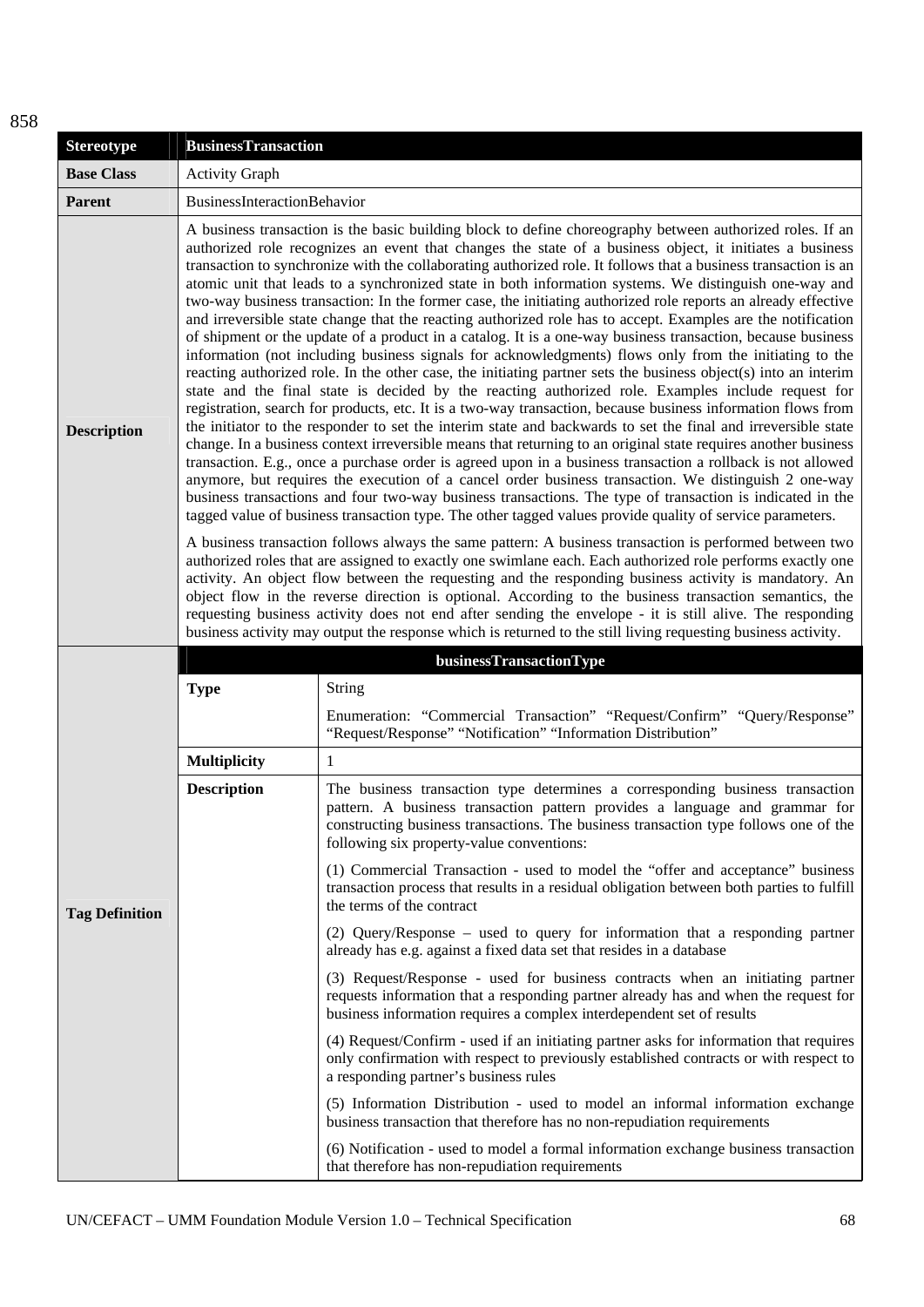|                     | isSecureTransportRequired                                                                                                                                                                                                                                                                                                                                                                                                                                                                                                                                 |
|---------------------|-----------------------------------------------------------------------------------------------------------------------------------------------------------------------------------------------------------------------------------------------------------------------------------------------------------------------------------------------------------------------------------------------------------------------------------------------------------------------------------------------------------------------------------------------------------|
| <b>Type</b>         | Boolean                                                                                                                                                                                                                                                                                                                                                                                                                                                                                                                                                   |
| <b>Multiplicity</b> | 1                                                                                                                                                                                                                                                                                                                                                                                                                                                                                                                                                         |
| <b>Description</b>  | Both partners must agree to exchange business information using a secure transport<br>channel. The following security controls ensure that business document content is<br>protected against unauthorized disclosure or modification and that business services<br>are protected against unauthorized access. This is a point-to-point security<br>requirement. Note that this requirement does not protect business information once it<br>is off the network and inside an enterprise. The following are requirements for<br>secure transport channels. |
|                     | Authenticate sender identity $-$ Verify the identity of the sender (employee or<br>organization) that is initiating the interaction (authenticate). For example, a driver's<br>license or passport document with a picture is used to verify an individual's identity<br>by comparing the individual against the picture.                                                                                                                                                                                                                                 |
|                     | Authenticate receiver identity – Verify the identity of the receiver (employee or<br>organization) that is receiving the interaction.                                                                                                                                                                                                                                                                                                                                                                                                                     |
|                     | Verify content integrity $-$ Verify the integrity of the content exchanged during the<br>interaction i.e. check that the content has not been altered by a 3rd party.                                                                                                                                                                                                                                                                                                                                                                                     |
|                     | Maintain content confidentiality - Confidentiality ensures that only the intended,<br>receiver can read the content of the interaction. Information exchanged during the<br>interaction must be encrypted when sent and decrypted when received. For example,<br>you seal envelopes so that only the recipient can read the content.                                                                                                                                                                                                                      |

| <b>Stereotype</b>     | <b>BusinessTransactionSwimlane</b>                                                                                                                                                                                                                                                                     |
|-----------------------|--------------------------------------------------------------------------------------------------------------------------------------------------------------------------------------------------------------------------------------------------------------------------------------------------------|
| <b>Base Class</b>     | Partition                                                                                                                                                                                                                                                                                              |
| <b>Parent</b>         | N/A                                                                                                                                                                                                                                                                                                    |
| <b>Description</b>    | A business transaction swimlane is used to define an area of responsibility. An authorized role is appointed<br>to the partition of a business transaction swimlane. This authorized role takes on the responsibility for the<br>business action that is allocated within that area of responsibility. |
| <b>Tag Definition</b> | <b>No Tagged Values</b>                                                                                                                                                                                                                                                                                |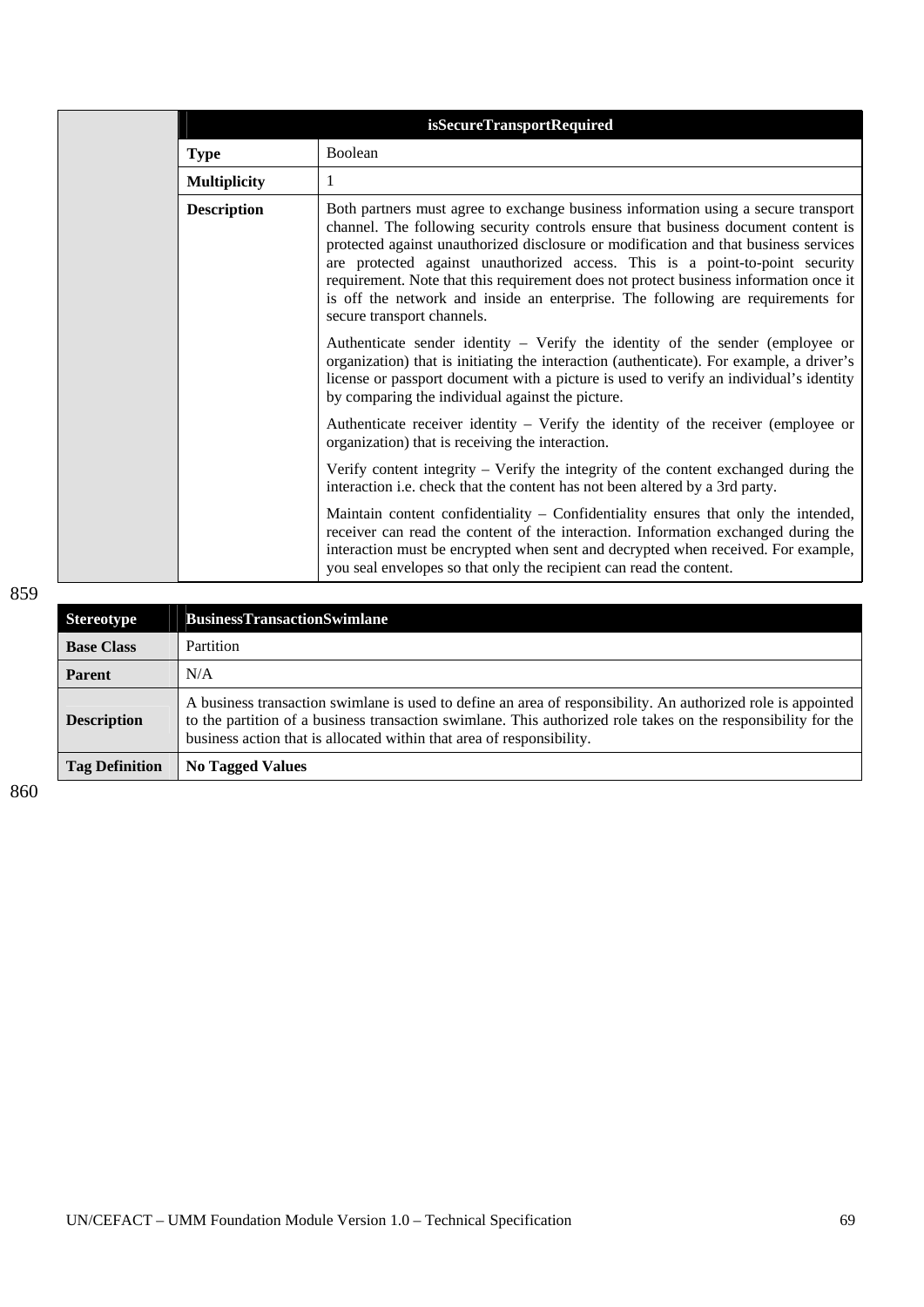| <b>Stereotype</b>     | <b>BusinessAction (abstract)</b>                                                                                                                                                                                                               |                                                                                                                                                                                                                                                                                                                                                                                                                                                                                                                                                                                                                                                                                                                                                                                            |  |
|-----------------------|------------------------------------------------------------------------------------------------------------------------------------------------------------------------------------------------------------------------------------------------|--------------------------------------------------------------------------------------------------------------------------------------------------------------------------------------------------------------------------------------------------------------------------------------------------------------------------------------------------------------------------------------------------------------------------------------------------------------------------------------------------------------------------------------------------------------------------------------------------------------------------------------------------------------------------------------------------------------------------------------------------------------------------------------------|--|
| <b>Base Class</b>     | ActionState                                                                                                                                                                                                                                    |                                                                                                                                                                                                                                                                                                                                                                                                                                                                                                                                                                                                                                                                                                                                                                                            |  |
| Parent                | N/A                                                                                                                                                                                                                                            |                                                                                                                                                                                                                                                                                                                                                                                                                                                                                                                                                                                                                                                                                                                                                                                            |  |
| <b>Description</b>    | The business action is executed by an authorized role during a business transaction. Business action is an<br>abstract stereotype. This means a business action is either a requesting business activity or a responding<br>business activity. |                                                                                                                                                                                                                                                                                                                                                                                                                                                                                                                                                                                                                                                                                                                                                                                            |  |
|                       |                                                                                                                                                                                                                                                | <b>IsAuthorizationRequired</b>                                                                                                                                                                                                                                                                                                                                                                                                                                                                                                                                                                                                                                                                                                                                                             |  |
|                       | <b>Type</b>                                                                                                                                                                                                                                    | <b>Boolean</b>                                                                                                                                                                                                                                                                                                                                                                                                                                                                                                                                                                                                                                                                                                                                                                             |  |
|                       | <b>Multiplicity</b>                                                                                                                                                                                                                            | 1                                                                                                                                                                                                                                                                                                                                                                                                                                                                                                                                                                                                                                                                                                                                                                                          |  |
|                       | <b>Description</b>                                                                                                                                                                                                                             | If an authorized role needs authorization to request a business action or to respond to<br>a business action then the sender must sign the business document exchanged and<br>the receiver must validate this business control and approve the authorizer. A<br>receiver must signal an authorization exception if the sender is not authorized to<br>perform the business activity. A sender must send notification of failed authorization<br>if a receiver is not authorized to perform the responding business activity.                                                                                                                                                                                                                                                               |  |
|                       |                                                                                                                                                                                                                                                | isNonRepudiationRequired                                                                                                                                                                                                                                                                                                                                                                                                                                                                                                                                                                                                                                                                                                                                                                   |  |
|                       | <b>Type</b>                                                                                                                                                                                                                                    | <b>Boolean</b>                                                                                                                                                                                                                                                                                                                                                                                                                                                                                                                                                                                                                                                                                                                                                                             |  |
|                       | <b>Multiplicity</b>                                                                                                                                                                                                                            | $\mathbf{1}$                                                                                                                                                                                                                                                                                                                                                                                                                                                                                                                                                                                                                                                                                                                                                                               |  |
|                       | <b>Description</b>                                                                                                                                                                                                                             | The isNonRepudiationRequired tag is used to indicate that an involved party must<br>not be able to repudiate the execution of the business action that input/outputs<br>business information.                                                                                                                                                                                                                                                                                                                                                                                                                                                                                                                                                                                              |  |
|                       |                                                                                                                                                                                                                                                | isNonRepudiationReceiptRequired                                                                                                                                                                                                                                                                                                                                                                                                                                                                                                                                                                                                                                                                                                                                                            |  |
|                       | <b>Type</b>                                                                                                                                                                                                                                    | <b>Boolean</b>                                                                                                                                                                                                                                                                                                                                                                                                                                                                                                                                                                                                                                                                                                                                                                             |  |
|                       | Multiplicity                                                                                                                                                                                                                                   | $\mathbf{1}$                                                                                                                                                                                                                                                                                                                                                                                                                                                                                                                                                                                                                                                                                                                                                                               |  |
| <b>Tag Definition</b> | <b>Description</b>                                                                                                                                                                                                                             | The isNonRepudiationOfReceiptRequired tag requires the receiver of an information<br>envelope to send a signed receipt. The isNonRepudiationOfReceiptRequired tag<br>indicates that an involved party must not be able to repudiate the execution of<br>sending the signed receipt.                                                                                                                                                                                                                                                                                                                                                                                                                                                                                                        |  |
|                       |                                                                                                                                                                                                                                                | timeToAcknowledge Receipt                                                                                                                                                                                                                                                                                                                                                                                                                                                                                                                                                                                                                                                                                                                                                                  |  |
|                       | <b>Type</b>                                                                                                                                                                                                                                    | TimeExpression                                                                                                                                                                                                                                                                                                                                                                                                                                                                                                                                                                                                                                                                                                                                                                             |  |
|                       | Multiplicity                                                                                                                                                                                                                                   | 1                                                                                                                                                                                                                                                                                                                                                                                                                                                                                                                                                                                                                                                                                                                                                                                          |  |
|                       | <b>Description</b>                                                                                                                                                                                                                             | Both partners may agree to mutually verify receipt of business information within a<br>specific time duration. Acknowledgements of receipt may be sent for both the<br>requesting business information and the responding business information. This<br>means the sender of the business information may be the requesting authorized role<br>as well as the responding authorized role $-$ it depends on whether a requesting or a<br>responding business information is acknowledged. Similarly, the affirmant may be<br>the requesting authorized role as well as the responding authorized role $-$ again<br>depending of which business information is acknowledged. Inasmuch we use the<br>terms sender and affirmant in the explanation of acknowledgement of receipt<br>semantics. |  |
|                       |                                                                                                                                                                                                                                                | An affirmant must exit the transaction if they are not able to verify the proper receipt<br>of a business information within the agree timeout period. A sender must retry a<br>business transaction if necessary or must send notification of failed business control<br>(possibly revoking a contractual offer) if an affirmant does not verify properly<br>receipt of a business information within the agreed time period. The time to<br>acknowledge receipt is the maximum duration from the time a business information                                                                                                                                                                                                                                                             |  |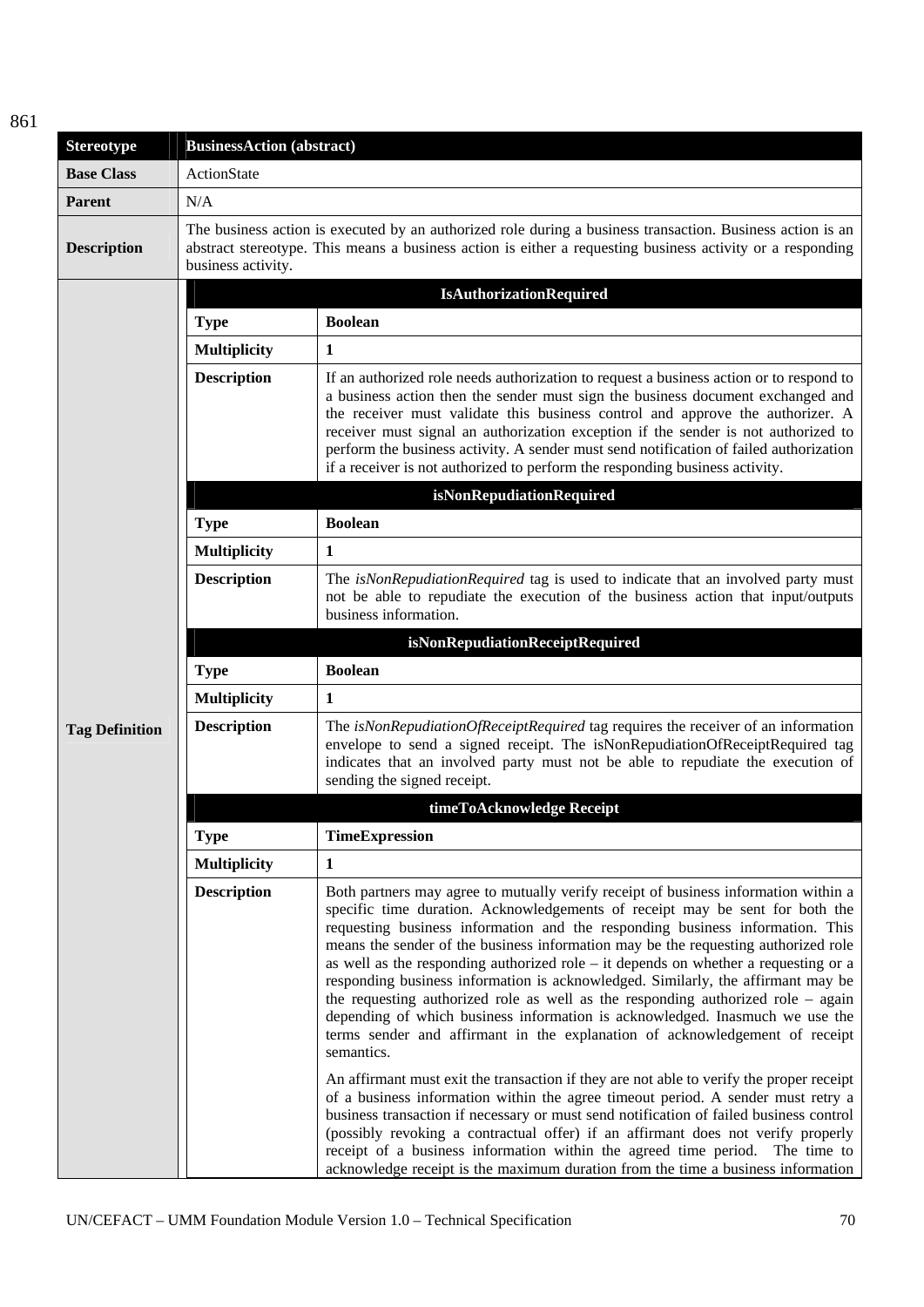|  |                     | is sent by a sender until the time a verification of receipt is "properly received" by<br>the sender (of the business information). This verification of receipt is an audit-able<br>business signal and is instrumental in contractual obligation transfer during a<br>contract formation process (e.g. offer/accept).                                                                                                                                                                                                                                                                                                                                                                                                                                                                                                                                                                                                                       |
|--|---------------------|-----------------------------------------------------------------------------------------------------------------------------------------------------------------------------------------------------------------------------------------------------------------------------------------------------------------------------------------------------------------------------------------------------------------------------------------------------------------------------------------------------------------------------------------------------------------------------------------------------------------------------------------------------------------------------------------------------------------------------------------------------------------------------------------------------------------------------------------------------------------------------------------------------------------------------------------------|
|  |                     | timeToAcknowledgeProcessing                                                                                                                                                                                                                                                                                                                                                                                                                                                                                                                                                                                                                                                                                                                                                                                                                                                                                                                   |
|  | <b>Type</b>         | <b>TimeExpression</b>                                                                                                                                                                                                                                                                                                                                                                                                                                                                                                                                                                                                                                                                                                                                                                                                                                                                                                                         |
|  | <b>Multiplicity</b> | 1                                                                                                                                                                                                                                                                                                                                                                                                                                                                                                                                                                                                                                                                                                                                                                                                                                                                                                                                             |
|  | <b>Description</b>  | Similarly to the <i>timeToAcknowledgeReceipt</i> , the sender of a business information<br>might be the requesting authorized role as well as the responding authorized role –<br>depending whether a requesting or a responding business information is<br>acknowledged. Also the affirmant may be one of the two authorized roles. Thus, we<br>use again the terms sender and affirmant in the explanation of the acknowledgment<br>of processing semantics.                                                                                                                                                                                                                                                                                                                                                                                                                                                                                |
|  |                     | Both partners may agree to the need for an acknowledgment of processing to be<br>returned by a responding partner after the requesting business information passes a<br>set of business rules and is handed over to the application for processing. The time<br>to acknowledge processing of a business information is the duration from the time a<br>sender sends a business information until the time an acknowledgement of<br>processing is "properly received" by the sender (of the business information). An<br>affirmant must exit the transaction if they are not able to acknowledge processing of<br>business information within the maximum timeout period. A sender must retry a<br>business transaction if necessary or must send notification of failed business control<br>(possibly revoking a contractual offer) if an affirmant does not acknowledge<br>processing of business information within the agreed time period. |
|  |                     | isIntelligibleCheckRequired                                                                                                                                                                                                                                                                                                                                                                                                                                                                                                                                                                                                                                                                                                                                                                                                                                                                                                                   |
|  | <b>Type</b>         | <b>Boolean</b>                                                                                                                                                                                                                                                                                                                                                                                                                                                                                                                                                                                                                                                                                                                                                                                                                                                                                                                                |
|  | <b>Multiplicity</b> | 1                                                                                                                                                                                                                                                                                                                                                                                                                                                                                                                                                                                                                                                                                                                                                                                                                                                                                                                                             |
|  | <b>Description</b>  | In order to define the <i>isIntelligibleCheckRequired</i> semantics, we use again the terms<br>sender and affirmant as introduced for the last two tag definitions.                                                                                                                                                                                                                                                                                                                                                                                                                                                                                                                                                                                                                                                                                                                                                                           |
|  |                     | Both partners may agree that an affirmant must check that business information is<br>not garbled (unreadable, unintelligible) before verification of proper receipt is<br>returned to the sender (of the business information). Verification of receipt must be<br>returned when a document is "accessible" but it is preferable to also check for<br>garbled transmissions at the same time in a point-to-point synchronous business<br>network where partners interact without going through an asynchronous service<br>provider.                                                                                                                                                                                                                                                                                                                                                                                                           |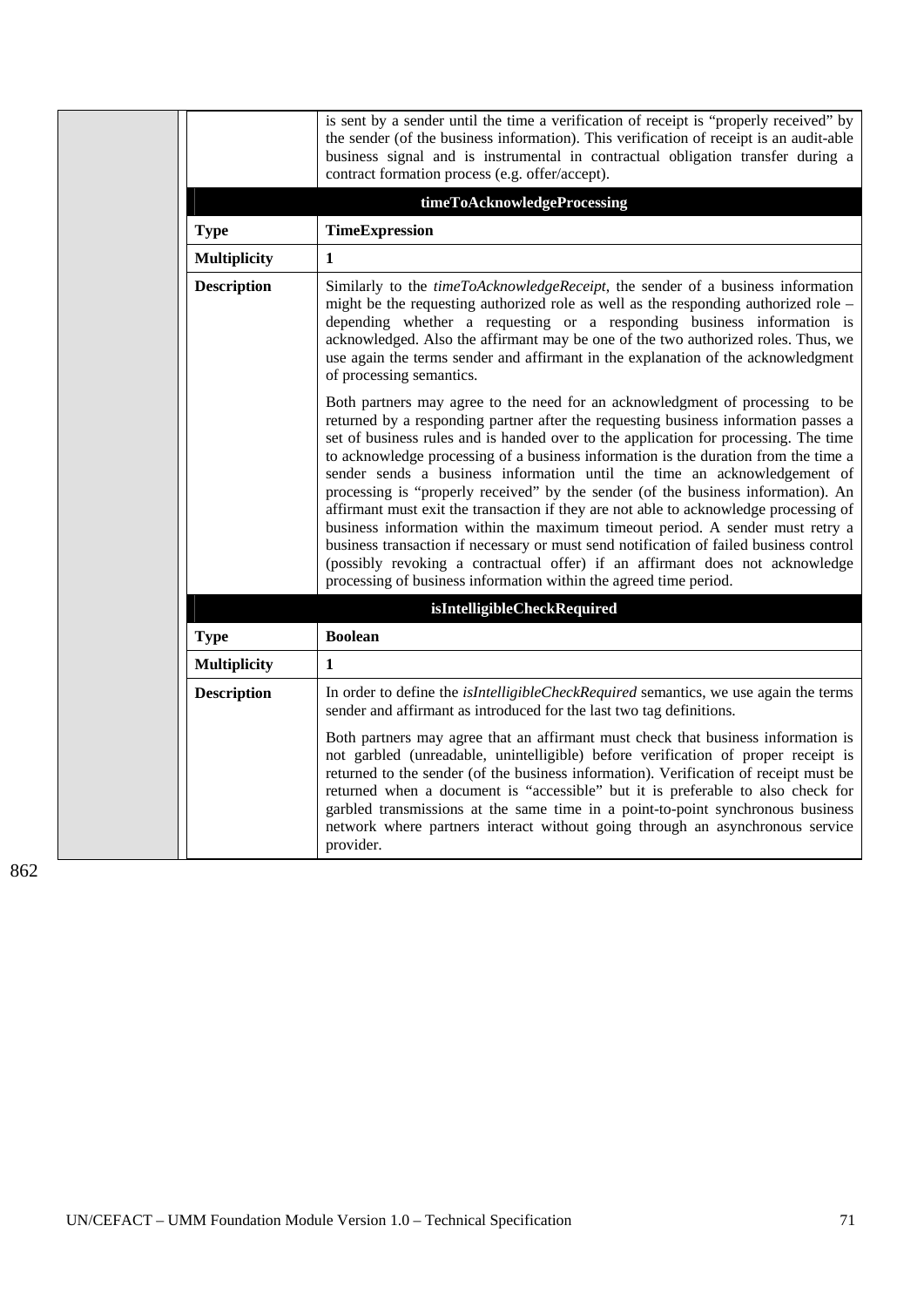| <b>Stereotype</b>     | <b>RequestingBusinessActivity</b>                                                                                                                                                            |                                                                                                                                                                                                                                                                                                                                                                                                                                                                                                                                                                                                                                                                                                                                           |
|-----------------------|----------------------------------------------------------------------------------------------------------------------------------------------------------------------------------------------|-------------------------------------------------------------------------------------------------------------------------------------------------------------------------------------------------------------------------------------------------------------------------------------------------------------------------------------------------------------------------------------------------------------------------------------------------------------------------------------------------------------------------------------------------------------------------------------------------------------------------------------------------------------------------------------------------------------------------------------------|
| <b>Base Class</b>     | ActionState                                                                                                                                                                                  |                                                                                                                                                                                                                                                                                                                                                                                                                                                                                                                                                                                                                                                                                                                                           |
| <b>Parent</b>         | <b>BusinessAction</b>                                                                                                                                                                        |                                                                                                                                                                                                                                                                                                                                                                                                                                                                                                                                                                                                                                                                                                                                           |
| <b>Description</b>    | A requesting business activity is a business action that is performed by an authorized role requesting<br>business service from another authorized role.                                     |                                                                                                                                                                                                                                                                                                                                                                                                                                                                                                                                                                                                                                                                                                                                           |
|                       |                                                                                                                                                                                              | timeToRespond                                                                                                                                                                                                                                                                                                                                                                                                                                                                                                                                                                                                                                                                                                                             |
|                       | <b>Type</b>                                                                                                                                                                                  | TimeExpression                                                                                                                                                                                                                                                                                                                                                                                                                                                                                                                                                                                                                                                                                                                            |
|                       | <b>Multiplicity</b>                                                                                                                                                                          | $\mathbf{1}$                                                                                                                                                                                                                                                                                                                                                                                                                                                                                                                                                                                                                                                                                                                              |
|                       | <b>Description</b>                                                                                                                                                                           | Both partners may agree in case of a two-way business transaction that the<br>responding authorized role must return the responding information business<br>information within a specific duration.                                                                                                                                                                                                                                                                                                                                                                                                                                                                                                                                       |
|                       |                                                                                                                                                                                              | A responding authorized role must exit the transaction if they are not able to return<br>the responding business information within the agreed timeout period. A requesting<br>authorized role must retry a business transaction if necessary or must send<br>notification of failed business control (possibly revoking a contractual offer) if a<br>responding authorized role does not deliver the responding business information<br>within the agreed time period. The time to perform is the maximum duration from<br>the time a requesting business information is sent by a requesting authorized role<br>until the time a responding business information is "properly received" by the<br>requesting authorized role in return. |
| <b>Tag Definition</b> |                                                                                                                                                                                              | retryCount                                                                                                                                                                                                                                                                                                                                                                                                                                                                                                                                                                                                                                                                                                                                |
|                       | <b>Type</b>                                                                                                                                                                                  | Integer                                                                                                                                                                                                                                                                                                                                                                                                                                                                                                                                                                                                                                                                                                                                   |
|                       | <b>Multiplicity</b>                                                                                                                                                                          | $\mathbf{1}$                                                                                                                                                                                                                                                                                                                                                                                                                                                                                                                                                                                                                                                                                                                              |
|                       | <b>Description</b>                                                                                                                                                                           | The requesting authorized role must re-initiate the business transaction so many<br>times as specified by the retry count in case that a time-out-exception - by<br>exceeding the time to acknowledge receipt, or the time to acknowledge processing,<br>or the time to respond $-$ is signaled. This parameter only applies to time-out signals<br>and not document content exceptions or sequence validation exceptions.                                                                                                                                                                                                                                                                                                                |
|                       | <b>Inherited tagged values:</b>                                                                                                                                                              |                                                                                                                                                                                                                                                                                                                                                                                                                                                                                                                                                                                                                                                                                                                                           |
|                       | - isAuthorizationRequired<br>- isNonRepudiationRequired<br>- isNonRepudiationReceiptRequired<br>- timeToAcknowledgeReceipt<br>- timeToAcknowledgeAcceptance<br>- isIntelligibleCheckRequired |                                                                                                                                                                                                                                                                                                                                                                                                                                                                                                                                                                                                                                                                                                                                           |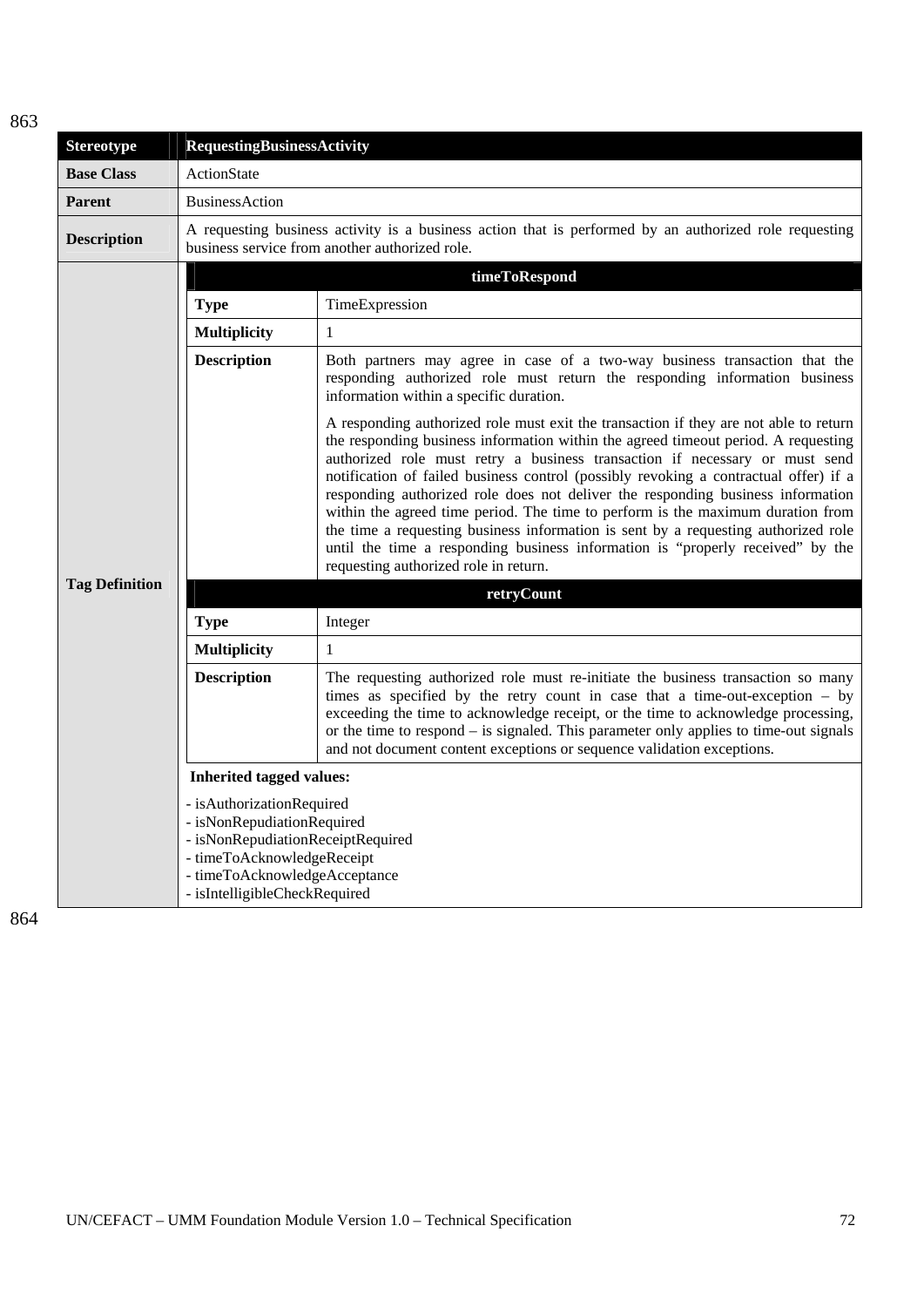| <b>Stereotype</b>     | <b>RespondingBusinessActivity</b>                                                                                                                                                                                                 |  |  |
|-----------------------|-----------------------------------------------------------------------------------------------------------------------------------------------------------------------------------------------------------------------------------|--|--|
| <b>Base Class</b>     | ActionState                                                                                                                                                                                                                       |  |  |
| <b>Parent</b>         | <b>Business Action</b>                                                                                                                                                                                                            |  |  |
| <b>Description</b>    | A responding business activity is a business action that is performed by an authorized role responding to<br>another authorized role's request for business service.                                                              |  |  |
| <b>Tag Definition</b> | <b>Inherited tagged values:</b><br>- is Authorization Required<br>- isNonRepudiationRequired<br>- isNonRepudiationReceiptRequired<br>- timeToAcknowledgeReceipt<br>- timeToAcknowledgeAcceptance<br>- isIntelligibleCheckRequired |  |  |

866

| Stereotype            | <b>RequestingInformationEnvelope</b>                                                                                                                                                                                                                                                                                                                                                                                                                                                                                                                                                                                                                                                                                                                                                                                                                                       |  |  |  |
|-----------------------|----------------------------------------------------------------------------------------------------------------------------------------------------------------------------------------------------------------------------------------------------------------------------------------------------------------------------------------------------------------------------------------------------------------------------------------------------------------------------------------------------------------------------------------------------------------------------------------------------------------------------------------------------------------------------------------------------------------------------------------------------------------------------------------------------------------------------------------------------------------------------|--|--|--|
| <b>Base Class</b>     | <b>ObjectFlowState</b>                                                                                                                                                                                                                                                                                                                                                                                                                                                                                                                                                                                                                                                                                                                                                                                                                                                     |  |  |  |
| Parent                | N/A                                                                                                                                                                                                                                                                                                                                                                                                                                                                                                                                                                                                                                                                                                                                                                                                                                                                        |  |  |  |
| <b>Description</b>    | The requesting information envelope is a container of business information that is sent from the requesting<br>authorized role to the responding authorized role to indicate a state change in one or more business entities.<br>This business state change might be irreversible in the case of a one-way business transaction or an interim<br>state of a two-way business transaction. It is important to note that the term requesting information<br>envelope does not mean that the business information refers to a request in a business sense. The term<br>requesting information envelope indicates that the execution of a transaction is requested from the<br>requesting authorized role to the responding authorized role $-$ no matter whether this is an information<br>distribution, a notification, a request, or the offer in a commercial transaction. |  |  |  |
| <b>Tag Definition</b> | <b>No Tagged Values</b>                                                                                                                                                                                                                                                                                                                                                                                                                                                                                                                                                                                                                                                                                                                                                                                                                                                    |  |  |  |

867

| <b>Stereotype</b>     | <b>RespondingInformationEnvelope</b>                                                                                                                                                                                                                                                                                   |  |
|-----------------------|------------------------------------------------------------------------------------------------------------------------------------------------------------------------------------------------------------------------------------------------------------------------------------------------------------------------|--|
| <b>Base Class</b>     | <b>ObjectFlowState</b>                                                                                                                                                                                                                                                                                                 |  |
| <b>Parent</b>         | N/A                                                                                                                                                                                                                                                                                                                    |  |
| <b>Description</b>    | The responding information envelope is a container of business information that is sent in case of a two-<br>way business transaction from the responding authorized role to the requesting authorized role in order to<br>set one or more business entities in a final state (which were in an interim state before). |  |
| <b>Tag Definition</b> | <b>No Tagged Values</b>                                                                                                                                                                                                                                                                                                |  |

868

#### 869 5.3.2.3 Constraints (normative)

870

A *BusinessInteractionView* package MUST contain exactly one *BusinessInteraction* and no other elements

```
package Model_Management 
context Package 
inv BIVcontainsExactlyOneBI: 
   self.isBusinessInteractionView() implies 
   self.contents->one(isBusinessInteraction()) 
   and self.contents->size()=1
```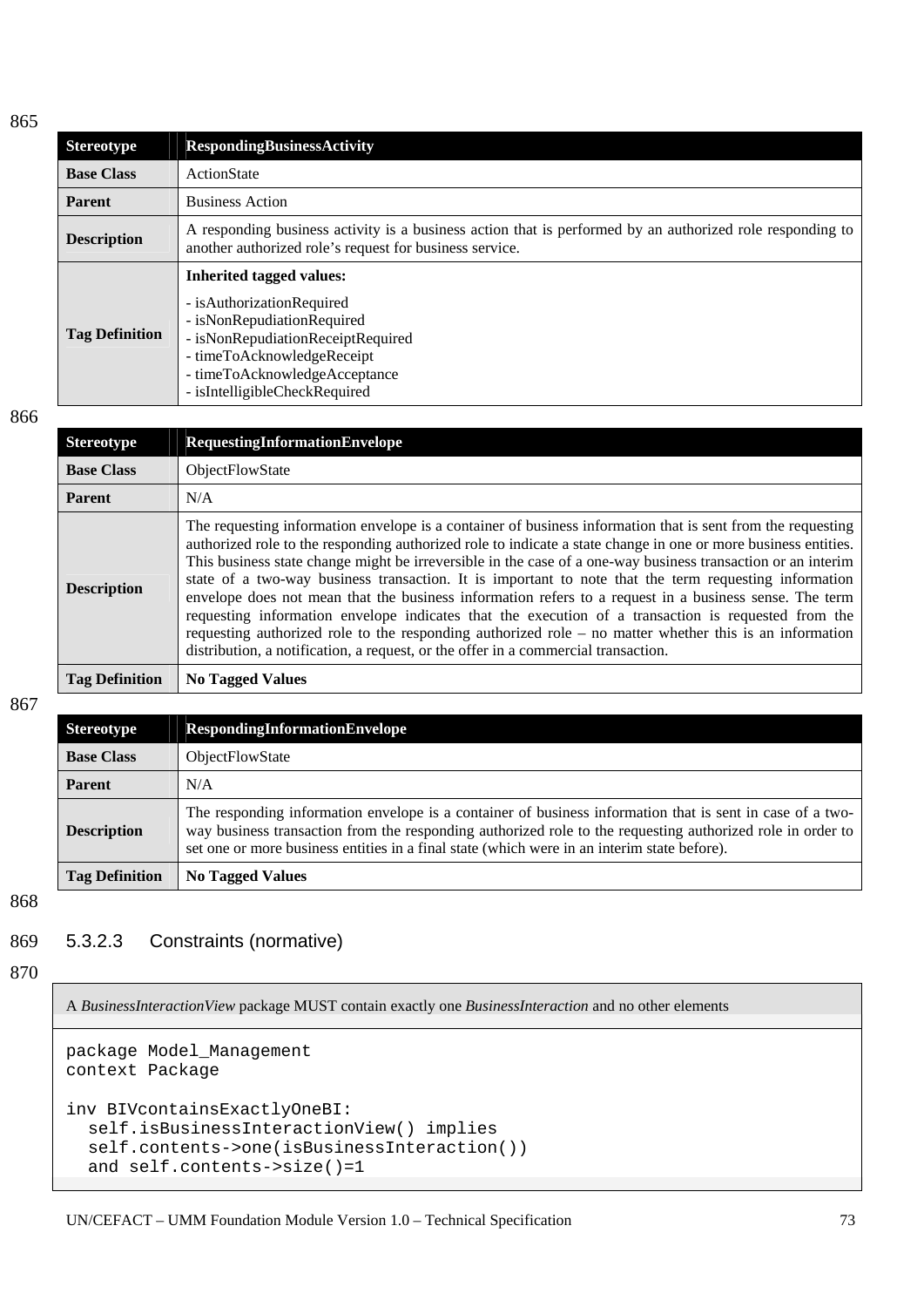A *BusinessInteractionBehavior* MUST be connected with exactly one *BusinessTransactionUseCase* via a dependency with the stereotype *mapsTo*

```
package Behavioral_Elements::Activity_Graphs 
context ActivityGraph
```

```
inv BIBmapsToExactlyOneBusinessTransactionUseCase: 
   self.isBusinessInteractionBehavior() implies 
   self.clientDependency->size() = 1 and 
   self.clientDependency->forAll(d | d.isMapsToDependency() and 
   d.supplier->forAll(isBusinessTransactionUseCase()) and 
   d.supplier->size=1)
```
872

The behaviour of a *BusinessInteraction* must be described by exactly one *BusinessInteractionBehavior*.

```
package Foundation::Core 
context Class
```

```
inv BehaviorOfBIdescribedByExactlyOneBusinessInteractionBehavior: 
   self.isBusinessInteraction() implies 
   self.behavior->one(isBusinessInteractionBehavior()) and 
   self.behavior->size()=1
```
873

A *BusinessTransaction* MUST have exactly two partitions, which MUST be stereotyped as *BusinessTransactionSwimlanes*. One partition MUST contain the *RequestingBusinessActivity* and one MUST contain the *RespondingBusinessActivity*

```
package Behavioral_Elements::Activity_Graphs 
context ActivityGraph 
inv BusinessTransactionHasExactlyTwoBTSwimlanes: 
   self.isBusinessTransaction() implies 
   self.oclAsType(ActivityGraph).partition->size() = 2 
  and self.oclAsType(ActivityGraph).partition->forAll(part |
   part.isUMMTransactionSwimlane() 
   and (part.contents->one(isRequestingBusinessActivity()) xor part.contents 
   ->one(isRespondingBusinessActivity()))) 
  and self.oclAsType(ActivityGraph).partition->collect(part |
   part.contents)->one(isRequestingBusinessActivity()) 
  and self.oclAsType(ActivityGraph).partition->collect(part |
   part.contents)->one(isRespondingBusinessActivity())
```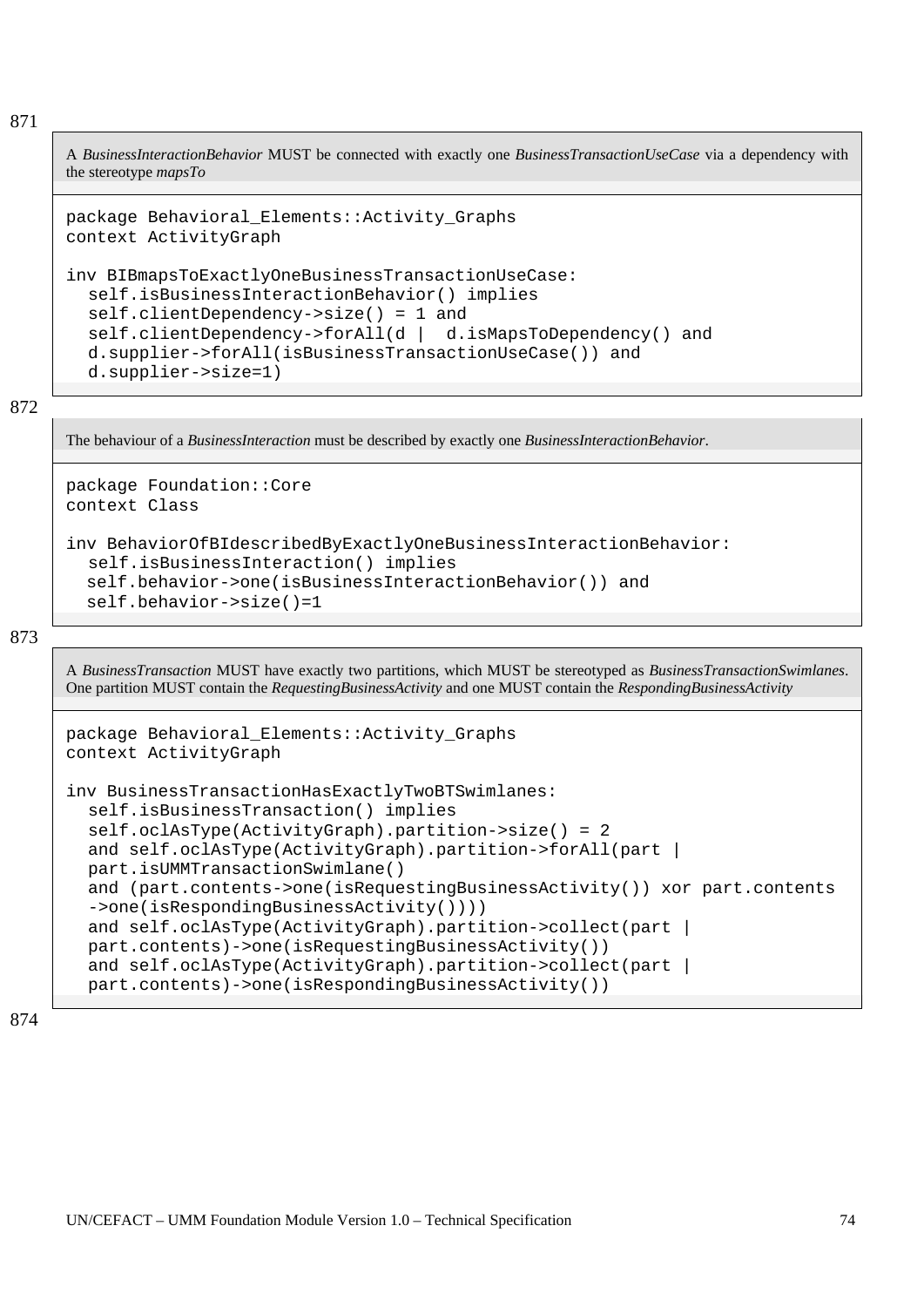A *BusinessTransactionSwimlane* MUST have a classifier, which MUST be one of the associated *AuthorizedRoles* of the corresponding *BusinessTransactionUseCase*

```
package Behavioral_Elements::Activity_Graphs 
context Partition
```

```
inv BusinessTransactionSwimlaneClassifier: 
   self.isUMMTransactionSwimlane() implies 
   self.classifierRole.base->size()=1 and 
   self.activityGraph.clientDependency-> 
   collect(s | s.supplier)->collect(a | a.oclAsType(UseCase).associations)-> 
   collect(allConnections) 
  ->select(isAuthorizedRole())->one(x | x = (self.classifierRole.base->
   asSequence->first()))
```
876

The partition of the requesting authorized role must contain exactly one RequestingBusinessActivity, one RequestingInformationEnveleope and one InitialState. Furthermore there MUST be at least two FinalStates in this BusinessTransactionSwimlane

```
package Behavioral_Elements::Activity_Graphs 
context Partition 
inv ContentsOfRequestingPartition: 
   self.isUMMTransactionSwimlane() implies 
   self.contents->one(isRequestingBusinessActivity()) implies 
   self.contents->forAll(isRequestingBusinessActivity() 
   or isRequestingInformationEnvelope() 
   or isInitialState() 
   or isFinalState() 
   or isTransition() 
   ) 
   and 
   self.contents->one(isRequestingInformationEnvelope()) and 
   self.contents->select(isFinalState())->size()>1 and 
     self.contents->one(isInitialState())
```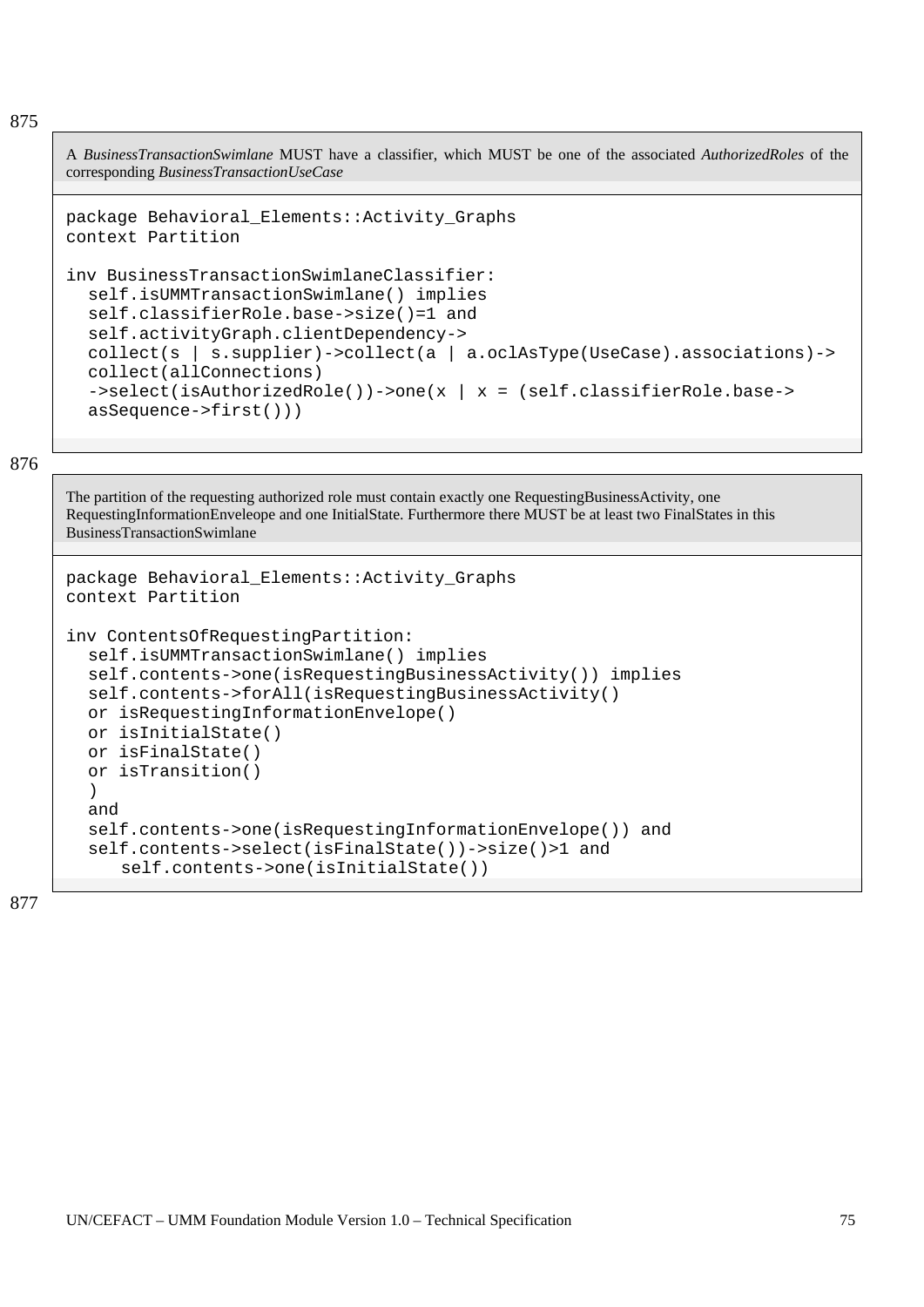The partition of the responding authorized role MUST exactly contain one *RespondingBusinessActivity*. Furthermore if the transaction is a two way business transaction, then the partition must contain a *RespondingInformationEnvelope* as well. If the transaction is a one way business transaction, then the responder partition must not contain a *RespondingInformationEnvelope*.

```
package Behavioral_Elements::Activity_Graphs 
context Partition 
inv ContentsOfResponderPartition : 
   self.isUMMTransactionSwimlane() implies 
   self.contents->one(isRespondingBusinessActivity()) implies 
   self.contents->forAll(isRespondingBusinessActivity() 
   or isRespondingInformationEnvelope() 
   or isTransition() 
   ) 
   and if 
   self.activityGraph.isTwoWayTransaction() 
   then 
   self.contents->one(isRespondingInformationEnvelope()) 
   else 
   not self.contents->exists(isRespondingInformationEnvelope()) 
   endif
```
879

Exactly one *Transition* MUST lead from the *InitialState* to the *RequestingBusinessActivity*

```
package Behavioral_Elements::Activity_Graphs 
context Partition
```

```
inv TrInitialState2RequestingBusinessActivity: 
   self.isUMMTransactionSwimlane() implies 
   self.contents->one(isRequestingBusinessActivity()) implies 
   self.contents->select(isInitialState())-> 
   forAll(oclAsType(Pseudostate).outgoing->size()=1 and 
   oclAsType(Pseudostate).outgoing->asSequence() 
   ->first().target.isRequestingBusinessActivity())
```
880

Exactly one *Transition* MUST lead from a *RequestingBusinessActivity* to the *RequestingInformationEnvelope*

```
package Behavioral_Elements::Activity_Graphs 
context Partition 
inv TrRequestingBusinessActivity2RequInfEnvelope: 
   self.isUMMTransactionSwimlane() implies 
   self.contents->one(isRequestingBusinessActivity()) implies 
   self.contents->select(isRequestingBusinessActivity())-> 
   forAll(oclAsType(ActionState).outgoing->size()=1 and 
   oclAsType(ActionState).outgoing->asSequence() 
   ->first().target.isRequestingInformationEnvelope())
```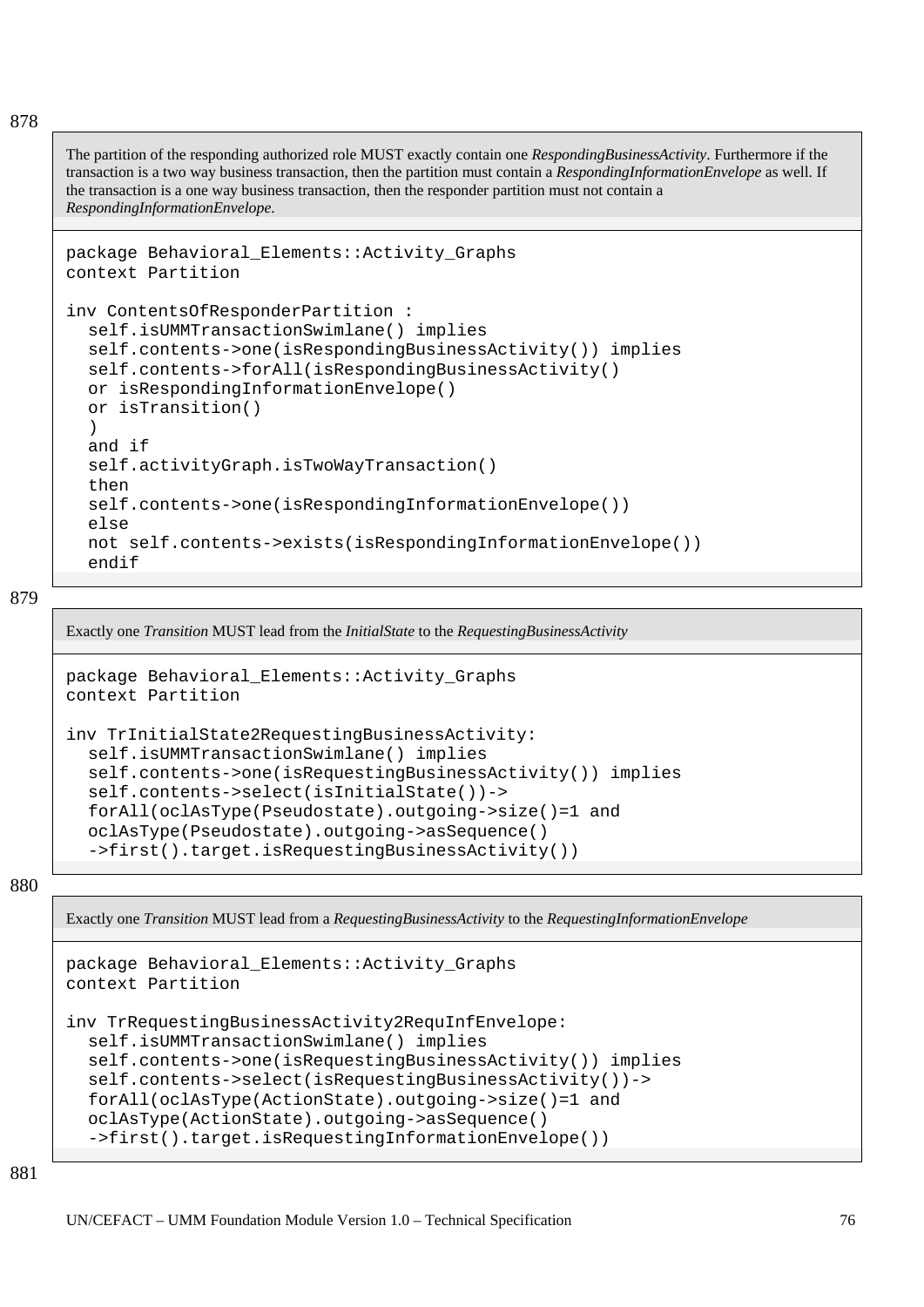```
Exactly one Transition MUST lead from the RequestingInformationEnvelope to the RespondingBusinessActivity
```

```
package Behavioral_Elements::Activity_Graphs 
context Partition
```

```
inv TrRequestingInformationEnvelope2RespondingBusinessActivity: 
   self.isUMMTransactionSwimlane() implies 
   self.contents->one(isRequestingBusinessActivity()) implies 
   self.contents->select(isRequestingInformationEnvelope())-> 
   forAll(oclAsType(ObjectFlowState).outgoing->size()=1 and 
   oclAsType(ObjectFlowState).outgoing->asSequence 
   ->first().target.isRespondingBusinessActivity())
```
Exactly one *Transition* MUST lead from the *RespondingBusinessActivity* to the *RespondingInformationEnvelope* (only two way business transactions)

```
package Behavioral_Elements::Activity_Graphs 
context Partition
```

```
inv TrRespondingBusinessActivity2RespondingInformationEnvelope: 
   self.activityGraph.isTwoWayTransaction() implies 
   self.contents->one(isRespondingBusinessActivity()) implies 
   self.contents->select(isRespondingBusinessActivity())-> 
   forAll(oclAsType(ActionState).outgoing->size()=1 and 
   oclAsType(ActionState).outgoing->asSequence 
   ->first().target.isRespondingInformationEnvelope())
```
883

Exactly one *Transition* MUST lead from the *RespondingInformationEnvelope* to the *RequestingBusinessActivity* (only two way business transactions)

```
package Behavioral_Elements::Activity_Graphs 
context Partition
```

```
inv TrRespondingInformationEnvelope2RequestingBusinessActivity: 
   self.activityGraph.isTwoWayTransaction() implies 
   self.contents->one(isRespondingBusinessActivity()) implies 
   self.contents->select(isRespondingInformationEnvelope())-> 
   forAll(oclAsType(ObjectFlowState).outgoing->size()=1 and 
   oclAsType(ObjectFlowState).outgoing->asSequence 
   ->first().target.isRequestingBusinessActivity())
```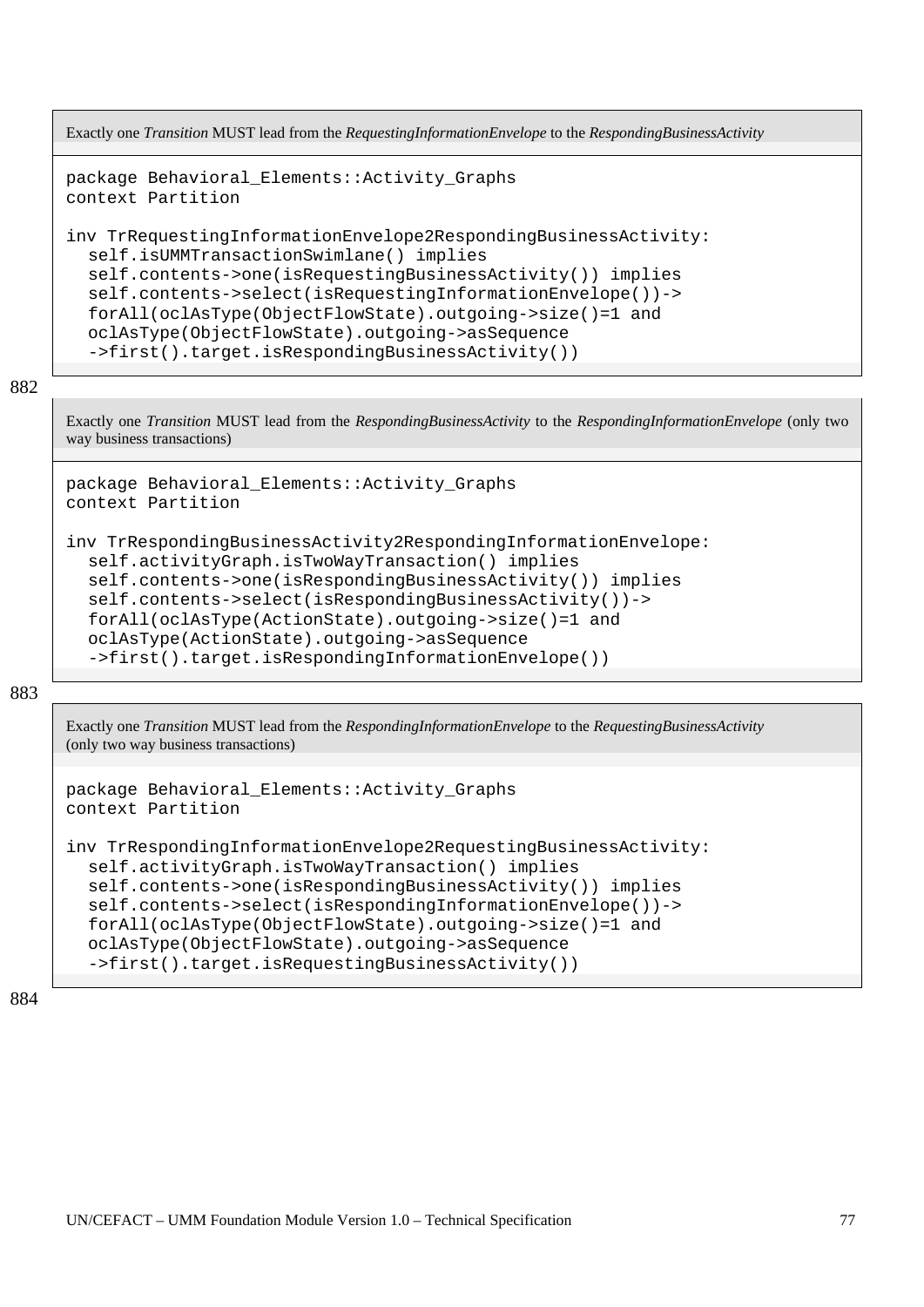There MAY be a *Transition* from *RespondingBusinessActivity* to *RequestingBusinessActivity* (only for one way business transactions)

```
package Behavioral_Elements::Activity_Graphs 
context Partition
```

```
inv TrPossibleRespondingInformationEnvelope2RequestingBusinessActivity: 
   self.activityGraph.isOneWayTransaction() implies 
   self.contents->one(isRespondingBusinessActivity()) implies 
   self.contents->select(isRespondingBusinessActivity())-> 
   forAll(oclAsType(ActionState).outgoing->size()=1 and 
   (oclAsType(ActionState).outgoing->asSequence 
   ->first().target.isRequestingBusinessActivity() or 
   oclAsType(ActionState).outgoing->isEmpty()))
```
886

One *Transition* MUST lead from the *RequestingBusinessActivity* to each *FinalState*.

```
package Behavioral_Elements::Activity_Graphs 
context Partition
```

```
inv TrRequestingBusinessActivity2FinalState: 
   self.isUMMTransactionSwimlane() implies 
   self.contents->one(isRequestingBusinessActivity()) implies 
   self.contents->select(isRequestingBusinessActivity())-> 
   forAll(oclAsType(ActionState).outgoing->size()=1 and 
   oclAsType(ActionState).outgoing->asSequence 
   ->first().target.isFinalState())
```
887

Each *RequestingInformationEnvelope* and each *RespondingInformationEnvelope* MUST have a classifier, which MUST itself be a class and stereotyped as *InformationEnvelope*

```
package Behavioral_Elements::Activity_Graphs 
context ObjectFlowState
```

```
inv ObjectFlowStateHasClassifier: 
   (self.isRequestingInformationEnvelope() or 
   self.isRespondingInformationEnvelope()) implies 
   self.type.oclAsType(ClassifierInState).type.isInformationEnvelope()
```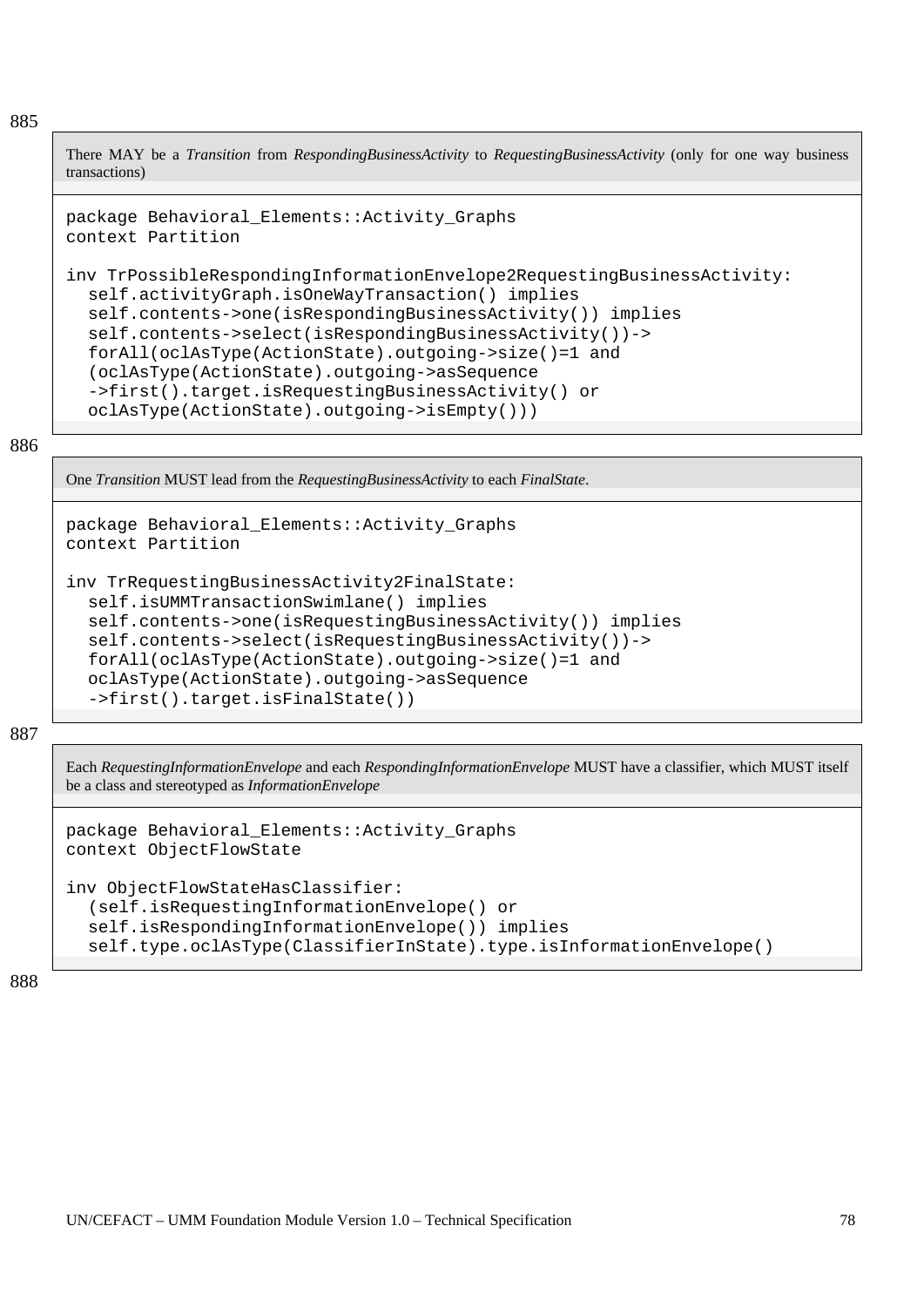# 889 5.3.2.4 Example (informative)



890

891 **Figure 32 BusinessInteractionView (BusinessTransactionView) Example: PlaceOrder BusinessTransaction (ActivityGraph)**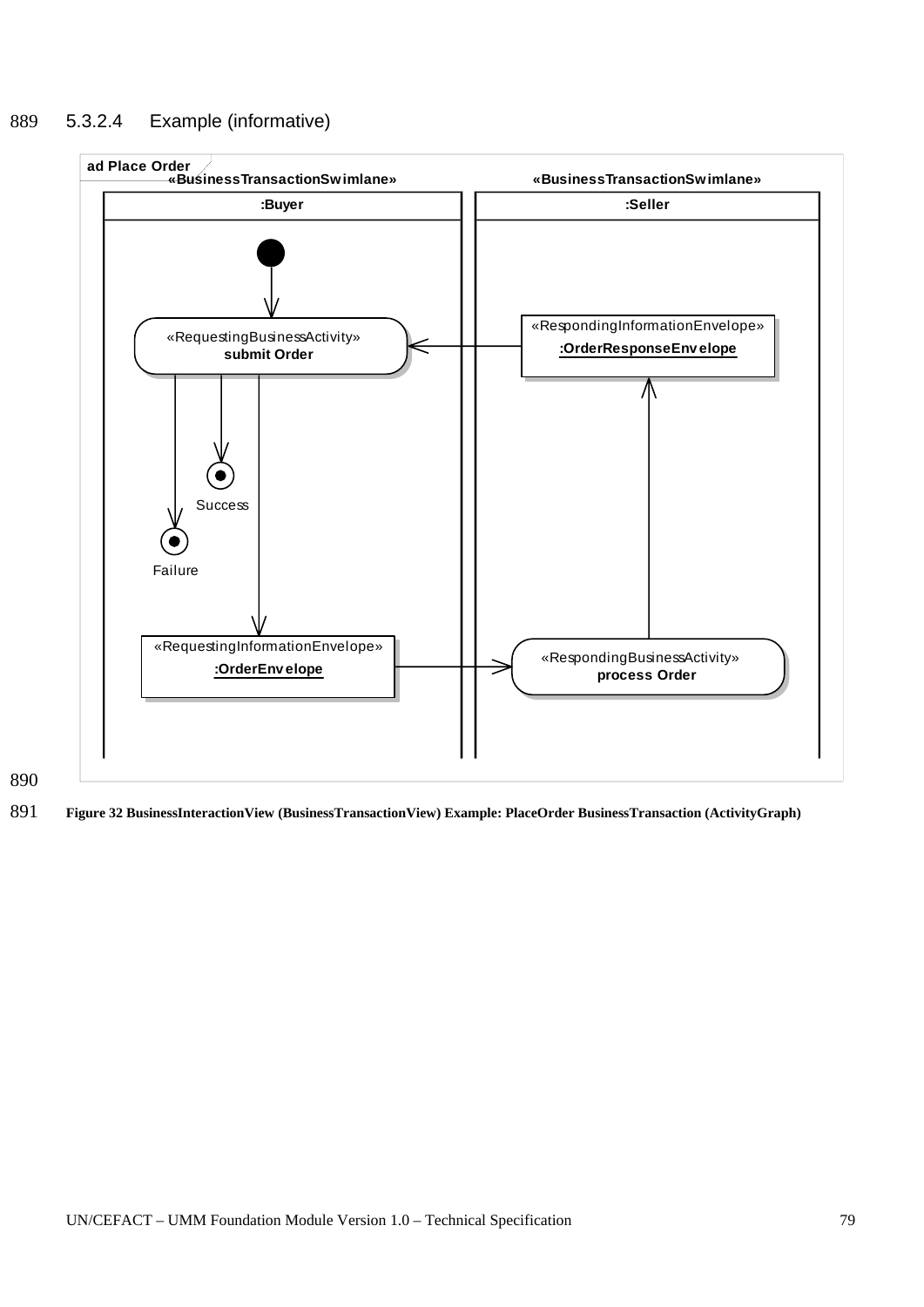# 892 **5.3.3 Business Information View**



# 893 5.3.3.1 Conceptual Description (informative)

894 895

**Figure 33 BusinessInformationView (BusinessTransactionView) Conceptual Overview** 

896 897 898 899 900 901 902 903 904 905 906 907 A business information view is a container of artifacts that describe the information exchanged in an interaction. We already mentioned before that *RequestingInformationEnvelope* and *RespondingInformationEnvelope* are of type *InformationEnvelope*. An information envelope serves as a cover for all the information exchanged between the requesting business activity and the responding business activity or vice versa, respectively. The information included in the envelope is structure by classes that are stereotyped as *InformationEntity*. Information entities might be recursively nested. Thus there is a unary composition hierarchy added to *InformationEntity*. An information envelope is built by zero or one header and one or more bodies. Both header and body are presented as information entities. It follows, that an *InformationEnvelope* is composed of exactly zero or one *InformationEntity* with the rolename *header* and of one or more *InformationEntities* with the rolename *body*. An *InformationEnvelope* is a specialization of an *InformationEntity* that fulfills all the rules mentioned for the information envelope as well.

908

909 910 911 912 913 914 The current UMM foundation module does not define any rules on how to build information entities. All methodologies and rules to build good quality class diagrams do also apply to model an information envelope and its contents. Modelers who want to use UN/CEFACT's Core Components might do so as well - it is only important that all resulting classes no matter what type of Core Component are stereotyped as *InformationEntity*. However, there is a specialization module – the Core Component UML Profile – on the way in order to better support the modeling of business information by Core Components.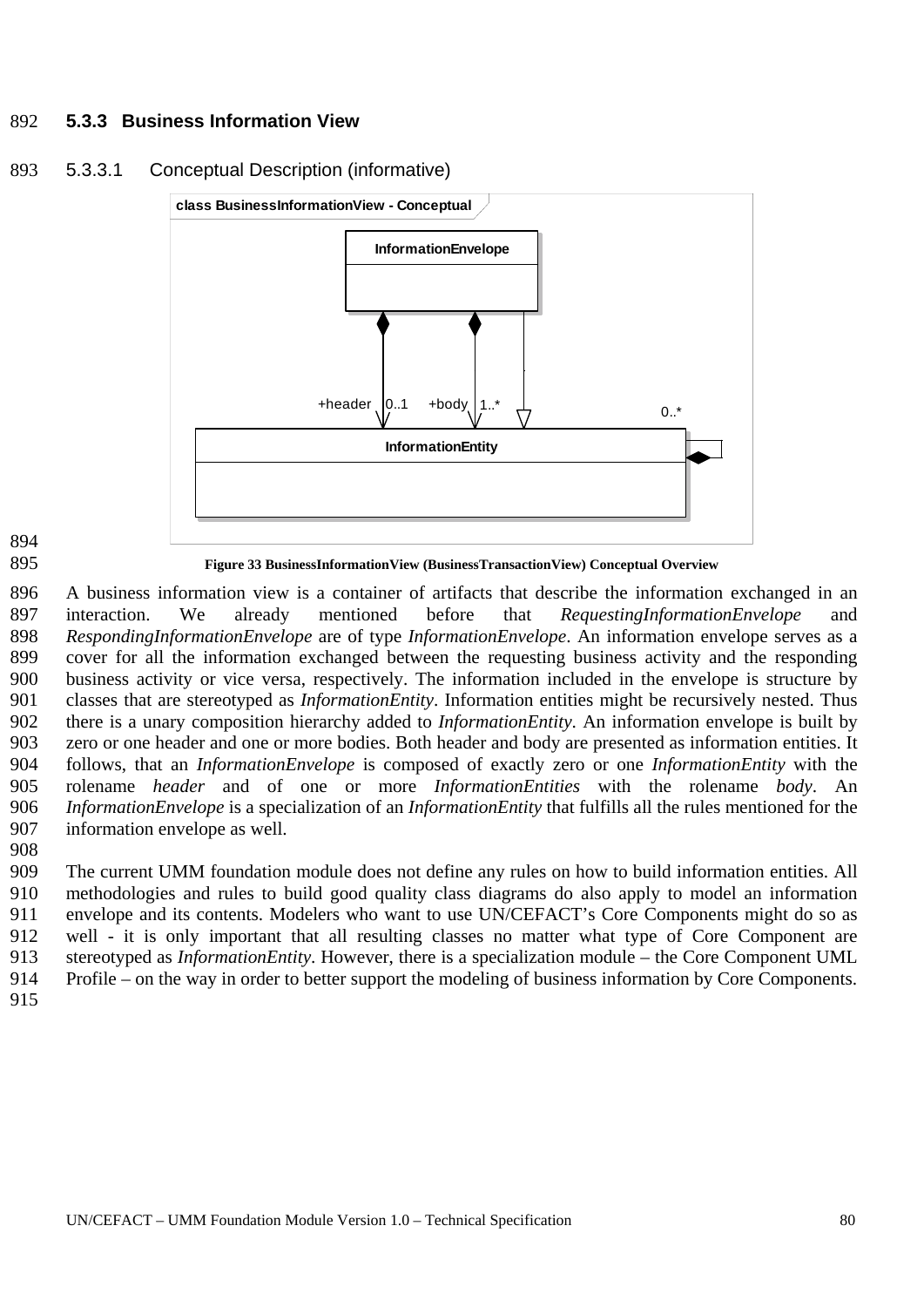# 916 5.3.3.2 Stereotypes and Tag Definitions (normative)



**Figure 34 BusinessInformationView (BusinessTransactionView) Abstract Syntax**

917

918

919

| <b>Stereotype</b>     | <b>InformationEntity</b>                                                                                                                                                                                                                                    |                                                                                                                                                                                                                                                                                         |  |
|-----------------------|-------------------------------------------------------------------------------------------------------------------------------------------------------------------------------------------------------------------------------------------------------------|-----------------------------------------------------------------------------------------------------------------------------------------------------------------------------------------------------------------------------------------------------------------------------------------|--|
| <b>Base Class</b>     | Class                                                                                                                                                                                                                                                       |                                                                                                                                                                                                                                                                                         |  |
| <b>Parent</b>         | N/A                                                                                                                                                                                                                                                         |                                                                                                                                                                                                                                                                                         |  |
| <b>Description</b>    | An information entity realizes structured business information that is exchanged between authorized roles<br>performing activities in a business transaction. Information entities include or reference other information<br>entities through associations. |                                                                                                                                                                                                                                                                                         |  |
|                       | isConfidential                                                                                                                                                                                                                                              |                                                                                                                                                                                                                                                                                         |  |
|                       | <b>Type</b>                                                                                                                                                                                                                                                 | Boolean                                                                                                                                                                                                                                                                                 |  |
|                       | <b>Multiplicity</b>                                                                                                                                                                                                                                         | 1                                                                                                                                                                                                                                                                                       |  |
|                       | <b>Description</b>                                                                                                                                                                                                                                          | If the flag is set, the information entity is encrypted so that unauthorized parties<br>cannot view the information.                                                                                                                                                                    |  |
|                       |                                                                                                                                                                                                                                                             | <b>isTamperProof</b>                                                                                                                                                                                                                                                                    |  |
|                       | <b>Type</b>                                                                                                                                                                                                                                                 | <b>Boolean</b>                                                                                                                                                                                                                                                                          |  |
|                       | <b>Multiplicity</b>                                                                                                                                                                                                                                         | 1                                                                                                                                                                                                                                                                                       |  |
| <b>Tag Definition</b> | <b>Description</b>                                                                                                                                                                                                                                          | If the flag is set, the information entity has an encrypted message digest that can be<br>used to check if the message has been tampered with. This requires a digital<br>signature (sender's digital certificate and encrypted message digest) associated with<br>the document entity. |  |
|                       |                                                                                                                                                                                                                                                             | isAuthenticated                                                                                                                                                                                                                                                                         |  |
|                       | <b>Type</b>                                                                                                                                                                                                                                                 | Boolean                                                                                                                                                                                                                                                                                 |  |
|                       | <b>Multiplicity</b>                                                                                                                                                                                                                                         | 1                                                                                                                                                                                                                                                                                       |  |

**Description** If the flag is set, there is a digital certificate associated with the document entity.

This provides proof of the signer's identity.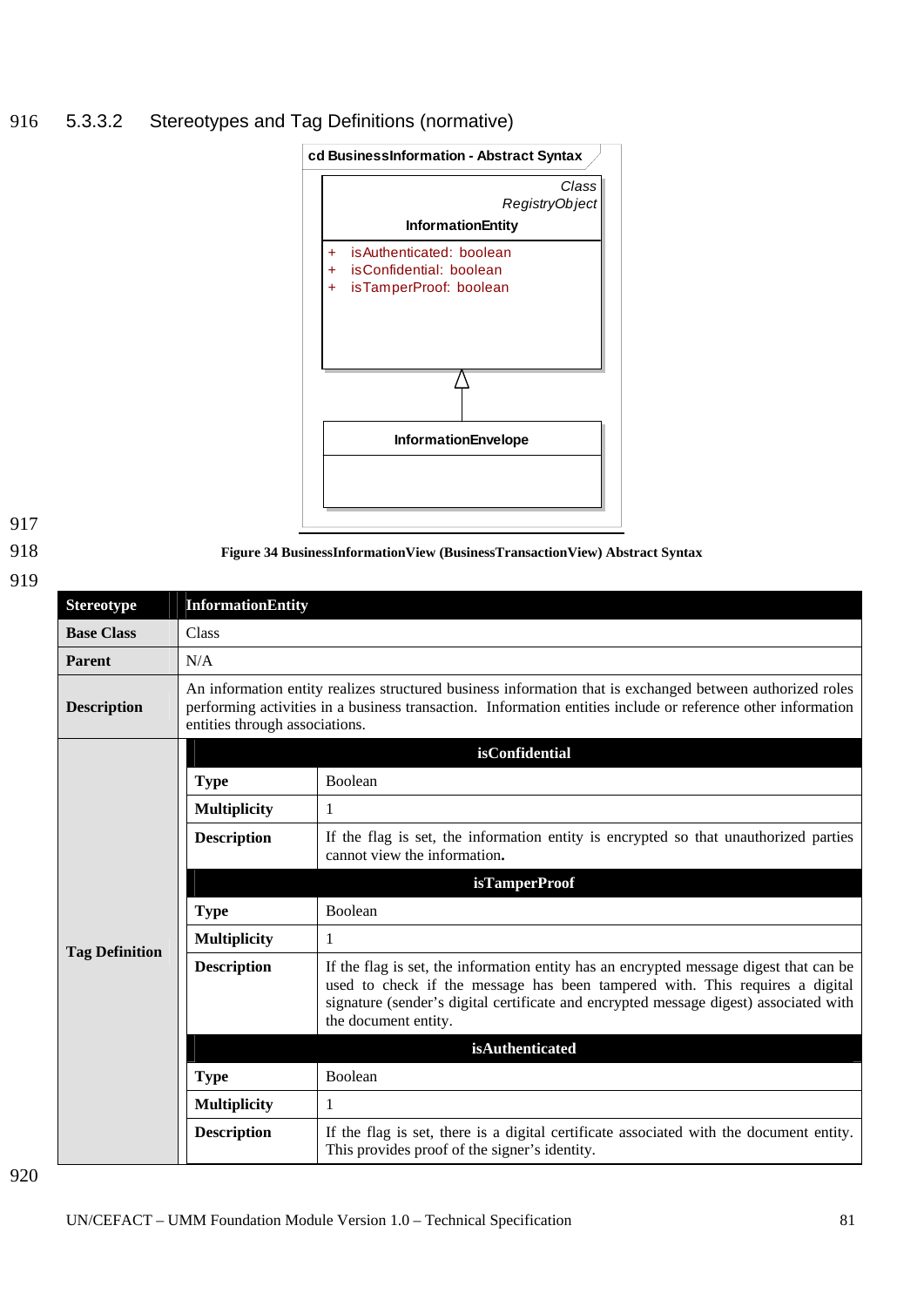| <b>Stereotype</b>     | <b>InformationEnvelope</b>                                                                                                                                                                                                                                                                                                                                                                                                                                                                                                                                           |
|-----------------------|----------------------------------------------------------------------------------------------------------------------------------------------------------------------------------------------------------------------------------------------------------------------------------------------------------------------------------------------------------------------------------------------------------------------------------------------------------------------------------------------------------------------------------------------------------------------|
| <b>Base Class</b>     | <b>Class</b>                                                                                                                                                                                                                                                                                                                                                                                                                                                                                                                                                         |
| <b>Parent</b>         | InformationEntity                                                                                                                                                                                                                                                                                                                                                                                                                                                                                                                                                    |
| <b>Description</b>    | An information envelope is a container for information entities. The information envelope is a<br>specizalization of the information entity. It extends the concept of the information entity by the fact that it<br>includes exactly one information entity that takes on the role of a header and at least one information entity<br>that takes on the role of a body. Furthermore the information exchanged in a business transaction, i.e. a<br>requesting business information and a responding business information is always of type information<br>envelope. |
| <b>Tag Definition</b> | Inherited tagged values:<br>- isConfidential<br>- isTamperProof<br>- isAuthenticated                                                                                                                                                                                                                                                                                                                                                                                                                                                                                 |

#### 922

### 923 5.3.3.3 Constraints (normative)

A *BusinessInformationView* package must contain only *InformationEntities* and *InformationEnvelopes* and no other elements*.*

```
package Foundation::Core 
context Class
```

```
inv AllowedElementsInBusinessInformationView: 
   self.isBusinessInformationView() implies 
   self.contents->forAll(a | a.isInformationEntity() or 
   a.isInformationEnvelope())
```
924

An *InformationEnvelope* MUST have zero or one association to an *InformationEntity* with role name header

```
package Foundation::Core 
context Class 
inv InformationEnvelopeHasHeader: 
   self.isInformationEnvelope() implies 
   self.associations->size() < 1 and 
   self.associations->forAll(a | a.connection->size() = 2 and 
   a.allConnections->one(participant.isInformationEntity() and 
   AssociationEndRole.name = 'header'))
```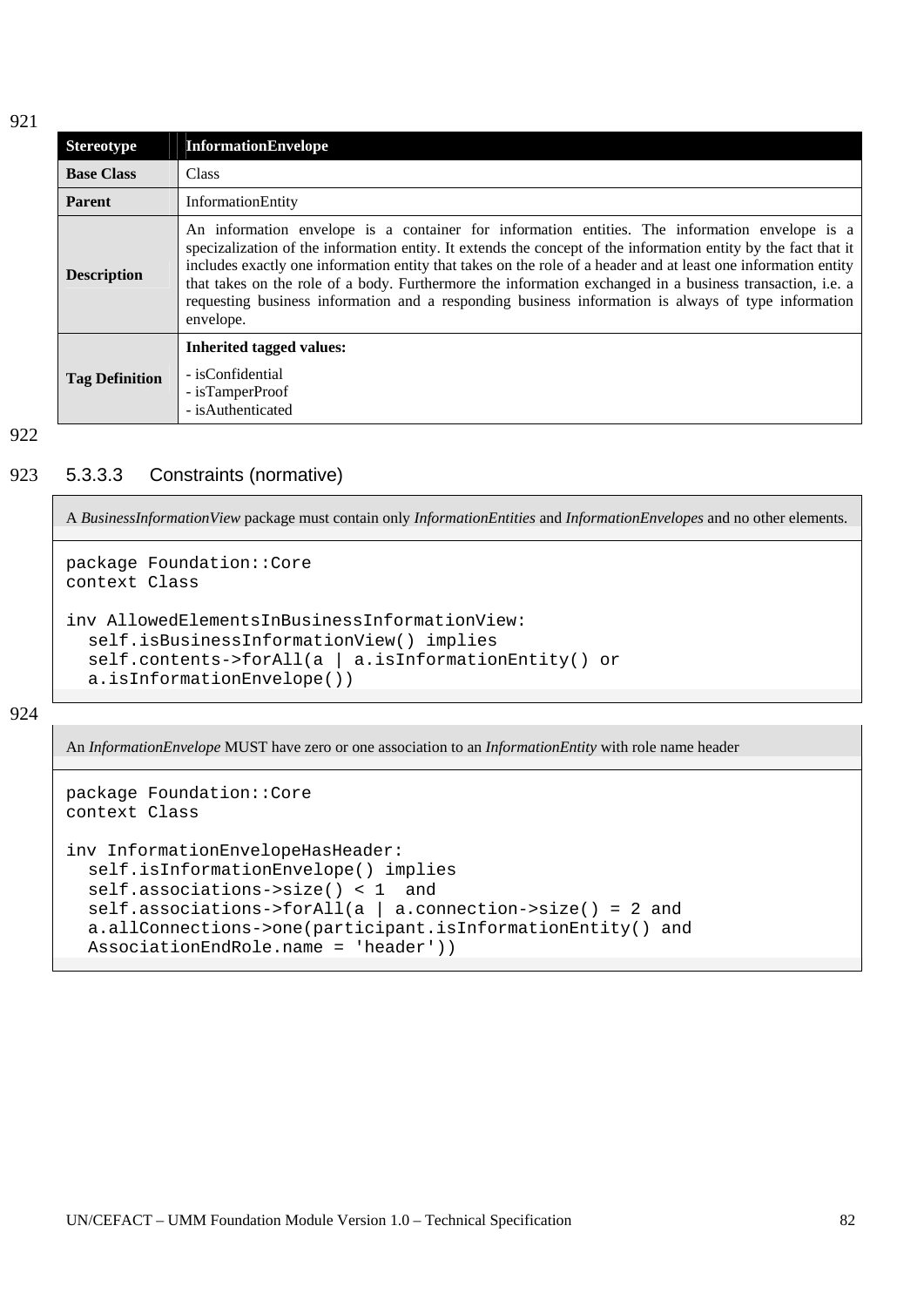An *InformationEnvelope* MUST have at least one associated *InformationEntity* with role name body

```
package Foundation::Core 
context Class
```

```
inv InformationEnvelopeHasBodies: 
   self.isInformationEnvelope() implies 
   self.associations->forAll(a | a.connection->size() = 2 and 
   a.allConnections->exists(participant.isInformationEntity() and 
   AssociationEndRole.name = 'body'))
```
926

An *InformationEntity* MAY be composed of other *InformationEntities*

```
package Foundation::Core 
context Class 
inv contentsOfInformationEntitiy: 
   self.isInformationEntity() implies 
   self.associations-> 
   forAll(a | a.allConnections->exists(isAggregate()) and 
   a.allConnections->exists(participant.isInformationEntity()))
```
927

# 928 5.3.3.4 Example (informative)



929 930

**Figure 35 BusinessInformationView (BusinessTransactionView) Example: OrderEnvelope (ClassDiagram) - conceptual**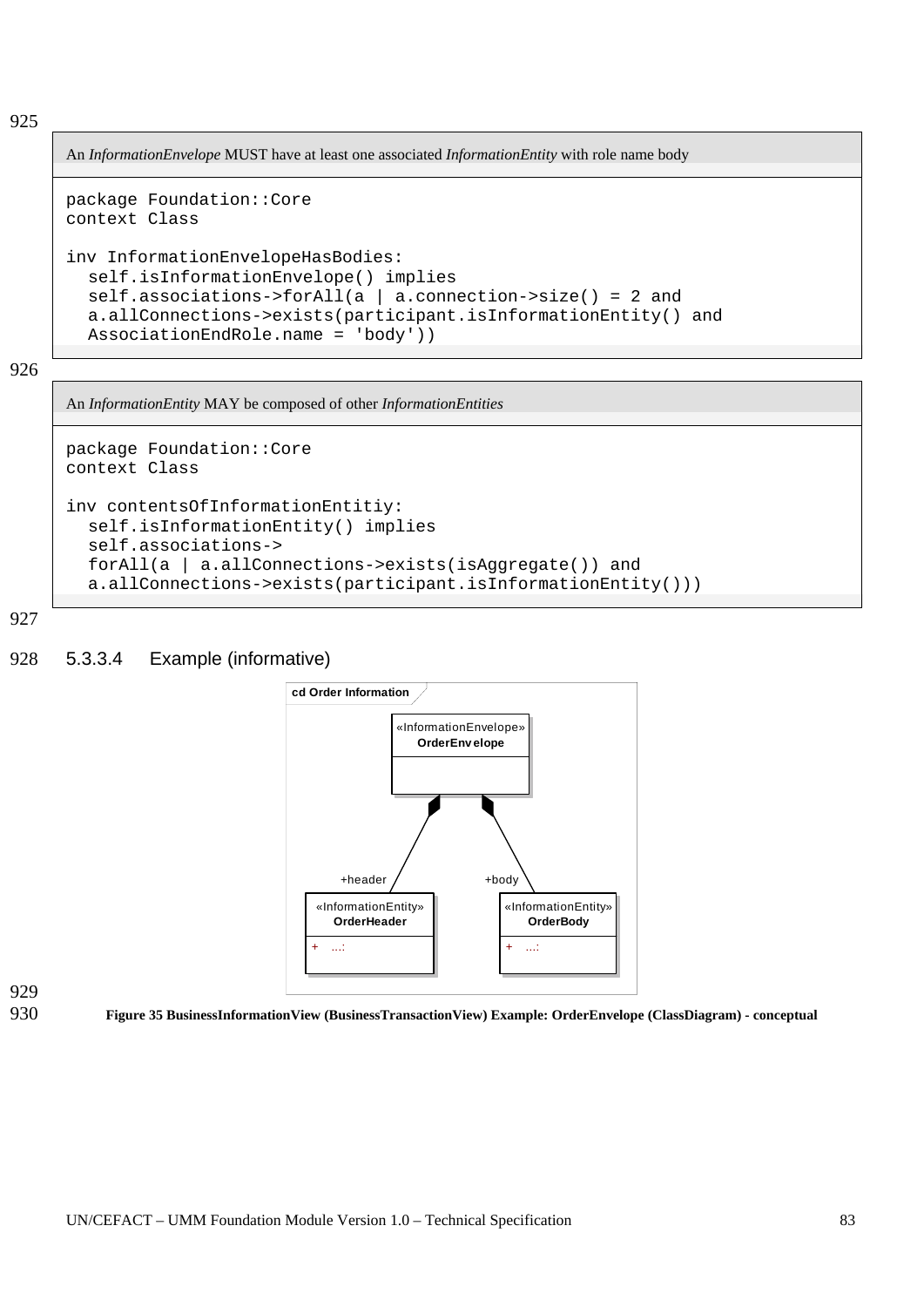#### 931 **5.3.4 OCL methods used in all packages of the BTV (normative)**

```
OCL-Methods 
package Foundation::Core 
context ModelElement 
--Predefined method whichs evaluates, if the given Modelelement 
--has a stereotype equal to the passed name 
def : 
let hasStereotype (st : String) : Boolean = 
   self.stereotype->select(self.name = st)->notEmpty() 
--Predefined method whichs evaluates, if the given element 
--has the stereotype 'BusinessTransaction' 
def : 
let isBusinessTransaction() : Boolean = 
   self.oclIsKindOf(ActivityGraph) and 
   self.hasStereotype('BusinessTransaction') 
--Predefined method whichs evalutes, if the given element 
--has the stereotype 'BusinessInteraction' 
def : 
let isBusinessInteraction() : Boolean = 
   self.oclIsKindOf(Class) and 
   self.hasStereotype('BusinessInteraction') 
--Predefined method whichs evaluates, if the given element 
--is a subtype of 'BusinessInteractionBehavior' 
def : 
let isBusinessInteractionBehavior() : Boolean = 
   self.oclIsKindOf(ActivityGraph) and 
   self.hasStereotype('BusinessTransaction') 
--Predefined method whichs evaluates, if the given element 
--is a 'BusinessChoreography' 
def : 
let isBusinessChoreography() : Boolean = 
   self.oclIsKindOf(Class) and 
   self.hasStereotype('BusinessChoreography') 
--Predefined method which evaluates, if the 
--ActivityGraph is a BusinessCollaborationProtocol 
def: 
let isBusinessCollaborationProtocol() : Boolean = 
   self.oclIsKindOf(ActivityGraph) and 
   self.hasStereotype('BusinessCollaborationProtocol') 
--Predefined method which evaluates, if the 
--ActivityGraph is a subtype of 
--BusinessChoreographyBehavior 
def:
```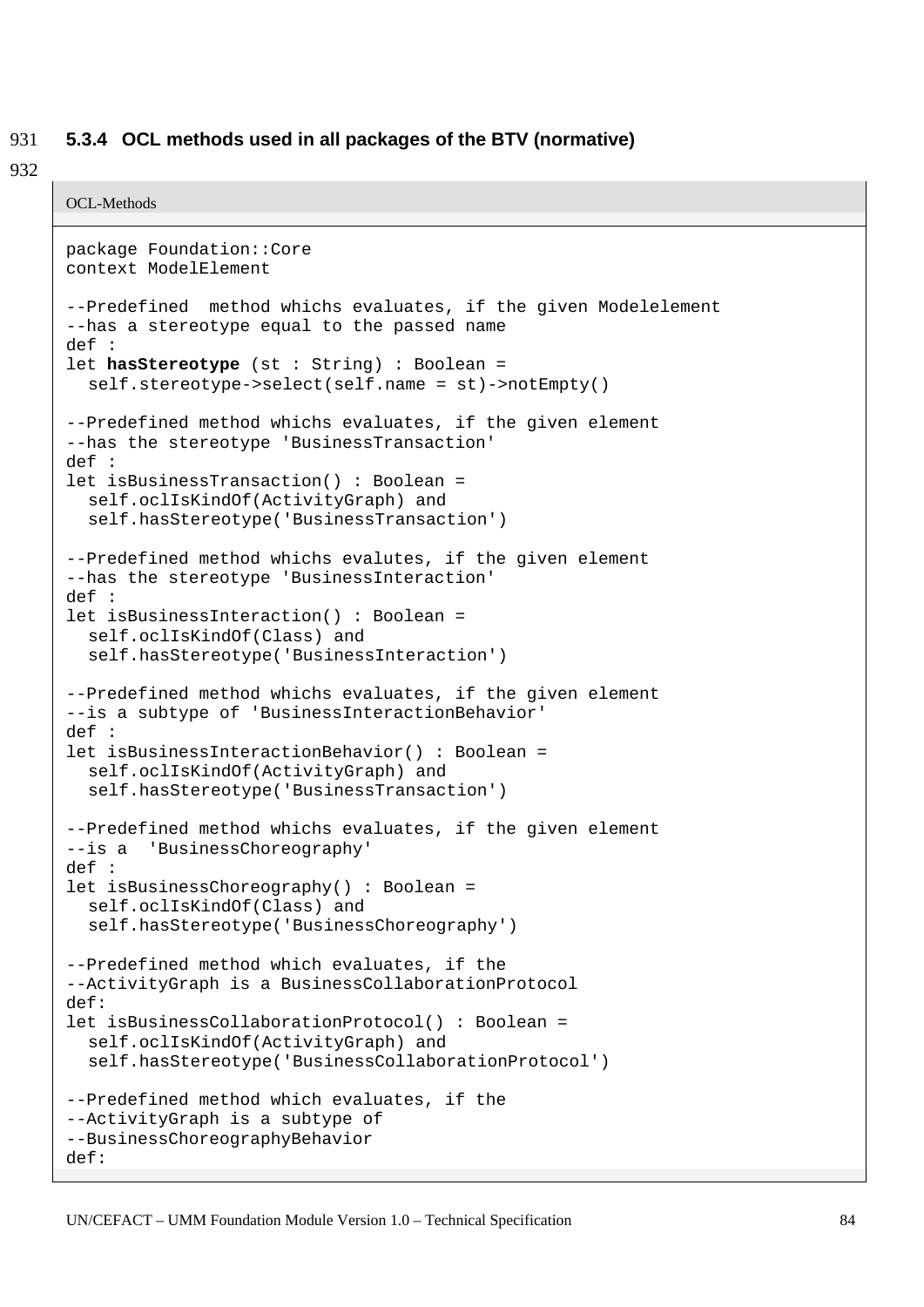```
let isBusinessChoreographyBehavior() : Boolean = 
   self.oclIsKindOf(ActivityGraph) and 
   self.hasStereotype('BusinessCollaborationProtocol') 
--Predefined method which evaluates, if the given element 
--has the stereotype 'RequestingBusinessActivity' and 
--if its type is ActionState 
def : 
let isRequestingBusinessActivity() : Boolean = 
   self.oclIsKindOf(ActionState) and 
   self.hasStereotype('RequestingBusinessActivity') 
--Predefined method which evaluates, if the given element 
--has the stereotype 'RespondingBusinessActivity' and 
--if its type is ActionState 
def : 
let isRespondingBusinessActivity() : Boolean = 
   self.oclIsKindOf(ActionState) and 
   self.hasStereotype('RespondingBusinessActivity') 
-- Returns true if the element is located in a partition and 
-- its stereotype is 'BusinessTransactionSwimlane' 
def : 
let isBusinessTransactionSwimlane() : Boolean = 
   self.hasStereotype('BusinessTransactionSwimlane') 
   and self.oclIsKindOf(Partition) 
-- Returns true if the type of the element 
-- is 'PseudoKindState' and its Pseudostatekind is pk_initial 
def : 
let isInitialState() : Boolean = 
   self.oclIsKindOf(Pseudostate) and 
   self.oclAsType(Pseudostate).kind = PseudostateKind::initial 
-- Returns true if the type of the element is 'FinalState' 
def: 
let isFinalState() : Boolean = 
   self.oclIsKindOf(FinalState) 
-- Returns true if the type of the element 
-- is 'PseudoKindState' and its Pseudostatekind 
-- is pk_choice 
def: 
let isChoice() : Boolean = 
   self.oclIsKindOf(Pseudostate) and 
   self.oclAsType(Pseudostate).kind = PseudostateKind::choice 
-- Returns true if the type of the element 
-- is 'PseudoState' and its Pseudostatekind 
-- is pk_fork 
def: 
let isFork() : Boolean = 
   self.oclIsKindOf(Pseudostate) and 
   self.oclAsType(Pseudostate).kind = PseudostateKind::fork
```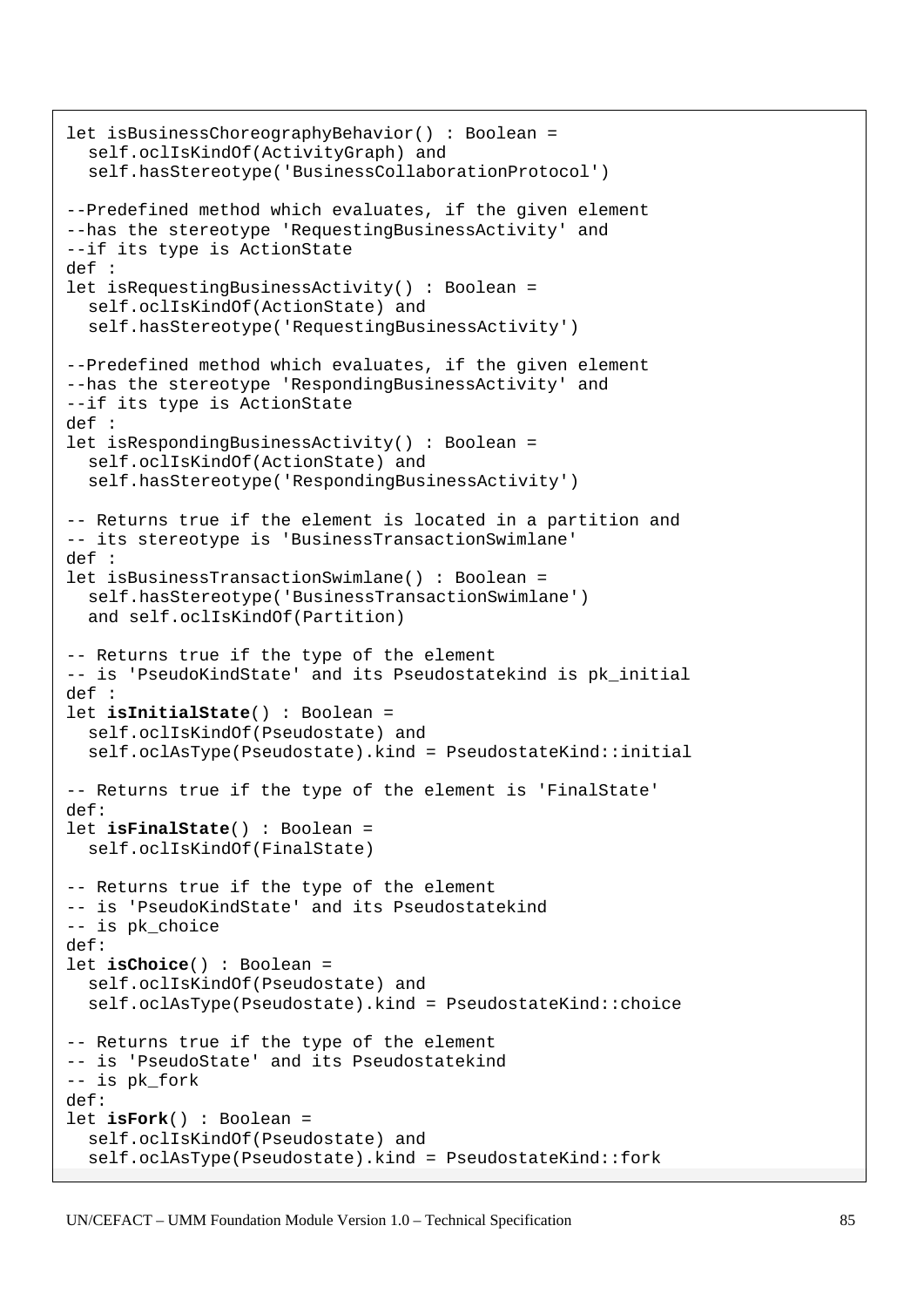```
-- Returns true if the type of the element 
-- is 'PseudokindState' and its Pseudostatekind 
-- is pk_choice 
def:
let isJoin() : Boolean = 
   self.oclIsKindOf(Pseudostate) and 
   self.oclAsType(Pseudostate).kind = PseudostateKind::join 
--Returns true if the given element has a tagged value named 'tag' with 
--a value 'value' 
def : 
let hasTaggedValue (tag : String, value : String) : Boolean = 
   self.taggedValue->select(name = tag)->select(dataValue = value)-
>notEmpty() 
--Returns true if the element has a tagged value named 'BusinessTransaction' 
--with a value 'NotificationActivity' or 'InformationDistributionActivity' 
def : 
let isOneWayTransaction() : Boolean = 
   self.hasTaggedValue('BusinessTransactionType','NotificationActivity') 
   or 
   self.hasTaggedValue('BusinessTransactionType','InformationDistributionActi
vity') 
--Returns true if the element has a tagged value name 'BusinessTransaction' 
--with a value 'QueryResponseActivity' or 'RequestResponseActivity' or 
--'CommercialTransactionActivity' or 'RequestConfirmActivity' 
def : 
let isTwoWayTransaction() : Boolean = 
   self.hasTaggedValue('BusinessTransactionType','QueryResponseActivity') 
   or 
   self.hasTaggedValue('BusinessTransactionType','RequestResponseActivity') 
   or 
   self.hasTaggedValue('BusinessTransactionType','CommercialTransactionActivi
ty') 
   or 
   self.hasTaggedValue('BusinessTransactionType','RequestConfirmActivity') 
-- Returns true if the stereotype of the given element is 
--'BusinessCollaborationActivity' 
-- and if the type of the element is ActionState 
def: 
let isBusinessCollaborationActivity() : Boolean = 
   self.hasStereotype('BusinessCollaborationActivity') and 
   self.oclIsKindOf(ActionState) 
-- Returns true if the stereotype of the given element is 
--'BusinessTransactionActivity' 
-- and if the type of the element is ActionState 
def: 
let isBusinessTransactionActivity() : Boolean = 
   self.hasStereotype('BusinessTransactionActivity') and 
   self.oclIsKindOf(ActionState)
```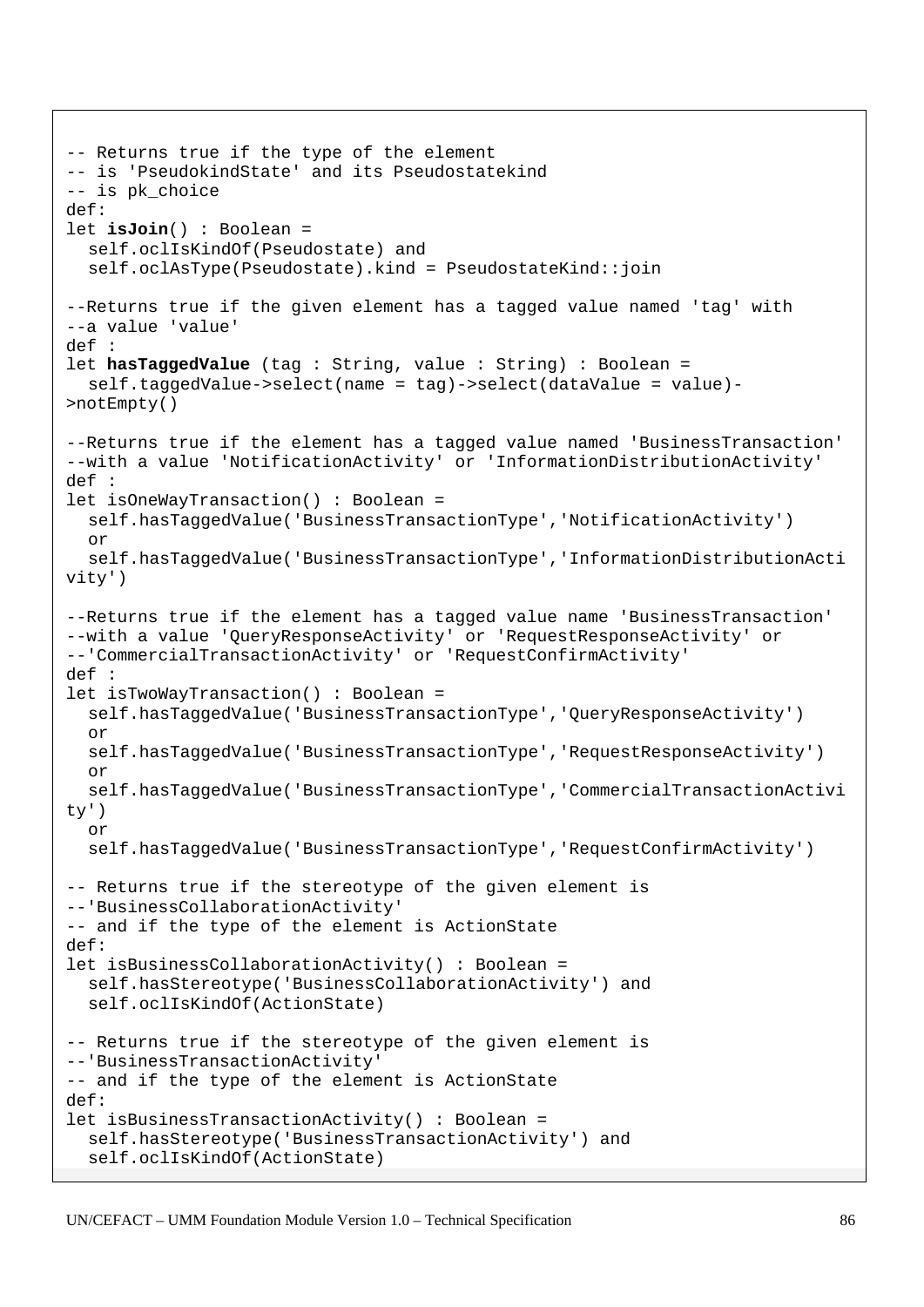```
-- Returns true if the type of the element is Transition 
def: 
let isTransition() : Boolean = 
   self.oclIsKindOf(Transition) 
-- Returns true if the given element is an element of an Acitivity Graph 
-- (InitialState, Choice, Fork, Join, Transition or FinalState) 
def: 
let isPseudoStateOrFinalStateOrTransition() : Boolean = 
   isInitialState() or 
   isChoice() or 
   isFork() or 
   isJoin() or 
   isFinalState() 
--Returns true if a package is stereotyped as BusinessTransactionView 
def: 
let isBusinessTransactionView() : Boolean = 
   self.hasStereotype('BusinessTransactionView') and 
   oclIsKindOf(Package) 
--Returns true if a package is stereotyped as BusinessChoroeographyView 
def: 
let isBusinessChoreographyView() : Boolean = 
   self.hasStereotype('BusinessChoreographyView') and 
   oclIsKindOf(Package) 
-- Returns true if the stereotype of the given element is 
--'BusinessInformationView' 
-- and if the type of the element is Package 
def : 
let isBusinessInformationView() : Boolean = 
   self.hasStereotype('BusinessInformationView') and 
   self.oclIsKindOf(Package) 
-- Returns true if the stereotype of the given element is 
--'BusinessInteractionView' 
-- and if the type of the element is Package 
def : 
let isBusinessInteractionView() : Boolean = 
   self.hasStereotype('BusinessInteractionView') and 
   self.oclIsKindOf(Package) 
-- Returns true if the stereotype of the given element is 
'InformationEntitiy' 
-- and if the type of the element is Class 
def : 
let isInformationEntity() : Boolean = 
   self.hasStereotype('InformationEntity') and 
   self.oclIsKindOf(Class)
```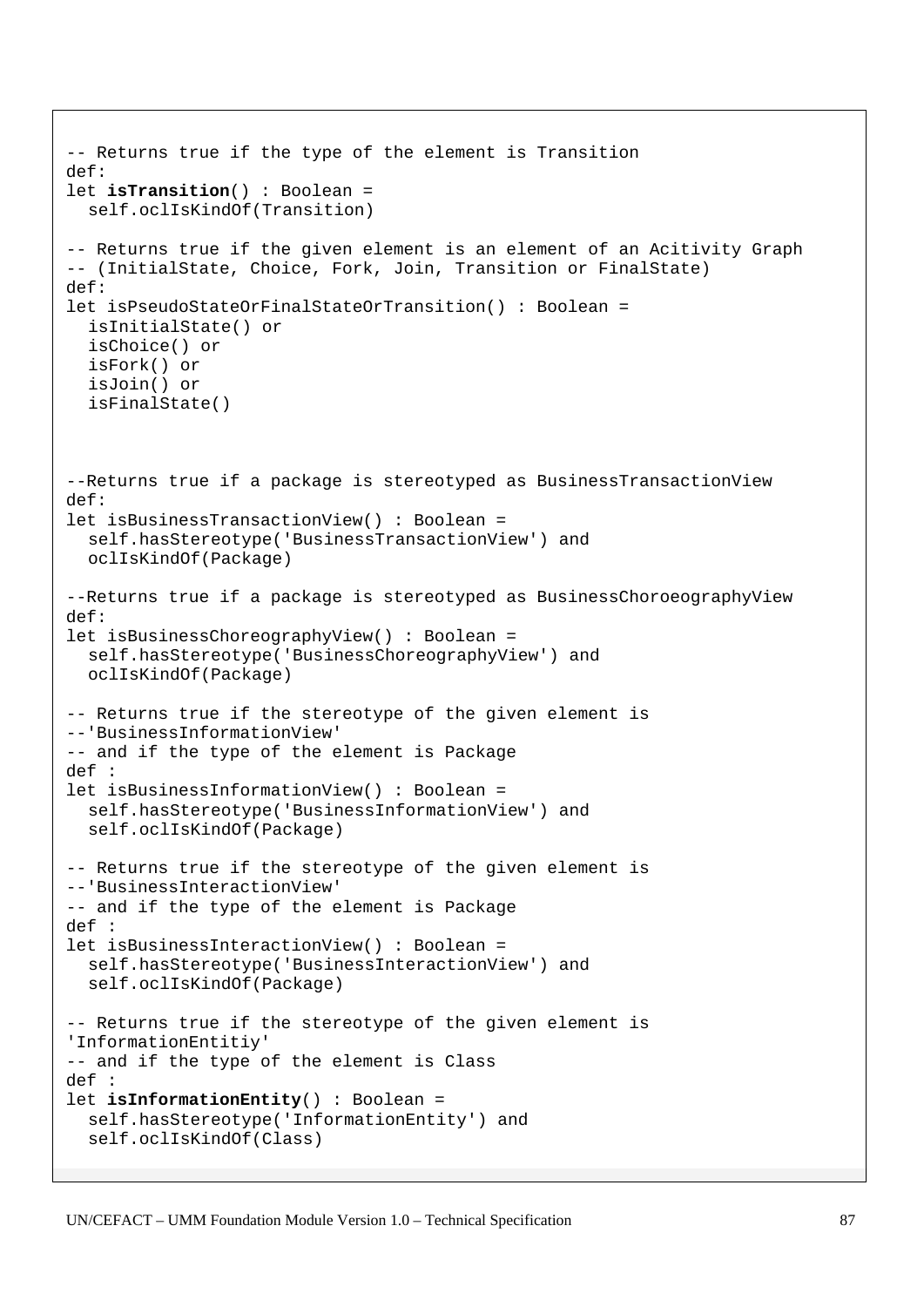```
-- Returns true if the association type of an association end is composite 
def: 
let isComposition() : Boolean = 
   self.oclIsKindOf(AssociationEnd) and 
   self.oclAsType(AssociationEnd).aggregation = AggregationKind::composite 
-- Returns true if the association type of an association end is aggregation 
def: 
let isAggregate() : Boolean = 
   self.oclIsKindOf(AssociationEnd) and 
   self.oclAsType(AssociationEnd).aggregation = AggregationKind::aggregate 
-- Returns true if the element is a partition 
--and stereotyped as BusinessTransactionSwimlane 
def : 
let isUMMTransactionSwimlane() : Boolean = 
   self.oclIsKindOf(Partition) and 
   self.hasStereotype('BusinessTransactionSwimlane') 
--Returns true if the stereotype of the element is 
--'InformationEnvelope' and its type is Class 
def : 
let isInformationEnvelope() : Boolean = 
   self.hasStereotype('InformationEnvelope') and 
   oclIsKindOf(Class) 
--Returns true if the stereotype of the element 
-- is 'RequestingInformationEnvelope' 
def : 
let isRequestingInformationEnvelope() : Boolean = 
   self.hasStereotype('RequestingInformationEnvelope') and 
   oclIsKindOf(ObjectFlowState) 
--Returns true if the stereotype of the element 
-- is 'RespondingInformationEnvelope' 
def : 
let isRespondingInformationEnvelope() : Boolean = 
   self.hasStereotype('RespondingInformationEnvelope') and 
   oclIsKindOf(ObjectFlowState) 
--Predefined method which evaluates, if the given element 
--has the stereotype 'mapsTo' 
def : 
let isMapsToDependency() : Boolean = 
   self.oclIsKindOf(Dependency) and 
   self.hasStereotype('mapsTo') 
--Predefined method which evaluates, if the given element 
--has the stereotype 'BusinessCollaborationUseCase' 
def : 
let isBusinessCollaborationUseCase() : Boolean = 
   self.oclIsKindOf(UseCase) and 
   self.hasStereotype('BusinessCollaborationUseCase')
```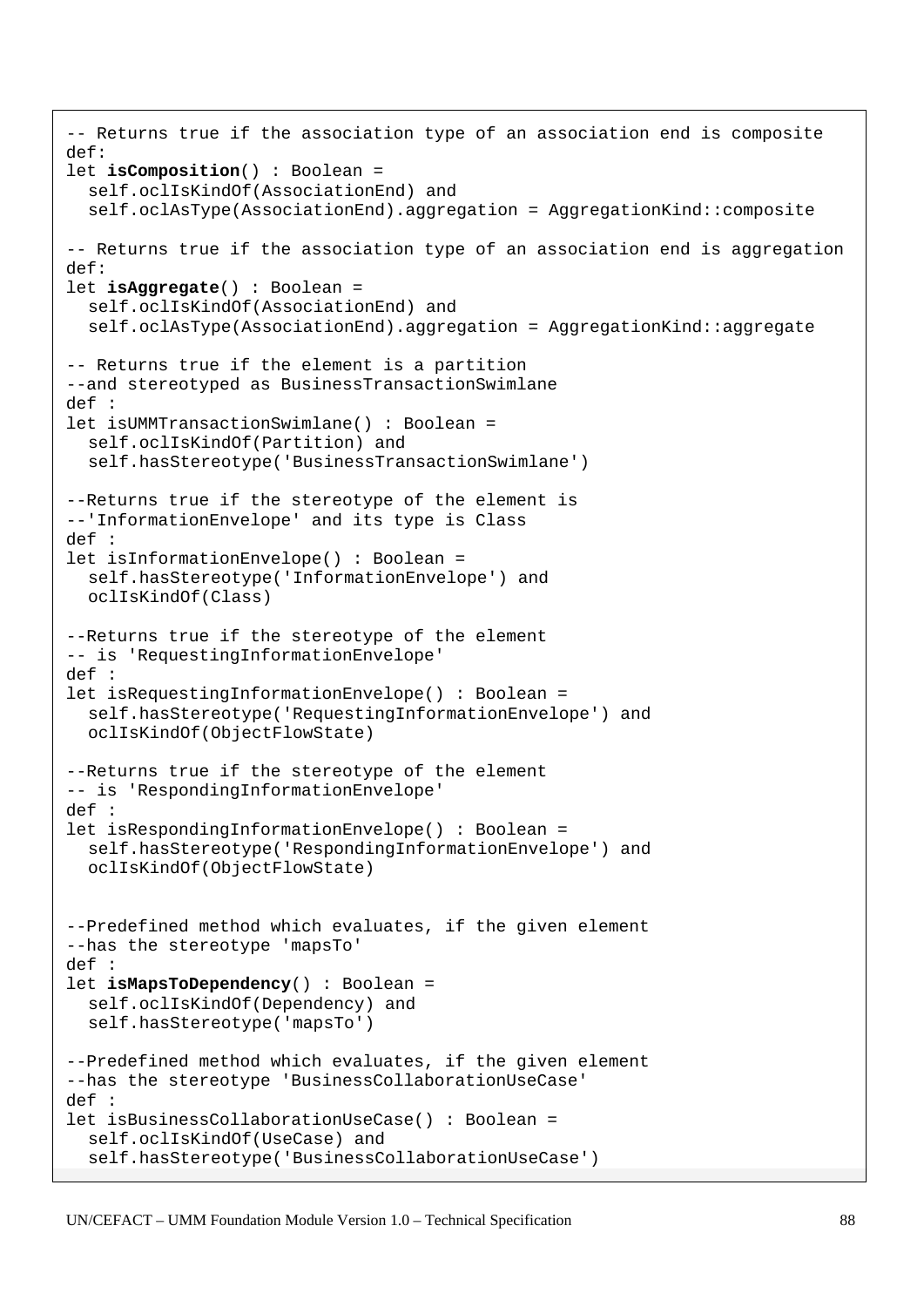```
--Predefined method which evaluates, if the given element 
--has the stereotype 'BusinessTransactionUseCase' 
def : 
let isBusinessTransactionUseCase() : Boolean = 
   self.oclIsKindOf(UseCase) and 
   self.hasStereotype('BusinessTransactionUseCase') 
--Predefined method which evaluates, if the given element 
--has the stereotype 'AuthorizedRole' 
def : 
let isAuthorizedRole() : Boolean = 
   self.oclIsKindOf(Actor) and 
   self.hasStereotype('AuthorizedRole')
```